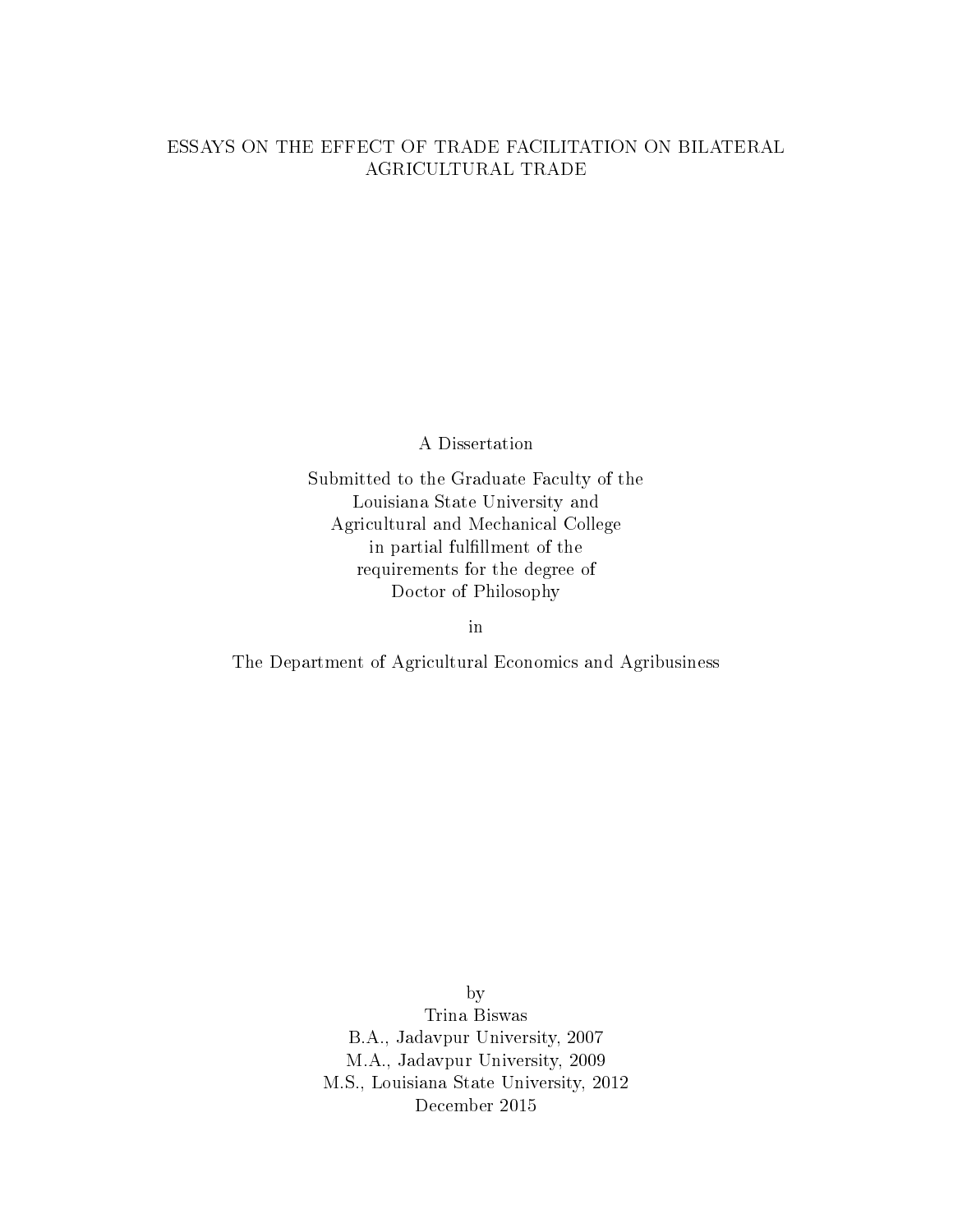To my parents  $\mathcal{C}$  my brother......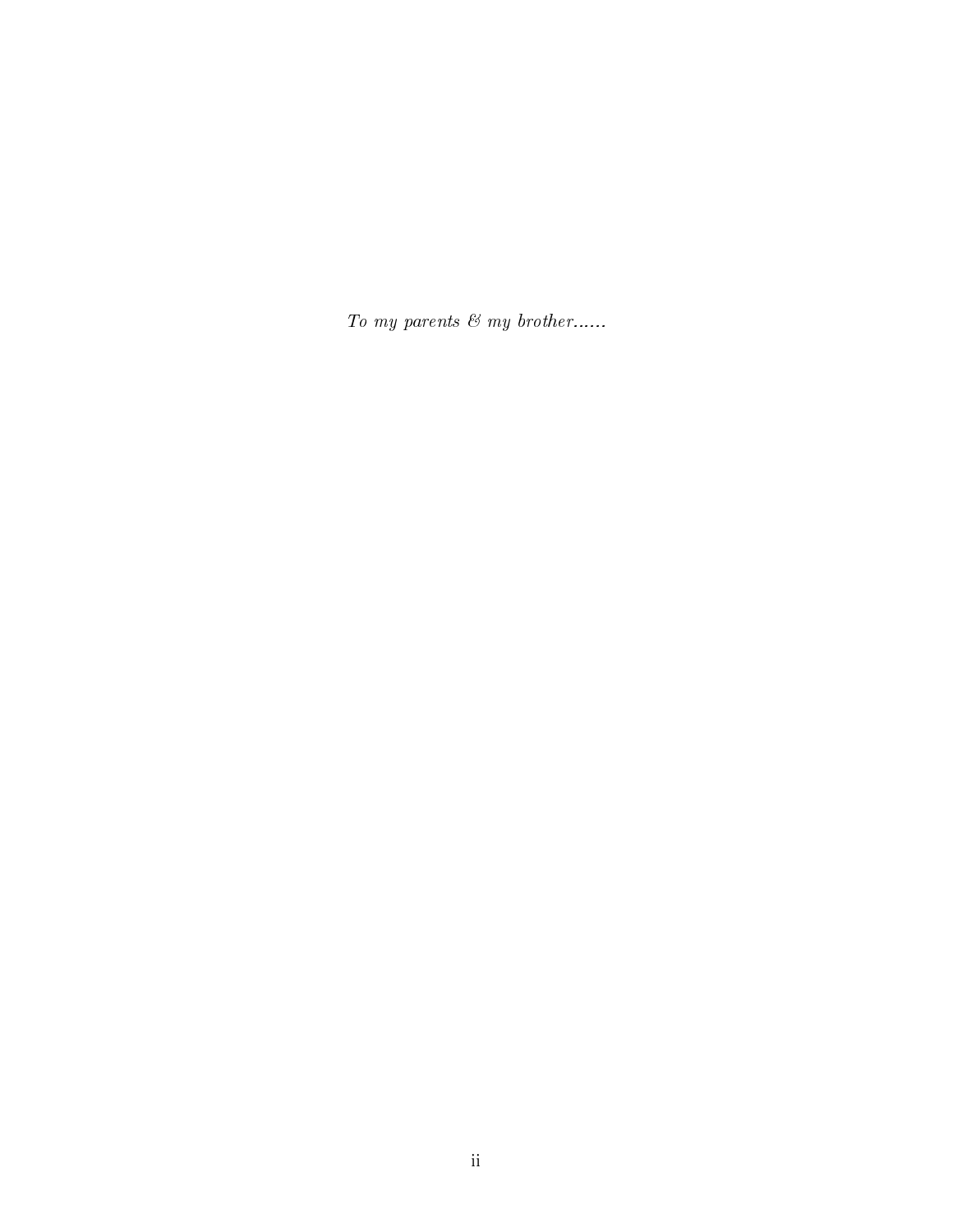### <span id="page-2-0"></span>Acknowledgements

I would like to express my deepest gratitude to my advisor, Dr. P. Lynn Kennedy for patiently guiding me through the academic process. He is the best mentor and advisor anyone could ever ask for. His encouragement, optimism, and involvement have been a constant source of inspiration to me. Without his continuous support, this dissertation would not have been possible.

I would also like to thank my committee members, Dr. Jeffrey M. Gillespie and Dr. Robert W. Harrison, who have always been supportive and encouraging. I am grateful to Dr. Haitao Mo as well, for agreeing to be a part of my dissertation committee. Moreover, I extend my appreciation to Dr. Gail Cramer for allowing me to join the doctoral program in the Department of Agricultural Economics and Agribusiness and for his constant encouragements.

My greatest strength and inspiration is my family. I am forever indebted to them for their unconditional love, support, sacrifice, and tremendous faith in me. I am blessed to have Jayanta Kumar Biswas and Kalika Biswas as my parents. They have always been my role models. I feel extremely fortunate to have Sayam, as my brother. He is my friend, philosopher, guide, and a constant source of encouragement. I would also like to thank my sister-in-law Sumana, for her love and support.

Furthermore, I would like to extend a special thanks to all my dear friends who made my stay in Baton Rouge memorable. Last but not least, I am thankful to my family, friends, and teachers back home whose love and support means everything to me.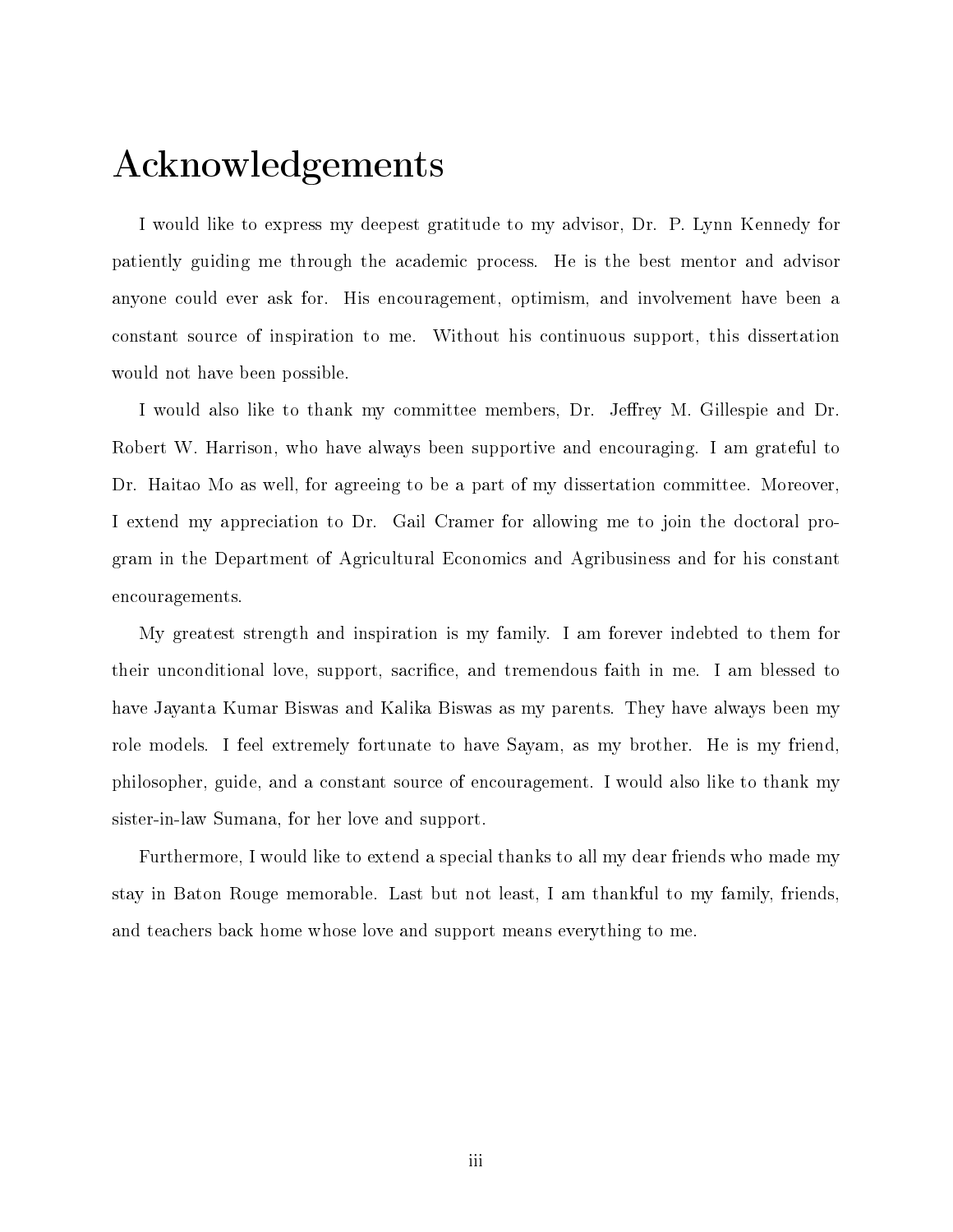## Table of Contents

|            |                                                                                                                                                                                                                                | iii                                              |
|------------|--------------------------------------------------------------------------------------------------------------------------------------------------------------------------------------------------------------------------------|--------------------------------------------------|
|            |                                                                                                                                                                                                                                | viii                                             |
| 1.1<br>1.2 |                                                                                                                                                                                                                                | $\mathbf{1}$<br>$\overline{2}$<br>$\overline{4}$ |
|            | Chapter 2. The Role of E-governance on                                                                                                                                                                                         |                                                  |
|            |                                                                                                                                                                                                                                | $\,6\,$                                          |
| 2.1        |                                                                                                                                                                                                                                | $6\phantom{.}6$                                  |
| 2.2        | Empirical Strategy (a) and a series and a series and series and series and series and series are series and series and series and series and series and series are series and series and series and series are series and seri | 10                                               |
| 2.3        |                                                                                                                                                                                                                                | 17                                               |
| 2.4        |                                                                                                                                                                                                                                | 19                                               |
| 2.5        |                                                                                                                                                                                                                                | 23                                               |
|            | Chapter 3. The Role of Corruption on                                                                                                                                                                                           |                                                  |
|            |                                                                                                                                                                                                                                | 31                                               |
| 3.1        |                                                                                                                                                                                                                                | 31                                               |
| 3.2        |                                                                                                                                                                                                                                | 33                                               |
| 3.3        |                                                                                                                                                                                                                                | 36                                               |
| 3.4        |                                                                                                                                                                                                                                | 43                                               |
| 3.5        |                                                                                                                                                                                                                                | 45                                               |
| 3.6        |                                                                                                                                                                                                                                | 49                                               |
|            | Chapter 4. The Role of the Internet on                                                                                                                                                                                         |                                                  |
|            |                                                                                                                                                                                                                                | 63                                               |
| 4.1        |                                                                                                                                                                                                                                | 63                                               |
| 4.2        |                                                                                                                                                                                                                                | 65                                               |
| 4.3        |                                                                                                                                                                                                                                | 68                                               |
| 4.4        |                                                                                                                                                                                                                                | 73                                               |
| 4.5        |                                                                                                                                                                                                                                | 76                                               |
| 4.6        |                                                                                                                                                                                                                                | 80                                               |
|            |                                                                                                                                                                                                                                | 88                                               |
|            |                                                                                                                                                                                                                                | 91                                               |
|            |                                                                                                                                                                                                                                |                                                  |
|            |                                                                                                                                                                                                                                | 96                                               |
|            |                                                                                                                                                                                                                                | 121                                              |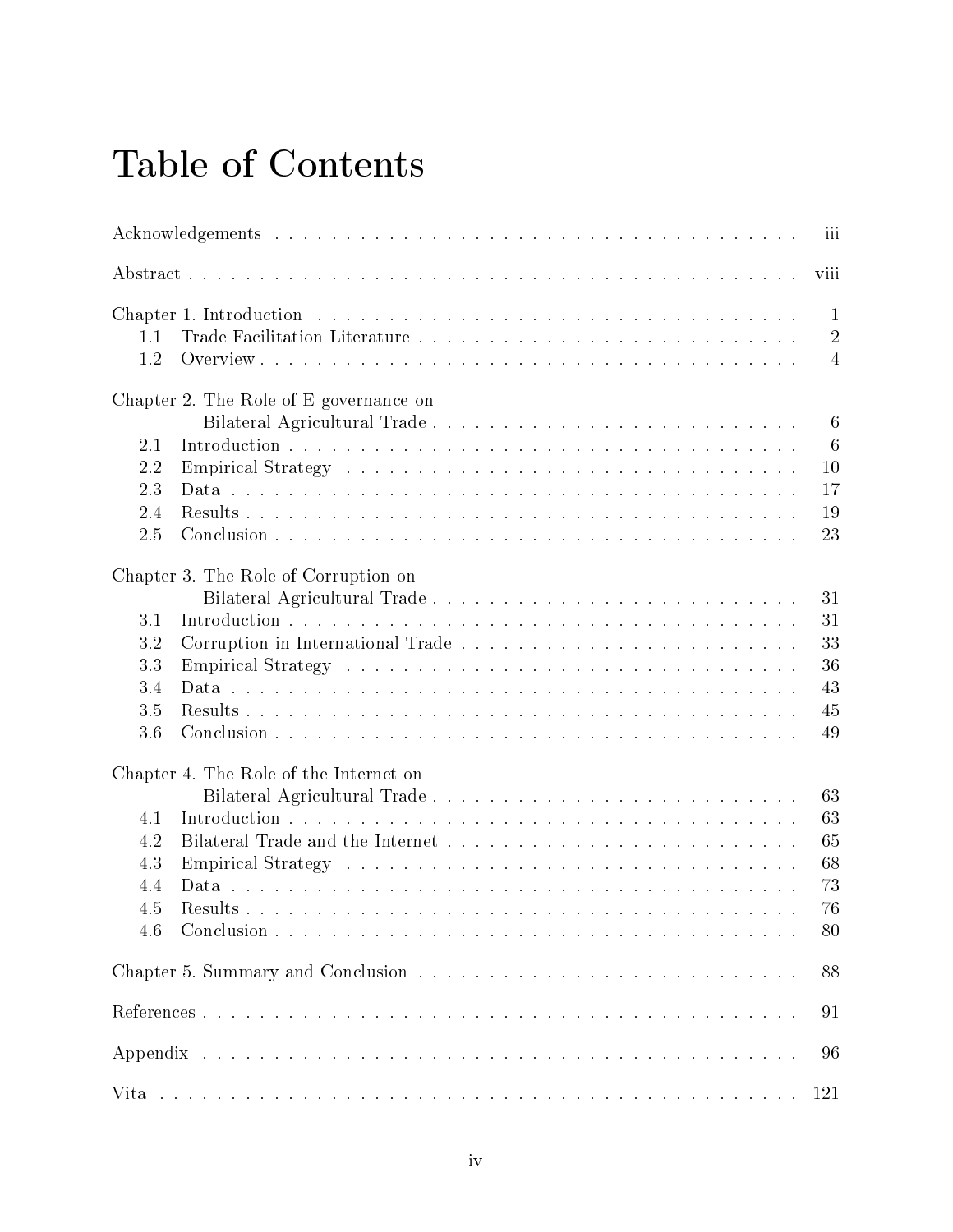# List of Tables

| 2.1         |                                                                                                                                                                                             | 8        |
|-------------|---------------------------------------------------------------------------------------------------------------------------------------------------------------------------------------------|----------|
| 2.2<br>2.3  | E-governance & Agricultural Exports: Summary Statistics<br>E-governance & Agricultural Exports: Heckman's Two Step Model. First-step<br>Estimates; Identification Variable: Common Language | 18<br>22 |
| 2.4         | E-governance & Agricultural Exports: Pooled OLS                                                                                                                                             | 25       |
| 2.5         | E-governance & Agricultural Exports: Pooled FGLS                                                                                                                                            | 26       |
| 2.6         | E-governance & Agricultural Exports: Heckman's Two-step Model. Second-                                                                                                                      |          |
|             |                                                                                                                                                                                             | 27       |
| 2.7         | E-governance & Agricultural Exports: Heckman's Selection Model Estimates                                                                                                                    | 28       |
| 2.8         | E-governance & Agricultural Exports: IV Analysis (2SLS)                                                                                                                                     | 29       |
| 2.9         | E-governance & Agricultural Exports: IV Analysis (GMM)                                                                                                                                      | 30       |
| 3.1         | Least and Most Corrupt Countries in the World, 2010                                                                                                                                         | 32       |
| 3.2         | Corruption & Agricultural Exports: Summary Statistics                                                                                                                                       | 44       |
| 3.3         | Corruption & Agricultural Exports: Heckman's Two Step Model. First-step                                                                                                                     |          |
|             | Estimates; Identification Variable: Common Language                                                                                                                                         | 47       |
| 3.4         | Corruption (CCI) & Agricultural Exports: Pooled OLS                                                                                                                                         | 51       |
| 3.5         | Corruption (CCI) & Agricultural Exports: Pooled FGLS                                                                                                                                        | 52       |
| 3.6         | Corruption (CCI) & Agricultural Exports: Heckman's Two-step Model. Second-                                                                                                                  |          |
|             |                                                                                                                                                                                             | 53       |
| 3.7         | Corruption (CCI) & Agricultural Exports: Heckman's Selection Model                                                                                                                          | 54       |
| 3.8         | Corruption (CCI) & Agricultural Exports: IV Analysis (2SLS)                                                                                                                                 | 55<br>56 |
| 3.9<br>3.10 | Corruption (CCI) & Agricultural Exports: IV Analysis (GMM)<br>Corruption (CPI) & Agricultural Exports: Pooled OLS                                                                           | 57       |
| 3.11        | Corruption (CPI) & Agricultural Exports: Pooled FGLS $\ldots \ldots \ldots$                                                                                                                 | 58       |
|             | 3.12 Corruption (CPI) & Agricultural Exports: Heckman's Two-step Model. Second-                                                                                                             |          |
|             |                                                                                                                                                                                             | 59       |
|             | 3.13 Corruption (CPI) & Agricultural Exports: Heckman's Selection Model                                                                                                                     | 60       |
|             | 3.14 Corruption (CPI) & Agricultural Exports: IV Analysis (2SLS)                                                                                                                            | 61       |
|             | 3.15 Corruption (CPI) & Agricultural Exports: IV Analysis (GMM)                                                                                                                             | 62       |
|             |                                                                                                                                                                                             | 64       |
| 4.2         | The Internet & Agricultural Exports: Summary Statistics                                                                                                                                     | 74       |
| 4.3         | The Internet & Non-agricultural Exports: Summary Statistics                                                                                                                                 | 75       |
| 4.4         | The Internet & Bilateral Exports: Heckman's Two Step Model. First-step                                                                                                                      |          |
|             | Estimates; Identification Variable: Common Language                                                                                                                                         | 79       |
| 4.5         | The Internet & Bilateral Exports: Pooled OLS                                                                                                                                                | 82       |
| 4.6         | The Internet & Bilateral Exports: Pooled FGLS                                                                                                                                               | 83       |
| 4.7         | The Internet & Bilateral Exports: Heckman's Two-step Model. Second-step                                                                                                                     |          |
|             | Estimates                                                                                                                                                                                   | 84       |
| 4.8         | The Internet & Bilateral Exports: Heckman's Selection Model                                                                                                                                 | 85       |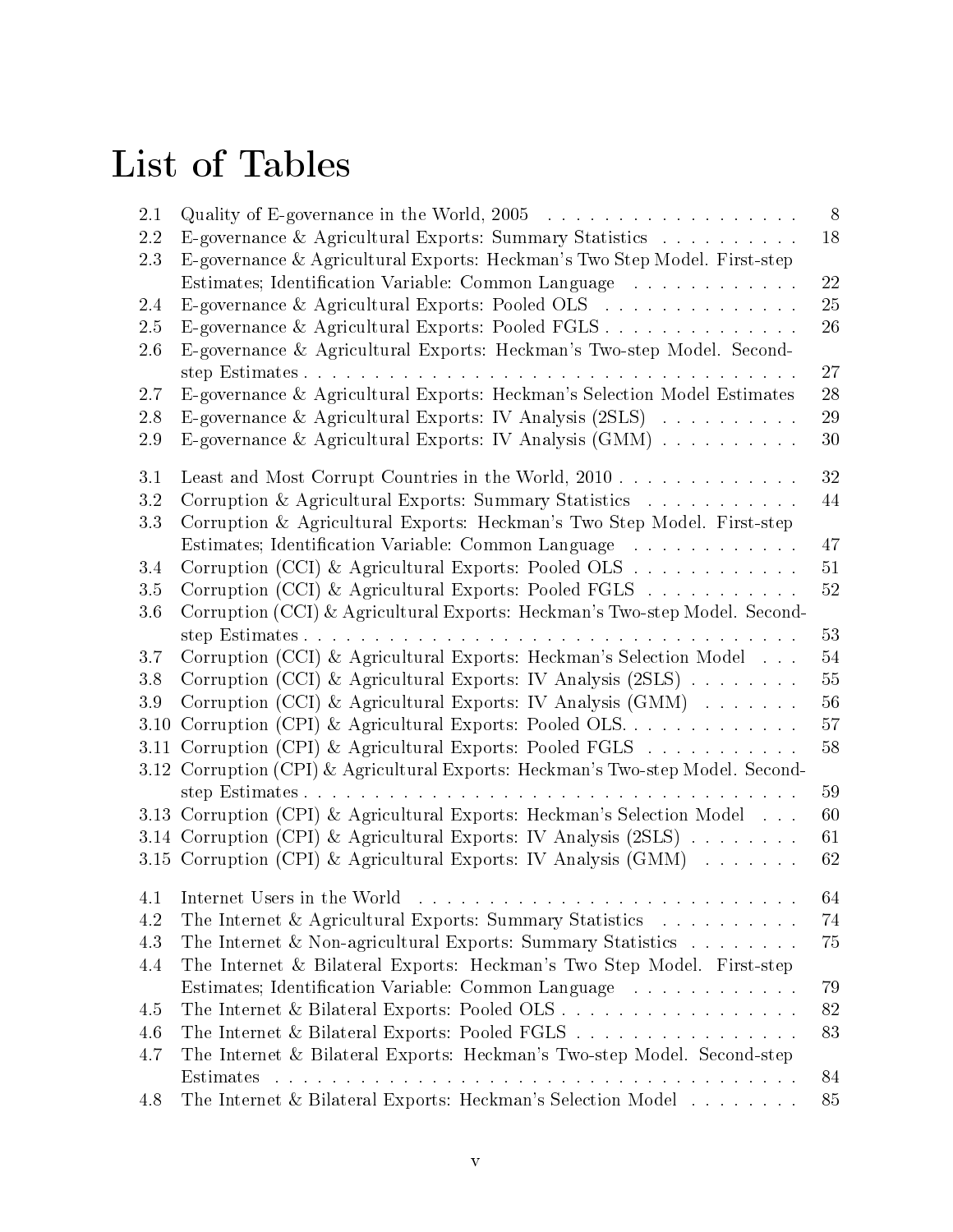|     | 4.9 The Internet & Bilateral Exports: IV Analysis (2SLS) 86              |  |
|-----|--------------------------------------------------------------------------|--|
|     | 4.10 The Internet & Bilateral Exports: IV Analysis (GMM) 87              |  |
|     |                                                                          |  |
|     | 5.2 E-governance & Agricultural Exports: Random Effect Model 104         |  |
|     |                                                                          |  |
|     | 5.4 Corruption (CCI) & Agricultural Exports: Random Effect Model 117     |  |
|     | 5.5 Corruption (CPI) & Agricultural Exports: Random Effect Model 118     |  |
| 5.6 | Corruption (CPI) & Agricultural Exports: Heckman's Two Step Model First- |  |
|     | step Estimates; Identification Variable: Common Language 119             |  |
|     | 5.7 The Internet & Bilateral Exports: Random Effect Model 120            |  |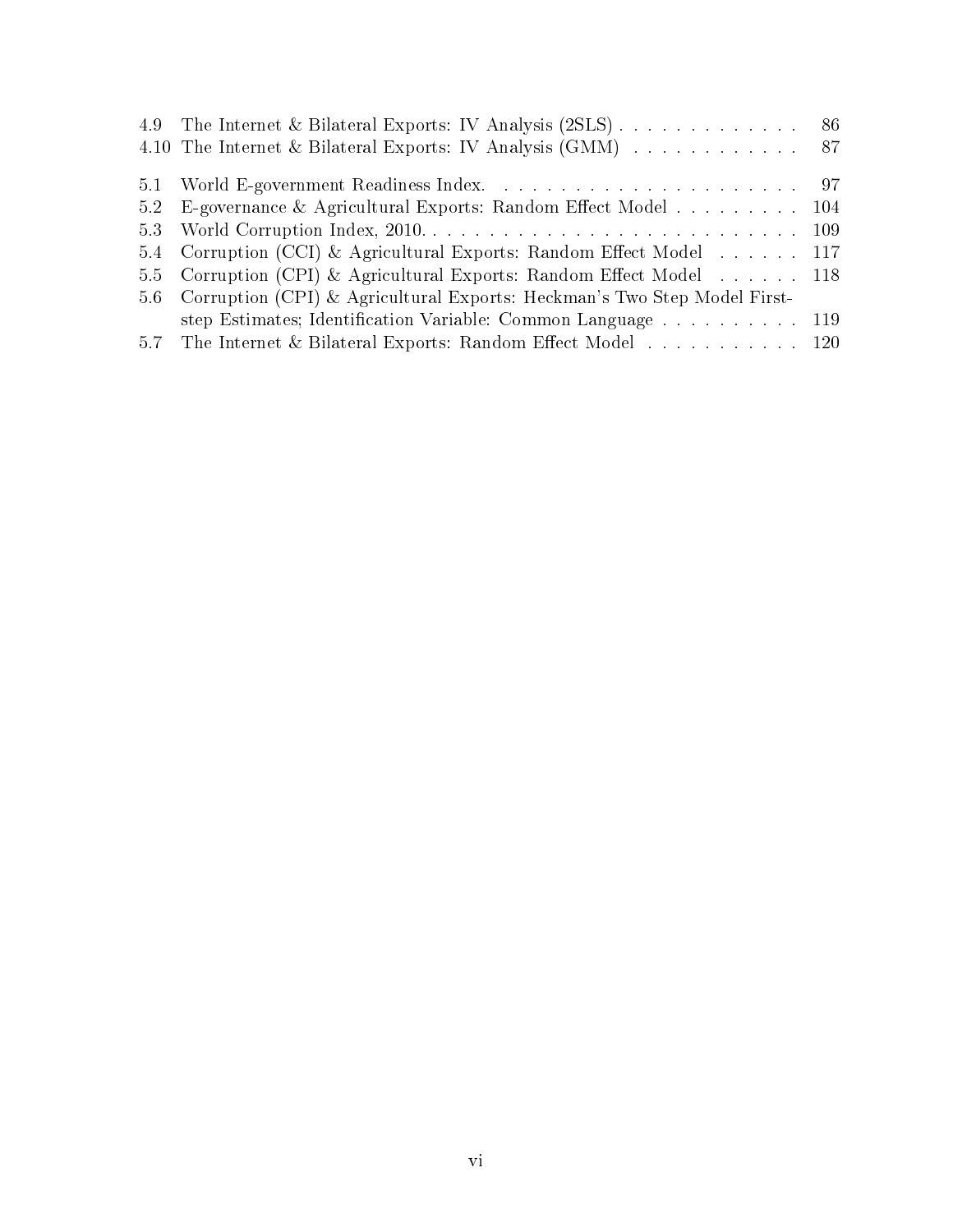## <span id="page-6-0"></span>Abstract

This dissertation offers three independent studies that each contributes to the literature on trade facilitation. The papers are built on the gravity model framework where the relationship between trade facilitation variables and the volume of agricultural exports across the border are examined. To deal with the issue of endogeneity, instrumental variable regression is used. The study also corrects for sample-selection bias present in the trade data. The first paper examines the role of e-governance on bilateral agricultural trade. The study finds that better quality of e-governance promotes agricultural exports. Specifically, according to the findings of the paper, the quality of e-governance in the exporting country increases the volume of agricultural exports across the border. However, the quality of e-governance prevailing in the importing country does not influence agricultural exports significantly. The second paper deals with the effect of corruption on bilateral agricultural trade. Using different measures of corruption this paper examines the role of institutional quality on agricultural exports. The study finds both trade-enhancing and trade-taxing role of corruption on agricultural exports. Furthermore, according to the findings of the study, the effects are much more prominent for the degree of corruption in the exporting country than the importing country. The third paper studies the impact of Internet adoption on bilateral trade. This paper distinguishes between agricultural and non-agricultural commodities. According to the findings of the paper, Internet penetration encourages non-agricultural exports but it does not have any significant impact on agricultural trade.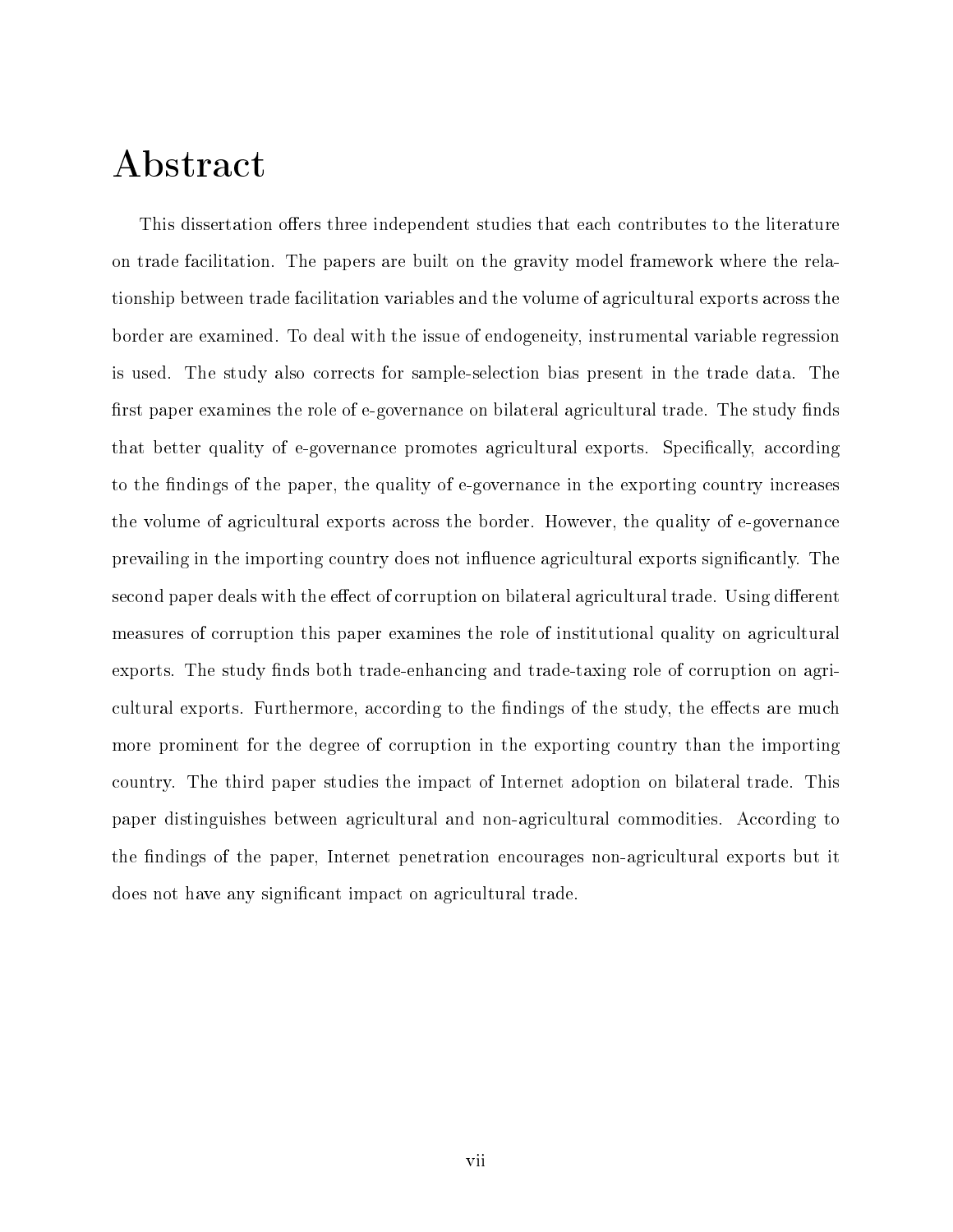### <span id="page-7-0"></span>Chapter 1. Introduction

International trade plays an important role in the economic well-being of a nation. With the continuing growth in international trade and falling tariff barriers in the recent years. increased concern is placed on non-tariff barriers affecting the volume of cross-border trade. Trade across borders faces obstacles in the form of capacity constraints given limited facilities, inefficient port operations, burdensome customs procedures, excessive documentation requirements, low quality of human capital, and corruption at the borders, etc. All these factors serve to increase costs and delays in international trade (Djankov et al., 2006) which in turn influences the volume of trade across the borders. To solve this problem, governments and businesses use various measures to modernize and simplify transaction procedures at national borders. Therefore, trade facilitation reform to reduce transaction costs associated with international trade has significant relevance in terms of policies. Trade facilitation can be defined as a tool to reduce the complexities of international trade in a cost-effective way while ensuring transparent and efficient trade deals. Some researchers define trade facilitation as the tool that helps reduce the "volume and impact of red tape, a term traditionally associated with wasteful and time-consuming bureaucracy found in international trade operations" (Grainger, 2011). Trade facilitation also involves reducing the transaction costs associated with the enforcement, regulation and administration of trade policies (Staples, 2002). The World Trade Organization  $(WTO)^1$  $(WTO)^1$  defines trade facilitation as: "The simplification and harmonization of international trade procedures where trade procedures are the activities, practices and formalities involved in collecting, presenting, communicating and processing data required for the movement of goods in international trade.

The objective of this dissertation is, to study the impact of variables that can influence the transit time between origin and destination. Here an attempt has been made to quantify the probable effect of variables such as e-governance, the Internet, and corruption that can

<span id="page-7-1"></span><sup>&</sup>lt;sup>1</sup>Visit: https://www.wto.org/english/tratop\_e/tradfa\_e/tradfa\_e.htm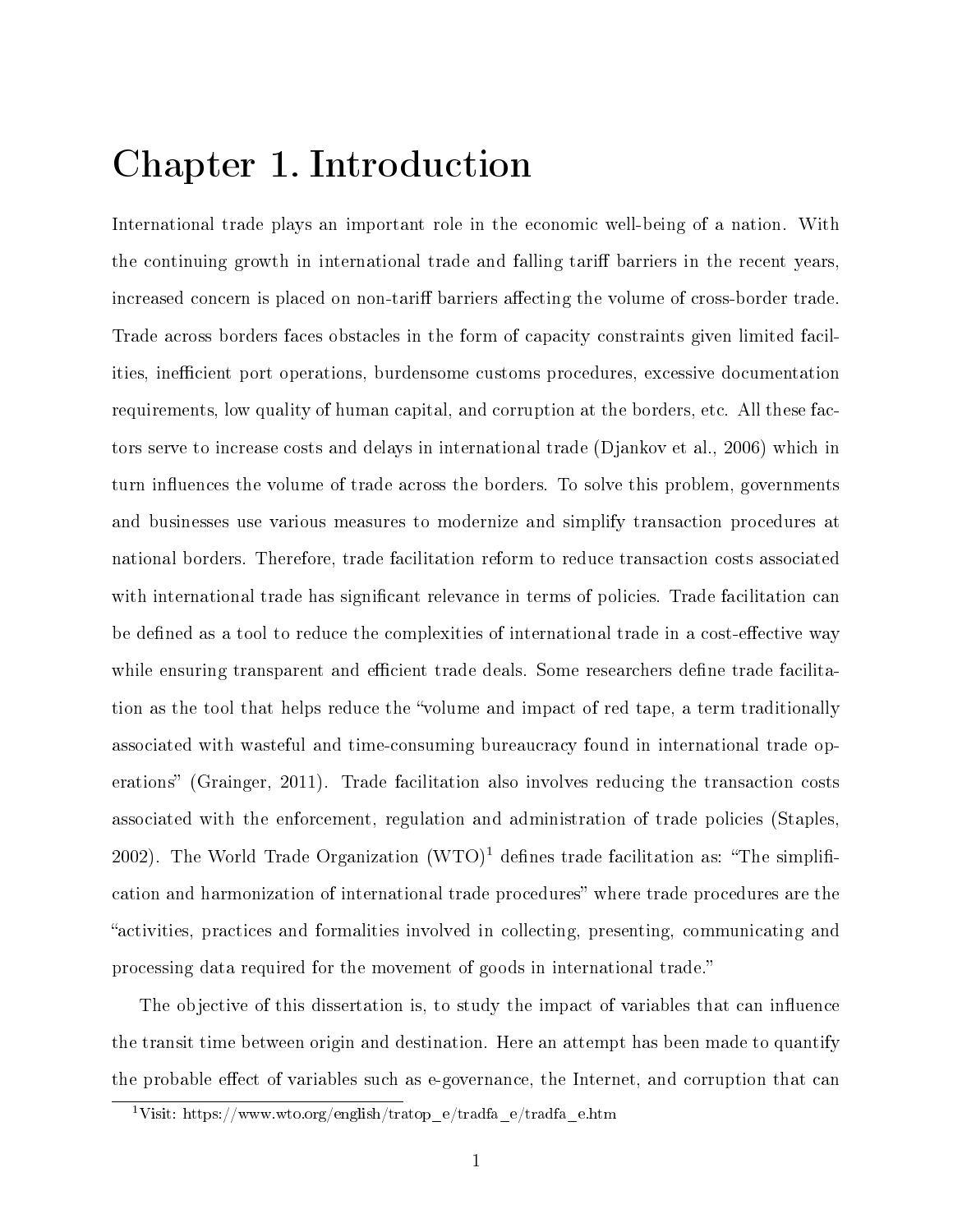play a major role in facilitating or hindering international trade across borders. The study is conducted on trade in agricultural commodities. The perishable nature of agricultural commodities makes them more vulnerable to delays in trade (Liu and Yue, 2013). Longer waits in customs can severely degrade product quality and reduce product price. Longer waits at the customs also adversely affect exporters by increasing inventory holding costs. Thus, examining variables that can significantly affect trading time along with affecting transaction costs has important policy implications. Very little research has been done to estimate the impact of these variables on agricultural trade. Therefore, it is important to study the impact of these trade facilitation variables on the agricultural trade performance of a country.

#### <span id="page-8-0"></span>1.1 Trade Facilitation Literature

While the existing literature studying the effect of trade facilitation on agricultural commodities are negligible, this study follows a rich existing literature on the relationship between trade facilitation and the volume of bilateral trade related to non-agricultural products. In their seminal paper Wilson et al., (2003), deviate from the traditional computable general equilibrium (CGE) approach to measure the impact of trade facilitation on trade performance and instead employ a gravity model to examine the relationship. They consider four measures of trade facilitation: port infrastructure, customs environment, regulatory environment, and e-business infrastructures and examine their effect on trade for APEC countries. They do this for a single year by applying single averages to 13 primary variables. Wilson et al., (2005), extend this model to 75 countries. They examine the effect of trade facilitation on the volume of trade in manufacturing goods for the years 2000-2001 and further investigate the stability of the estimated relationships across South-to-South and North-to-South trade. In both papers, they found increased trade in commodities from improvements in all four trade facilitation variables.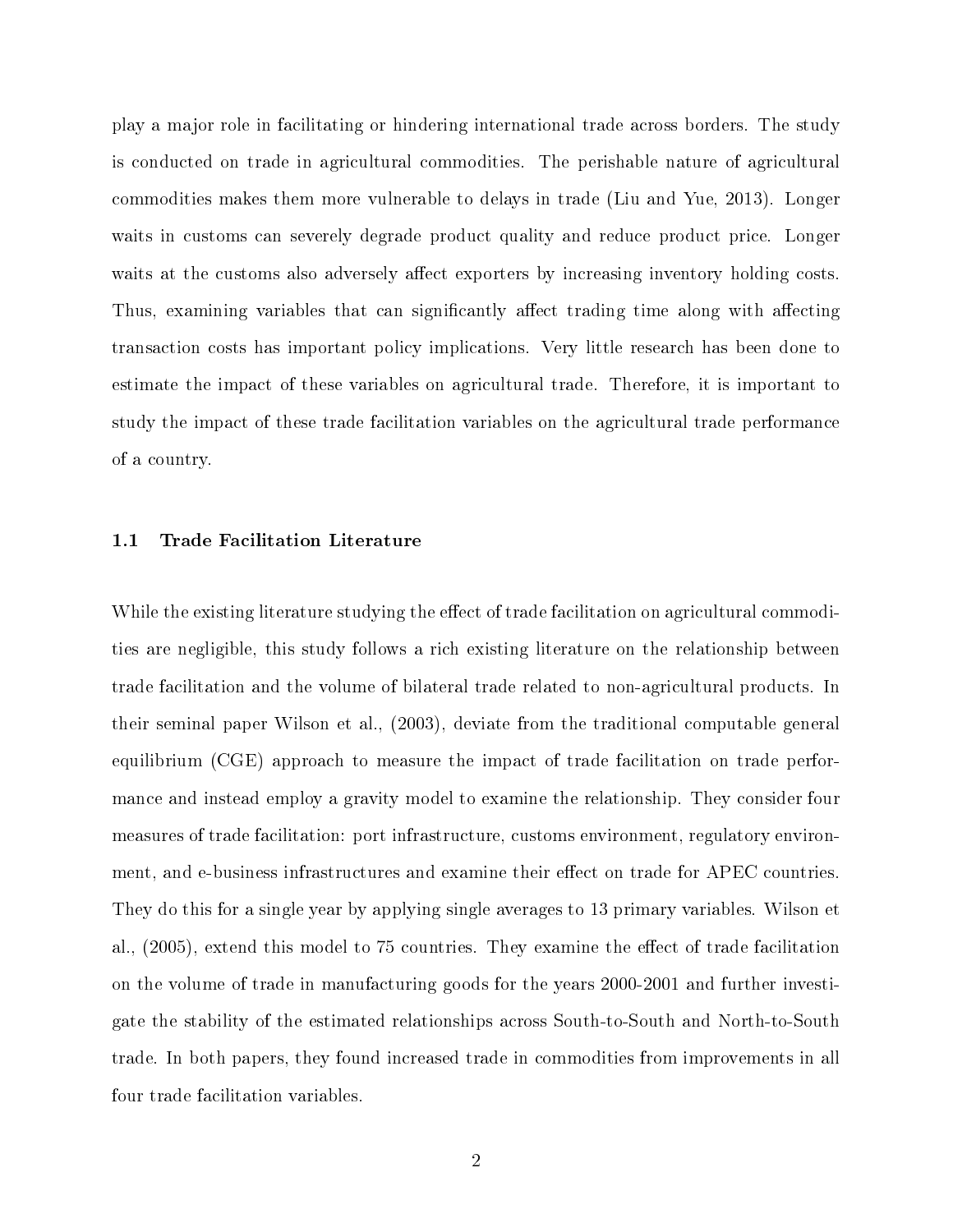Wilson and Perez (2010) contribute to the trade facilitation literature by constructing four new aggregate indicators related to trade facilitation from a wide range of primary indicators using factor analysis. These indicators are i) Physical infrastructure; ii) Information and communications technology (ICT); iii) Border and transport efficiency; and iv) Business and regulatory environment. They also employ an augmented gravity model to assess the impact of different aspects related to trade facilitation, as measured by these four indicators, on export performance. Their results also support the previous findings that improvement in trade facilitation variables increases the volume of trade.

Iwanow and Kirkpatrick (2007) also use a gravity model to examine the effect of regulatory quality and trade facilitation on export performance. They use the gravity model to provide a quantitative assessment of the potential contribution of trade facilitation in improving export performance by reducing export costs. Their results suggest that trade facilitation reform, border reform, improved regulatory environment, and enhanced transport & communications infrastructure all facilitate export growth.

 $D$ jankov et al.,  $(2006)$  find that, on average, each additional day that a product is delayed prior to being shipped reduces trade by at least  $1\%$ . They found a larger effect on timesensitive agricultural products. According to their findings, a day's delay reduces a country's relative exports of products by  $6\%$ . Liu and Yue  $(2013)$  investigate how time delays affect product quality, product price, trade flow, and social welfare. They use data on the number of days it takes for customs clearance in different countries for agricultural commodities with different levels of perishability. Their results suggest that longer time delays at the border significantly decrease perishable agricultural products' quality and price. They further find that for highly perishable agricultural products, improved and simplied customs procedures increase trade flows and the social welfare of importing countries.

Using the World Bank's "Doing Business" database, Zaki (2015) determines the predicted time related to trade facilitation in developed and developing countries. In his paper, a gravity model is used to estimate ad valorem equivalents (AVEs) of the administrative barriers to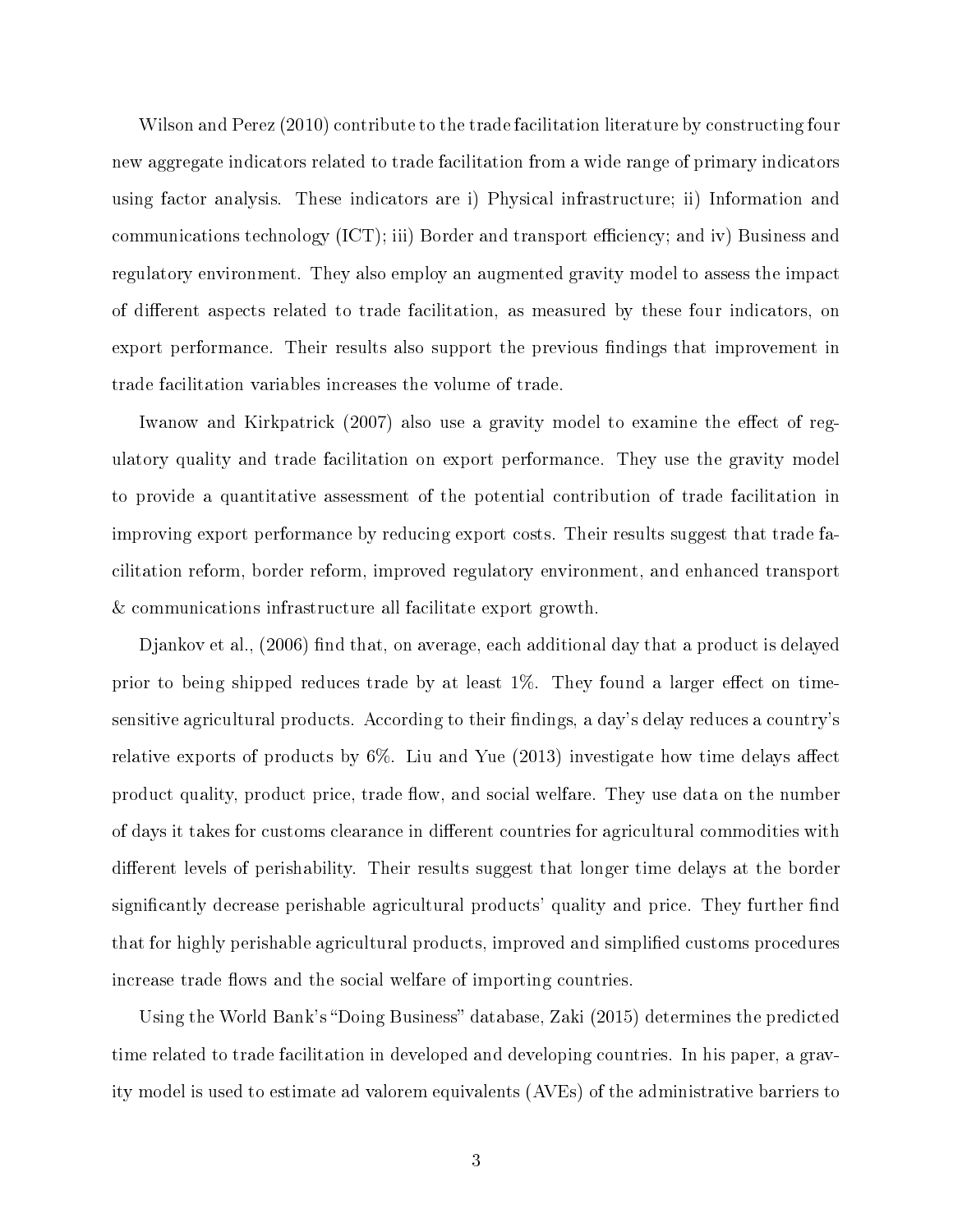trade. The paper finds that the internet, bureaucracy, corruption, and geographic variables have a significant effect on the transaction time to import and to export. Also, the time to import has a higher negative impact on trade than that to export.

Using bilateral trade panel data, Francois et al.,  $(2013)$ , explore the influence of the infrastructure and institutional quality on patterns of trade. In a gravity model setup using a Poisson estimator, they extended the Baier and Bergstrand method for multilateral resistance, accounting for firm heterogeneity and firm selection. Their result suggests that export performance and the propensity to take part in the trading system depends on the institutional quality and access to well-developed transport and communications infrastructure of both the countries involved in the trade.

This paper also builds on the same gravity model framework where the relationship between trade facilitation variables and the volume of agricultural trade across the border is examined. Formally the paper tries to answer the following questions empirically.

Q1. What is the effect of e-governance on bilateral agricultural trade?

Q2. What is the effect of corruption on bilateral agricultural trade?

Q3. What is the effect of the Internet on bilateral agricultural trade?

#### <span id="page-10-0"></span>1.2 Overview

The motivation of this dissertation is to examine the factors that can influence the transit time between origin and destination and can play a major role in facilitating or hindering international trade across borders. In this study, an augmented gravity model is used, and different estimation techniques are incorporated to empirically investigate the impact of trade facilitation on bilateral agricultural trade. The dissertation deals with the issue of causality by identifying appropriate instruments and also solves for the sample-selection bias. This work is accomplished and presented through a "journal-article style" dissertation divided into three sections. The second chapter of the dissertation is entitled "The Role of E-governance"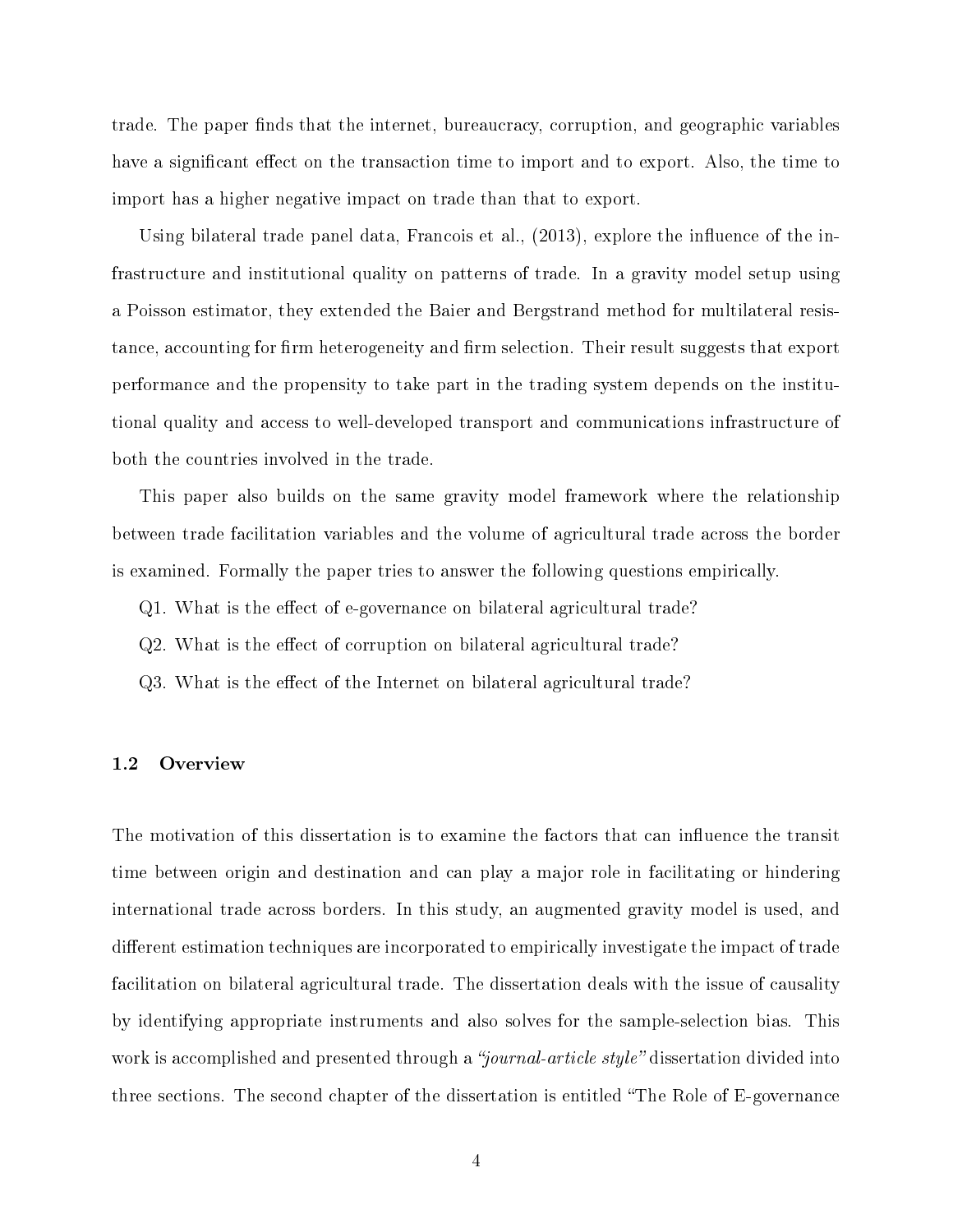on Bilateral Agricultural Trade". This is the first cross-country study in the trade literature that examines the effect of e-governance measures on agricultural exports. The paper also proposes a novel instrument to deal with the issue of endogeneity. The results suggest that the quality of e-governance has a positive and signicant impact on the volume of agricultural exports.

The third chapter entitled "The Role of Corruption on Bilateral Agricultural Trade" studies the role of corruption on bilateral agricultural trade. This is the first cross-country study that establishes a relationship between agricultural commodities and the level of corruption prevailing in a country. According to the findings of this study, corruption can be tradetaxing when the protection level is low, but with the degree of protection higher than a threshold level, it becomes trade-enhancing.

The fourth chapter entitled "The Role of the Internet on Bilateral Agricultural Trade" is a cross-country study analyzing the impact of internet penetration on bilateral exports. Separate analyses were conducted on trade related to agricultural and non- agricultural commodities. The paper proposes a novel instrument to deal with the issue of endogeneity. According to the findings of the study, the Internet adoption has a significant and positive impact on non-agricultural exports. The study found weak evidence of a trade-stimulating effect of the Internet on agricultural exports.

Finally, conclusions are drawn in Chapter 5. The findings from the previous three chapters are highlighted and future directions for research are discussed.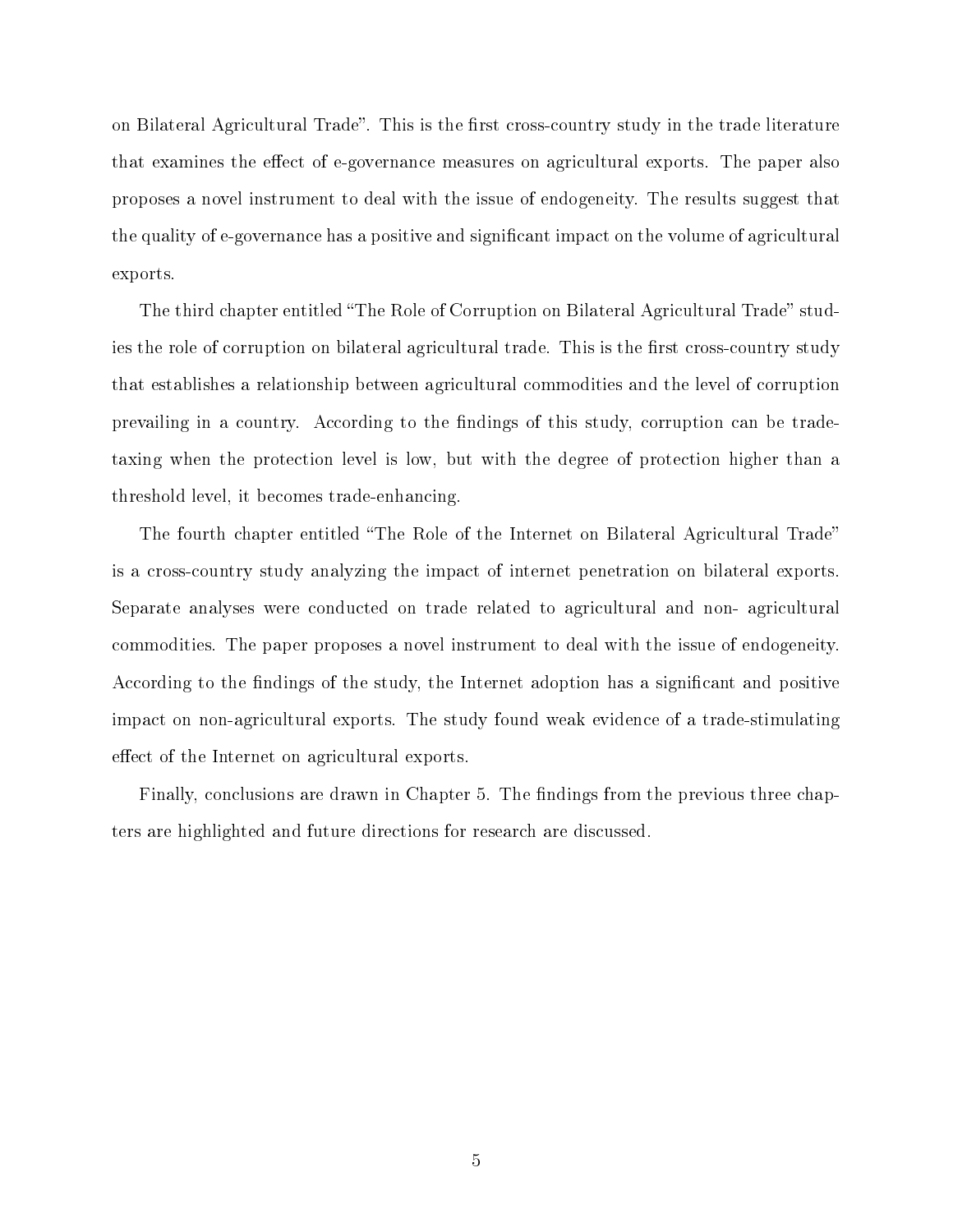## <span id="page-12-0"></span>Chapter 2. The Role of E-governance on Bilateral Agricultural Trade

#### <span id="page-12-1"></span>2.1 Introduction

The sonorous message at the United Nations Economic Commission Global Trade facilitation conference was "Governments should embrace the digital revolution of international trade. Simplifying lengthy paper processes and cutting red tape by going digital means sustainable, faster, and more efficient trade." (Van Der Valk,  $2014)^1$  $2014)^1$  $2014)^1$ . Echoing the same message, many countries have introduced or improved electronic data interchange systems to make trade easier. This system allows traders to file, transfer and process customs information online. It also allows them to submit their documents and pay duties online from anywhere in the world. Therefore, this system improves transactional efficiency and also saves time by reducing the number of visits to government offices and by reducing the waiting time (Unwin, 2009). At the same time, this system reduces the probability of direct interaction between the traders and the customs officials, thereby reducing the incidence of bribery. According to a World Bank survey, to accelerate service delivery in India, fewer users were required to pay bribes to government officials under e-government projects than under manual projects (Unwin, 2009). Therefore, many developing and developed countries, find it worth investing in Information and Communication Technology (henceforth ICT) to improve the quality and efficiency of government services. For example, in China, total e-governance spending increased from \$7 billion in 2006 to more than \$10 billion in 2008 (Unwin, 2009).

One such variable that captures how each country has advanced in introducing or adopting the new technology over time is the e-government index constructed by United Nations. As mentioned in the E-government Survey Report (2003), the success of e-governance de-

<span id="page-12-2"></span><sup>&</sup>lt;sup>1</sup>Visit: http://www.worldpolicy.org/blog/2014/03/11/globe-trade-going-paperless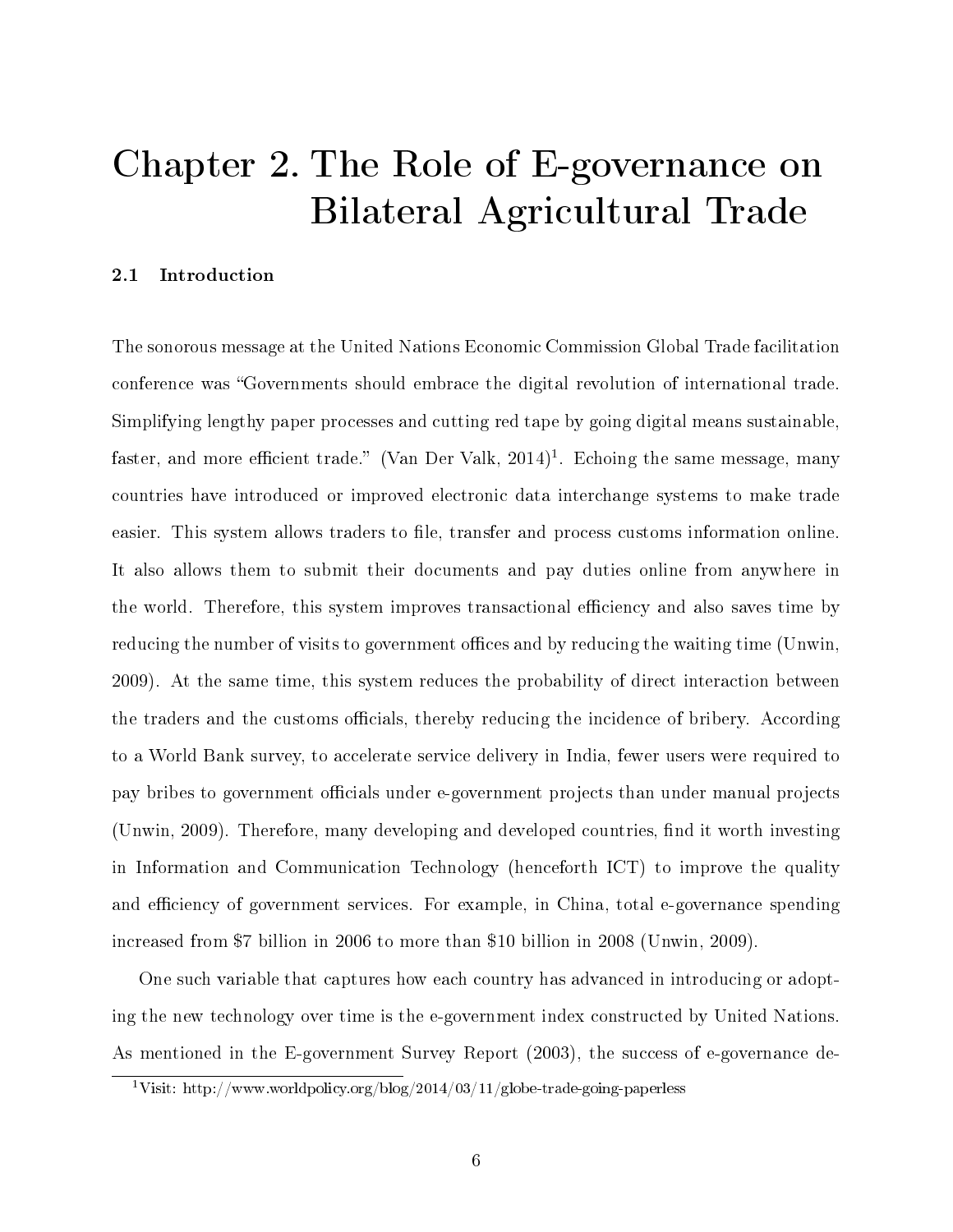pends upon three pre-requisites: a minimum threshold level of technological infrastructure, human capital, and e-connectivity for all the citizens. To construct the E-government Index, the study, therefore, focused on how each country relies upon information technology to provide service to its citizen. The index also measures the quality of a country's human capital. The E-government Index constructed by the United Nations has two primary indicators: i) The state of E-government Readiness; and ii) The extent of E-participation.

According to the United Nations E-government Survey Report (2003), the E-government Readiness Index is defined as follows: "The generic capacity or aptitude of the public sector to use Information and Communication Technology for encapsulating in public services and deploying to the public, high-quality information (explicit knowledge) and effective communication tools that support human development." The E-government Readiness Index is a composite index comprised of the following indices: a) The Web Measure Index; b) The Telecommunication Infrastructure Index; and c) The Human Capital Index.

The Web Measure Index captures the web presence of government in providing services to its citizens. It captures whether a public office has any official website, a national portal or an official home page and if the necessary information is available online. It measures if these websites allow users to complete entire tasks electronically at any time or to submit forms online. It takes into account whether these websites are equipped to allow citizens to pay taxes or to apply for ID cards, birth certificates/passports, licenses, etc.

The Telecommunication Infrastructure Index is a weighted average index of the following primary indices: a) Personal Computers/1,000 persons; b) Internet users/1,000 persons; c) Telephone Lines/1,000 Persons; d) On-line population/1,000 persons; e) Mobile phones/1,000 persons; and f) Televisions/1,000 persons.

The Human Capital Index is a composite measure of the adult literacy rate and the combined gross enrollment ratio, with two-third weight given to adult literacy and one-third to the gross enrollment ratio.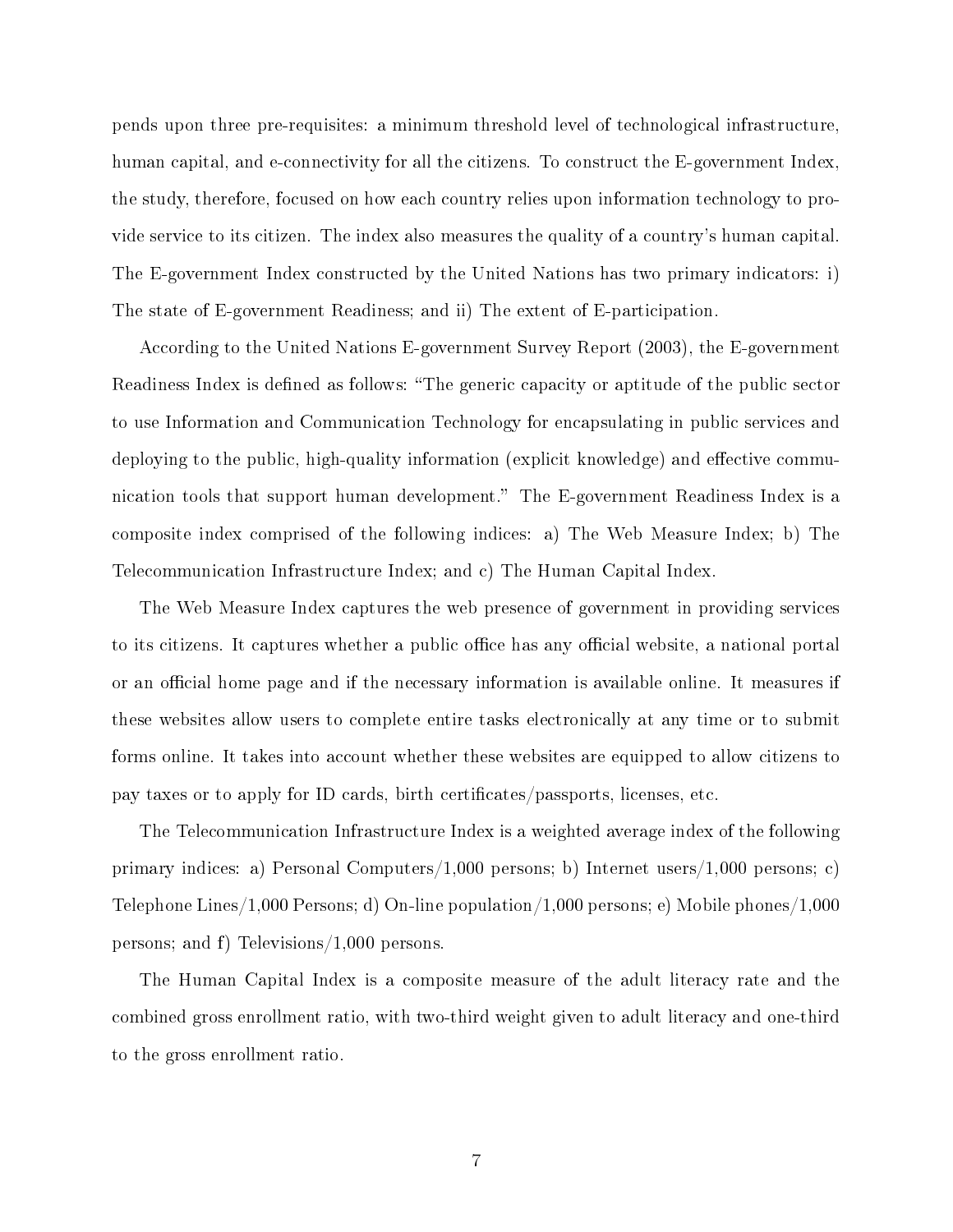The same report defines the extent of E-participation as follows: "The willingness, on the part of the government, to use ICT to provide high quality information (explicit knowledge) and effective communication tools for the specific purpose of empowering people for able participation in consultations and decision-making, both in their capacity as consumers of public services and as citizens." (UN Global E-government Survey, 2003)

Table 2.1 lists the five countries with highest quality of e-governance and five countries with the lowest quality of e-governance in descending order of as measured by the E-governance Readiness Index.

<span id="page-14-0"></span>

|      |                                                | Country    | Trade                                         | Total          | E-government |
|------|------------------------------------------------|------------|-----------------------------------------------|----------------|--------------|
| Rank | Country                                        | Code       | Value                                         | GDP            | Readiness    |
|      |                                                |            | million US \$)                                | (bllion US \$) | Index        |
|      | Countries with highest quality of e-governance |            |                                               |                |              |
| 1.   | United States                                  | USA        | 48239.52                                      | 13095          | 0.91         |
| 2.   | Denmark                                        | DNK.       | 13196.35                                      | 246.60         | 0.91         |
| 3.   | Sweden                                         | <b>SWE</b> | 3569.51                                       | 389.00         | 0.90         |
| 4.   | United Kingdom                                 | <b>GBR</b> | 12031.97                                      | 2412.0         | 0.88         |
| 5.   | South Korea                                    | KOR        | 2467.29                                       | 898.10         | 0.87         |
|      |                                                |            | Countries with lowest quality of e-governance |                |              |
| 5.   | Palau                                          | <b>PLW</b> |                                               | 0.2062         | 0.06         |
| 4.   | Micronesia                                     | <b>FSM</b> | 12.883                                        | 0.2498         | 0.05         |
| 3.   | Marshall Islands                               | MHL        |                                               | 0.1377         | 0.04         |
| 2.   | Tuvulu                                         | TUV        |                                               | 0.0218         | 0.04         |
|      | Nauru                                          | NRU        |                                               |                | 0.04         |

Table 2.1: Quality of E-governance in the World, 2005

E-government Readiness Index takes values in the range of 0 to 1. A higher value of the index implies better quality of e-governance. The data for total agricultural exports comes from United Nation's COMTRADE database.

As can be seen in the table, some of the countries with the highest quality of e-governance in the world are also among the largest exporters of agricultural commodities. For instance, according to United Nation's E-government Survey Report (2005), the United States, Den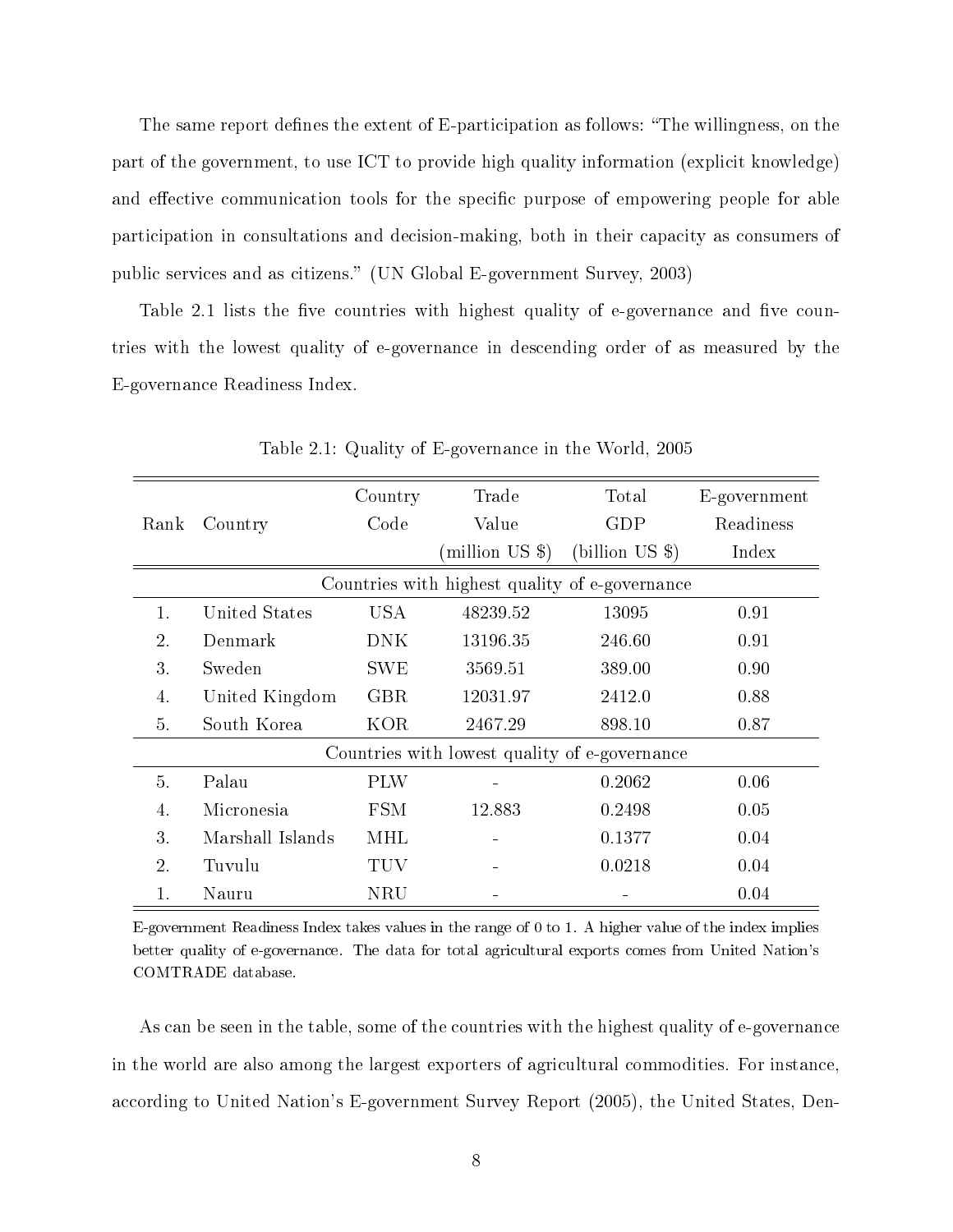mark, Sweden, United Kingdom, and South Korea are amongst the top five countries in the world with highest quality of e-governance. On the other hand, countries like Palau, Micronesia, Marshall Island, Tuvalu, and Nauru are listed as the worst performing countries in terms of e-governance. The E-government Readiness Index for all the countries in the world is provided in the appendix.

As mentioned before, this system allows traders to file, transfer, and process customs information online. It also allows them to submit their documents and to pay duties online from anywhere in the world. This system improves the quality of service by reducing human error and increasing convenience. At the same time this system reduces the probability of direct interaction between the traders and the customs officials, thereby reducing the incidence of bribery and discriminatory treatment. Thus, better port efficiency in terms of technological infrastructure and the higher use of ICT for e-business in a country can result in increased volume of trade. Based on the above-mentioned facts, the following is hypothesized :

Hypothesis 1: A country's performance in agricultural exports will be affected by enhanced e-governance.

Despite being one of the most important policy indicators in the trade literature, very little research had been done to assess the effect of trade facilitation on agricultural trade. One reason behind this might be the limited cross-country data availability for e-governance. Secondly, the lack of variation in an e-governance index makes it difficult to conduct panel analyses on the relationship between e-governance and agricultural trade. This paper seeks to bridge the gap in the literature by studying the relationship between e-governance and agricultural exports. An augmented gravity model is used, and different estimation techniques are combined to empirically investigate the impact of e-governance on bilateral agricultural trade. The E-government Readiness Index constructed by United Nations is used as a proxy for e-governance. The study is conducted on total agricultural exports for the years 2003 to 2005. To analyze the data, multiple regressions are used, and results are tested for robust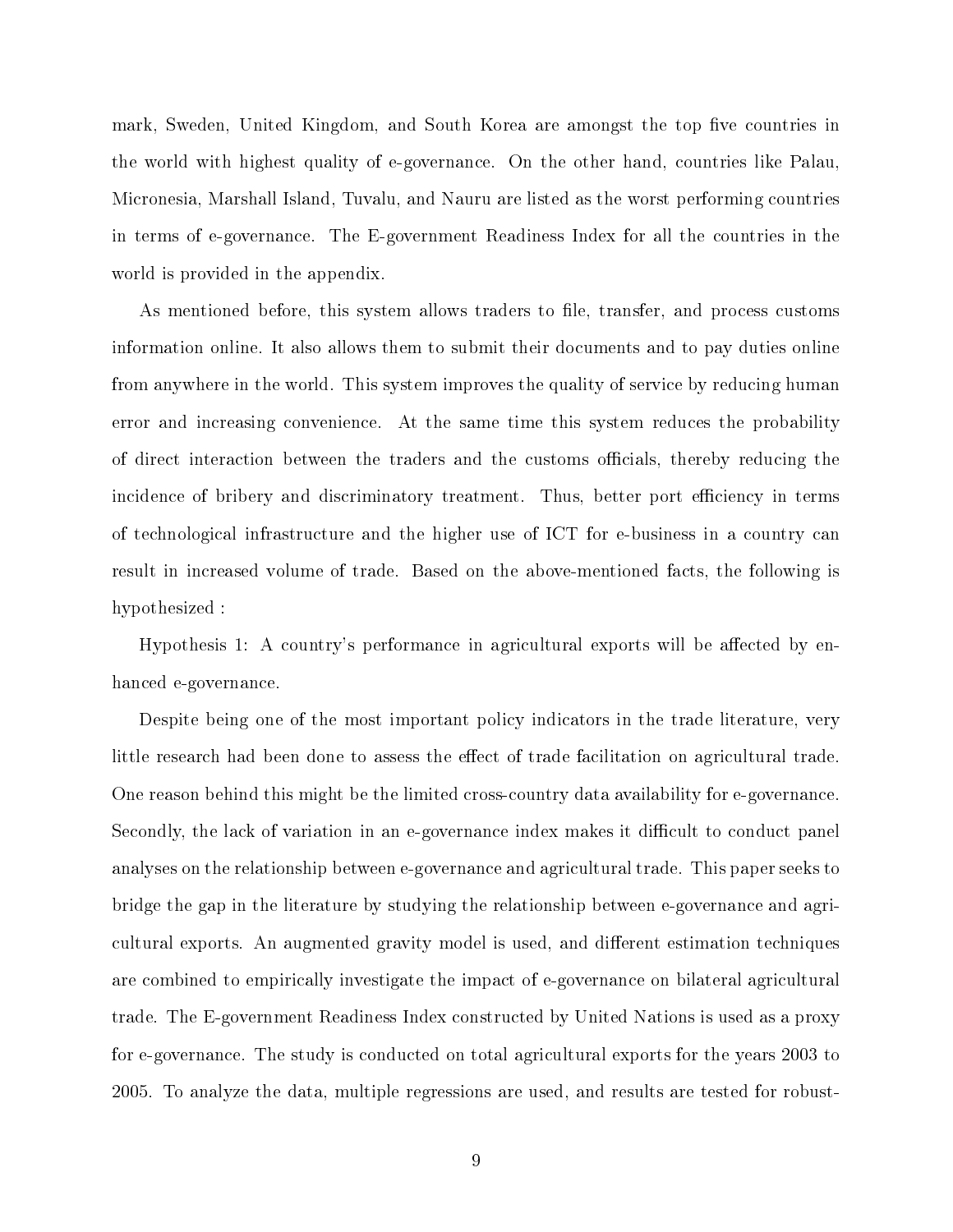ness. To reduce omitted variable bias, a broad range of theoretically plausible determinants of agricultural trade are also included in the model. Furthermore, Hekman's two-step method and selection model are used to reduce the sample-selection bias present in the trade data. Also, to deal with the issue of endogeneity, instrumental variable regression is used.

This paper contributes to the trade literature in two ways. First, according to a review of the literature, this is the first systematic cross-country empirical analysis that relates e-governance to agricultural trade. Second, the paper proposes a novel instrument to deal with the issue of endogeneity of e-governance.

#### <span id="page-16-0"></span>2.2 Empirical Strategy

The relationship between the trade facilitation parameter and export performance is examined using an augmented gravity model. A gravity model of international trade is the most commonly used approach for measuring bilateral trade between trading partners. Tinbergen (1962) pioneered the use of gravity equations in empirical estimations of bilateral trade flows. A standard gravity model assumes that the volume of trade between two countries is positively related to the size of the economies and negatively related to the trade costs between them. In its original form, the gravity model is expressed as:

$$
Y_{ei} = G \frac{(M_e M_i)}{D_{ei}} \tag{2.1}
$$

Where,  $Y_{ij}$  measures the trade flow between country e and i,  $M_e$  and  $M_i$  represents the market size of country  $e$  and  $i$  respectively,  $D$  is the geographical distance between the countries, and  $G$  is the gravitational constant. The market size of the economy is usually measured by the GDP of the economy. The geographical distance between the countries is used as a proxy for trade cost. Also, a number of additional dummy variables, including island economy, landlocked economy, common language, common border, colonial heritage,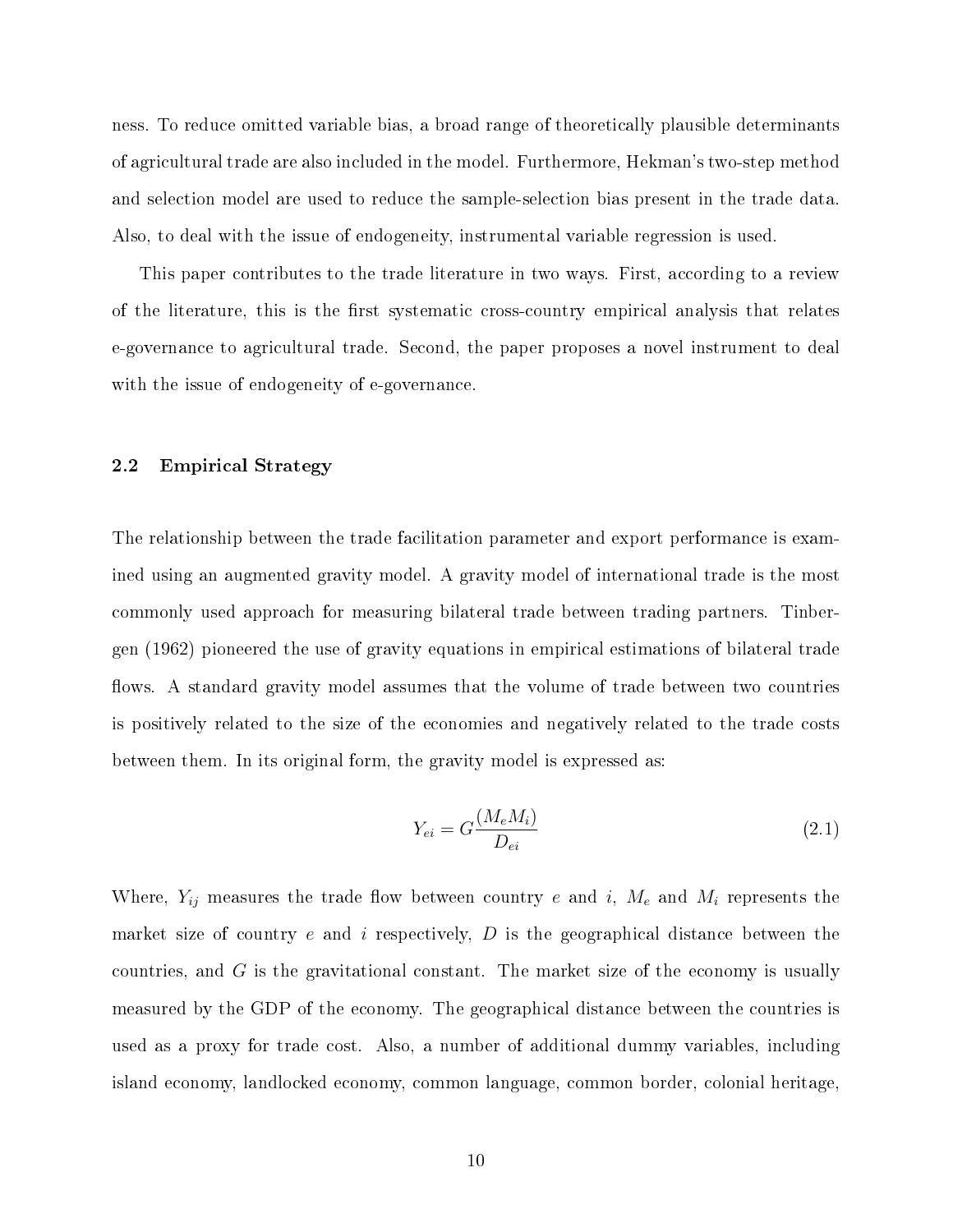income level or geographical region, are included in the model to capture trade factors. In this paper, the E-government Readiness Index is used as a proxy for the quality of egovernance in a country. Population is also included as a measure of country size. The index already takes into account the quality of variables like port efficiency in terms of technological infrastructure and the quality of human capital. It also takes into account the infrastructure of the country to enable the effective use of information and communication technology (ICT) for e-business. It considers how each country takes advantage of the Internet to ease or reduce the time and transaction costs associated with international trade. Therefore, E-government Readiness Index transforms different aspects of trade facilitation into a single indicator which helps to reduce multicollinearity in the model. According to Wilson et al.,  $(2010)$ , "From an econometric point of view, including variables related to trade facilitation. measuring similar aspects on the right-hand side of a model, such as a gravity specification. can be conducive to multicollinearity. A way of circumventing multicollinearity is to reduce the dimension of the data by aggregating highly correlated indicators into a single indicator.

Along with the main variable of interest, the E-government Readiness Index, this paper controls for other variables that can influence the volume of trade. Since bilateral trade involves two countries, the quality of e-governance prevailing in both countries can affect the outcome of the exchange. Therefore, a variable representing the quality of e-governance in the partner country is also included in the model. It is widely recognized that the institutions of a country play an important role in implementing policy reform measures in an economy (Francois et al., 2013). As a proxy for institutions, the variable depicting the regulatory quality in the economy is included in the model. A higher value of this variable implies better quality of institutions in an economy. The analysis also controls for variables such as bilateral tariff rate and the exchange rate that have the potential to influence the volume of agricultural trade. The basic gravity equation is given by the following: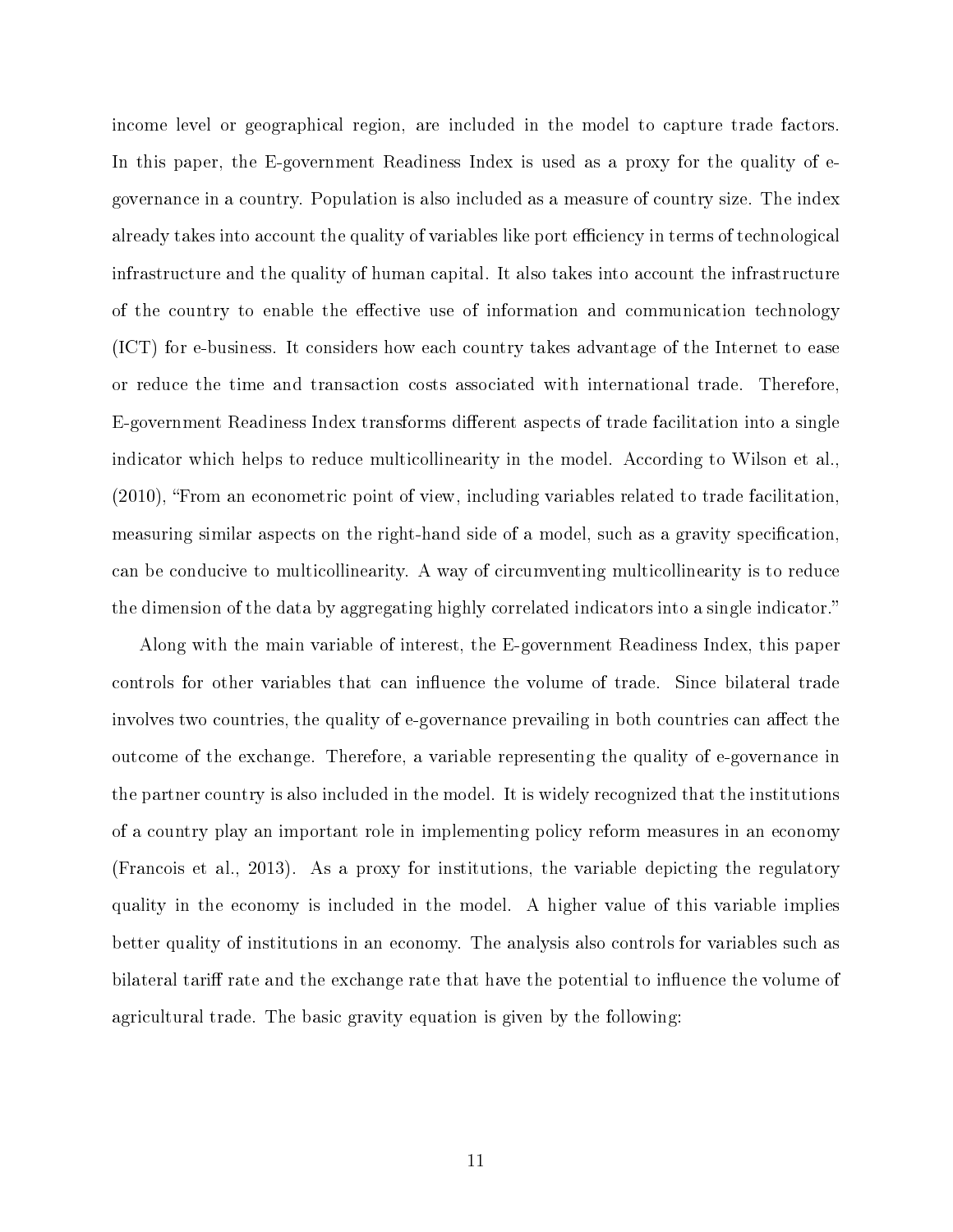$$
Y_{eit} = \beta_0 + \sum \beta_k z_{k,ei} + \epsilon_{eit} \tag{2.2}
$$

where,  $Y_{eit}$  is value of trade flows or the amount of export from country e to country i at period t;  $z_{k,ei}$  (k = 1, 2, ..., K) correspond to the variables like e-governance, GDP, population, distance, exchange rate etc.

In this paper the gravity equation takes the following form:

$$
Export_{eit} = \alpha + \beta_1 Egovername{e}_{te} + \beta_2 Egovername{e}_{te} + \gamma_1 GDP_{et}
$$
  
+  $\gamma_2 \log(GDP)_{it} + \gamma_3 \log(Population)_{et} + \gamma_4 Population_{it} + \gamma_5 Distance_{ei}$   
+  $\gamma_6 Landlocked_e + \gamma_7 Langauge_{ei} + \gamma_8 Colony_{ei} + \gamma_9 Border_{ei} + \gamma_{10} Island_e$   
+  $\gamma_{11} Income_e + \gamma_{12} Region_e + \gamma_{13} ExchangeRate_{et} + \gamma_{14} Tariff_{iet}$   
+  $\gamma_{15} RegQuality_{et} + \gamma_{16} RegQuality_{it} + \delta_{ei} + \epsilon_{eit}$  (2.3)

Here,  $e$  and  $i$  represents the exporting and importing countries, respectively, and  $t$  denotes time.  $Expert_{eit}$  denotes volume of agricultural export from country  $e$  to country  $i$  at time period t. Egovernance<sub>et</sub> and Egovernance<sub>it</sub> represents the quality of e-governance in the exporting and importing counties, respectively, at period t.  $GDP_{et}$  and  $GDP_{it}$  are the real GDP of country e and i, respectively, at time period t.  $Population_{et}$  and  $Population_{it}$  denote population of country e and i, respectively, at time period t.  $Distance_{ei}$  gives the distance between the capital cities of the trading partners. Land is a binary dummy variable that takes a value of unity if country e is landlocked.  $Language_{ei}$  is a binary dummy variable which is unity if country  $e$  and country  $i$  have a common language and zero otherwise.  $Colony_{ei}$ is a binary dummy which is unity if e and i had the same colonizer. Border<sub>ei</sub> is a binary dummy variable which is unity if the trading partners share a common border.  $Island_e$  is a binary dummy taking a value of unity if country  $e$  is an island economy. *Income<sub>e</sub>* represents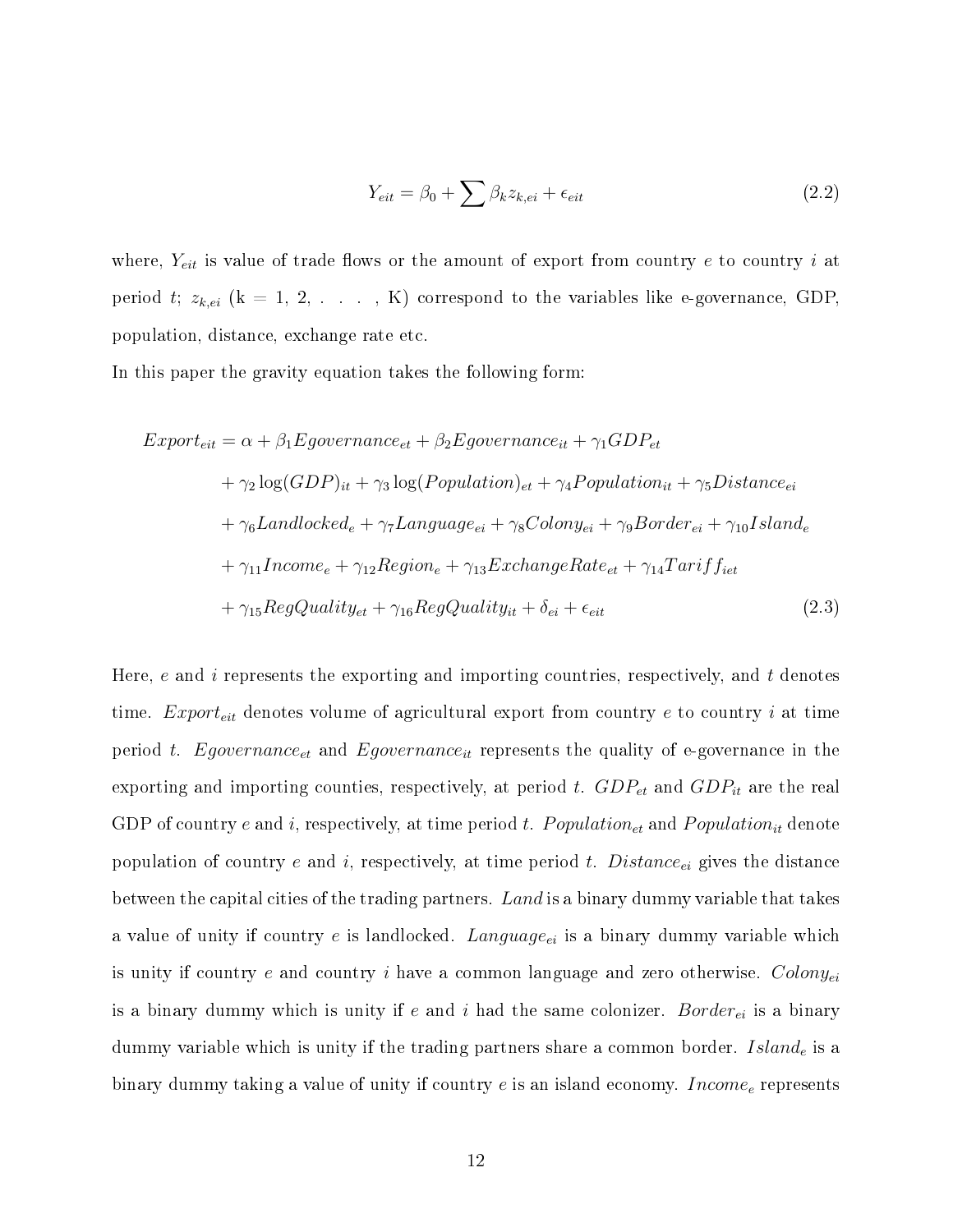the set of dummies representing the income group to which the exporting country belongs.  $Region_e$  represents the set of dummies representing the geographical region to which country e belongs. Tariff<sub>iet</sub> is a weighted average tariff applied by country i on country e's exports at period t.  $ExchangeRate_{et}$  represents the real exchange rate of country e quoted in the US dollar. RegQuality<sub>et</sub> and RegQuality<sub>it</sub> controls for quality of institutions in the exporting and importing country respectively.  $\delta_{ei}$  represents a set of time fixed effects.  $\epsilon_{eit}$  represents the error term that is assumed to be normally distributed with mean zero.

Given the multiplicative nature of the augmented gravity model, equation 2.3 is usually transformed into log-linearized form. The log-linearized augmented gravity model is given by the following equation:

$$
\log(Export)_{eit} = \alpha + \beta_1 \log(Egovernance)_{et} + \beta_2 \log(Egovernance)_{it} + \gamma_1 \log(GDP)_{et}
$$
  
+  $\gamma_2 \log(GDP)_{it} + \gamma_3 \log(Population)_{et} + \gamma_4 \log(Population)_{it} + \gamma_5 \log(Distance)_{ei}$   
+  $\gamma_6 Landlocked_e + \gamma_7 Language_{ei} + \gamma_8Colony_{ei} + \gamma_9 Border_{ei} + \gamma_{10} Island_e$   
+  $\gamma_{11} Income_e + \gamma_{12} Region_e + \gamma_{13} \log(ExchangeRate)_{et} + \gamma_{14} \log(Tariff)_{iet}$   
+  $\gamma_{15} \log(RegQuality)_{et} + \gamma_{16} \log(RegQuality)_{it} + \delta_{ei} + \epsilon_{eit}$  (2.4)

The model is estimated using three-year panel data from 2003 to 2005. Real GDP is used as a proxy for the size of the economy. The larger the size of the economy, the higher will be the volume of agricultural trade between country pairs. Therefore, the coefficient of  $log(GDP)$ is expected to take a positive sign. The coefficient for the log value of distance, which is used as a proxy for trade cost is expected to be negative as the higher the distance the higher will be the trade cost, thereby reducing the volume of trade between the countries. As transportation costs are higher for islands or landlocked economies compared to the countries sharing a common border, the volume of trade is expected to be higher in the last case than in the other two instances. It is also assumed that the volume of trade will be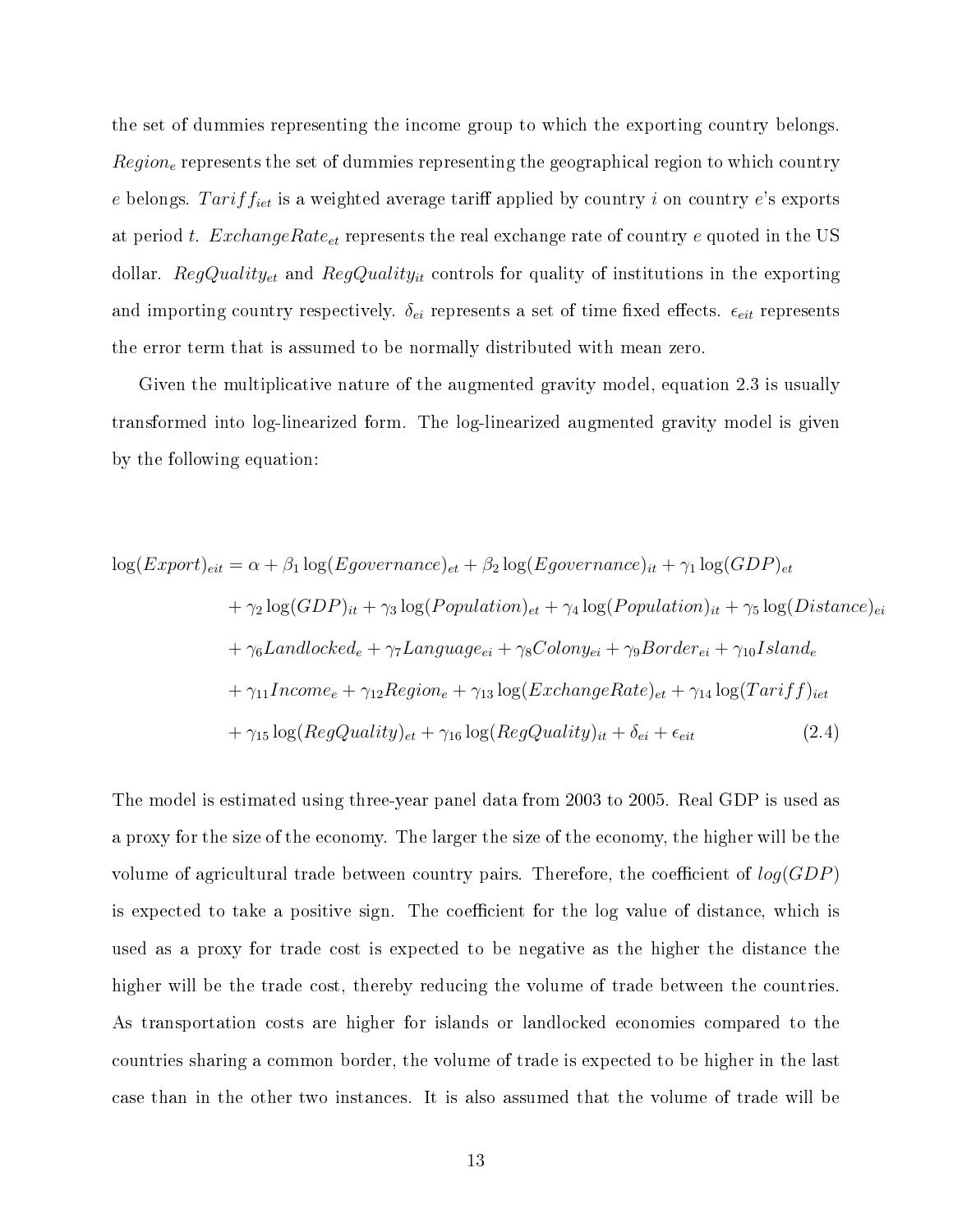higher between the countries sharing similar cultural or colonial heritage. The same goes for the country pairs belonging to the same income group or the same geographical region. Again, the higher the population of the countries, the higher will be the demand for the commodities. As a result, the coefficient of  $log(Population)$  of the importing country is expected to have a positive sign. The more the demand at home, the lower will be the volume of exports. Therefore, with increasing population at home, the volume of export will be lower. As a result, the coefficient of  $log(Population)$  of the exporting country is expected to take a negative sign. The coefficient of regulatory quality is expected to be positive, as it is assumed that better institutional quality promotes trade. As complex tariff barriers discourage trade, the coefficient of the tariff parameter is expected to take a negative sign. The coefficient of the exchange rate is also expected to take a negative sign. A higher value of this variable implies that the value of the exporting country's currency appreciates in terms of the US dollar. Appreciation of exporting country's currency will increase the price of exports, and, therefore, the volume of exports will fall.

The log-linearized augmented gravity model is usually analyzed using Ordinary Least Square (OLS) method, assuming that the homoscedastic error term is present in the model. Panel techniques are also used to estimate the log-linearized gravity model assuming that the error is constant across the countries or country-pairs (Herrera, 2010). However, the traditional gravity model lacks the theoretical foundation that gives rise to two major implications. First, estimation results are biased due to omitted variables. Therefore, we will get inconsistent OLS estimators. Omitted variable bias can also give rise to endogeneity. Second, performing comparative statics exercises are difficult (Anderson and Wincoop, 2003). As there are countries that do not trade with each other, using the original gravity equation gives rise to sample-selection bias. Also, the standard specifications of the gravity equation impose symmetry that is inconsistent with the data resulting in biased estimates (Helpman et al., 2006). The following sections review sample-selection bias and the issue of endogeneity in details.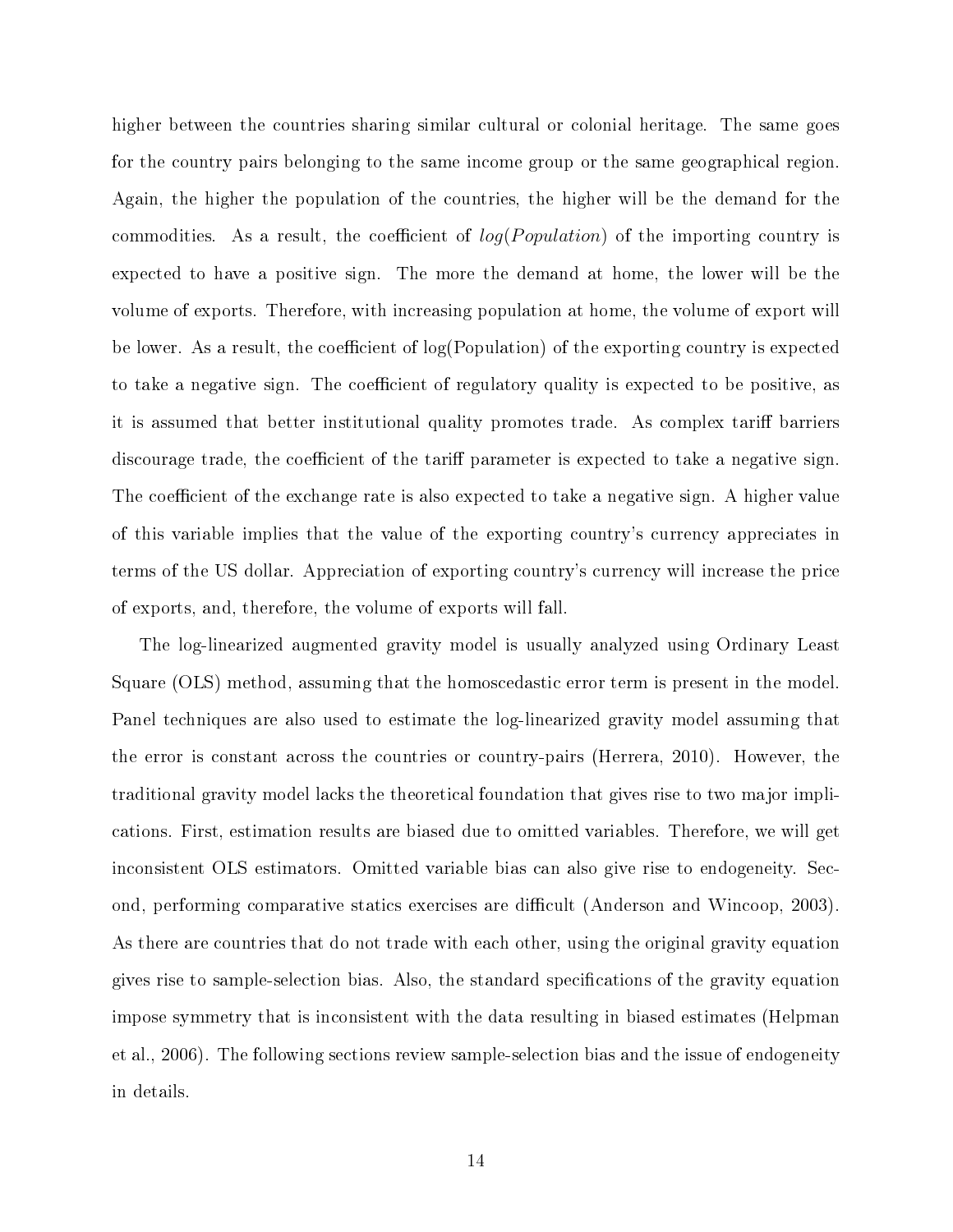#### 2.2.1 Sample-selection Bias

In trade data, missing trade values are common as zero trade flows may result from a country's decision not to trade with another economy. The missing trade value creates a problem when the log-linearized augmented gravity model is estimated using OLS. As the log of zero is undefined, zero trade flows will be automatically dropped from the equation, giving rise to sample-selection bias.[2](#page-21-0)

To deal with the problem of sample-selection bias this paper follows Helpman et al., (2006), who use Heckman's two-step procedure to reduce the bias (Heckman, 1979). Initially, a Probit Model (Selection equation) is estimated to determine the probability that a country pair engages in trade. In the second stage, the expected values of the trade flow from the first stage, conditional on the country pairs trading (Outcome equation), are estimated using OLS. In order to correct the sample-selection bias or to identify the parameters in both equations, an identification variable is required. This variable should hold the property that it influences a country's propensity to engage in trade but should not have any effect on its volume of trade. Previous literature suggests that variables such as common religion, common border, common language, etc., satisfy this condition (Helpman et al., 2006).

Another way to deal with the sample-selection bias is to use Heckman's selection model where the selection and the outcome equations are estimated simultaneously using Maximum Likelihood Estimation. Heckman's selection model depends strongly on the model being correctly specified. Heckman's selection model can produce biased estimates if the model is not properly specified or if a specific dataset violates the model's assumptions. When the underlying goal is to predict an actual response, Hekman's two-step model is preferred. If the goal is to predict the value of the dependent variable that would be observed in the absence of selection, however, Heckman's selection model is more appropriate.

<span id="page-21-0"></span><sup>2</sup>Alternative approaches to handle the presence of zero trade includes: i) Truncating the sample by discarding the observations with zero trade values; and ii) Adding a small constant to each observation on the dependent variable before taking logarithms. This method works properly if the zeros are randomly distributed. Otherwise, this method gives rise to sample selection bias.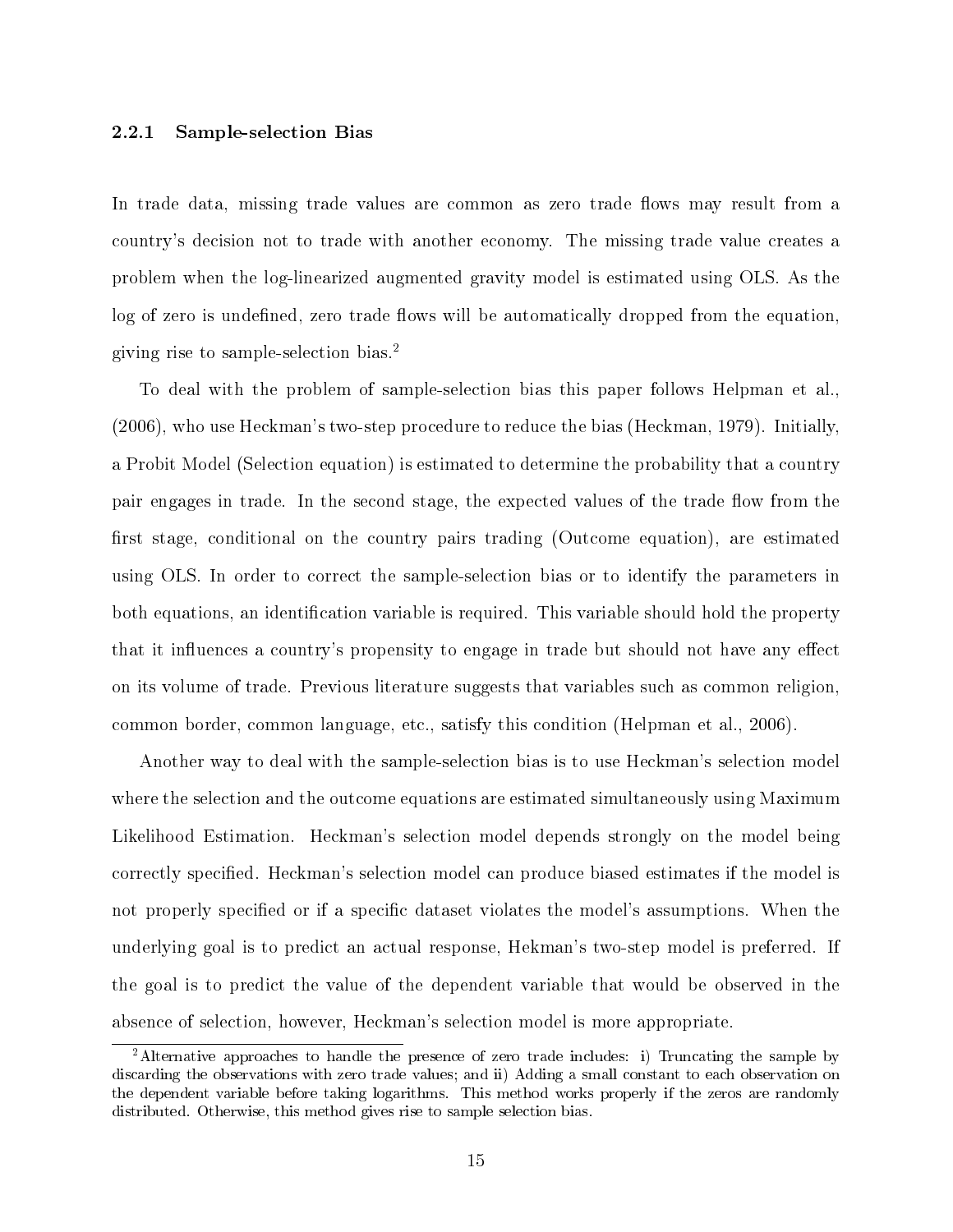#### 2.2.2 Endogeneity

A considerable amount of empirical trade literature is plagued with the problem of endogeneity, especially because of the presence of unobserved country-specific fixed factors. Endogeneity can also arise because of the possibilities of reverse causality. For example, a country facing a higher volume of trade might find it beneficial to adopt the e-platform to efficiently provide the service to the traders. Also, efficient e-governance might positively influence the volume of trade. This creates a circular causal chain between the trade facilitation variable and the volume of agricultural trade. E-governance can also be endogenous because of the possibility of omitted variable bias. In the presence of endogeneity, OLS estimation will give a biased result because the orthogonality assumption of OLS will be violated (i.e. the explanatory variable will be correlated with the error term thereby giving biased estimates).

In this paper, to deal with the problem of endogeneity, instrumental variable (IV) regression is used where a newly constructed variable on historical technological adoption from the Cross-country Historical Adoption of Technology or CHAT data-set (Comin and Hobijn; 2009) is used as an instrument. Comin et al. (2010) compute indices of technology adoption in 1000 BC, 0 AD, and 1500 AD. Out of these three time periods, they found that there is a positive and significant association between the technology adoption indices in 1500 AD and technology adoption today. This relationship was found to be robust at the sector level even after controlling for geographical and institutional factors. Also, there was a considerable level of cross-country variation in technology adoption in 1500 AD. This measure of historical technological adoption was computed in five different sectors, namely agriculture, transportation, military, industry, and communication. To identify the impact e-governance on bilateral agricultural exports, this study includes technology adoption in communication in 1500 AD as an instrument for technology adoption today (the adoption of e-governance measures in the current period). To satisfy the condition for a valid instrument, this variable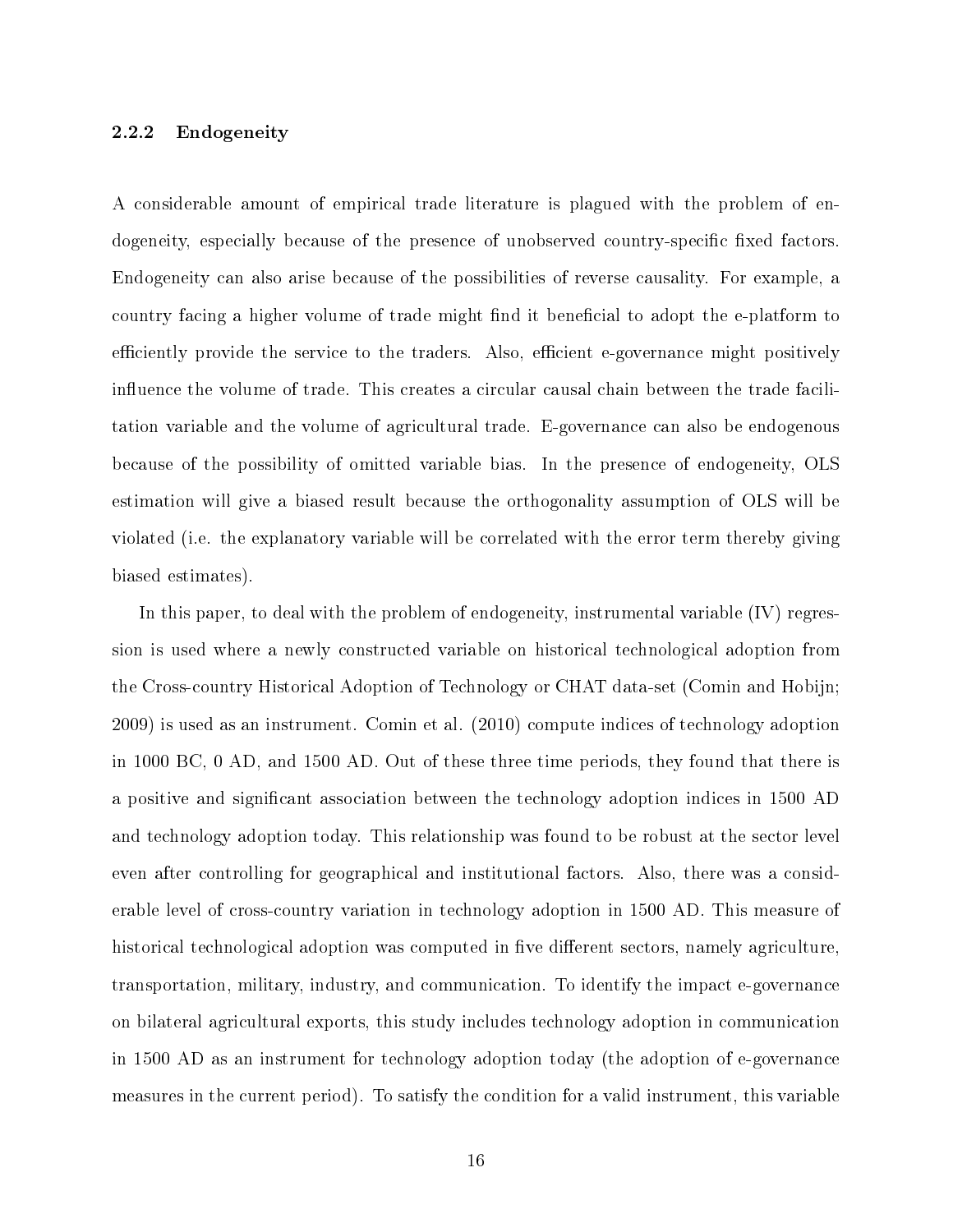should hold the following properties: i) The technology adoption in communication in 1500 AD should be correlated with the potential endogenous variable e-governance; and ii) The technology adoption in communication in 1500 AD should not have any direct impact on the volume of agricultural exports during the period 2003 to 2005.

In this study, conventional Two-stage Least Square (2SLS) and Generalized Methods of Moment (GMM) techniques are used for IV analysis.

#### <span id="page-23-0"></span>2.3 Data

For the empirical estimation, bilateral agricultural export data (quoted in constant US dollar) for the dependent variable is collected from the Commodity and Trade Database (COM-TRADE) of the United Nations Statistics Division. The paper uses cross-country data and constructs a panel data-set for 2003-2005. Agricultural goods are dened as commodities in Category 0 at the one-digit level of the Standard International Trade Classification (SITC Revision 1, Category 0).

This paper uses the e-government readiness index published by the United Nations as the main explanatory variable. This data is derived from the United Nations Global E-readiness reports and the E-government surveys which are produced by the Division for Public Administration and Development Management (DPADM) of the United Nations Department of Economic and Social Affairs (DESA). The data is used for the years 2003, 2004, and 2005. The e-government readiness index takes a value between zero and one. A value closer to zero suggests a low quality of e-governance and a value closer to one implies a better quality of the same.

Gross Domestic Product (GDP) is used as a measure of country size. The data for real GDP (in constant US dollars) has been taken from the World Development Indicators published by the World Bank. Population data also comes from the World Bank data-set. A weighted average of bilateral applied tariff rates, weighted by the values of bilateral agricul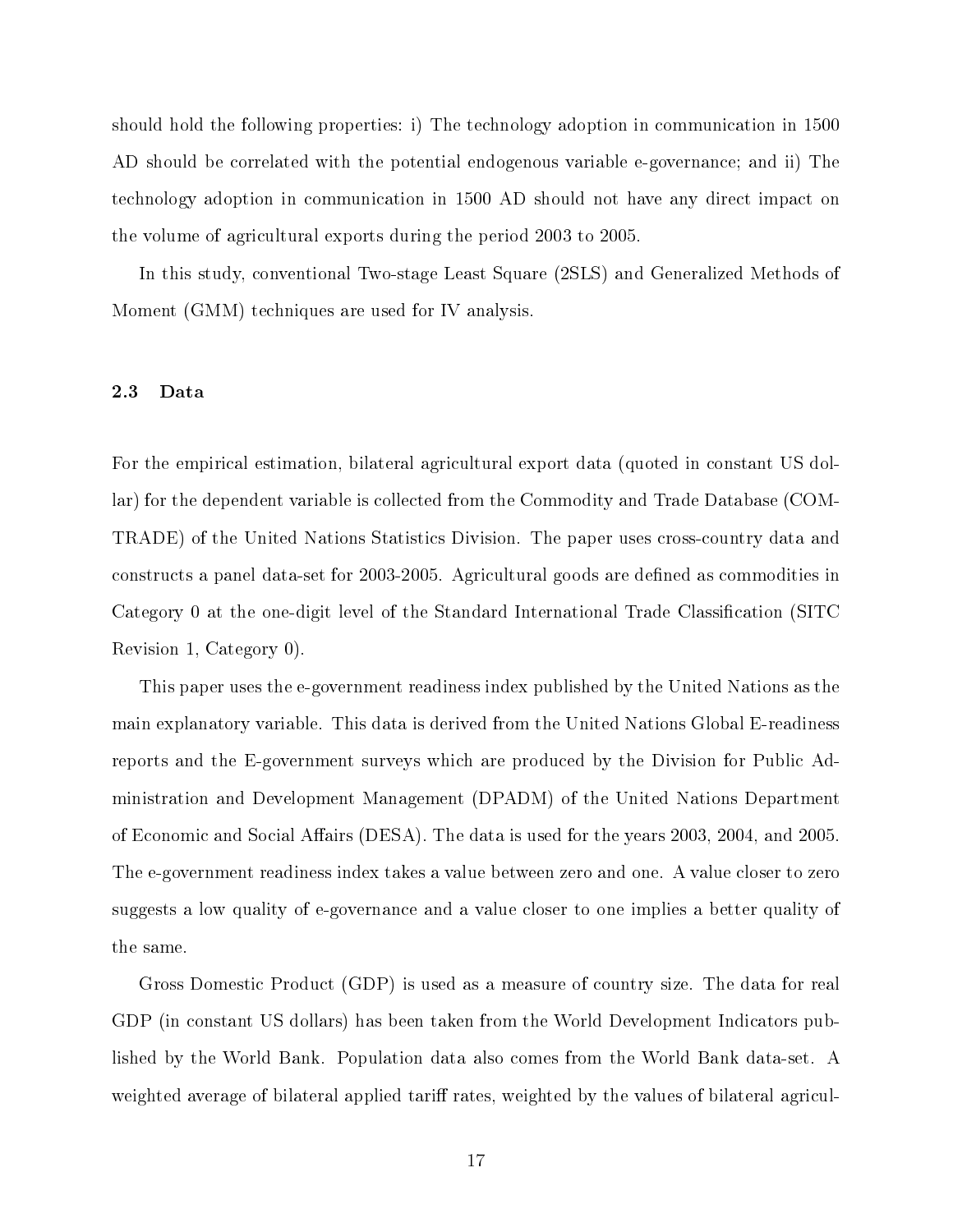tural trade, is used in this paper. The tariff data were derived from the Trade Analysis and Information System (TRAINS) of the United Nations Conference on Trade and Development (UNCTAD). Real exchange rate data comes from the World Bank. It is expressed in local currency units relative to the US dollar.

<span id="page-24-0"></span>Table 2.2 summarizes the relevant variables used in this paper.

Variable Mean Std. Dev. Obs.  $log(Expert)_{ei}$  13.57 3.043 33865  $log(E\text{-}govername)_{e}$  -0.699 0.511 33925  $log(E\text{-}govername)$ <sub>i</sub>  $-0.813$   $0.632$   $31783$  $log(GDP)_e$  25.14 2.116 34236  $log(GDP)_i$  24.47 2.380 32681  $log(Distance)_{ei}$  3.686 0.399 30713  $log(Population)<sub>e</sub>$  16.59 1.759 34236  $log(Population)<sub>i</sub>$  16.07 1.945 32984  $log(Tariff)_{ie}$  0.388 1.936 21407  $log(Real Exchange Rate)_e$  4.535 0.142 22131  $log(Regulatory Quality)<sub>e</sub>$  -0.275 1.027 20902  $log(Regulatory Quality)<sub>i</sub>$  -0.319 1.001 18007 1500 Technology Adoption  $\text{Index}_{e}$  0.534 0.416 26464 1500 Technology Adoption Index  $_i$  0.521 0.409 22282

Table 2.2: E-governance & Agricultural Exports: Summary Statistics

Summary statistics are presented together for the years 2003 to 2005.

Variables capturing the variation in trade costs between country pairs such as distance, common language, common border, colonial pasts, and other gravity model variables are collected from the CEPII. The data for regulatory quality comes from World Bank's Worldwide Governance Indicators (WGI) database constructed by Kaufman et al. As described by Kaufmann et al.,  $(2004)$ , "the regulatory quality of a country reflects perceptions of the ability of the government to formulate and implement sound policies and regulations that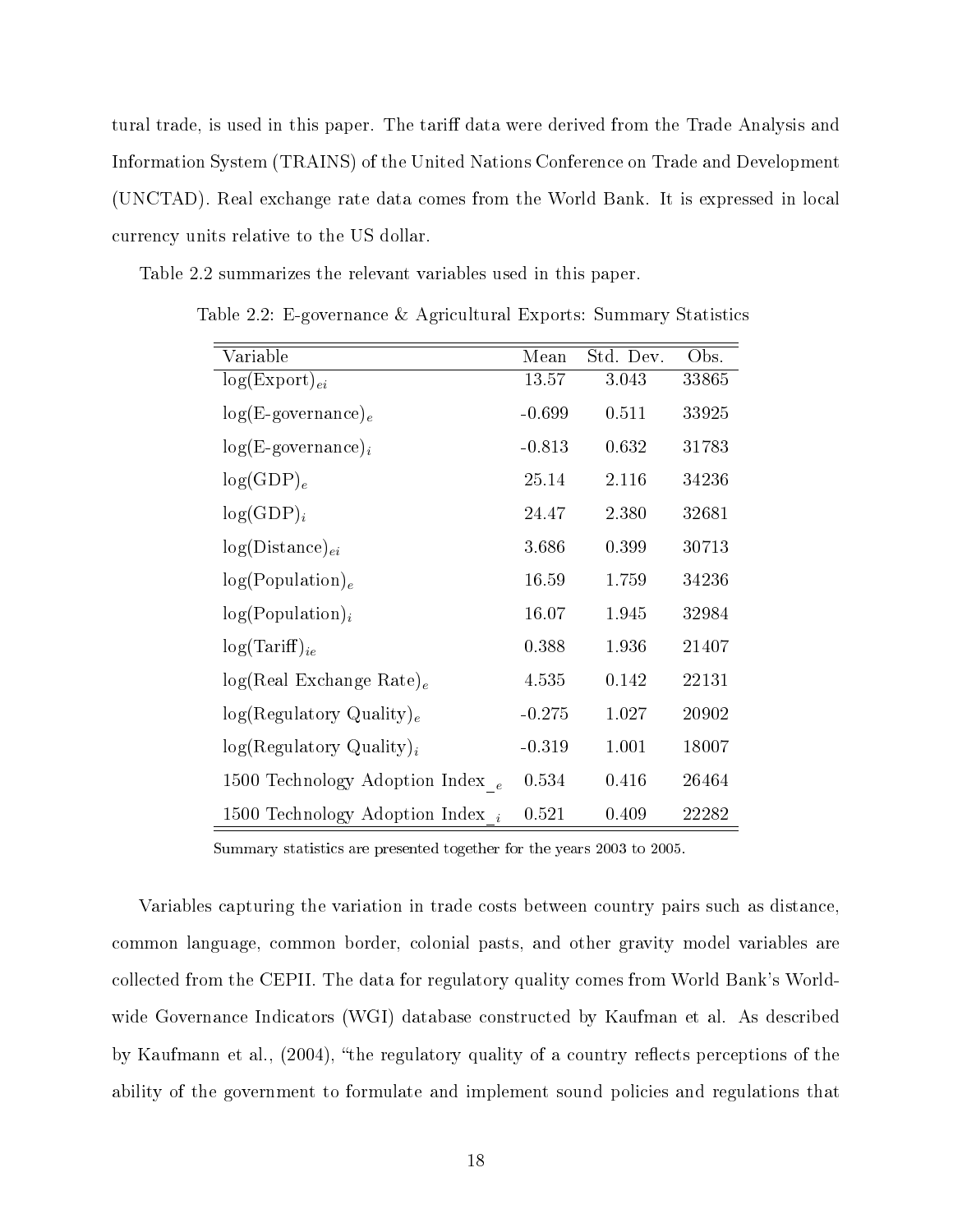permit and promote private sector development. The value of regulatory quality ranges between -2.5 to 2.5. A value closer to -2.5 indicates weak regulatory quality and a value closer to 2.5 suggests the quality of regulation is strong. The data source for the regional and income category dummy is the World Bank.

The data source for the instrument is Comin et al. (2010). As previously mentioned, a number of historical information sources are used to compute an index of cross-country technology adoption in 1000 BC, 0 AD, and 1500 AD. Technology adoption in 1500 AD was found to be an accurate predictor of technology adoption today. This measure of historical technological adoption was computed in five different sectors, namely agriculture, transportation, military, industry, and communication. In this paper, the communication index was used as an instrument for technology adoption today (e-governance). The communication index is constructed using four variables: the use of movable block printing, the use of woodblock printing, the use of books, and the use of paper. This variable takes a value between 0 and 1, where a value closer to zero suggests a lower degree of technology adoption in 1500 AD and a value closer to one suggests that the degree of technology adoption was high during 1500 AD.

#### <span id="page-25-0"></span>2.4 Results

Tables 2.3 to 2.9 represents the empirical results quantifying the effect of e-governance on agricultural exports. Before estimating the effect of e-governance on agricultural exports, the 1% tails of log value of agricultural exports across countries are trimmed. That is, all countries are pooled and the top and bottom 1% of log value of agricultural exports in each of the pools are trimmed. The first column in each table includes standard gravity model variables along with e-governance as main explanatory variable. Next, the model controls for a number of variables to minimize the omitted variable bias. In column 2, region and income dummies are included to rule out the possibility that these results are driven by the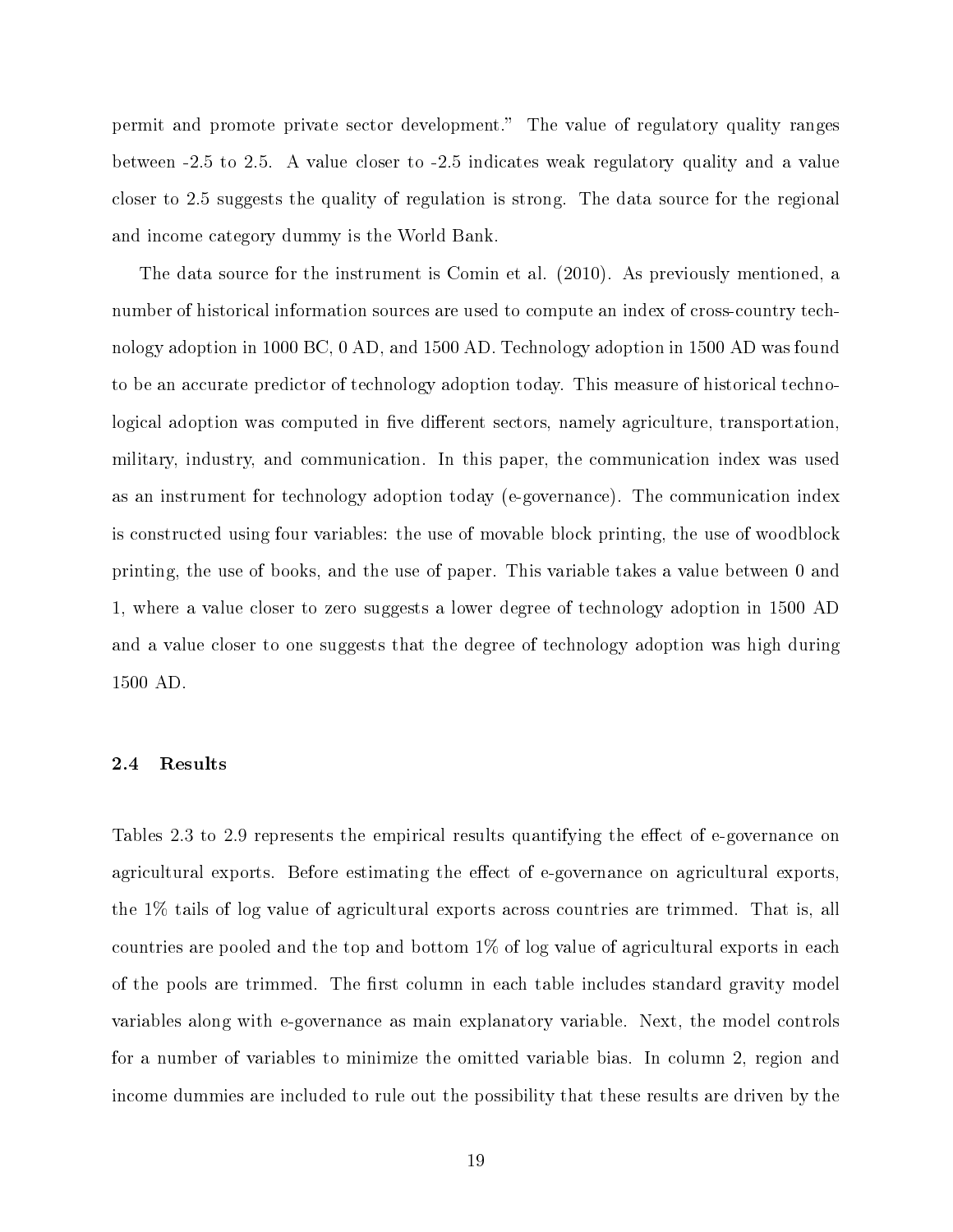omission of region and income fixed factors. Column 3, controls for the effect of variables like population, real exchange rate, and tariff structure. In column 4, two variables representing the quality of regulation in the exporting and importing country respectively are added. Finally, the last column controls for all the variables in the same specification along with time specific fixed effects. In terms of panel data, this fixed effect estimation accounts for all sources of unobserved heterogeneity that are constant for a given year across all countries. To deal with this issue of heteroscedasticity, robust clustered standard errors are used. Standard errors are clustered by distance, which is unique to each country pair but is identical for both trading partners.

#### 2.4.1 Conventional Panel Data Techniques

As a benchmark, the gravity model is initially estimated using the Ordinary Least Square (OLS) Method. Consistency of OLS requires that the error term to be uncorrelated with the explanatory variables. Therefore, Pooled Ordinary Least Square (POLS) is consistent in the Random Effect  $(RE)$  model but is inconsistent in the Fixed Effect  $(FE)$  model. In this paper, due to the presence of time-invariant factors, the RE model is more appropriate than the FE model. Thus, the estimates from the POLS model are assumed to be consistent in this study.

The results from the POLS model are presented in Table 2.4. The coefficient of egovernance in the exporting country is highly signicant in each column with the expected sign. This result suggests that e-governance of the exporting country has a positive and significant impact on the volume of exports. For example, in column 5, the coefficient of  $e$ governance in the exporting country implies, a 1% improvement in the quality of e-governance in the exporting country will increase the volume of agricultural exports by almost 4%. However, in all the specifications, the coefficient of e-governance in the importing country remains insignificant with a negative sign. The standard gravity model variables also take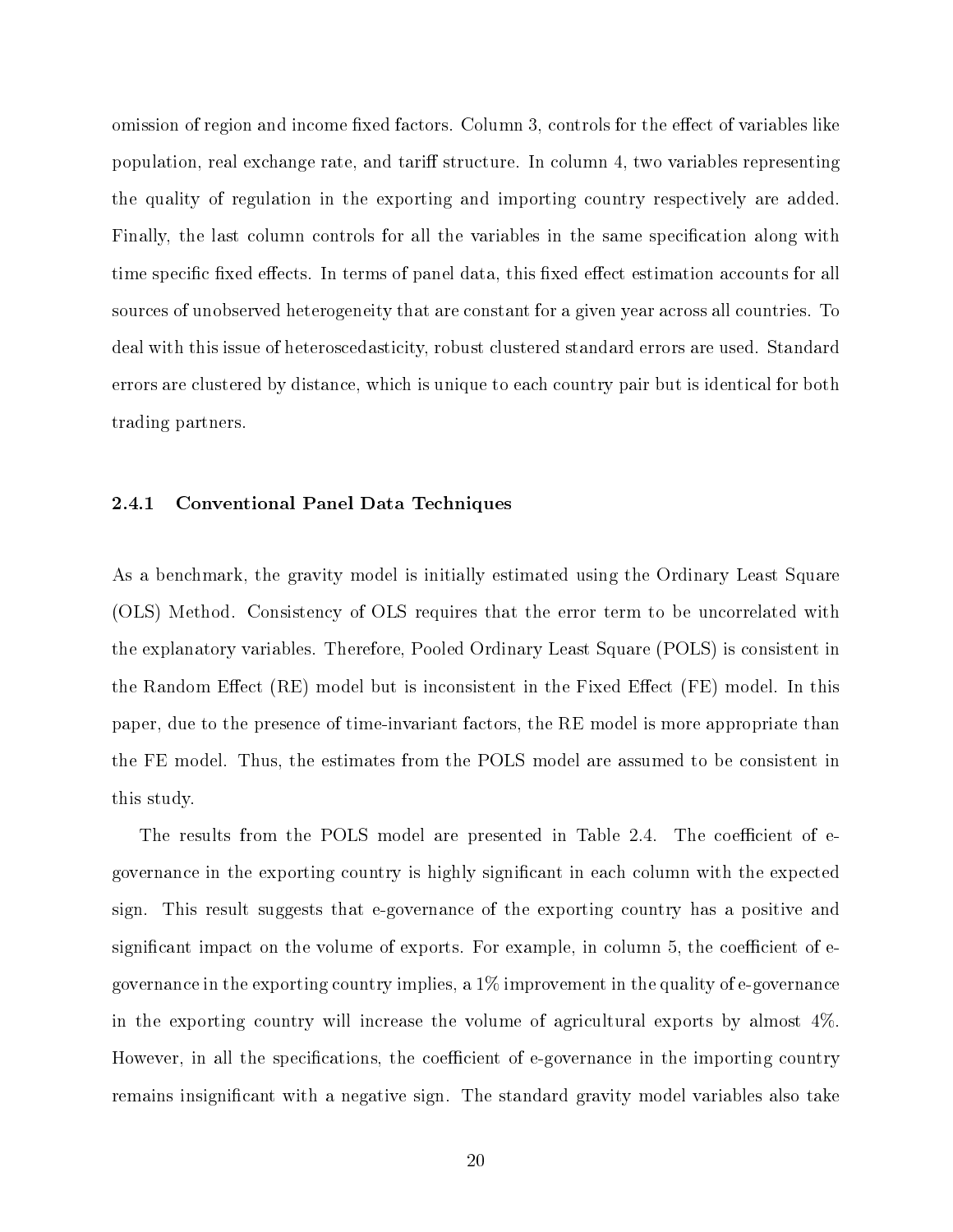the expected sign, and the results are statistically significant in almost all the cases. The results from the Pooled Feasible Generalized Least Square (PFGLS) Model are presented in Table 2.5. PFGLS estimation can lead to estimators of the parameters of the pooled model that are more efficient than POLS estimation in the presence of heteroscedasticity and autocorrelation. Also, this model works well for an infinite sample. Under the assumption that any individual-level unobserved effects are uncorrelated with regressors, PFGLS is consistent. The PFGLS model also gives similar results relative to the POLS model. The result presented in column 5 suggests that a 1% improvement in e-governance measures in the exporting country will increase the volume of agricultural exports by almost 1.13%. However, the impact of an importing country's e-governance remains insignificant. The standard gravity model variables also take the expected sign, and the results are statistically significant in almost all the cases.

#### 2.4.2 Heckman Model Estimates

Results of the first-step Heckman procedure are presented in Table 2.3. The result shows the identification variable, the probability that two randomly drawn people from a country pair speak the same language, to be an important determining factor for the country pairs to engage in trade. Econometrically, this provides the necessary exclusion restriction for identification of the second stage trade flow equation. Therefore the variable "Common Language" is used as an exclusion variable in the construction of the Inverse Mills Ratio for the second stage Heckman procedure.

Table 2.6 shows the second-stage results from Heckman's Two-step model. This model reduces the bias from missing trade values. After controlling for the selection bias, the model gives a positive and significant estimate for the e-governance measure of exporting country. This positive and significant result is true for all the specifications. For example,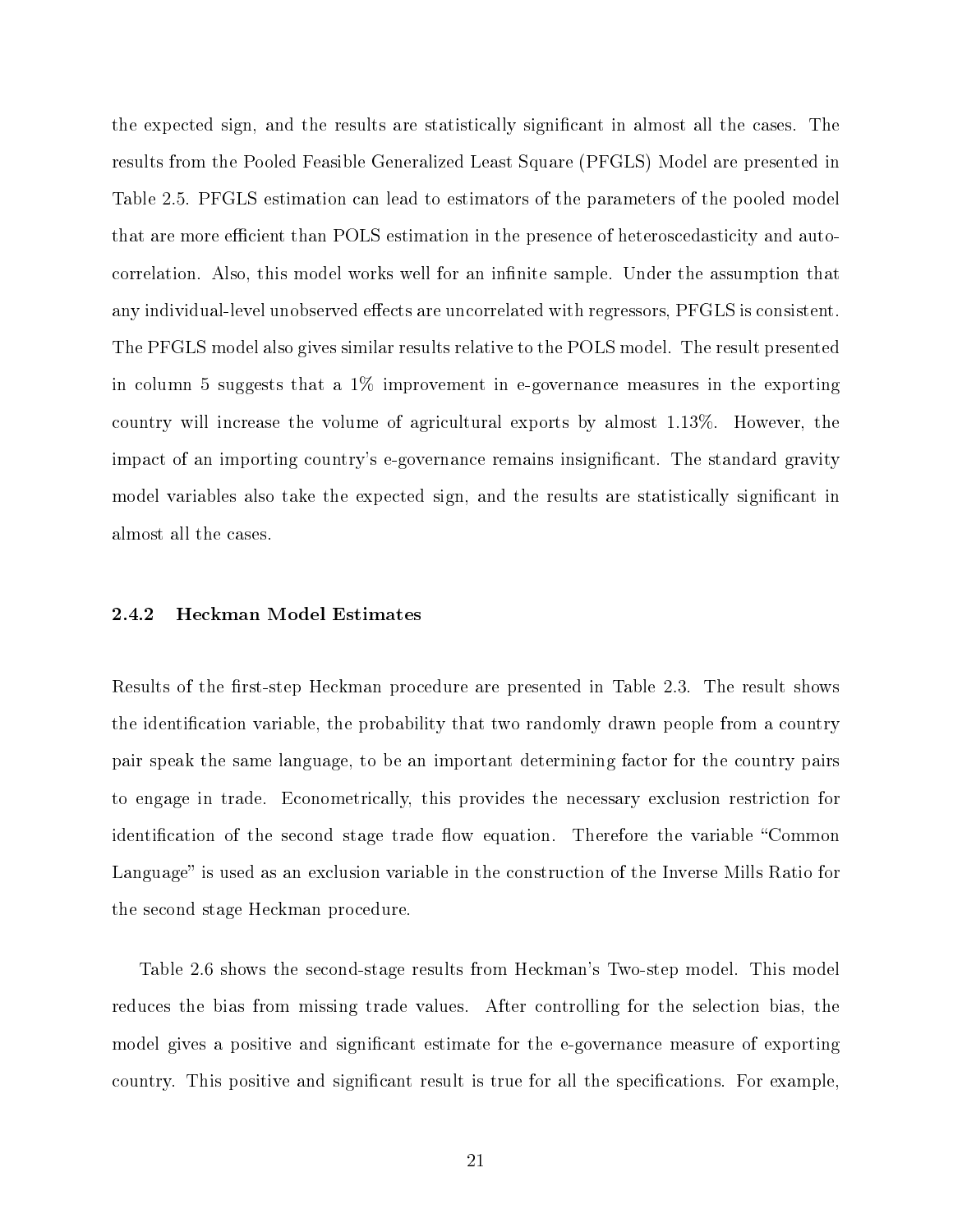|                      | Island-          | Landlocked Common Common Constant |       |                                   |       |
|----------------------|------------------|-----------------------------------|-------|-----------------------------------|-------|
|                      |                  | Economy Economy Border Colony     |       |                                   |       |
| Coefficient          | $0.243***$ 0.036 |                                   |       | $1.003***$ $1.242***$ $-1.319***$ |       |
| Standard Error 0.026 |                  | 0.034                             | 0.046 | -0.072                            | 0.013 |

<span id="page-28-0"></span>Table 2.3: E-governance & Agricultural Exports: Heckman's Two Step Model. First-step Estimates; Identification Variable: Common Language

\*  $p < 0.10,$  \*\*  $p < 0.05,$  \*\*\*  $p < 0.01$ 

column 4 in Table 2.6 suggests that a  $1\%$  improvement in e-governance measures in the exporting country will increase the volume of agricultural exports by almost 4%. However, the estimate for e-governance in the importing country initially suggests a positive and signicant relationship, but after controlling for other relevant variables the result becomes insignicant. The standard gravity model variables also take the expected sign, and the results are statistically significant in most of the cases.

Table 2.7 presents the results from Heckman's selection model. Similar to the two-step model, this estimation strategy shows a positive and significant impact of the e-governance of exporting country on agricultural exports. The result further suggests that the e-governance measure in the importing country can also influence the volume of exports positively. This result is highly significant for all the specifications.

#### 2.4.3 IV Estimates

Table 2.8 reports the results of the 2SLS analysis using the 1500 communication technology as an instrument for the technology adoption (e-governance) today. The coefficient for egovernance in the exporting country appears with the expected positive sign across different specifications and is statistically significant. However, the coefficient for e-governance in the importing country still remains insignificant but takes a positive sign. The coefficients from the instrumental variable regression are somewhat larger than the OLS estimates suggesting that OLS estimates were downwards biased due to the problem of endogeneity. Furthermore,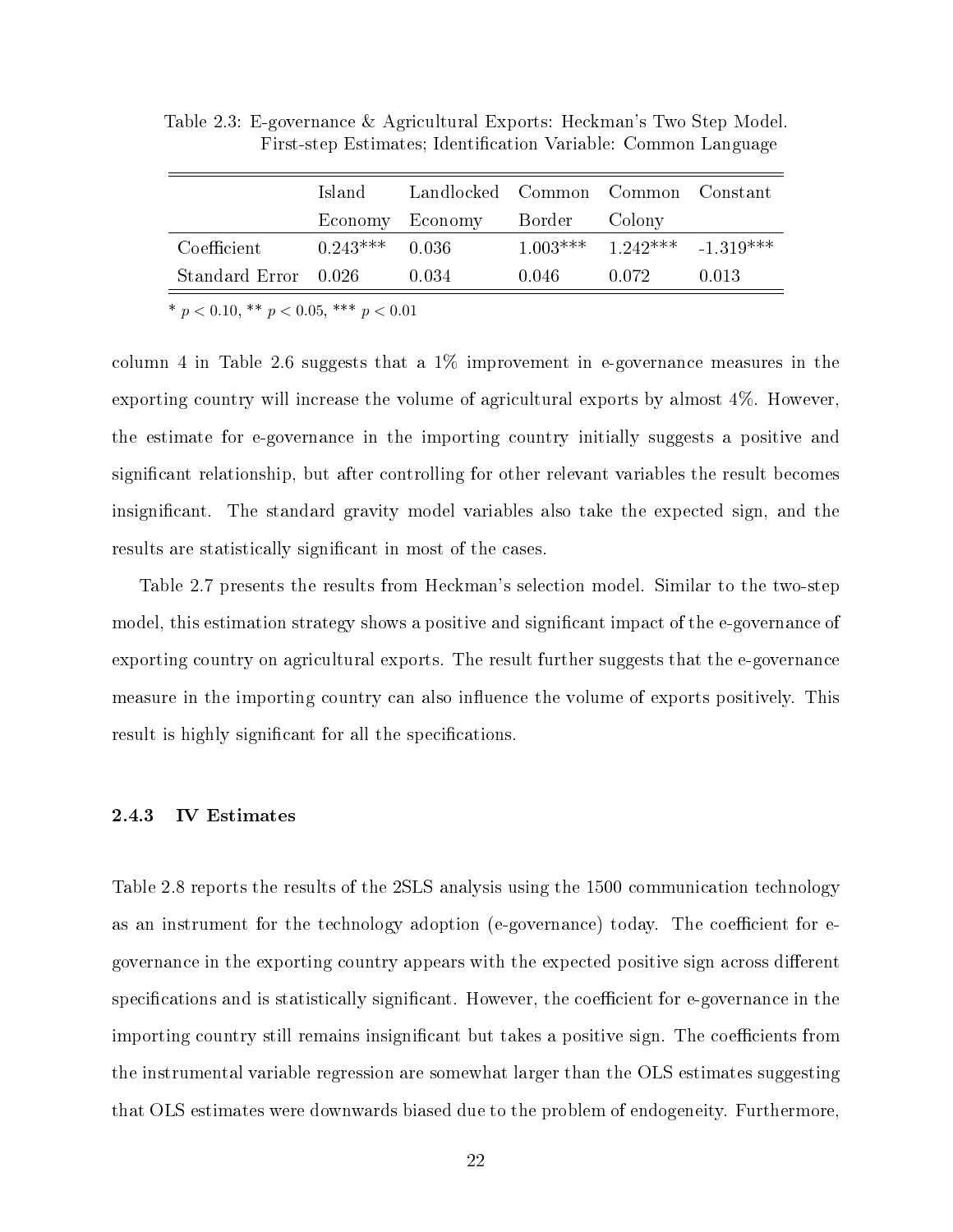the F-statistic presented at the bottom of the table suggests that the instrument is strong in each column (i.e., communication technology in 1500 AD is a signicant predictor of e-governance today).

Table 2.9 reports the results from GMM analysis. The point estimates obtained using GMM are very similar to the 2SLS estimates.

#### <span id="page-29-0"></span>2.5 Conclusion

The purpose of this study was to identify the relationships between e-governance and bilateral agricultural exports. In doing so, this study used an augmented gravity model framework. The study also employed different methodologies to quantify the effect of e-governance on bilateral agricultural exports for a broad set of countries. The sample-selection bias present in the trade data was corrected using Heckman's procedures. To deal with the issue of endogeneity, the study used Instrumental Variable Regression. According to the findings of the study, the quality of e-governance in the exporting country can positively influence the volume of agricultural exports across borders. This result was robust to all the model specifications. However, the study found a significant impact of the quality of e-governance in the importing country only after correcting for sample-selection bias.

From a policy implication point of view, this study gives quite important results. Adopting information and communication technology (ICT) to provide service to the citizen improves the effectiveness and accountability of the government. Trimming down unnecessary trade impediments by applying modern techniques and technologies also plays a crucial role in facilitating trade. The initiative to make trade across border "paperless" simplifies trade procedures and improves the quality of controls. Reducing or eliminating paper documents and allowing traders to file, transfer, and process customs information online enhances the quality of service by reducing human error and increasing convenience. This system also reduces the volume and impact of red tape, associated with wasteful and time-consuming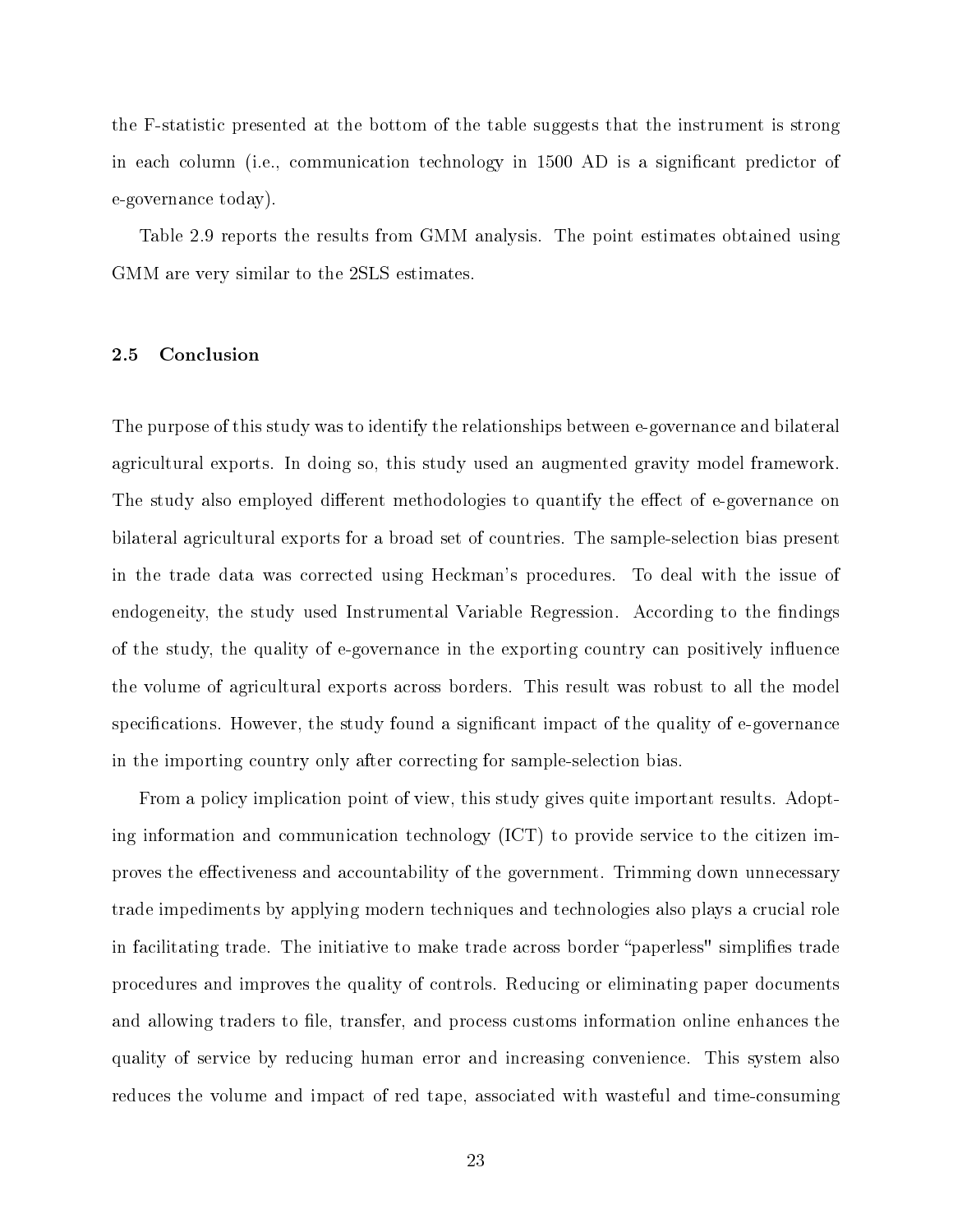bureaucracy. At the same time, this system reduces the probability of direct interaction between the traders and the customs officials, thereby reducing the incidence of bribery and discriminatory treatment. Moreover, unlike tariff elimination that results in the loss of tariff revenues, eliminating non-tariff barriers are rewarding to all the trading partners.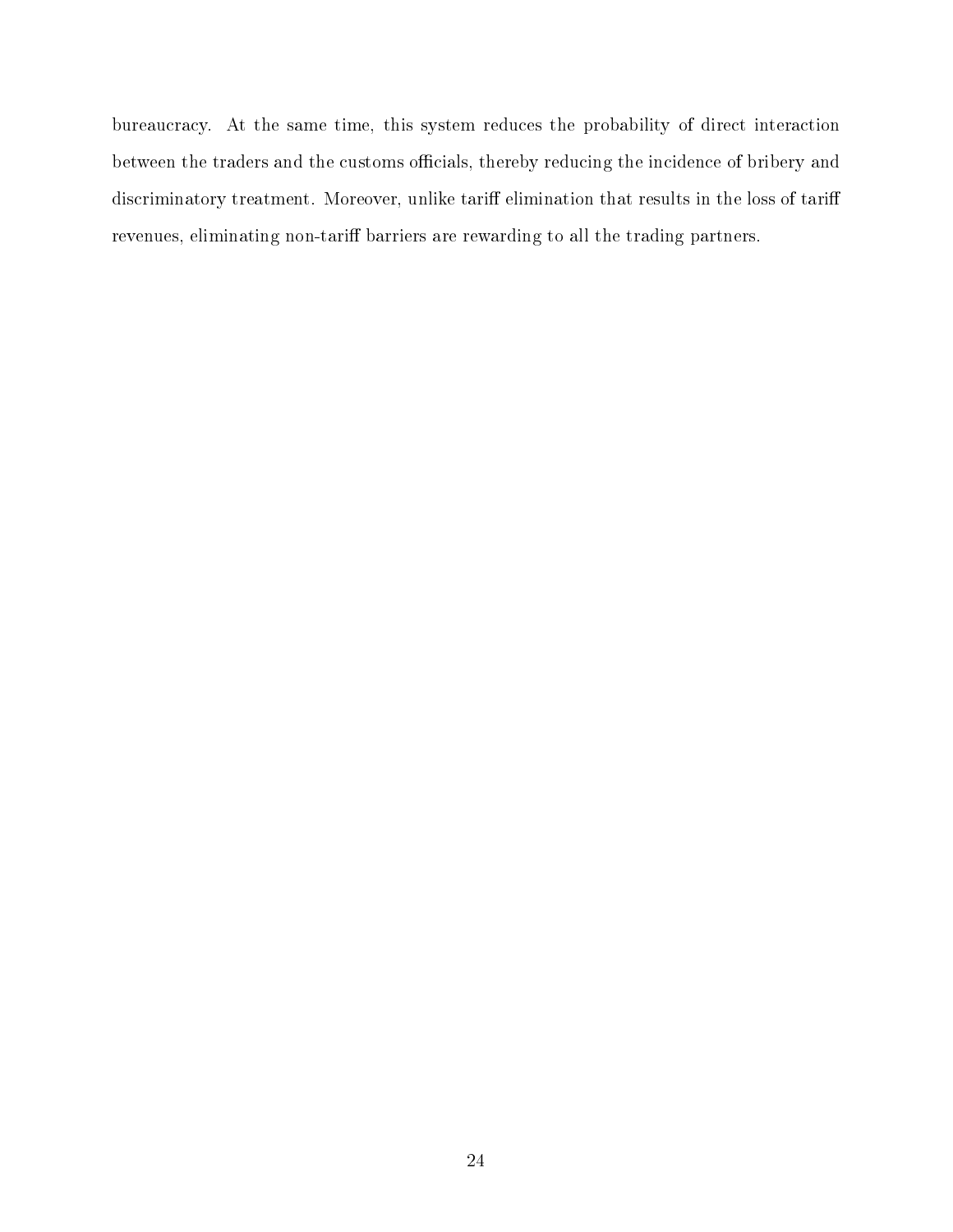<span id="page-31-0"></span>

| Dependent variable: $log(Expert)_{ei}$ | $\left( 1\right)$ | (2)         | $\overline{(3)}$ | $\left( 4\right)$ | (5)              |
|----------------------------------------|-------------------|-------------|------------------|-------------------|------------------|
| $log(E$ -governance) <sub>e</sub>      | $0.215***$        | $0.237***$  | $1.474***$       | $3.955***$        | $3.998***$       |
|                                        | (0.0470)          | (0.051)     | (0.297)          | (0.681)           | (0.688)          |
| $log(E\text{-}govername{name})_i$      | $-0.004$          | $-0.046$    | $-0.021$         | $-0.266$          | $-0.210$         |
|                                        | (0.033)           | (0.034)     | (0.052)          | (0.361)           | (0.362)          |
| $log(GDP)_e$                           | $0.627***$        | $0.636***$  | $-0.008$         | $-0.466**$        | $-0.445*$        |
|                                        | (0.015)           | (0.018)     | (0.104)          | (0.175)           | (0.176)          |
| $log(GDP)_i$                           | $0.667***$        | $0.674***$  | $0.789***$       | $0.861***$        | $0.860***$       |
|                                        | (0.012)           | (0.012)     | (0.032)          | (0.084)           | (0.085)          |
| $log(Distance)_{ei}$                   | $-2.020***$       | $-2.511***$ | $-2.671***$      | $-2.510***$       | $-2.487***$      |
|                                        | (0.069)           | (0.076)     | (0.125)          | (0.166)           | (0.168)          |
| Common Colony $_{ei}$                  | $1.195***$        | $1.266***$  | $1.016***$       | $0.694*$          | $0.692*$         |
|                                        | (0.208)           | (0.197)     | (0.231)          | (0.315)           | (0.315)          |
| Island Economy $_{\,e}$                | $-0.017$          | $-0.036$    | $-0.727***$      | $-0.452**$        | $-0.455**$       |
|                                        | (0.067)           | (0.072)     | (0.129)          | (0.169)           | (0.169)          |
| Landlocked Economy $_e$                | $-0.963***$       | $-0.880***$ | $-0.756***$      | $-0.983***$       | $-0.989***$      |
|                                        | (0.082)           | (0.084)     | (0.135)          | (0.179)           | (0.179)          |
| Common Language $_{\_ei}$              | $0.886***$        | $0.717***$  | $1.047***$       | $1.426***$        | $1.426***$       |
|                                        | (0.078)           | (0.081)     | (0.126)          | (0.180)           | (0.180)          |
| Common Border $_{\,ei}$                | $1.724***$        | $1.352***$  | $1.034***$       | 0.679             | 0.691            |
|                                        | $-0.155$          | $-0.154$    | $-0.268$         | $-0.374$          | $-0.377$         |
| log(Population) <sub>e</sub>           |                   |             | $0.557***$       | $0.820***$        | $0.795***$       |
|                                        |                   |             | (0.100)          | (0.185)           | (0.187)          |
| $log(Population)_{i}$                  |                   |             | $-0.065$         | $-0.068$          | $-0.068$         |
|                                        |                   |             | (0.036)          | (0.092)           | (0.093)          |
|                                        |                   |             | $1.143***$       | $-0.483$          | $-0.524$         |
| $log(Real Exchange Rate)_e$            |                   |             | (0.329)          | (0.624)           |                  |
|                                        |                   |             | $-0.013$         | 0.028             | (0.624)<br>0.030 |
| $log(Tariff)_{ie}$                     |                   |             |                  |                   |                  |
|                                        |                   |             | (0.026)          | (0.035)           | (0.036)          |
| log(Regulatory Quality) <sub>e</sub>   |                   |             |                  | $0.205*$          | 0.199            |
|                                        |                   |             |                  | (0.101)           | (0.102)          |
| $log(Regulatory Quality)_{i}$          |                   |             |                  | $0.190**$         | $0.185**$        |
|                                        |                   |             |                  | (0.065)           | (0.066)          |
| <b>Region Dummy</b>                    | $\rm No$          | Yes         | Yes              | Yes               | Yes              |
| Income Dummy                           | $\rm No$          | Yes         | Yes              | Yes               | Yes              |
| Year Fixed Effect                      | $\rm No$          | $\rm No$    | $\rm No$         | $\rm No$          | Yes              |
| Observations                           | 22259             | 21869       | 6437             | 2598              | 2598             |
| Adjusted $R^2$                         | 0.408             | 0.429       | 0.424            | 0.522             | 0.522            |

Table 2.4: E-governance & Agricultural Exports: Pooled OLS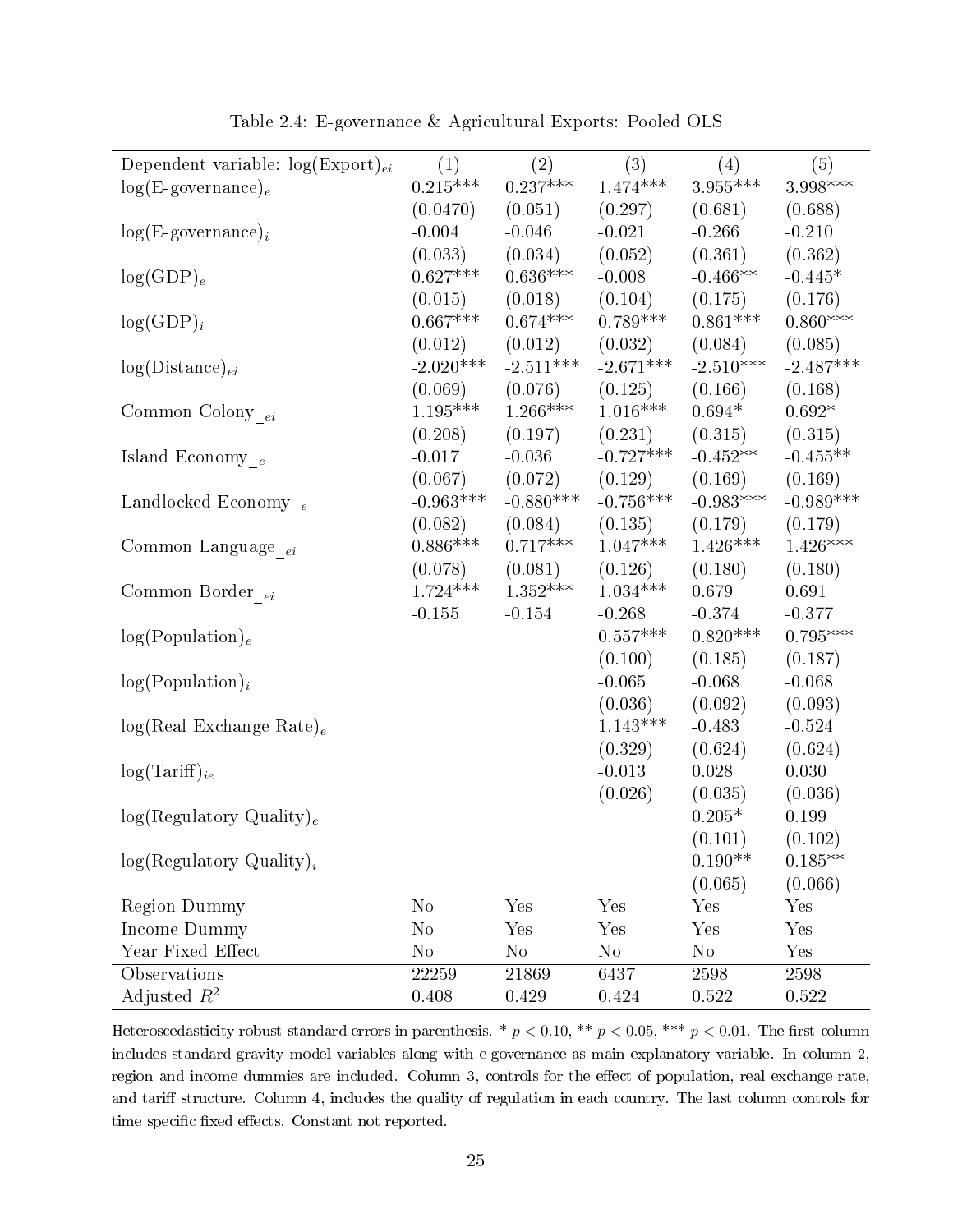<span id="page-32-0"></span>

| Dependent variable: $log(Expert)_{ei}$ | (1)            | $\left( 2\right)$ | (3)         | $\left( 4\right)$ | (5)         |
|----------------------------------------|----------------|-------------------|-------------|-------------------|-------------|
| $log(E\text{-}govername{name})_e$      | 0.034          | 0.030             | $0.982***$  | $1.129*$          | $1.131*$    |
|                                        | (0.030)        | (0.030)           | (0.270)     | (0.540)           | (0.532)     |
| $log(E\text{-}govername{name})_i$      | 0.001          | $-0.010$          | $-0.498**$  | $-0.091$          | $-0.118$    |
|                                        | (0.021)        | (0.020)           | (0.169)     | (0.416)           | (0.422)     |
| $log(GDP)_e$                           | $0.567***$     | $0.563***$        | $-0.182$    | $-0.117$          | $-0.092$    |
|                                        | (0.015)        | (0.018)           | (0.101)     | (0.153)           | (0.180)     |
| $log(GDP)_i$                           | $0.631***$     | $0.636***$        | $0.895***$  | $0.835***$        | $0.845***$  |
|                                        | (0.012)        | (0.012)           | (0.060)     | (0.110)           | (0.111)     |
| $log(Distance)_{ei}$                   | $-1.857***$    | $-2.306***$       | $-2.373***$ | $-2.163***$       | $-2.156***$ |
|                                        | (0.070)        | (0.077)           | (0.162)     | (0.215)           | (0.217)     |
| Common Colony $_{ei}$                  | $0.961***$     | $1.049***$        | $0.772**$   | $0.880**$         | $0.876**$   |
|                                        | (0.206)        | (0.195)           | (0.245)     | (0.316)           | (0.317)     |
| Island Economy $_{\,e}$                | 0.010          | 0.012             | $-0.600***$ | $-0.695**$        | $-0.693**$  |
|                                        | (0.070)        | (0.077)           | (0.175)     | (0.216)           | (0.216)     |
| Landlocked Economy $_e$                | $-0.974***$    | $-0.928***$       | $-0.744***$ | $-0.956***$       | $-0.969***$ |
|                                        | (0.093)        | (0.095)           | (0.169)     | (0.213)           | (0.214)     |
| Common Language $\__{ei}$              | $0.820***$     | $0.658***$        | $0.987***$  | $1.188***$        | $1.188***$  |
|                                        | (0.082)        | (0.085)           | (0.153)     | (0.239)           | (0.239)     |
| Common Border $_{\,ei}$                | $1.438***$     | $1.118***$        | $0.999**$   | $1.566***$        | $1.567***$  |
|                                        | (0.144)        | (0.142)           | (0.336)     | (0.446)           | (0.448)     |
| log(Population) <sub>e</sub>           |                |                   | $0.650***$  | $0.381*$          | 0.354       |
|                                        |                |                   | (0.104)     | (0.166)           | (0.199)     |
| $log(Population)_{i}$                  |                |                   | $-0.073$    | 0.047             | 0.037       |
|                                        |                |                   | (0.061)     | (0.121)           | (0.123)     |
| $log(Real Exchange Rate)_e$            |                |                   | $0.725*$    | 0.076             | 0.002       |
|                                        |                |                   | (0.283)     | (0.442)           | (0.452)     |
| $log(Tariff)_{ie}$                     |                |                   | $-0.005$    | $-0.038$          | $-0.038$    |
|                                        |                |                   | (0.025)     | (0.039)           | (0.039)     |
| log(Regulatory Quality) <sub>e</sub>   |                |                   |             | $0.398**$         | $0.395*$    |
|                                        |                |                   |             | (0.146)           | (0.155)     |
| $log(Regulatory Quality)_{i}$          |                |                   |             | $0.214***$        | $0.212***$  |
|                                        |                |                   |             | (0.058)           | (0.060)     |
| <b>Region Dummy</b>                    | $\rm No$       | Yes               | Yes         | Yes               | Yes         |
| Income Dummy                           | N <sub>o</sub> | Yes               | Yes         | Yes               | Yes         |
| Year Fixed Effect                      | $\rm No$       | No                | $\rm No$    | $\rm No$          | Yes         |
| <b>Observations</b>                    | 18111          | 17766             | 3780        | 1764              | 1764        |

Table 2.5: E-governance & Agricultural Exports: Pooled FGLS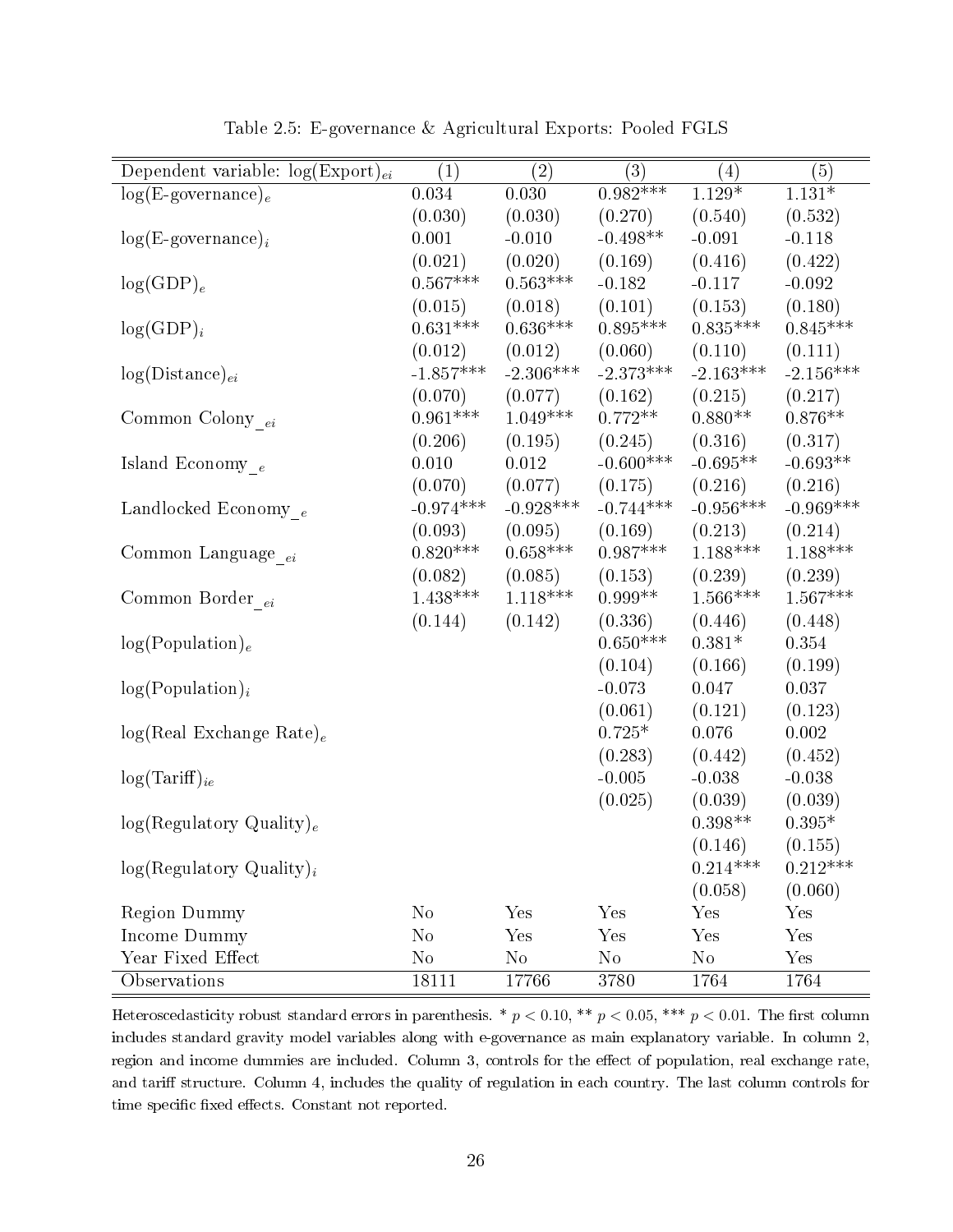| Dependent variable: $log(Expert)_{ei}$ | $\left( 1\right)$ | $\left( 2\right)$ | (3)         | $\left( 4\right)$ | (5)                   |
|----------------------------------------|-------------------|-------------------|-------------|-------------------|-----------------------|
| $log(E\text{-}govername)$              | $0.870*$          | 0.330             | $1.025\,$   | $3.557***$        | $3.\overline{576***}$ |
|                                        | (0.338)           | (0.189)           | (0.718)     | (1.220)           | (1.225)               |
| $log(E\text{-}govername{name})_i$      | $0.981***$        | $-0.123$          | $-0.364$    | $-0.622$          | $-0.582$              |
|                                        | (0.198)           | (0.170)           | (0.382)     | (0.813)           | (0.823)               |
| $log(Distance)_{ei}$                   | $-1.669***$       | $-2.617***$       | $-2.787***$ | $-2.095***$       | $-2.088***$           |
|                                        | (0.241)           | (0.220)           | (0.361)     | (0.377)           | (0.376)               |
| $log(GDP)_e$                           |                   | $0.613***$        | 0.079       | $-0.751*$         | $-0.743*$             |
|                                        |                   | (0.139)           | (0.240)     | (0.286)           | (0.291)               |
| $log(GDP)_i$                           |                   | $0.607***$        | $0.711***$  | 0.421             | 0.423                 |
|                                        |                   | (0.069)           | (0.135)     | (0.263)           | (0.265)               |
| log(Population) <sub>e</sub>           |                   | 0.105             | 0.455       | $1.229***$        | $1.214**$             |
|                                        |                   | (0.162)           | (0.275)     | (0.353)           | (0.360)               |
| $log(Population)_{i}$                  |                   | 0.031             | $-0.162$    | 0.311             | 0.307                 |
|                                        |                   | (0.061)           | (0.124)     | (0.263)           | (0.267)               |
| $log(Real Exchange Rate)_e$            |                   |                   | $3.076***$  | 1.317             | 1.416                 |
|                                        |                   |                   | (0.534)     | (1.466)           | (1.527)               |
| $log(Tariff)_{ie}$                     |                   |                   | $-0.067$    | 0.034             | 0.033                 |
|                                        |                   |                   | (0.069)     | (0.092)           | (0.091)               |
| log(Regulatory Quality) <sub>e</sub>   |                   |                   |             | 0.301             | 0.268                 |
|                                        |                   |                   |             | (0.246)           | (0.266)               |
| $log(Regulatory Quality)_i$            |                   |                   |             | 0.228             | 0.216                 |
|                                        |                   |                   |             | (0.190)           | (0.191)               |
| Inverse Mills Ratio                    | $-2.659***$       | $-1.749***$       | $-1.560***$ | $-0.983**$        | $-0.982**$            |
|                                        | (0.262)           | (0.271)           | (0.356)     | (0.363)           | (0.364)               |
| Region Dummy                           | N <sub>o</sub>    | Yes               | Yes         | Yes               | Yes                   |
| Income Dummy                           | No                | Yes               | Yes         | Yes               | Yes                   |
| Year Fixed Effect                      | No                | N <sub>o</sub>    | $\rm No$    | $\rm No$          | Yes                   |
| Observations                           | 2488              | 2488              | 829         | 247               | 247                   |
| Adjusted $R^2$                         | 0.227             | 0.457             | 0.466       | 0.725             | 0.722                 |

<span id="page-33-0"></span>Table 2.6: E-governance & Agricultural Exports: Heckman's Two-step Model. Second-step Estimates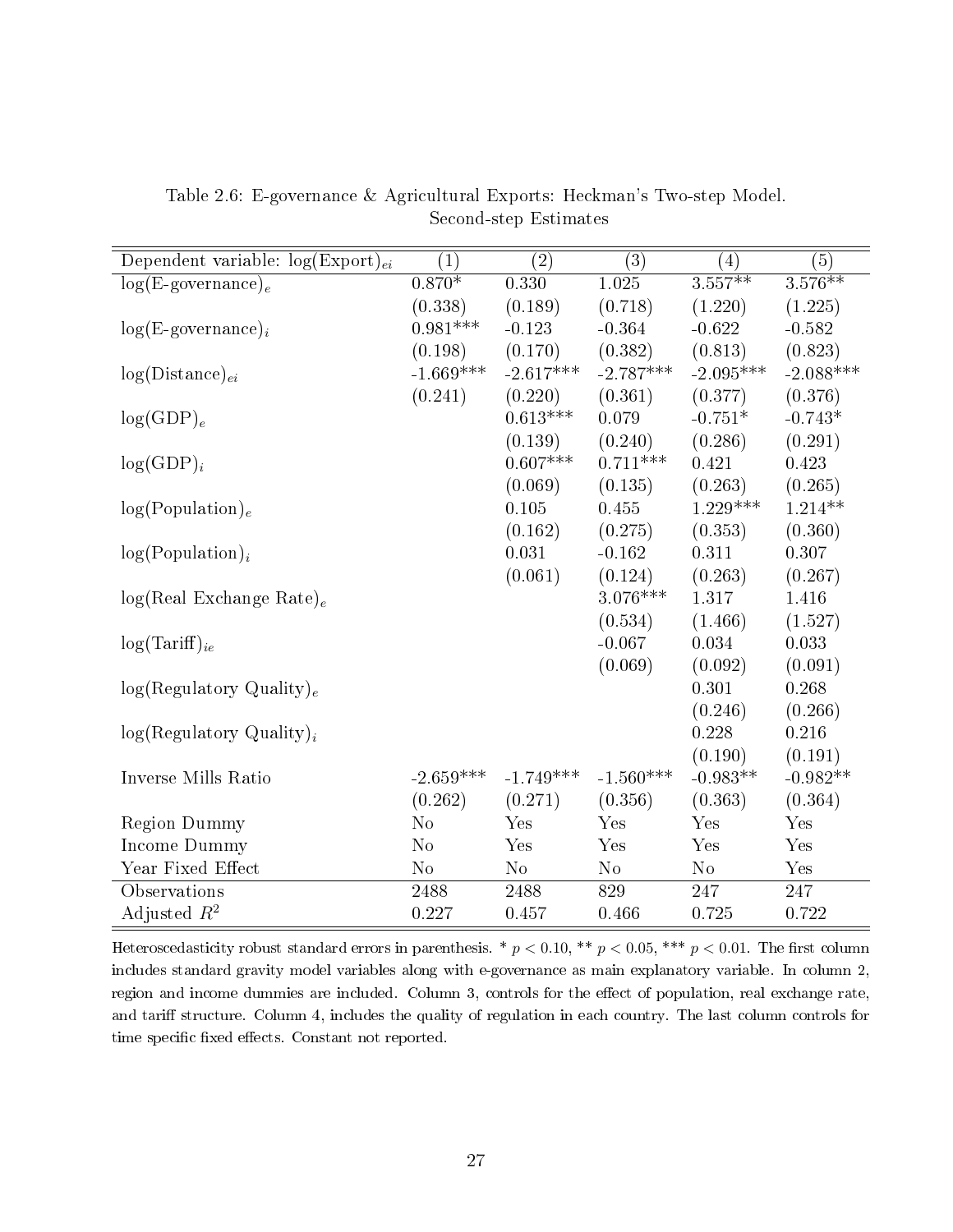| Dependent variable: $log(Expert)_{ei}$ | $\overline{(1)}$ | $\overline{(2)}$ | $\overline{(3)}$ | $\left( 4\right)$ | (5)         |
|----------------------------------------|------------------|------------------|------------------|-------------------|-------------|
| $log(E\text{-}govername{name})_e$      | $0.959***$       | $0.981***$       | $1.353***$       | $2.666***$        | $2.664***$  |
|                                        | (0.081)          | (0.082)          | (0.130)          | (0.324)           | (0.323)     |
| $log(E$ -governance) <sub>i</sub>      | $0.821***$       | $0.841***$       | $0.550***$       | $3.831***$        | $3.831***$  |
|                                        | (0.068)          | (0.069)          | (0.097)          | (0.271)           | (0.271)     |
| $log(Distance)_{ei}$                   | $0.664***$       | $0.897***$       | $0.792***$       | $1.572**$         | $1.588**$   |
|                                        | (0.113)          | (0.089)          | (0.210)          | (0.480)           | (0.504)     |
| Common Colony $_{ei}$                  | $-0.814***$      | $-0.274$         | 0.014            | $-0.121$          | $-0.103$    |
|                                        | (0.183)          | (0.149)          | (0.205)          | (0.369)           | (0.409)     |
| Island Economy $_{\,e}$                | 0.059            | 0.039            | $0.387*$         | 0.463             | 0.481       |
|                                        | (0.077)          | (0.077)          | (0.162)          | (0.429)           | (0.456)     |
| Landlocked Economy $_e$                | 0.138            | 0.003            | 0.003            | 0.856             | 0.836       |
|                                        | (0.083)          | (0.081)          | (0.186)          | (0.546)           | (0.526)     |
| Common Language $_{ei}$                | $-0.029$         | $-0.392***$      | $-0.606***$      | $-0.185$          | $-0.205$    |
|                                        | (0.091)          | (0.081)          | (0.172)          | (0.596)           | (0.611)     |
| Common Border $_{ei}$                  | $-0.483**$       | $-0.448**$       | $-0.481$         | $-0.552$          | $-0.573$    |
|                                        | (0.185)          | (0.137)          | (0.283)          | (0.444)           | (0.45)      |
| $log(GDP)_e$                           |                  | $-0.217***$      | $-0.011$         | $0.650*$          | $0.674*$    |
|                                        |                  | (0.020)          | (0.110)          | (0.296)           | (0.291)     |
| $log(GDP)_i$                           |                  | $-0.319***$      | $-0.546***$      | $-0.720**$        | $-0.732***$ |
|                                        |                  | (0.036)          | (0.106)          | (0.221)           | (0.217)     |
| log(Population) <sub>e</sub>           |                  | $-0.025$         | $-0.222*$        | $-1.028**$        | $-1.055**$  |
|                                        |                  | (0.020)          | (0.112)          | (0.330)           | (0.342)     |
| $log(Population)_{i}$                  |                  | 0.044            | $0.176*$         | 0.222             | 0.236       |
|                                        |                  | (0.026)          | (0.075)          | (0.162)           | (0.158)     |
| $log(Real Exchange Rate)_e$            |                  |                  | $-0.532$         | 0.442             | 0.363       |
|                                        |                  |                  | (0.339)          | (2.007)           | (2.021)     |
| $log(Tariff)_{ie}$                     |                  |                  | 0.003            | $-0.058$          | $-0.057$    |
|                                        |                  |                  | (0.039)          | (0.062)           | (0.059)     |
| log(Regulatory Quality) <sub>e</sub>   |                  |                  |                  | $-0.801$          | $-0.851$    |
|                                        |                  |                  |                  | (0.435)           | (0.452)     |
| log(Regulatory Quality) <sub>e</sub>   |                  |                  |                  | 0.104             | 0.111       |
|                                        |                  |                  |                  | (0.170)           | (0.192)     |
| <b>Region Dummy</b>                    | $\rm No$         | Yes              | Yes              | Yes               | Yes         |
| Income Dummy                           | N <sub>o</sub>   | Yes              | Yes              | Yes               | Yes         |
| Year Fixed Effect                      | $\rm No$         | $\rm No$         | $\rm No$         | $\rm No$          | Yes         |
| Rho                                    | 0.446            | 0.782            | 0.834            | 0.956             | $0.956\,$   |
| Inverse Mills Ratio                    | 1.302            | 2.309            | 2.290            | 2.341             | 2.341       |
| Observations                           | 23274            | 22728            | 6715             | 2732              | 2732        |
|                                        |                  |                  |                  |                   |             |

<span id="page-34-0"></span>Table 2.7: E-governance & Agricultural Exports: Heckman's Selection Model Estimates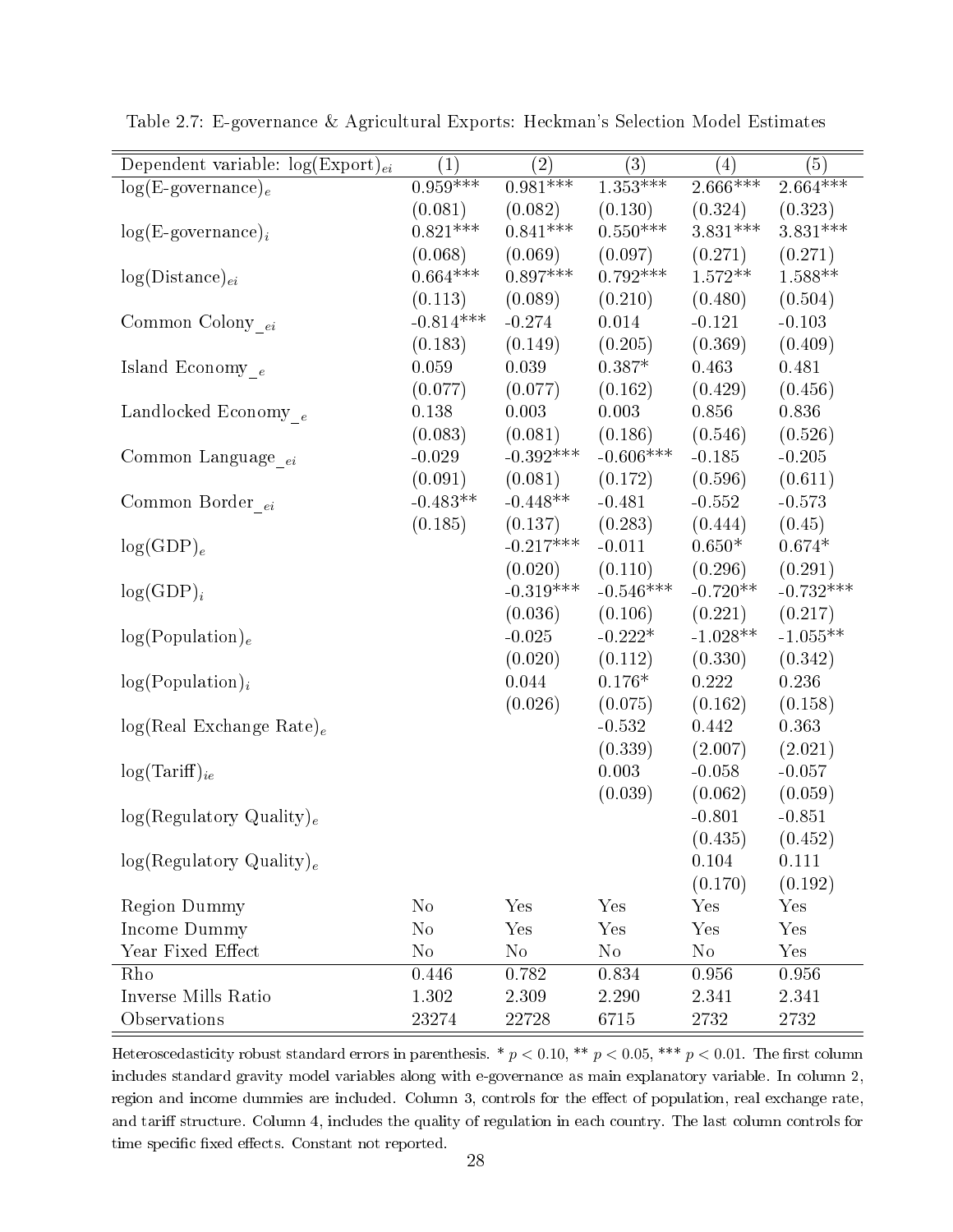<span id="page-35-0"></span>

| Dependent variable: $log(Expert)_{ei}$ | (1)            | $\left( 2\right)$ | $\overline{(3)}$ | $\left( 4\right)$ | (5)         |
|----------------------------------------|----------------|-------------------|------------------|-------------------|-------------|
| $log(E\text{-}govername{name})_e$      | $-42.53*$      | $10.05***$        | $-31.28***$      | $44.07***$        | $44.09***$  |
|                                        | (19.19)        | (1.307)           | (9.055)          | (10.02)           | (9.841)     |
| $log(E\text{-}govername)$              | $-3.013$       | 2.524             | 3.592            | $-0.934$          | 0.201       |
|                                        | (8.692)        | (1.460)           | (2.574)          | (3.918)           | (3.909)     |
| $log(GDP)_e$                           | $7.612*$       | $0.170*$          | $6.305***$       | $-6.914***$       | $-6.653***$ |
|                                        | (3.152)        | (0.067)           | (1.754)          | (1.633)           | (1.568)     |
| $log(GDP)_i$                           | 1.299          | 0.292             | $-0.392$         | 1.173             | 1.063       |
|                                        | (1.571)        | (0.263)           | (0.744)          | (0.664)           | (0.658)     |
| $log(Distance)_{ei}$                   | $-1.015$       | $-3.019***$       | $-2.299***$      | $-3.157***$       | $-2.946***$ |
|                                        | (1.058)        | (0.150)           | (0.518)          | (0.507)           | (0.493)     |
| Common Colony $_{ei}$                  | $-1.571$       | $1.222***$        | 1.804            | 0.536             | 0.530       |
|                                        | (2.729)        | (0.334)           | (1.006)          | (0.737)           | (0.729)     |
| Island Economy $_e$                    | $7.890*$       | $-1.670***$       | $1.964**$        | 0.707             | 0.687       |
|                                        | (3.577)        | (0.225)           | (0.610)          | (0.558)           | (0.549)     |
| Landlocked Economy $_{e}\,$            | 1.402          | $-1.358***$       | $-0.397$         | $-0.216$          | $-0.219$    |
|                                        | (1.449)        | (0.179)           | (0.333)          | (0.398)           | (0.394)     |
| Common Language <sub>ei</sub>          | $2.998*$       | $0.556**$         | 0.605            | $1.384**$         | $1.423**$   |
|                                        | (1.472)        | (0.174)           | (0.449)          | (0.490)           | (0.496)     |
| Common Border $_{ei}$                  | $-5.199$       | $2.156***$        | 0.593            | $-0.373$          | $-0.231$    |
|                                        | (4.299)        | (0.446)           | (0.550)          | (0.822)           | (0.821)     |
| log(Population) <sub>e</sub>           |                |                   | $-5.068**$       | $7.434***$        | $7.119***$  |
|                                        |                |                   | (1.574)          | (1.675)           | (1.604)     |
| $log(Population)_{i}$                  |                |                   | 0.962            | $-0.261$          | $-0.173$    |
|                                        |                |                   | (0.626)          | (0.574)           | (0.569)     |
| $log(Real Exchange Rate)_e$            |                |                   | $-1.832$         | $-13.45***$       | $-13.14***$ |
|                                        |                |                   | (1.322)          | (3.782)           | (3.726)     |
| $log(Tariff)_{ie}$                     |                |                   | $-0.246**$       | $0.281*$          | $0.275*$    |
|                                        |                |                   | (0.094)          | (0.140)           | (0.137)     |
| log(Regulatory Quality) <sub>e</sub>   |                |                   |                  | $-1.898**$        | $-2.086**$  |
|                                        |                |                   |                  | (0.637)           | (0.640)     |
| $log(Regulatory Quality)_{i}$          |                |                   |                  | 0.323             | 0.207       |
|                                        |                |                   |                  | (0.245)           | (0.243)     |
| <b>Region Dummy</b>                    | N <sub>o</sub> | Yes               | Yes              | Yes               | Yes         |
| Income Dummy                           | N <sub>o</sub> | Yes               | Yes              | Yes               | Yes         |
| Year Fixed Effect                      | N <sub>o</sub> | $\rm No$          | $\rm No$         | $\rm No$          | Yes         |
| Observations                           | 13475          | 13234             | 4542             | 1669              | 1669        |
| Wald F statistics                      | $6.01\,$       | 38.73             | 16.94            | 25.93             | 28.12       |

Table 2.8: E-governance & Agricultural Exports: IV Analysis (2SLS)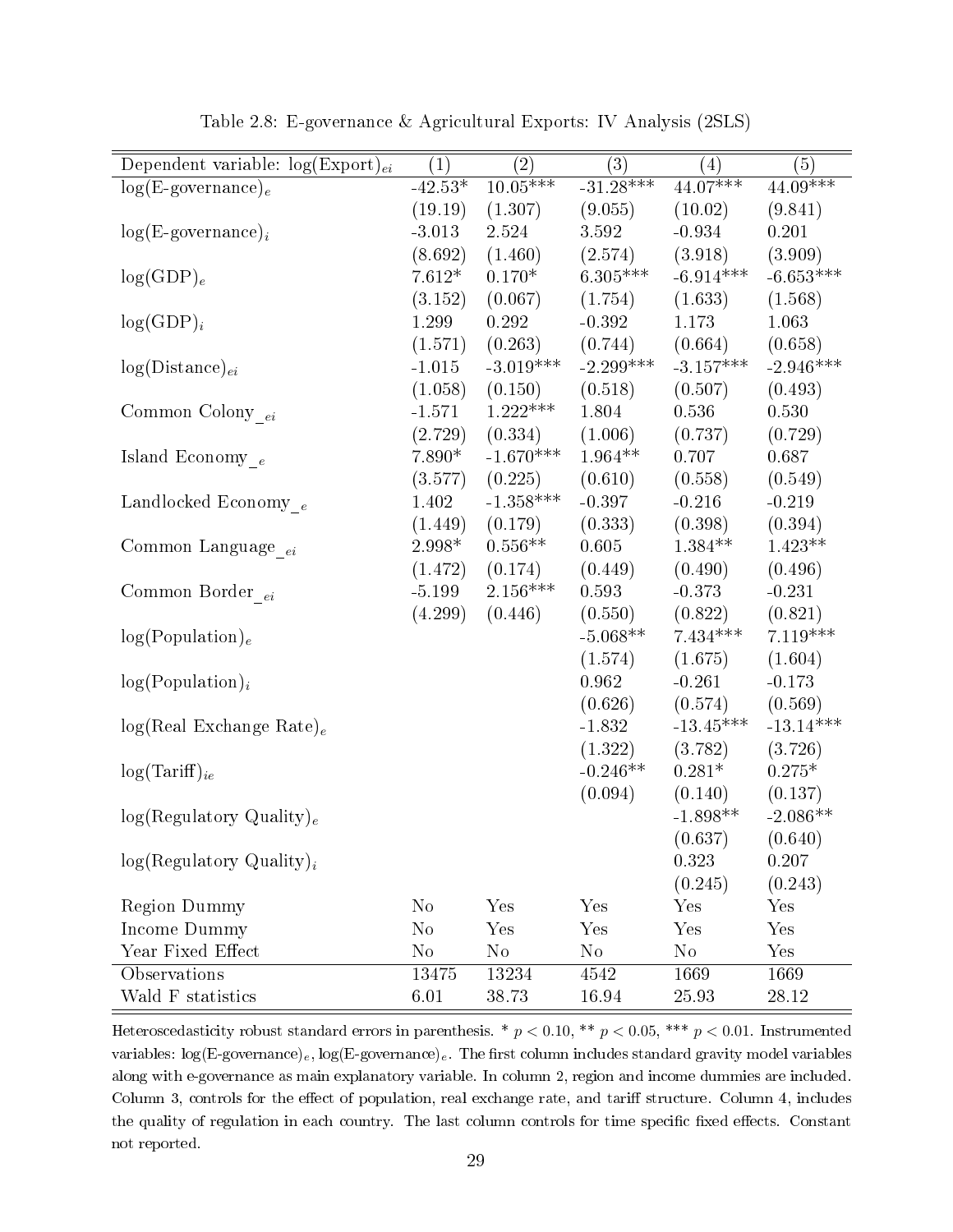| Dependent variable: $log(Expert)_{ei}$ | (1)       | $\left( 2\right)$ | $\overline{(3)}$ | $\left( 4\right)$ | (5)         |
|----------------------------------------|-----------|-------------------|------------------|-------------------|-------------|
| $log(E\text{-}govername{name})_e$      | $-42.53*$ | $10.05***$        | $-31.28***$      | $44.07***$        | $44.09***$  |
|                                        | (19.19)   | (1.307)           | (9.055)          | (10.02)           | (9.841)     |
| $log(E\text{-}govername{name})_i$      | $-3.013$  | 2.524             | 3.592            | $-0.934$          | 0.201       |
|                                        | (8.692)   | (1.460)           | (2.574)          | (3.918)           | (3.909)     |
| $log(GDP)_e$                           | $7.612*$  | $0.170*$          | $6.305***$       | $-6.914***$       | $-6.653***$ |
|                                        | (3.152)   | (0.067)           | (1.754)          | (1.633)           | (1.568)     |
| $log(GDP)_i$                           | 1.299     | 0.292             | $-0.392$         | 1.173             | 1.063       |
|                                        | (1.571)   | (0.263)           | (0.744)          | (0.664)           | (0.658)     |
| $log(Distance)_{ei}$                   | $-1.015$  | $-3.019***$       | $-2.299***$      | $-3.157***$       | $-2.946***$ |
|                                        | (1.058)   | (0.150)           | (0.518)          | (0.507)           | (0.493)     |
| Common Colony $_{\,ei}$                | $-1.571$  | $1.222***$        | 1.804            | 0.536             | 0.530       |
|                                        | (2.729)   | (0.334)           | (1.006)          | (0.737)           | (0.729)     |
| Island Economy $_e$                    | $7.890*$  | $-1.670***$       | $1.964**$        | 0.707             | 0.687       |
|                                        | (3.577)   | (0.225)           | (0.610)          | (0.558)           | (0.549)     |
| Landlocked Economy $_e$                | 1.402     | $-1.358***$       | $-0.397$         | $-0.216$          | $-0.219$    |
|                                        | (1.449)   | (0.179)           | (0.333)          | (0.398)           | (0.394)     |
| Common Language <sub>ei</sub>          | $2.998*$  | $0.556**$         | 0.605            | $1.384**$         | $1.423**$   |
|                                        | (1.472)   | (0.174)           | (0.449)          | (0.490)           | (0.496)     |
| Common Border $_{\,ei}$                | $-5.199$  | $2.156***$        | 0.593            | $-0.373$          | $-0.231$    |
|                                        | (4.299)   | (0.446)           | (0.550)          | (0.822)           | (0.821)     |
| log(Population) <sub>e</sub>           |           |                   | $-5.068**$       | $7.434***$        | $7.119***$  |
|                                        |           |                   | (1.574)          | (1.675)           | (1.604)     |
| $log(Population)_{i}$                  |           |                   | 0.962            | $-0.261$          | $-0.173$    |
|                                        |           |                   | (0.626)          | (0.574)           | (0.569)     |
| $log(Real Exchange Rate)_e$            |           |                   | $-1.832$         | $-13.45***$       | $-13.14***$ |
|                                        |           |                   | (1.322)          | (3.782)           | (3.726)     |
| $log(Tariff)_{ie}$                     |           |                   | $-0.246**$       | $0.281*$          | $0.275*$    |
|                                        |           |                   | (0.094)          | (0.140)           | (0.137)     |
| log(Regulatory Quality) <sub>e</sub>   |           |                   |                  | $-1.898**$        | $-2.086**$  |
|                                        |           |                   |                  | (0.637)           | (0.640)     |
| $log(Regulatory Quality)_{i}$          |           |                   |                  | 0.323             | 0.207       |
|                                        |           |                   |                  | (0.245)           | (0.243)     |
| <b>Region Dummy</b>                    | $\rm No$  | Yes               | Yes              | Yes               | Yes         |
| Income Dummy                           | $\rm No$  | Yes               | Yes              | Yes               | Yes         |
| Year Fixed Effect                      | $\rm No$  | $\rm No$          | $\rm No$         | $\rm No$          | Yes         |
| Observations                           | 13475     | 13234             | 4542             | 1669              | 1669        |
| Wald F statistics                      | $6.01\,$  | 38.73             | 16.94            | 25.93             | 28.12       |

Table 2.9: E-governance & Agricultural Exports: IV Analysis (GMM)

Heteroscedasticity robust standard errors in parenthesis. \*  $p < 0.10$ , \*\*  $p < 0.05$ , \*\*\*  $p < 0.01$ . Instrumented variables:  $log(E\text{-}govername{e})_e$ ,  $log(E\text{-}govername{e})_e$ . The first column includes standard gravity model variables along with e-governance as main explanatory variable. In column 2, region and income dummies are included. Column 3, controls for the effect of population, real exchange rate, and tariff structure. Column 4, includes the quality of regulation in each country. The last column controls for time specific fixed effects. Constant not reported.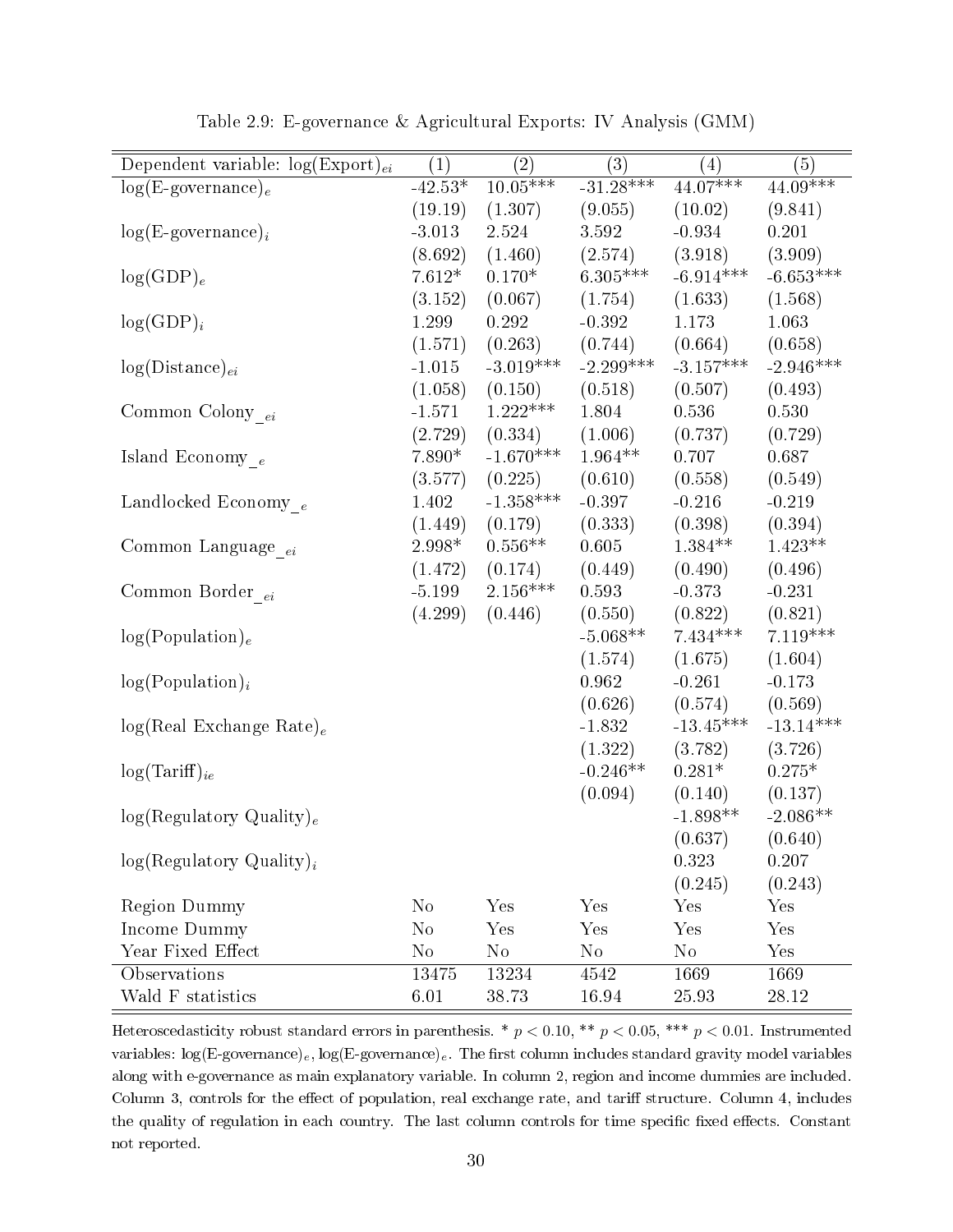# Chapter 3. The Role of Corruption on Bilateral Agricultural Trade

## 3.1 Introduction

Corruption is commonly defined as the abuse of public office for private gain<sup>[1](#page-37-0)</sup>. Corruption can be present in various forms such as bribery, extortion, evasion, cronyism, nepotism, graft, embezzlement, etc. It unethically helps increase the private gain of an individual who is in charge of a public office. Corruption is considered as one of the major obstacles in achieving the goals of public policies for both the developing countries and developed nations. It has adverse impacts on a nation's economic growth (Shleifer and Vishny, 1993), government expenditure, or per capita GDP (Mauro, 1995, 1998). By raising the transaction cost and uncertainty, corruption also hinders long-run foreign and domestic investment in an economy (Wei, 2000). Corruption gives rise to inequality and also elevates poverty (Gupta, et al., 2002). Despite these negative impressions, many economists argue that corruption can be beneficial for the economy. Some economists (Leff, 1964; Huntington 1968; mentioned by Mauro, 1995) have suggested that corruption raises economic growth. They argue that by removing government-imposed rigidities that hinder growth, corruption enhances the efficiency of the otherwise complicated system (Leff, 1964; Meon and Weill, 2008).

Though in most of the cases detecting corruption is very difficult, there are a few international organizations that publish corruption indices based on the perception of the people. According to the corruption indices published by the Worldwide Governance Indicators and Transparency International (The Control of Corruption Index (CCI) and Corruption Perception Index (CPI) respectively), not a single country in the world is entirely free from corruption. While a large proportion of countries are comparatively less corrupt, none of the

<span id="page-37-0"></span><sup>1</sup>Visit: http://www1.worldbank.org/publicsector/anticorrupt/corruptn/cor02.htm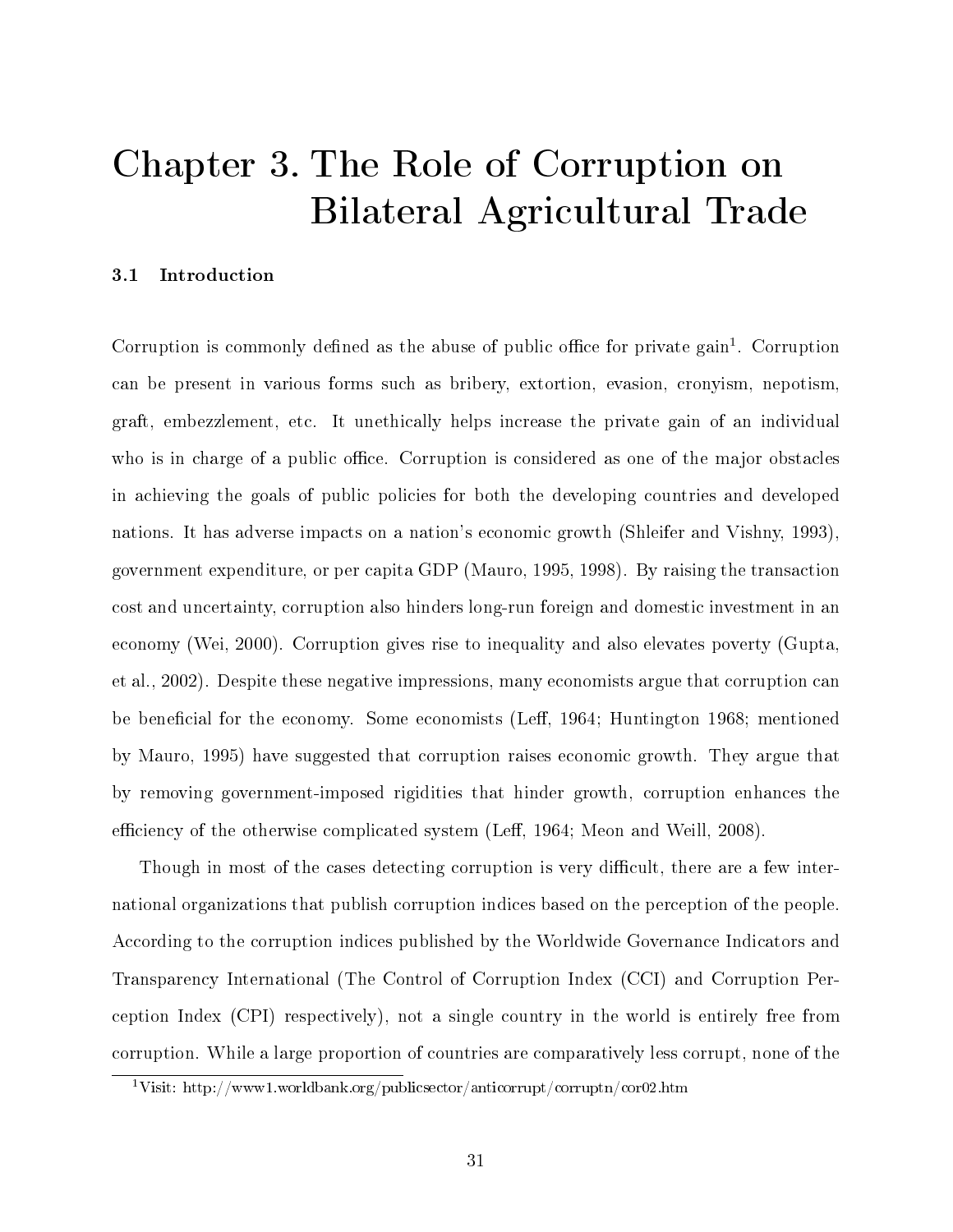countries has a perfect score. For example, in 2010, Denmark had both the highest score in CPI, 9.30 out of the maximum possible 10 (least corrupt) and the highest score in CCI, 2.41 out of the maximum possible 2.5 (least corrupt). While in the same year, Somalia had the lowest scores, a CPI of 1.10 (the lowest possible score is 0), and a CCI of  $-1.74$  ( $-2.5$  is the lowest possible score). Table 3.1 lists the five least and the most corrupt countries in descending order of corruption as measured by the CCI.

|                                               |                   | Country    | Trade                                        | Control of | Corruption |  |  |
|-----------------------------------------------|-------------------|------------|----------------------------------------------|------------|------------|--|--|
| Rank                                          | Country           | Code       | Value                                        | Corruption | Perception |  |  |
|                                               |                   |            | (million US \$)                              | Index      | Index      |  |  |
| Least corrupt countries according to 2010 CCI |                   |            |                                              |            |            |  |  |
| 1.                                            | Denmark           | <b>DNK</b> | 16006.05                                     | 2.41       | 9.30       |  |  |
| $\overline{2}$ .                              | New Zealand       | NZL        | 15297.78                                     | 2.40       | 9.30       |  |  |
| 3.                                            | Sweden            | <b>SWE</b> | 6186.42                                      | 2.32       | 9.20       |  |  |
| 4.                                            | Singapore         | SGP        | 4002.45                                      | 2.21       | 9.30       |  |  |
| 5.                                            | Finland           | <b>FIN</b> | 1488.61                                      | 2.18       | 9.20       |  |  |
|                                               |                   |            | Most corrupt countries according to 2010 CCI |            |            |  |  |
| 5.                                            | Turkmenistan      | TKM        |                                              | $-1.45$    | 1.60       |  |  |
| 4.                                            | Equatorial Guinea | <b>GNQ</b> |                                              | $-1.49$    | 1.90       |  |  |
| 3.                                            | Afghanistan       | AFG        | 130.94                                       | $-1.62$    | 1.40       |  |  |
| $\overline{2}$ .                              | Myanmar           | MMR        | 1420.60                                      | $-1.68$    | 1.40       |  |  |
| $\mathbf{1}$ .                                | Somalia           | SOM        |                                              | -1.74      | 1.10       |  |  |

Table 3.1: Least and Most Corrupt Countries in the World, 2010

The CCI takes values in the range of -2.5 to 2.5, and CPI takes values in the range of 0 to 10. A higher value of both the indices implies lower corruption. The data for total agricultural exports comes from United Nation's COMTRADE database. Trade value is measured in current US dollars.

As can be seen in the table, some of the least corrupt countries of the world are also some of the highest exporters of agricultural commodities. For instance, Denmark, New Zealand, Sweden, Singapore, and Finland are amongst the five least corrupt countries in the world according to the 2011 Control of Corruption Index. A detailed discussion on CCI and CPI are included in the appendix.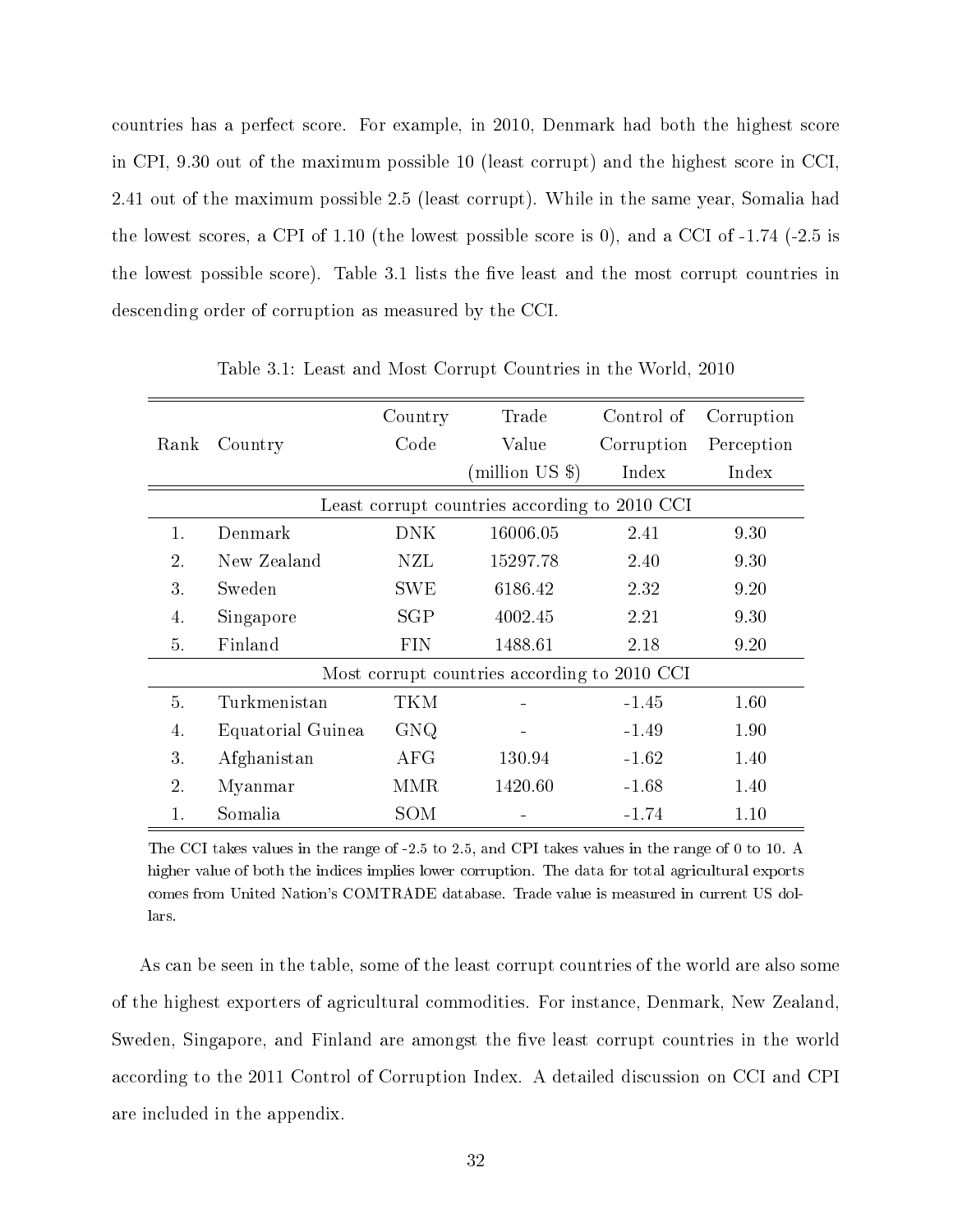While there is plethora of empirical literature analyzing the causes and the consequences of corruption, cross-national empirical research studying the effect of corruption on international trade is rare. The literature is even scarcer if we consider the relationship between corruption and agricultural trade. This paper contributes to the trade literature by measuring the extent to which corruption affects agricultural exports across the borders. Using an augmented gravity model, this paper investigates the role of corruption on bilateral agricultural exports for a broad set of countries, spanning five years from 2006 to 2010. According to the review of the literature, this is the first cross-country empirical analysis that relates indicators of a country's decadence to its performance in agricultural trade.

#### 3.2 Corruption in International Trade

It is widely recognized that the institutional quality plays an important role in implementing policy measures in an economy. Efficient government institutions foster economic growth (Mauro, 1995). Institutional quality also plays a major role in determining the volume of trade across borders (Anderson and Marcouiller, 2000). Weak institutions give incentives for corrupt officials to exploit their discretionary power to extract or create rents (Aidt, 2003). The level of corruption represents the quality of institutions in an economy. In international trade, corruption prevails mostly in the form of bureaucratic corruption or government corruption where customs officers demand or accept bribes and in return sell government properties.

Two types of bribes plague the customs administrations around the world. Customs officials often demand bribes for doing something that they are supposed to do. The corrupt customs officer in authority to give customs clearance purposefully delays the process to attract more bribes. In the corruption literature, this process is known as extraction (Dutt and Traca, 2009). Sometimes in countries with protectionist trade policies and cumbersome rules and regulations, traders offer bribes to customs officials to reduce the tariff or other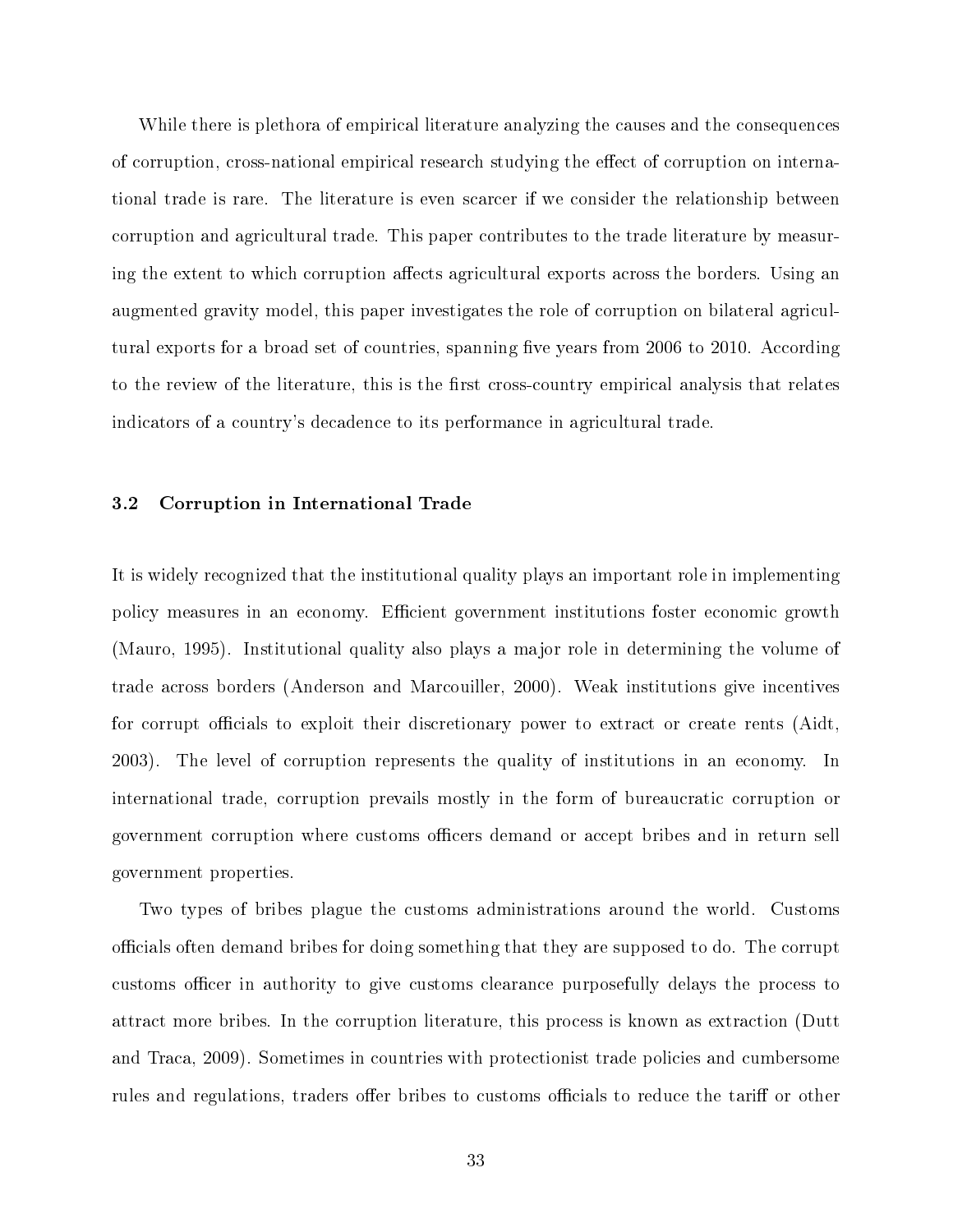regulatory barriers to trade. This situation in which customs officials accept bribes for doing something that they are not entitled to do is known as evasion (Dutt and Traca, 2009). Bribery in international trade acts as a hidden tax and results in an unreported trade. Corruption at the border reduces trade by increasing the transaction cost and also the price of the traded commodity. As mentioned by John and Bogmans  $(2011)$ , "In lowincome countries in which a large share of government revenue is collected through customs, corrupt customs officials reduce trade and deprive the government of revenue." According to the African Development Bank, Every year \$1 trillion is paid in bribes while an estimated \$2.6 trillion are stolen annually through corruption, a sum equivalent to more than 5% of the global GDP. $"^{2}$  $"^{2}$  $"^{2}$ 

Trade literature suggests that the effect of corruption on international trade is mixed. Economists suggest that a protectionist trade policy leads to increased levels of bureaucratic corruption. In countries with complex tariff structure, bribes are seen as a way out from cumbersome rules and regulations. In countries with protectionist trade policy, bribes, referred to as "*speed money*", enable individuals to avoid bureaucratic delays and help improve efficiency (Bardhan, 1997). Also, irrespective of the level of red tape in a country, if the bribe acts as a "piece rate", the customs officials who are allowed to levy bribes would work harder thereby increasing the efficiency of the system (Leff, 1964; Huntington, 1968). Some economists argue that offering speed money to the officials helps establishing a custom in the economy where the officials intentionally delay the license until the bribe is paid. The corrupt customs officials intentionally introduce new rules and regulations to extract more bribes (Krueger, 1993). Therefore, although practices like paying speed money might induce government workers to work hard and help individuals avoid delays at the border, the custom of paying bribes adversely affects the economy as a whole.

In his paper, Dutt (2009) found evidence that countries with protectionist trade policies face a higher level of corruption. His finding supports the notion that trade liberalization

<span id="page-40-0"></span><sup>&</sup>lt;sup>2</sup>Visit: http://www.afdb.org/en/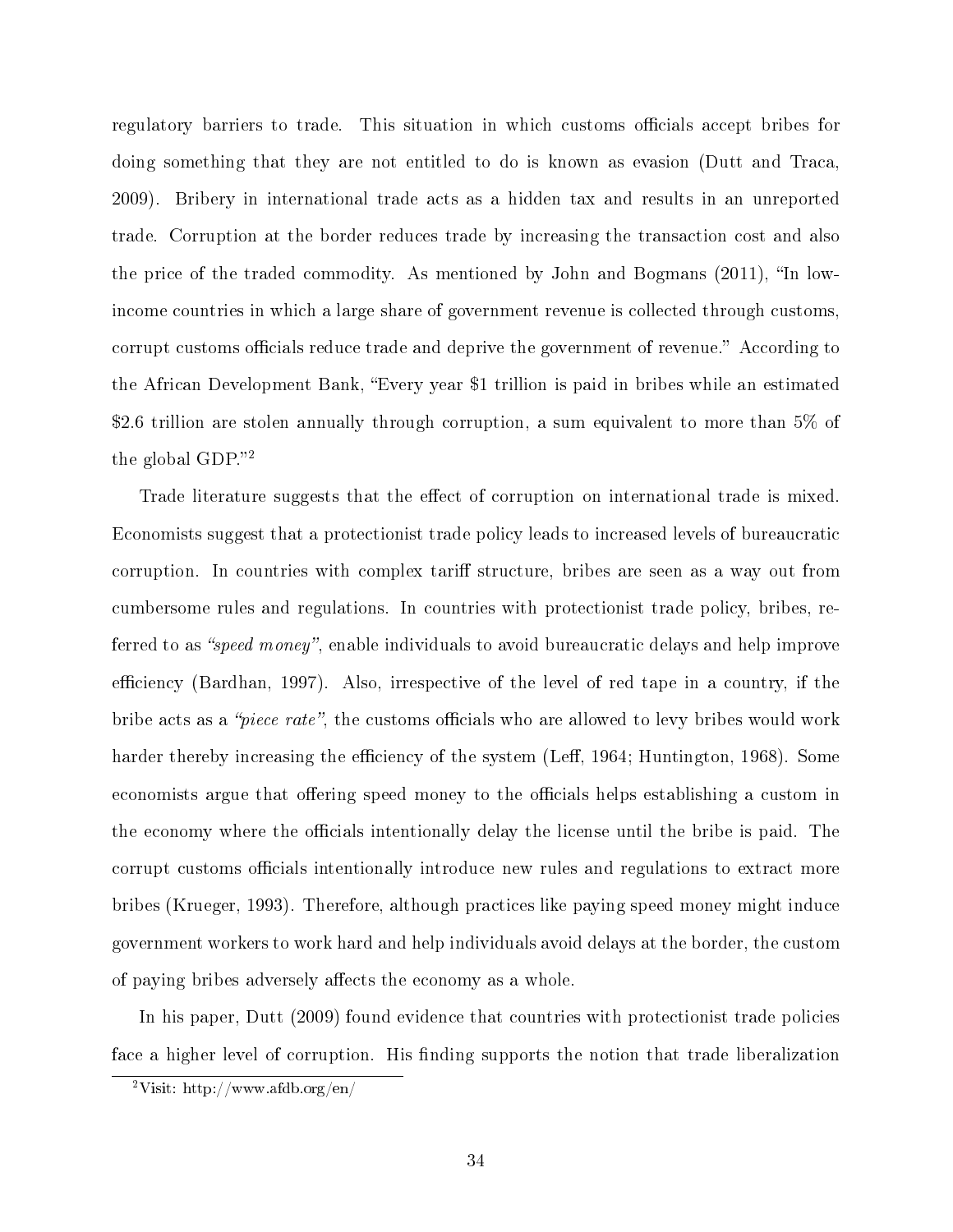can lead to better governance and thereby reduced levels of corruption. Jong and Bogmans  $(2011)$  investigate the effect of corruption on international trade for both the importing and exporting country. They found that corruption has an overall negative impact on trade but bribe-paying to customs enhances imports.

Lambsdorff (1998) found that the degree of corruption of the importing country significantly affects the export performance of a country. For some countries, his result shows a positive relationship between corruption and export performance, but for a few other nations the corruption and export performance moves in the opposite direction. Lambsdor  $(1999)$  reinforces his earlier findings and shows that some countries have a significantly lower market share in countries which are corrupt. He concludes that these differences arise due to a different willingness of exporters to offer bribes.

Since customs procedures can considerably increase the transit time between origin and destination, the extraction and evasion at the borders can play a major role in facilitating or hindering international trade. A study by Martincus et al.  $(2011)$  finds that a  $10\%$ increase in the median time spent in customs results in a 1.8% decline in the growth rate of exports. The effects are particularly acute for exports of time-sensitive products. Therefore, it is expected that corruption at the border will have a negative impact on the volume of international trade. On the other hand, if the trade policies are cumbersome and if the quality of customs is low, corruption can facilitate international trade.

Though few economists have investigated the impact of corruption on trade related to service sectors or manufactured goods, there are scant empirical studies that address how corruption might influence the volume of agricultural trade across the borders. Agricultural commodities are usually perishable in nature, although the degree of perishability varies. Along with increasing transaction costs, delays in trade have an impact on the market price of agricultural commodities. Longer waits in customs to get clearance will influence the price of the traded goods and, thereby, can influence the volume of exports. The exporter of a commodity that is highly perishable in nature will have a greater propensity to pay a bribe.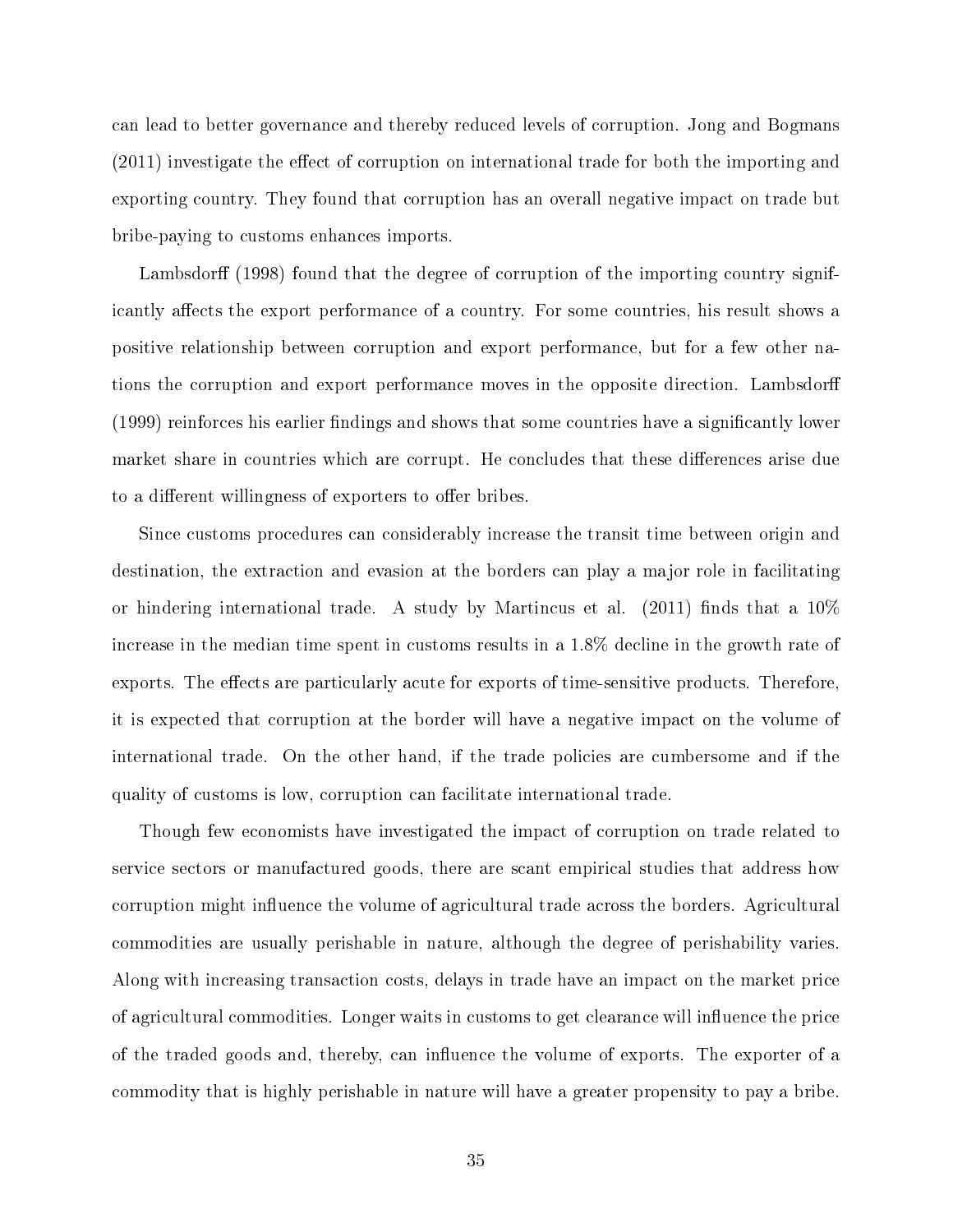Also to avoid the delays at the border that result in higher inventory holding costs, the exporters will be willing to pay the bribe. This propensity to pay or accept bribes increases with the level of corruption prevailing in the exporting or the importing country.

Therefore, it can be argued that the level of corruption prevailing in a country can significantly influence the volume of trade across the border. So it is important to study the impact of corruption on agricultural trade between nations. This paper tries to fill this void in the trade literature by studying the impact of corruption on bilateral agricultural exports. Specifically, this paper examines the following hypothesis:

Hypothesis 1: The level of corruption prevailing in a country will have a significant impact on the volume of agricultural trade.

This paper uses an augmented gravity model and combines different estimation techniques to empirically investigate the impact of corruption on bilateral agricultural trade. Using different measures of corruption, this paper attempts to measure the extent to which corruptions affect the trade performance of a country. In this paper the Control of Corruption (CCI) Index, constructed by Worldwide Governance Indicators, is used as the main explanatory variable. For sensitivity analysis, the Corruption Perception Index (CPI) is used as a proxy for corruption. To analyze the data, multiple regressions are used and results are tested for robustness. To reduce the omitted variable bias, a broad range of theoretically plausible determinants of agricultural trade are also included in the model. To deal with the endogeneity issue, the instrumental variable approach is used in this paper. Furthermore, Hekman's two-step and Heckman's selection models are used to reduce the sample-selection bias present in the model.

## 3.3 Empirical Strategy

To study the relationship between the level of corruption prevailing in a country and the volume of agricultural exports, the augmented gravity model is used in this paper. The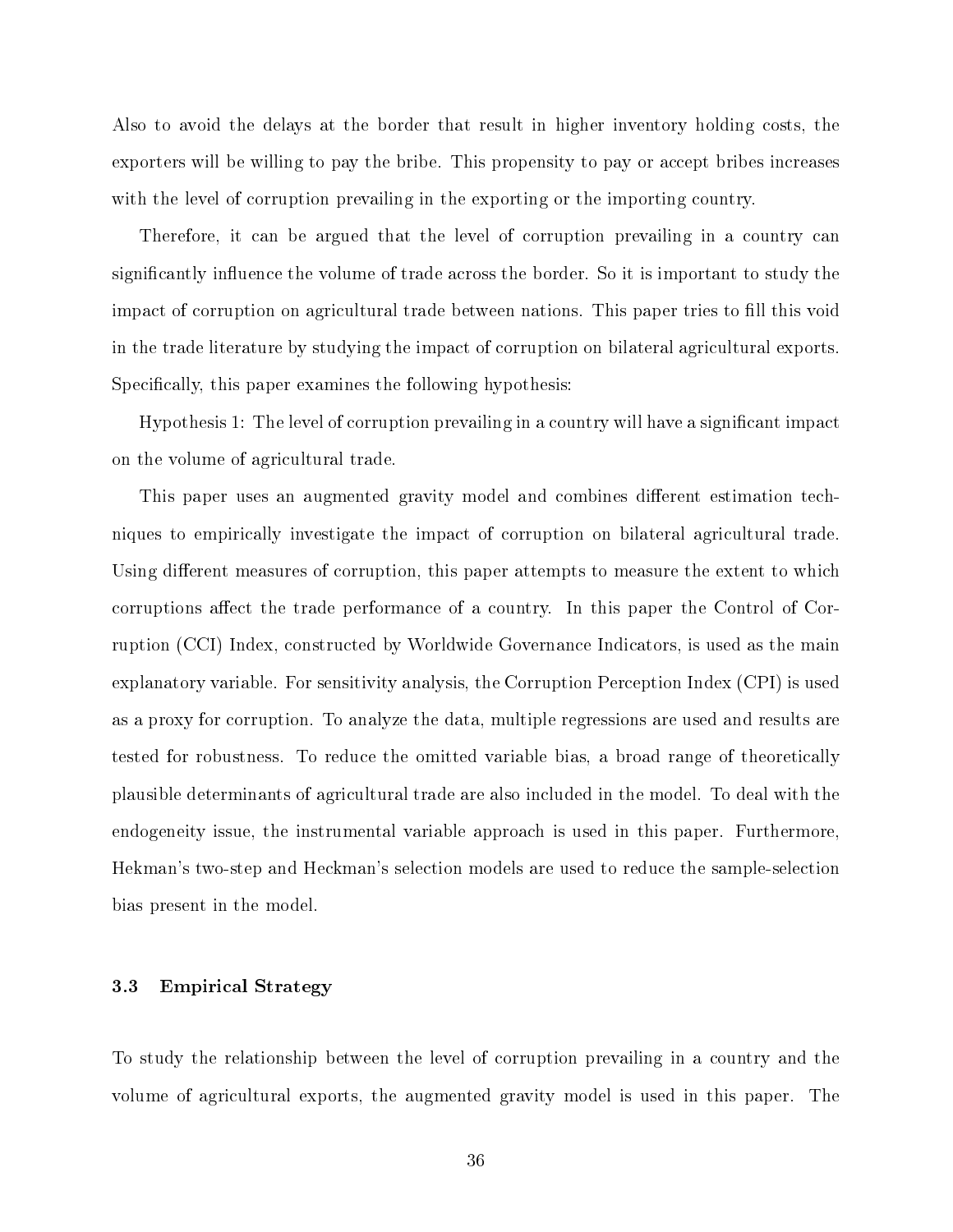gravity model of international trade pioneered by Tinbergen (1962) is expressed as:

$$
Y_{ei} = G \frac{(M_e M_i)}{D_{ei}} \tag{3.1}
$$

A standard gravity model assumes that the volume of trade between two countries is positively related to the size of the economies and negatively related to the trade costs between them. Here,  $Y_{ij}$  measures the trade flow between country e and i,  $M_e$  and  $M_i$ represents the size of country  $e$  and  $i$  respectively,  $D$  is the geographical distance between the countries, that captures trade costs. G is the gravitational constant. The market size of the economy is usually measured by the GDP of the country.

Additional dummy variables, including island economy, landlocked economy, common language, a common border, colonial heritage, income level or geographical region are included in the model to capture trade factors. The population is also included as a measure of country size. In this paper, the level of corruption in a country is used as a proxy for the quality institutions. Along with the main variable of interest, this paper controls for other variables that can influence the volume of trade. Since bilateral trade involves two countries, the quality of institutions prevailing in both the countries can affect the outcome of the exchange. Therefore, a variable representing the level of corruption prevailing in the partner country is included in the model. The model also controls for variables such as bilateral import tariff and the exchange rate that have the potential to influence the volume of agricultural trade. In this paper, a weighted average of bilateral applied tariff rates. weighted by the values of bilateral agricultural trade, is used as a measure of a country's tariff structure. This study includes two interaction term between tariff structure and the corruption index for exporting and importing countries respectively in the model. Since a complex tariff structure gives customs officials' incentive to demand bribes and also gives incentive to the foreign exporters to offer bribes, it is necessary to include the interaction terms in the model.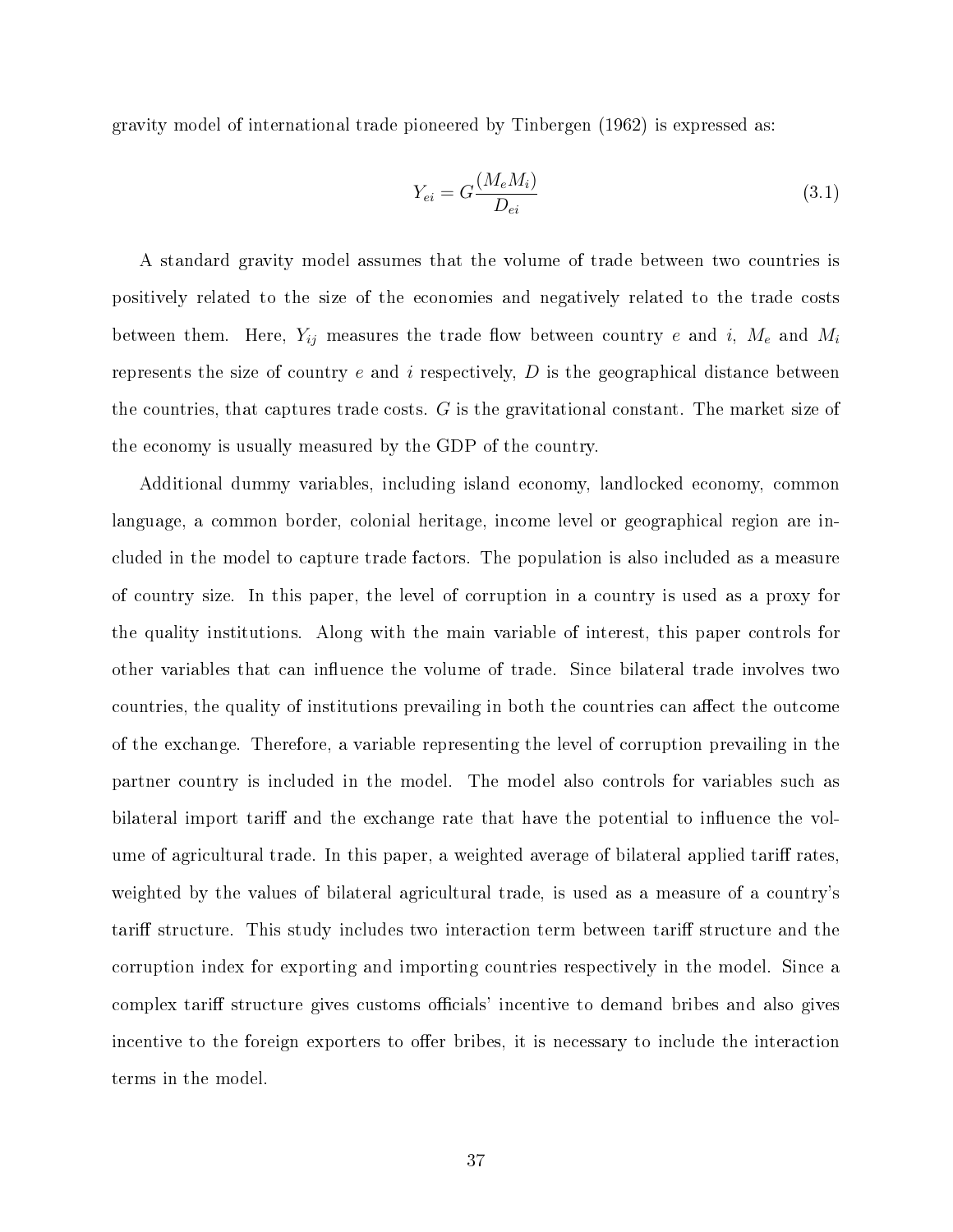In this paper the log-linearized augmented gravity equation takes the following form:

$$
log(Export)_{eit} = \alpha + \beta_1 Corruption_{et} + \beta_2 Corruption_{it} + \gamma_1 log(GDP)_{et} + \gamma_2 log(GDP)_{it}
$$
  
+  $\gamma_3 log(Population)_{et} + \gamma_4 log(Population)_{it} + \gamma_5 log(Distance)_{ei} + \gamma_6 Landlocked_e$   
+  $\gamma_7 Langauge_{ei} + \gamma_8Colony_{ei} + \gamma_9 Border_{ei} + \gamma_{10} Island_e + \gamma_{11} Income_e + \gamma_{12} Region_e$   
+  $\gamma_{13} log(ExchangeRate)_{et} + \gamma_{14} log(Tariff)_{iet} + \gamma_{15} log(Tariff)_{iet} \times Corruption_{et}$   
+  $\gamma_{16} log(Tariff)_{iet} \times Corruption_{it} + \delta_{ei} + \epsilon_{eit}$  (3.2)

Here,  $e$  and i represents the exporting and importing countries, respectively, and t denotes time.  $Expert_{eit}$  denotes volume of agricultural export from country  $e$  to country  $i$  at time period t. Corruption<sub>et</sub> and Corruption<sub>it</sub> denote level of corruption in country e and i, respectively, at period t.  $GDP_{et}$  and  $GDP_{it}$  are the real GDP of country e and i, respectively, at time period t. Population<sub>et</sub> and Population<sub>it</sub> denote population of country e and i, respectively, at time period  $t$ . Distance<sub>ei</sub> gives the distance between the capital cities of country e and i. Land is a binary dummy variable that takes a value of unity if country  $e$  is landlocked. Language<sub>ei</sub> is a binary dummy variable which is unity if country e and country i have a common language and zero otherwise.  $Colony_{ei}$  is a binary dummy which is unity if e and i had the same colonizer. Border<sub>ei</sub> is a binary dummy variable which is unity if e and i share a common border.  $Island_e$  is a binary dummy taking a value of unity if country  $e$  is an island economy. *Income* represents the set of dummies representing the income group to which country  $e$  belongs.  $Region_e$  represents the set of dummies representing the geographical region to which country e belongs.  $Tariff_{iet}$  is a weighted average tariff applied by country i on country e's exports at period t.  $ExchangeRate_{et}$  represents the real exchange rate of country e quoted in the US dollar.  $\delta_{ei}$  is a set of time fixed effects.  $\epsilon_{eit}$  is the error term that is assumed to be normally distributed with mean zero.

The model is estimated using five-year panel data from 2006 to 2010. It is expected that corruption will have a negative impact on the volume of international trade. In that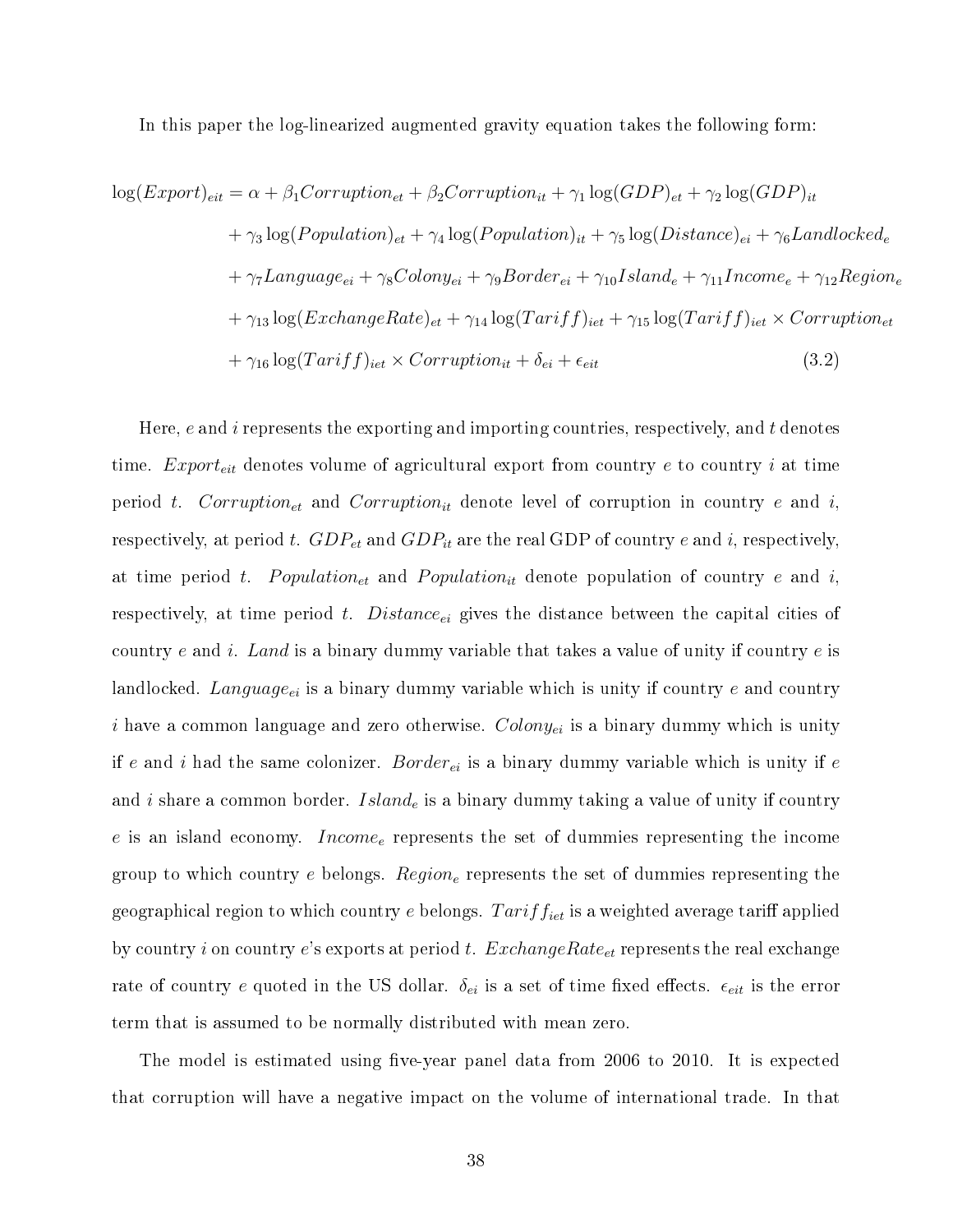case, the coefficient of the corruption parameter is expected to take a positive sign (a higher value of the corruption index implies the country is less corrupt). Therefore, the positive coefficient of the corruption index should capture the trade-taxing extortion effect. On the other hand, if the trade policies are cumbersome and if the quality of customs is low, corruption can facilitate international trade. As a result, the coefficient of the corruption index is expected to take a negative sign. Also, a negative coefficient on the (corruption  $\times$ tariff) interaction term captures the trade-enhancing evasion effect. This negative coefficient implies that corruption can be trade enhancing when the level of tariffs rises above a certain threshold level (Dutt and Traca, 2009).

As mentioned earlier, GDP is used as a proxy for the size of the economy. The larger the economy, the higher will be the volume of agricultural trade between country pairs. Therefore, the coefficient of  $log(GDP)$  is expected to be positive. The coefficient for the log value of distance, which is used as a proxy for trade cost is expected to be negative as higher distance increases the trade cost, thereby reducing the volume of trade between the countries. As transportation costs are higher for islands or landlocked economies compared to the countries sharing a common border, the volume of trade is expected to be higher in the last case than in the other two instances. It is also assumed that the volume of trade will be higher between the countries sharing similar cultural or colonial heritage. The same goes for the country pairs belonging to the same income group or the same geographical region. Again, the higher the population of the countries, the higher will be the demand for the commodities. As a result, the coefficient of  $log(Population)$  of the importing country is expected to have a positive sign. The more the demand at home, the lower will be the volume of exports. Therefore, with increasing population at home, the volume of export will be lower. As a result, the coefficient of  $log(Population)$  of the exporting country is expected to take a negative sign. As complex tariff barriers discourage trade, the coefficient of the tariff parameter is therefore expected to take a negative sign. The coefficient of the exchange rate is also expected to take a negative sign. A higher value of this variable implies that the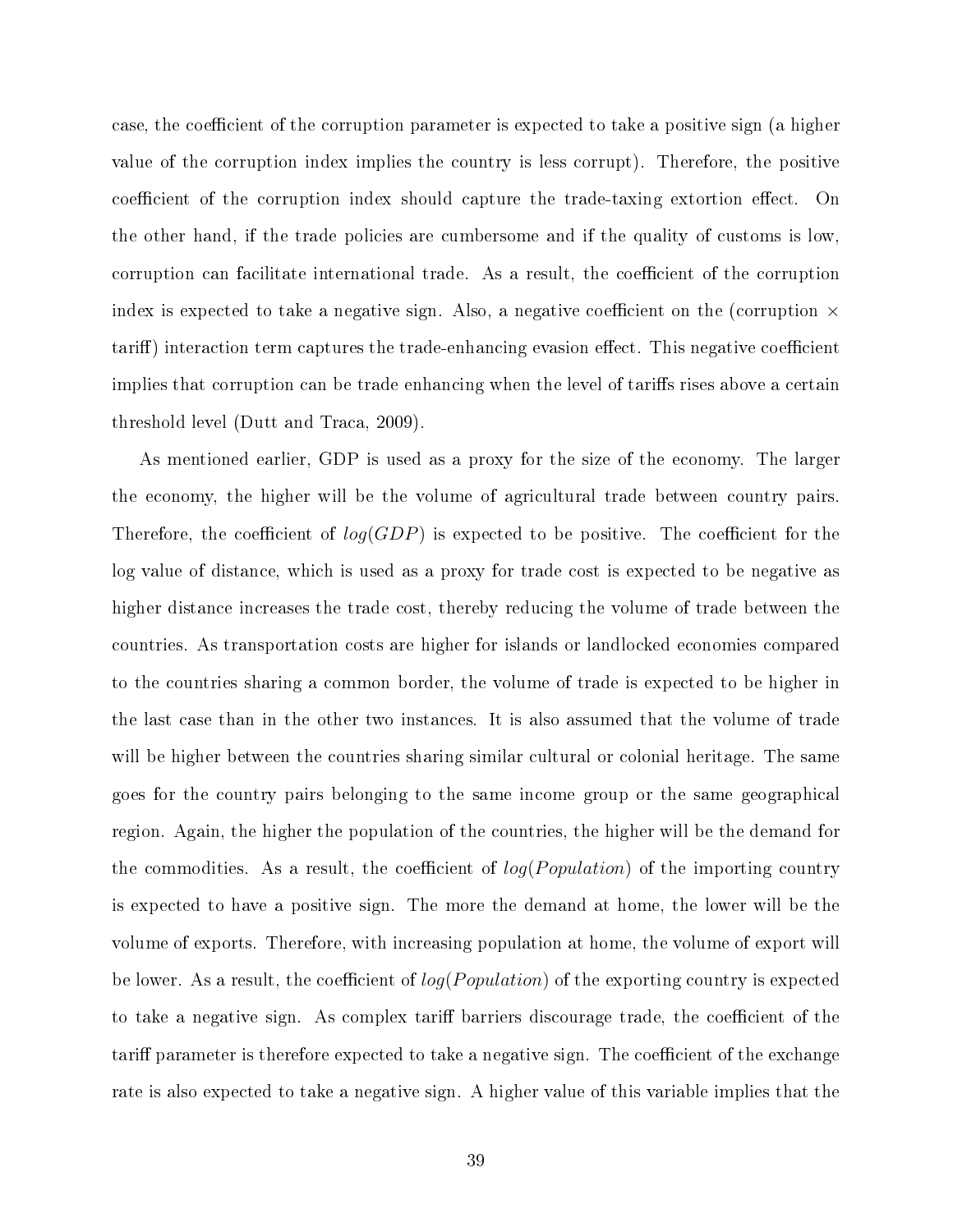value of the exporting country's currency appreciates in terms of the US dollar. With an appreciation of the domestic currency, the price of its exports increases. Therefore, a higher value of a country's exchange rate will negatively influence its exports.

In this paper, the log-linearized augmented gravity model is initially estimated using the benchmark Ordinary Least Square (OLS) method. Panel estimation methods like population averaged Feasible Generalized Least Square (Pooled FGLS) and Random Effect Models are also used to study the relationship between corruption and agricultural trade. Next, sampleselection bias arising from missing trade values is then corrected using Heckman's two-step model and Heckman's Selection model. To alleviate potential endogeneity present in the model, instrumental variable regression is then used.

#### 3.3.1 Sample-selection bias

In trade data, sample-selection bias is common due to the presence of missing trade values. Zero trade flows may result from a country's decision not to trade with another economy. As the log of zero is undefined, the missing trade value creates a problem when the log-linearized augmented gravity model is estimated using OLS. Zero trade flows will be automatically dropped from the log-linearized equation, giving rise to sample-selection bias.<sup>[3](#page-46-0)</sup>

To alleviate sample-selection bias, this paper follows Helpman et al., (2006), who use Heckman's two-step procedure to reduce this bias (Heckman, 1979). In Heckman's two-step model, Probit estimation is conducted in the first-stage to determine the probability of a country pair engaging in trade. In the second stage of the estimation, the expected values of the trade flow from the first stage, conditional on that country pairs are trading, are estimated using OLS. In this two-step model, to identify the parameters in both equations, an identification variable is required. The variable should hold the property that it influences

<span id="page-46-0"></span><sup>&</sup>lt;sup>3</sup>Alternative approaches to handle the presence of zero trade includes: i) Truncating the sample by discarding the observations with zero trade values; and ii) Adding a small constant to each observation on the dependent variable before taking logarithms. This method works properly if the zeros are randomly distributed. Otherwise, this method gives rise to sample selection bias.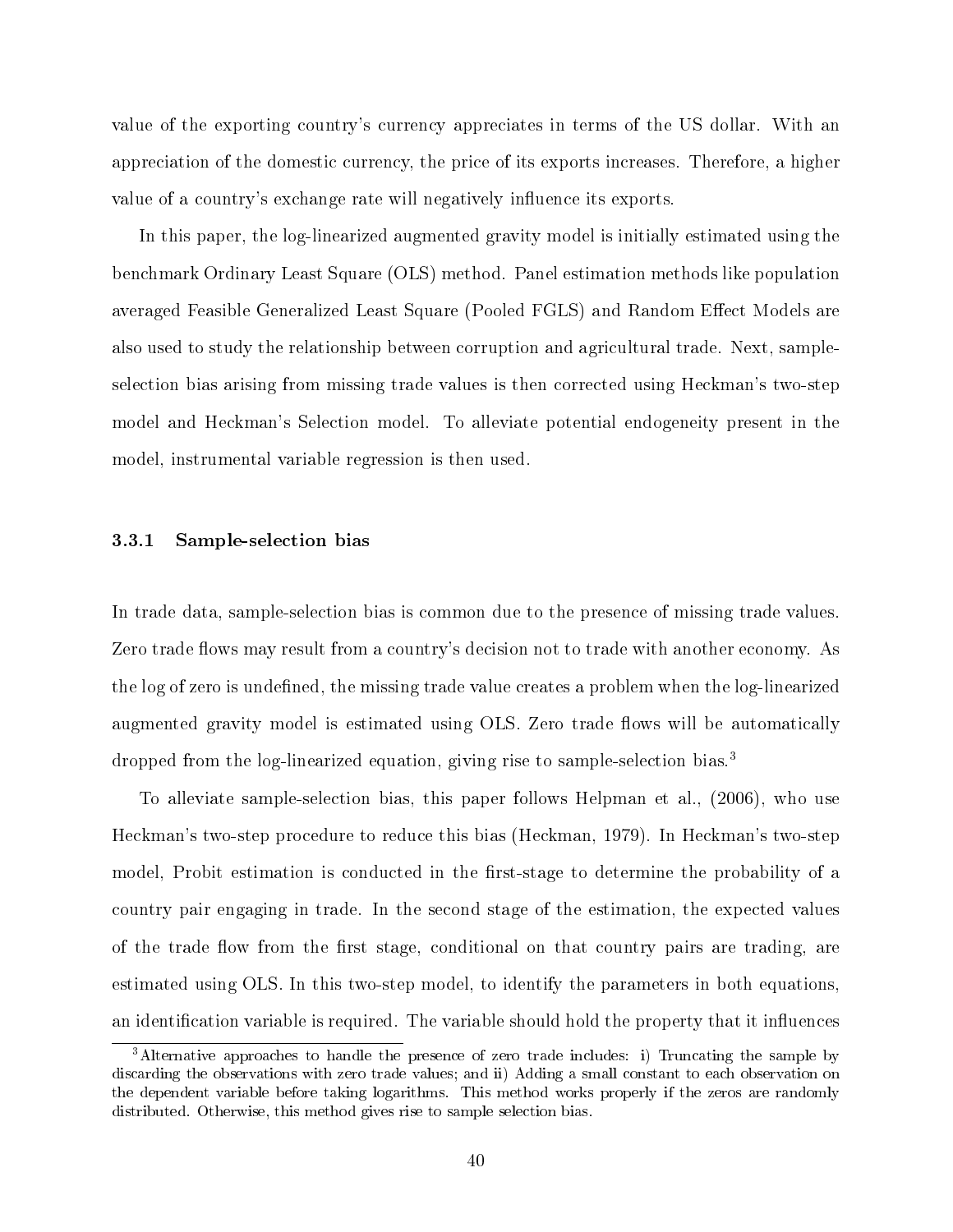a country's propensity to engage in trade but should not have any effect on its volume of trade. Previous literature suggests that variables like common religion, common language etc. satisfy this condition (Helpman et al., 2006).

In this paper, Heckman's selection model is also used to deal with the sample-selection bias. In this model, the selection and the outcome equations are estimated simultaneously using Maximum Likelihood Estimation. Heckman's selection model depends strongly on the model being correctly specified. Heckman's selection model can produce biased estimates if the model is not properly specified or if a specific dataset violates the model's assumptions. When the underlying goal is to predict an actual response, Hekman's two-step model is preferred. If the goal is to predict the value of the dependent variable that would be observed in the absence of selection, however, Heckman's selection model is more appropriate.

## 3.3.2 Endogeneity

The cross-country correlation suggests a possible causal relationship between the volume of trade and the level of corruption prevailing in a country. The level of corruption in a country and the volume of trade might be determined simultaneously. For example, a higher degree of corruption can lower the volume of trade, or larger volume of trade might reduce the level of corruption prevailing in a country. This creates a circular causal chain between corruption and the volume of agricultural trade, giving rise to endogeneity.

In the augmented gravity model, the level of corruption can also be endogenous to the volume of agricultural trade because of the possibility of omitted variable bias, especially arising due to the presence of unobserved country-specific fixed factors. These unobserved country-specific factors pose the biggest challenge in the empirical corruption literature. owing to the invariability of corruption indices over time. This invariability of corruption indices makes it infeasible to carry out a panel study in corruption. In the presence of endogeneity, OLS estimation gives a biased result as the orthogonality assumption is violated.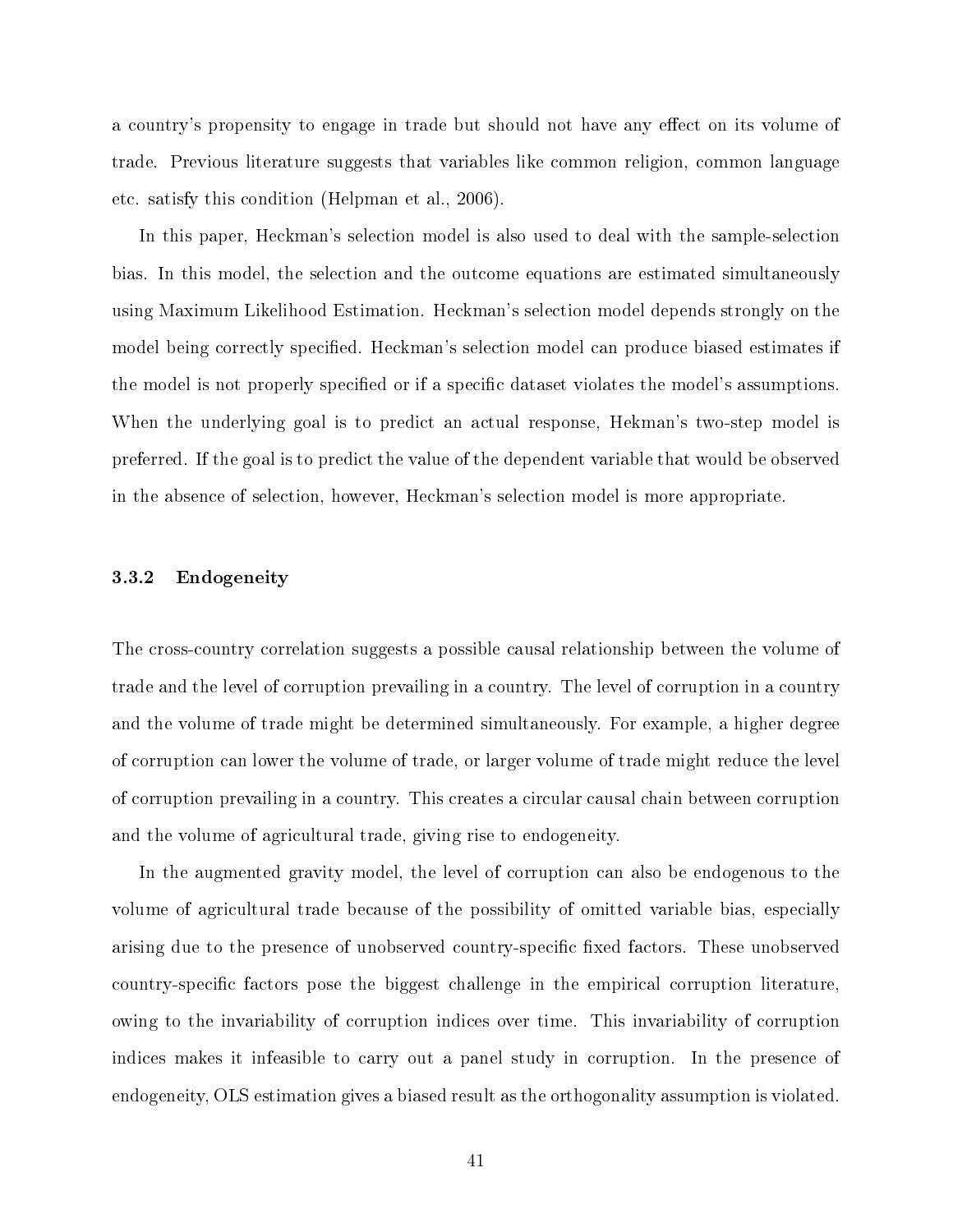To deal with the issue of endogeneity, this paper uses Instrumental Variable (IV) regression. An index of Ethnolinguistic fractionalization (ELF) is used as an instrument. The choice of instrument is guided by theoretical and economical findings by different economists. Development economists suggest that ethnic diversity or ethnolinguistic fractionalization leads to political instability and poor economic performance (Feraon, 2002). It lowers a country's economic growth rate or level of the public goods provision (Alesina et al., 1997). A higher degree of ethnic diversity also results in an increased level of corruption in an economy. Ethnically diverse societies are more likely to engage in non-collusive bribery, which is more harmful than the collusive bribery present in a homogenous society (Shleifer and Vishny, 1993). According to Mauro (1995), "Ethnic conflict may lead to political instability and, in extreme cases, to civil war. The presence of many different ethnolinguistic groups is also significantly associated with worse corruption, as bureaucrats may favor members of their same group.

Ethnolinguistic fractionalization (ELF) index measures the probability that two randomly selected persons from a given country will not belong to the same ethnolinguistic group" (Mauro, 1995). The higher the value of  $ELF$  index, the more fragmented the country will be. For this variable to work as an instrument, it should be true that the ELF index is highly correlated with the corruption index, and it should not have any direct impact on the volume of bilateral export or import. Here it is assumed that ELF will directly influence the level of corruption in a country but will not have any direct impact on the volume of agricultural exports.

This paper uses the ELF index for 1961 constructed by Roeder (2001) as an instrument for corruption. Roeder (2001) provides ethnic diversity data for 150 countries. This ELF index is constructed mainly based on Atlas Narodov Mira, published by Soviet ethnographers in 1964 together with other Soviet ethnographic studies from the 1980s (Roeder 2001).

The ELF index given by the following equation is constructed using the Taylor and Hudson (1972) formula. A fractionalization index, FRAC, is defined as,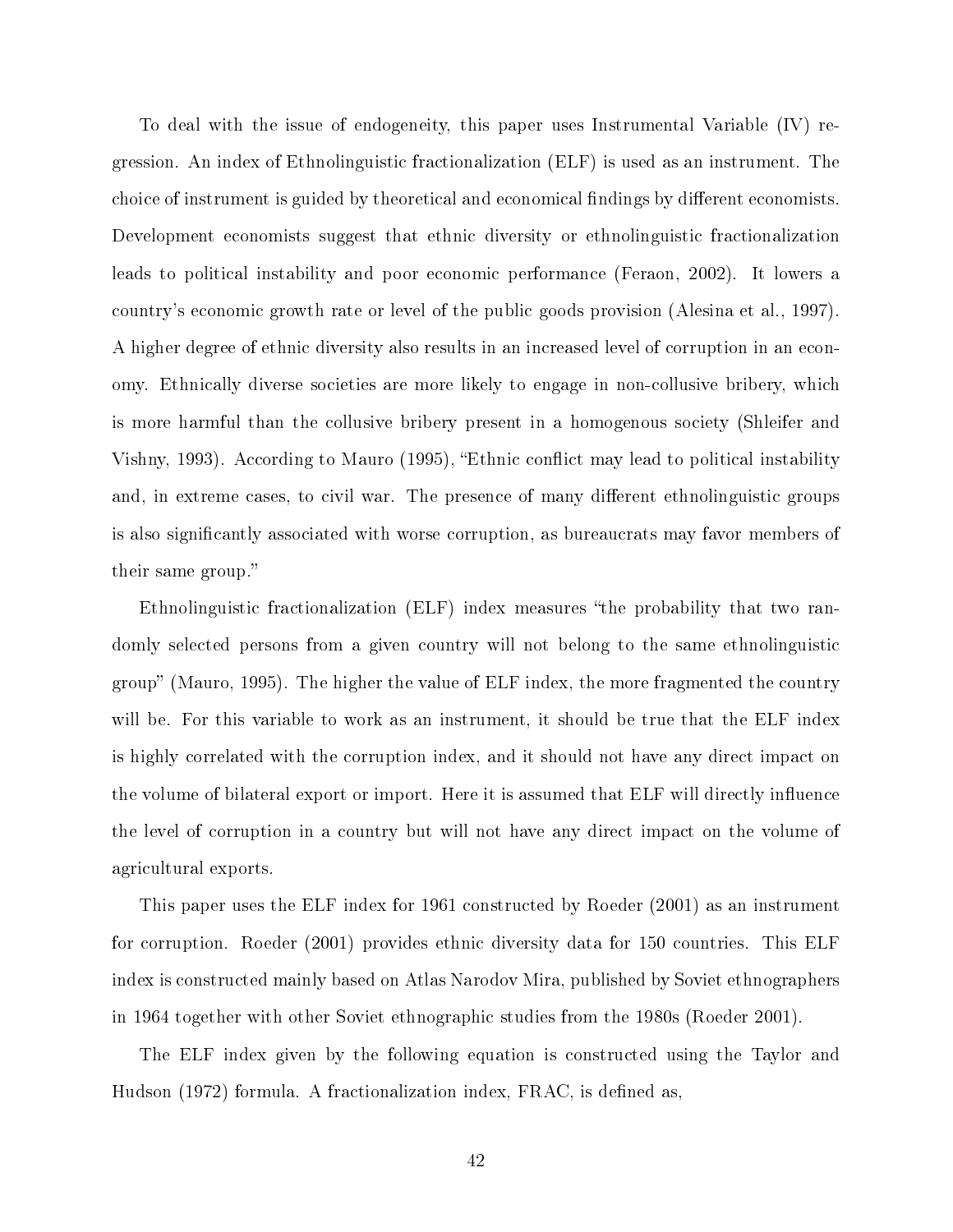$$
ELF = 1 - \sum_{i=1}^{n} \Pi_i^2
$$
\n(3.3)

Where,  $\Pi_i$  is the proportion of people belonging to the ethnic group  $i$  . Lower the value of  $\Pi_i$ , the higher will be the value of ELF, and the more fragmented the country will be. According to the corruption literature, higher ethnolinguistic fractionalization will lead to higher level of corruption.

#### 3.4 Data

To undertake the empirical investigation, this paper uses cross-country data and constructs a panel dataset. The bilateral trade flow data for the dependent variable is collected from the Commodity and Trade Database (COMTRADE) of the United Nations Statistics Division for 2006 to 2010 for total agricultural exports. Agricultural goods are defined as commodities in Category 0 at the one-digit level of the Standard International Trade Classification (SITC Revision 1, Category 0). All data are expressed in current US dollar.

This paper uses the Control of Corruption Index (CCI) as the primary measure of corruption. The CCI comes from the worldwide governance indicators (WGI) constructed by Kaufmann et al., (2010). They describe the purpose of CCI in that it "Reflects perceptions of the extent to which public power is exercised for private gain, including both petty and grand forms of corruption, as well as `capture' of the state by elites and private interests." The CCI takes a value in the range of -2.5 (most corrupt) to 2.5 (least corrupt).

To conduct the sensitivity analysis, the paper includes the Corruption Perception Index (CPI) constructed by Transparency International as a measure of corruption. According to Transparency International, "corruption is the abuse of entrusted power for private gain. It hurts everyone who depends on the integrity of people in a position of authority." Transparency International collects data from a number of different surveys that report the perceived level of corruption in the public sector in different countries. The CPI index ranges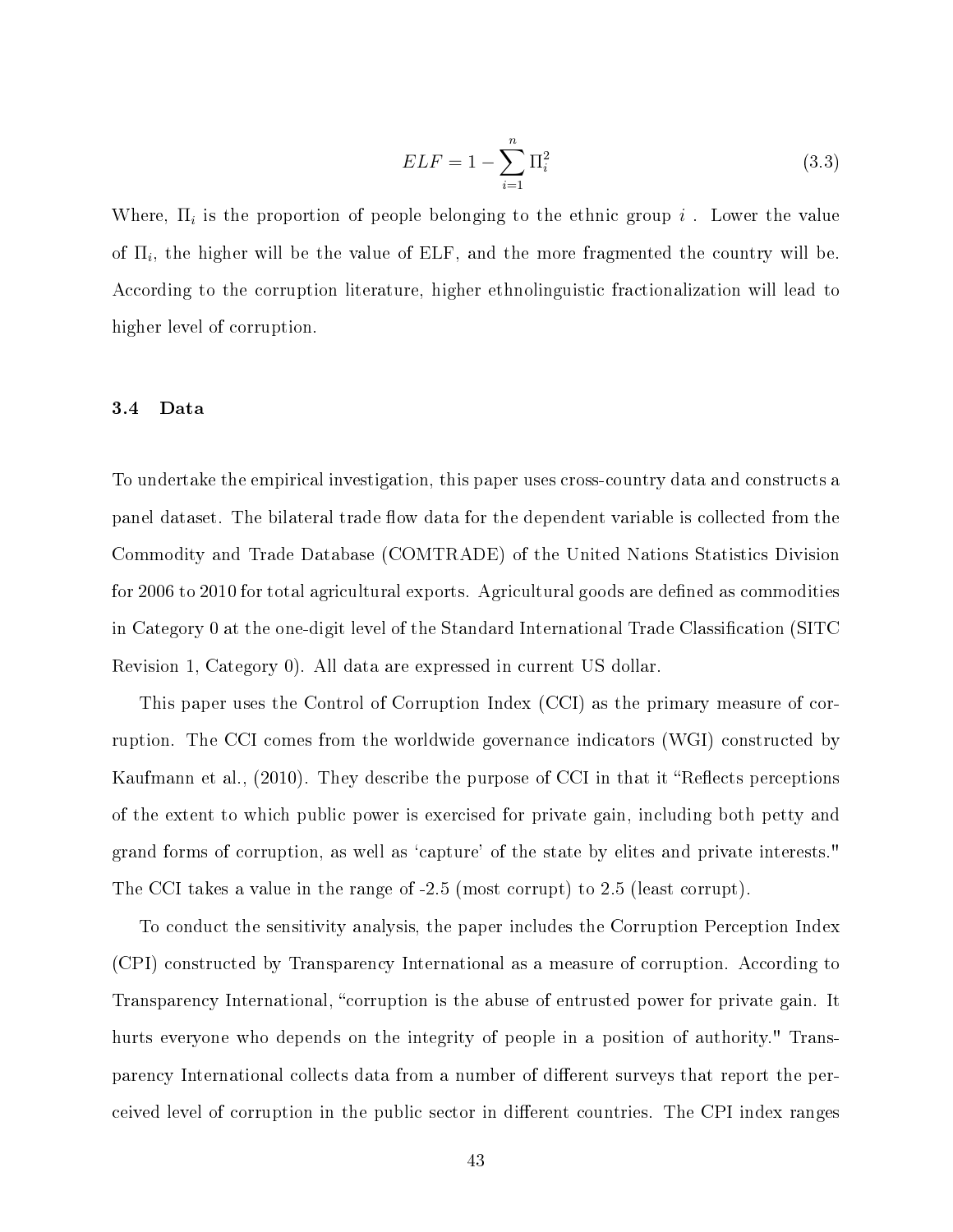from 0 to 10 where, zero implies a country is highly corrupt, and ten implies a country is almost clean. Table 3.2 summarizes the relevant variables used in this paper.

| Variable                                     | Mean  | Std. Dev. | Obs.  |
|----------------------------------------------|-------|-----------|-------|
| $log(Expert)_{ei}$                           | 13.98 | 3.138     | 61595 |
| CorruptionCCI $_e$                           | 0.307 | 1.062     | 62817 |
| CorruptionCCI $_i$                           | 0.139 | 1.062     | 61847 |
| CorruptionCPI $_e$                           | 4.864 | 2.313     | 60825 |
| CorruptionCPI $_i$                           | 4.461 | 2.285     | 58222 |
| $log(GDP)_e$                                 | 25.55 | 2.072     | 61752 |
| $log(GDP)_i$                                 | 24.82 | 2.345     | 60667 |
| $log(Distance)_{ei}$                         | 3.691 | 0.392     | 56777 |
| $log(Population)_{e}$                        | 16.62 | 1.747     | 62292 |
| $log(Population)_{i}$                        | 16.07 | 1.964     | 61890 |
| $log(Real Exchange Rate)_e$                  | 4.589 | 0.076     | 39172 |
| $log(Tariff)_{ie}$                           | 2.097 | 1.294     | 29365 |
| Ethnolinguistic Fractionalization Index $_e$ | 0.417 | 0.273     | 53146 |
| Ethnolinguistic Fractionalization Index $_i$ | 0.436 | 0.267     | 57256 |

Table 3.2: Corruption & Agricultural Exports: Summary Statistics

Summary statistics are presented together for the years 2006 to 2010.

The tariff data were derived from the Trade Analysis and Information System (TRAINS) of the United Nations Conference on Trade and Development (UNCTAD). Real exchange rate data comes from the World Bank. It is expressed in local currency units relative to the US dollar. The data for GDP has been taken from World Development Indicators published by the World Bank. Population data also comes from the World Bank data-set. Variables capturing the variation in trade costs between country pairs such as distance, common language, common border, colonial pasts, and other gravity model variables comes from the CEPII. The data for ethnolinguistic fractionalization index, which is used as an instrument for corruption is provided by Roeder (2001).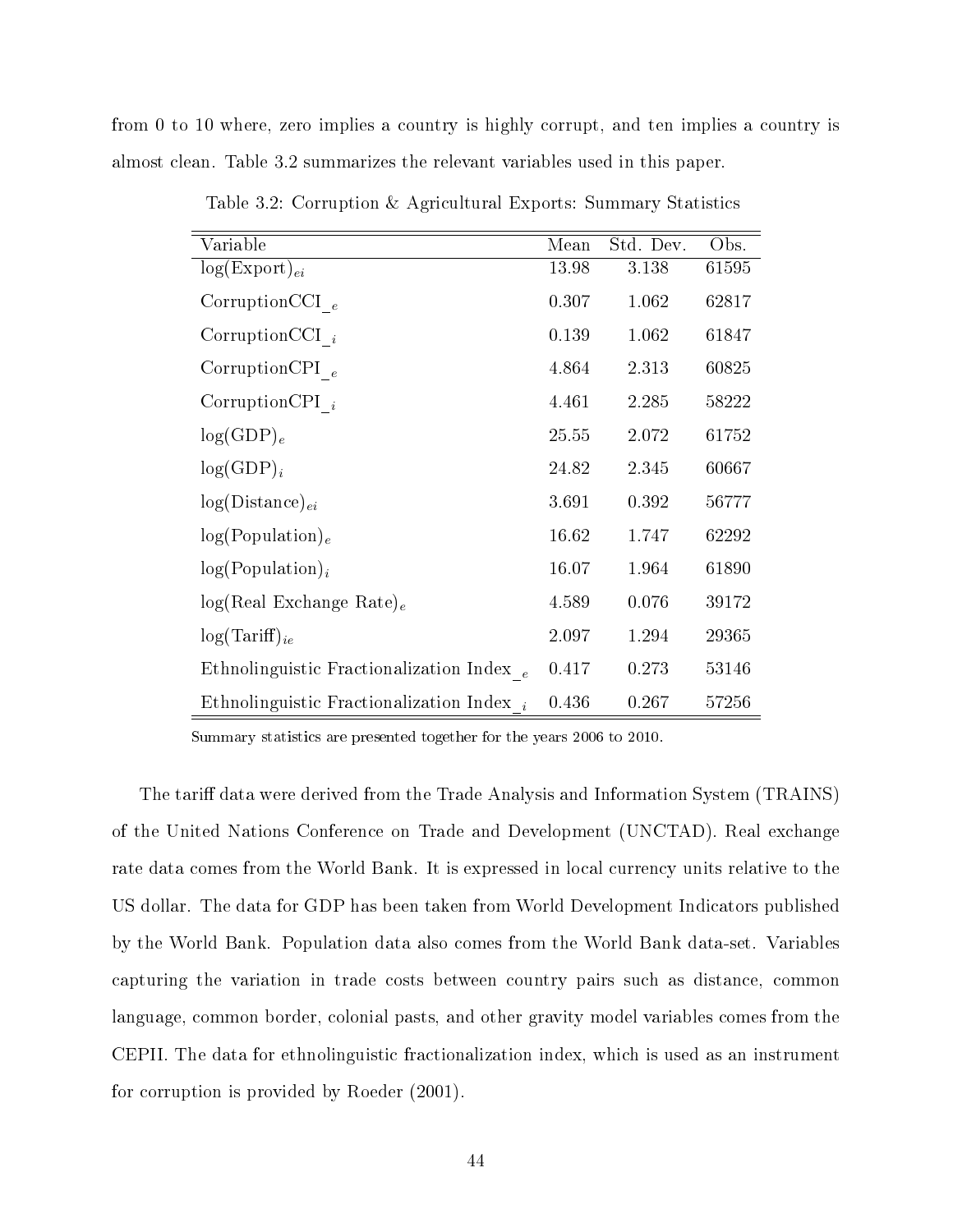#### 3.5 Results

Tables 3.3 to 3.9 presents the full regression results quantifying the effect of corruption on agricultural exports. In this section, Control of Corruption Index (CCI) is used as a proxy for the level of corruption. Before estimating equation 3.2, the 1% tails of log value of agricultural exports across countries are trimmed. That is, all countries are pooled and the top and bottom 1% of log value of agricultural exports in each of the pools are trimmed. The first column in each table includes standard gravity model variables along with the level of corruption as the main explanatory variable. Next, the model controls for a number of variables to minimize the omitted variable bias. In column 2, region and income dummies are included to rule out the possibility that these results are driven by the omission of region and income fixed factors. Column 3, controls for the effect of variables such as population, real exchange rate, and tariff structure. Column 4 includes the interaction terms between tariff structure and the level of corruption in the exporting and importing countries respectively. Finally, the last column presents results of regressions which control for all the variables in the same specification along with time specific fixed effects. In terms of panel data, this fixed effect estimation accounts for all sources of unobserved heterogeneity that are constant for a given year across all countries. To deal with this issue of heteroscedasticity, robust clustered standard errors are used. Standard errors are clustered by distance, which is unique to each country pair but is identical for both trading partners.

#### 3.5.1 Conventional Panel Data Techniques

Initially, the gravity model is estimated using the benchmark Ordinary Least Square (OLS) method. Consistency of OLS requires the error term to be uncorrelated with the explanatory variables. Therefore, Pooled Ordinary Least Square (POLS) is consistent in the Random Effect (RE) model but is inconsistent in the Fixed Effect (FE) model. In this paper, due to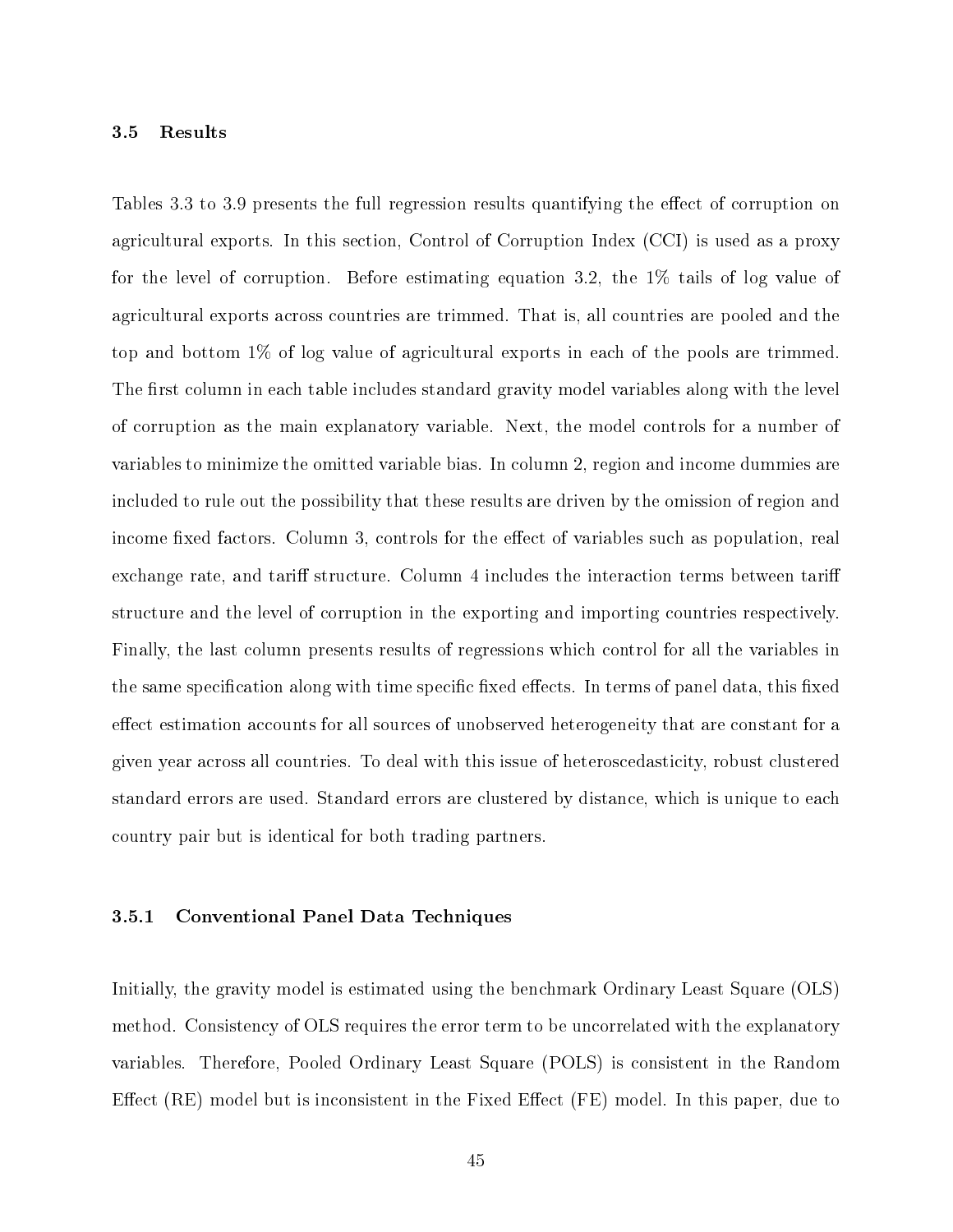the presence of time-invariant factors, the RE model is more appropriate than the FE model. Thus, the estimates from the POLS model are assumed to be consistent in this study.

The results from POLS model are presented in Table 3.4. The coefficient of corruption in the exporting country is highly signicant in each column with the expected positive sign. This result suggests that the level of corruption in the exporting country has a signicant and negative impact on the volume of exports (i.e., the more corrupt a country is, the lower will be the volume of agricultural exports). For example, in column 5, the coefficient of corruption in the exporting country suggests that an increase in the corruption ranking by one (becoming less corrupt) will increase the volume of agricultural exports by almost 84%. However, the corruption level in the importing country does not significantly affect the volume of agricultural exports. This can be true because the exporters will have a higher propensity to pay a bribe as they have to sell their product. Irrespective of the level of corruption in their own country or in the partner country, exporters will always be willing to pay a bribe. Therefore, they will be willing to trade even with a country which is highly corrupt. On the other hand the importing country has the option to choose a trading partner which is less corrupt.

As mentioned earlier, the positive coefficient of the corruption index captures the tradetaxing extortion effect. Moreover, the positive coefficient of the interaction term between tariff structure and the level of corruption does not show any evidence of a trade enhancing evasion effect.

The results from the Pooled Feasible Generalized Least Square (PFGLS) model are presented in Table 3.5. PFGLS estimation can lead to estimators of the parameters of the pooled model that are more efficient than POLS estimation in the presence of heteroscedasticity and auto-correlation. Also, this model works well for an infinite sample. Under the assumption that any individual-level unobserved effects are uncorrelated with the regressors, PFGLS is consistent. The PFGLS model also gives results similar to the POLS model.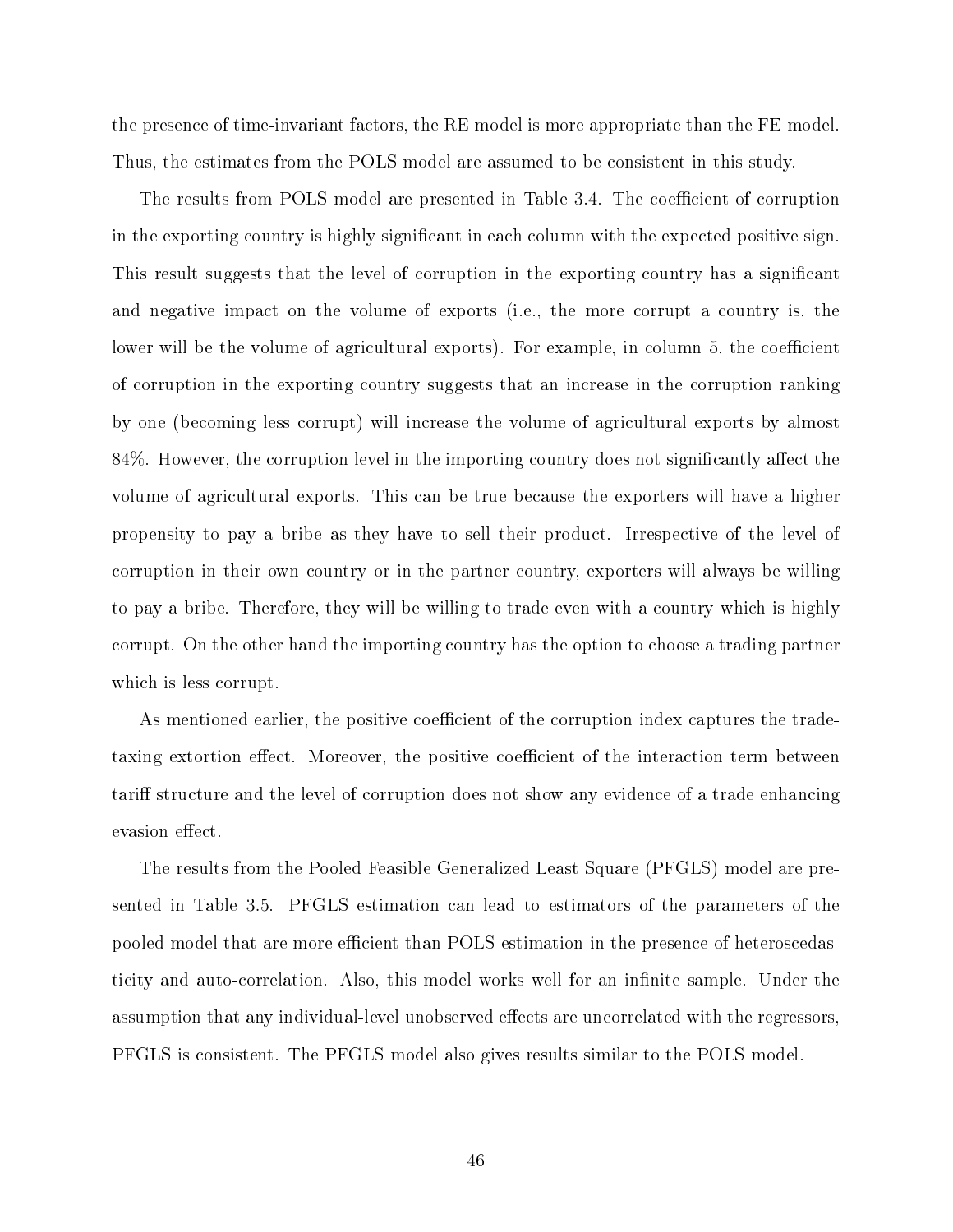#### 3.5.2 Heckman Model Estimates

Results of the first-step Heckman procedure are presented in Table 3.3. The result shows the identification variable, the probability that two randomly drawn people from a country pair speak the same language, to be an important determining factor for the country pairs to engage in trade. Econometrically, this provides the necessary exclusion restriction for identification of the second stage trade flow equation. Therefore the variable "Common Language" is used as an exclusion variable in the construction of the Inverse Mills Ratio for the second stage Heckman procedure.

Table 3.3: Corruption & Agricultural Exports: Heckman's Two Step Model. First-step Estimates; Identification Variable: Common Language

|                      | Island            | Landlocked Common Common Constant |       |                                   |          |
|----------------------|-------------------|-----------------------------------|-------|-----------------------------------|----------|
|                      |                   | Economy Economy Border Colony     |       |                                   |          |
| Coefficient          | $0.228***$ 0.0002 |                                   |       | $1.032***$ $1.279***$ $-1.331***$ |          |
| Standard Error 0.019 |                   | -0.025-                           | 0.035 | 0.055                             | $-0.009$ |
|                      |                   |                                   |       |                                   |          |

\*  $p < 0.10,$  \*\*  $p < 0.05,$  \*\*\*  $p < 0.01$ 

Table 3.6 shows the second-stage results from Heckman's Two-step model. After correcting for the selection bias arising due to missing trade values, the coefficient for the level of corruption in the exporting country takes the expected positive sign. The positive coefficient for the corruption index captures the trade-taxing extortion effect and suggests that the level of corruption in the exporting country will reduce the volume of exports. The negative coefficient of the interaction term between tariff structure and the level of corruption suggests that trade enhancing evasion effect can be present in the model, but the result is not highly significant. However, the estimate for corruption in the importing country still remains insignicant but takes a positive sign after controlling for other variables. The standard gravity model variables also take the expected sign, and the results are statistically significant in most of the cases.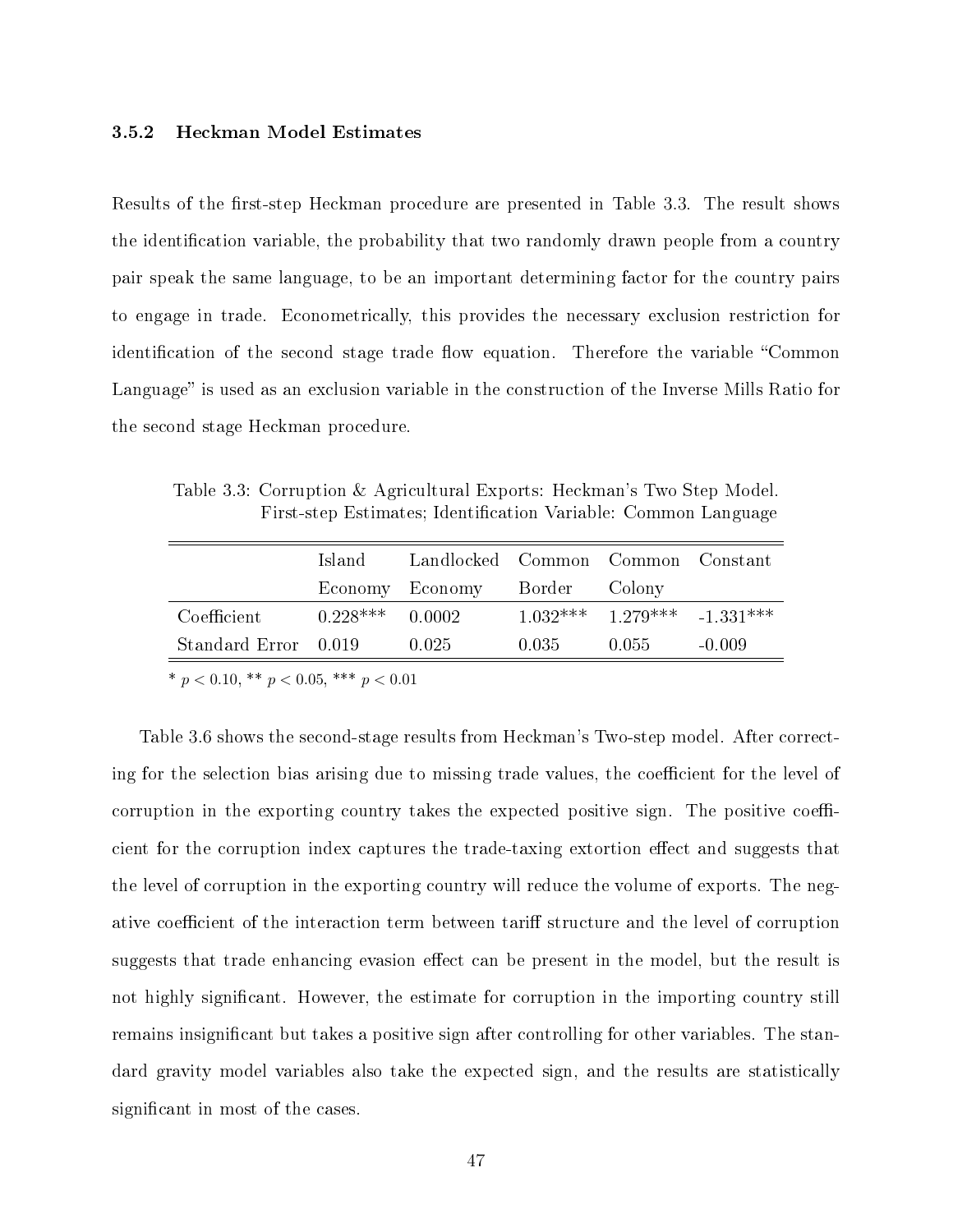Table 3.7 presents the results from Heckman's selection model. Similar to the two-step model, this estimation strategy shows a positive and significant impact of corruption of exporting country on agricultural exports. The result further suggests that the e-governance measure in the importing country can also influence the volume of exports positively. This result is highly significant for all specifications.

#### 3.5.3 IV Estimates

Table 3.8 reports the results of the 2SLS analysis using ethnolinguistic fractionalization  $(ELF)$  index as an instrument for corruption. The coefficient for corruption in the exporting country appears with the expected positive sign across different specifications and is statistically significant. After controlling for causality and omitted variable bias, the coefficient for corruption in the importing country becomes significant and takes the expected positive sign. The positive coefficient of the corruption index captures the trade-taxing extortion effect and suggests that the higher level of corruption prevailing in the exporting country will reduce the volume of exports. Also, the negative and significant coefficient for the interaction term between tariff structure and the level of corruption, suggests corruption can be trade enhancing in the presence of complex tariff structures.

Here the coefficients from the instrumental variable regression are somewhat larger than the OLS estimates suggesting that OLS estimates were downwards biased due to the problem of endogeneity. Furthermore, the F-statistic presented at the bottom of the Table 3.8 suggests that the instrument is strong in each column (i.e., the more fragmented a country is in terms of ethnicity, the more severe will be the level of corruption).

Table 3.9 reports the results from GMM analysis. The point estimates obtained from using GMM are very similar to the 2SLS estimates.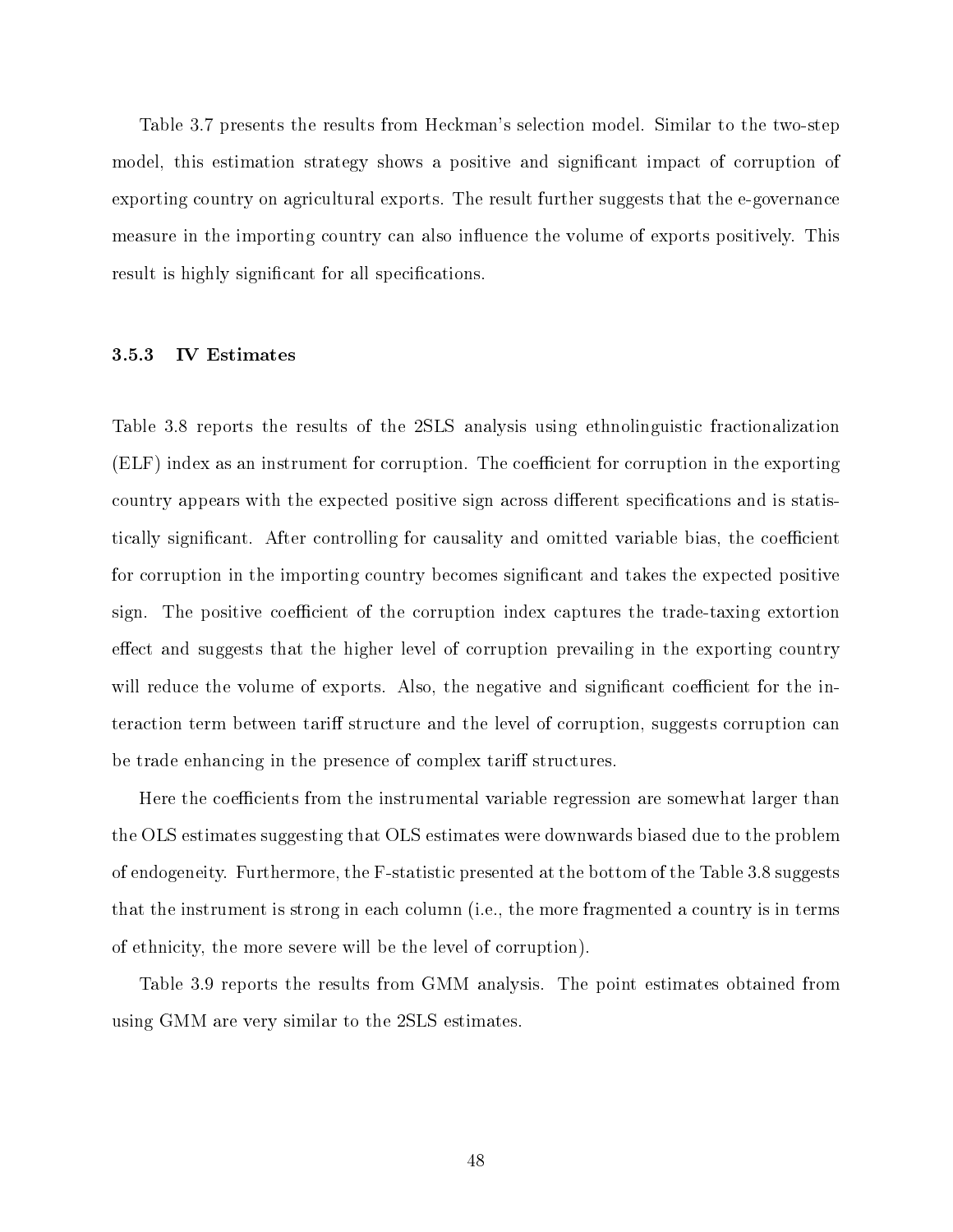#### 3.5.4 Sensitivity Analysis

Table 3.10 to 3.15 presents the results with an alternative measure of corruption, the Corruption Perception Index (CPI), published by Transparency International. CPI takes values between 1 to 10 where a higher value implies a lower level of corruption and vice-versa. The point estimates obtained using the CPI as a measure of corruption are very similar to the estimates from the regressions using CCI. This signicant and comparable estimates using CPI strengthens the confidence in the estimated coefficients from the previous sections.

## 3.6 Conclusion

This paper investigated the effect of corruption on bilateral agricultural exports. The augmented gravity model was used to identify the relationship between corruption and agricultural trade. The study found a trade-taxing extortion effect of corruption prevailing in the exporting country that suggests that the higher level of corruption is associated with reduced agricultural exports. However, the trade-taxing extortion effect was insignificant for the corruption in the importing country. After correcting for sample selection bias and endogeneity, the study found that the level of corruption in both the exporting and importing country will have a significant and negative impact on the volume of agricultural exports. Also, the negative and significant coefficient for the interaction term between the tariff structure and the level of corruption suggest that corruption can be trade enhancing in the presence of complex tariff structures. Therefore, according to the findings of this paper, corruption can be trade-taxing when the protection level is low, but with the degree of protection higher than a threshold level, it becomes trade-enhancing. The results were robust for different measures of corruption.

For trade and institutional reforms, these results have important policy implications. The presence of protectionist trade policies provides bureaucrats with the opportunity to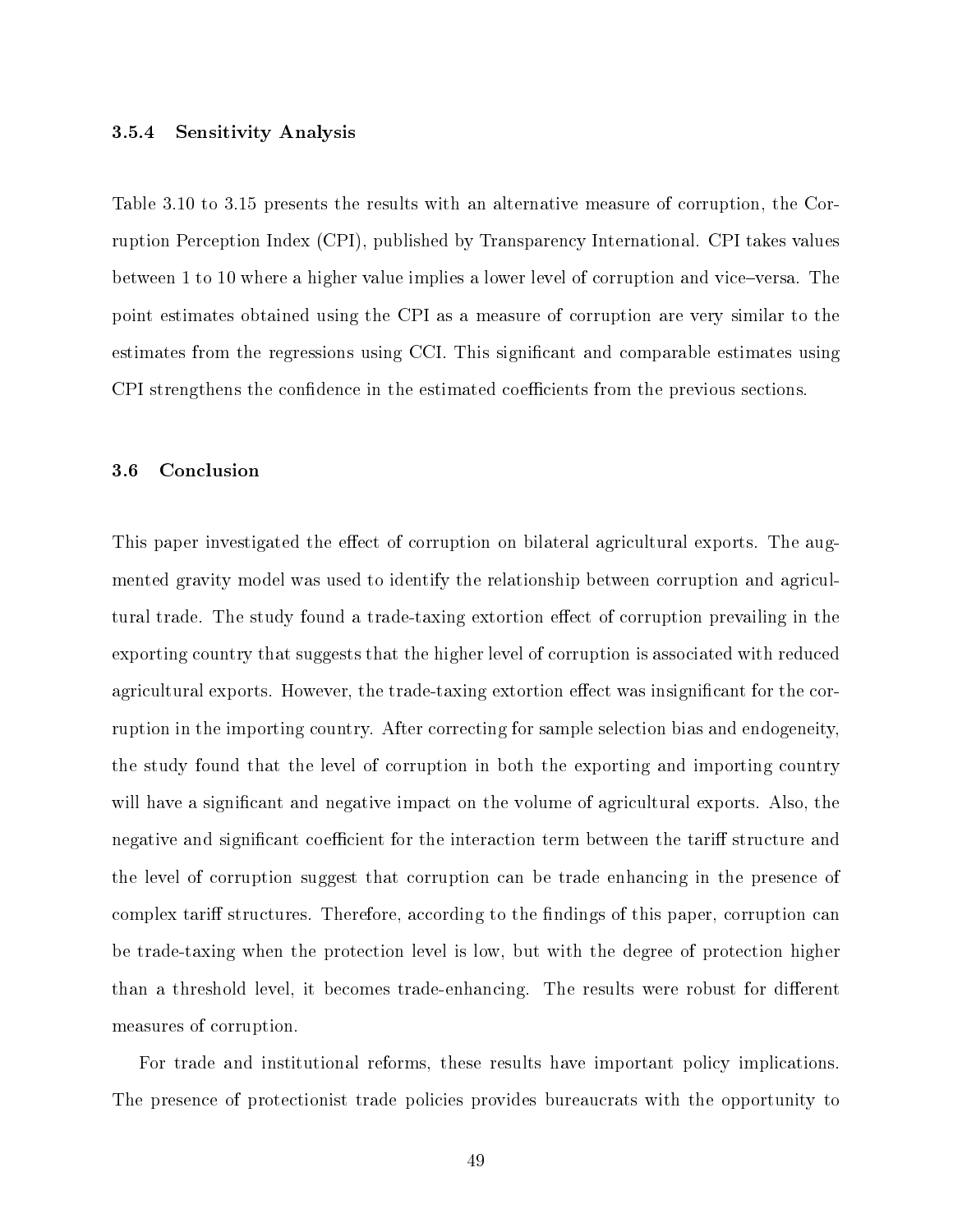extract bribes. It also increases the incentive for foreign firms to evade tariffs by offering bribes to the customs officials. In such situations, one option for the government is to liberalize international trade. Trade liberalization has the potential to alleviate corruption by removing opportunities for rent-seeking activities. Moreover, the government can adopt trade facilitation reforms to reduce the volume and impact of red tape and to enhance the transparency of the system. By applying modern techniques and technologies, trade facilitation measures help lessen the probability of direct interaction between the traders and the customs officials, thereby deterring corrupt activities. Unlike tariff elimination that results in the loss of tariff revenues, embracing trade facilitation measures are rewarding for all the trading partners. Similarly, an improvement of the governance structure, an increase in the quality of human capital, or increased freedom of press, among other actions that have the potential to dissuade corruption can be trade-enhancing.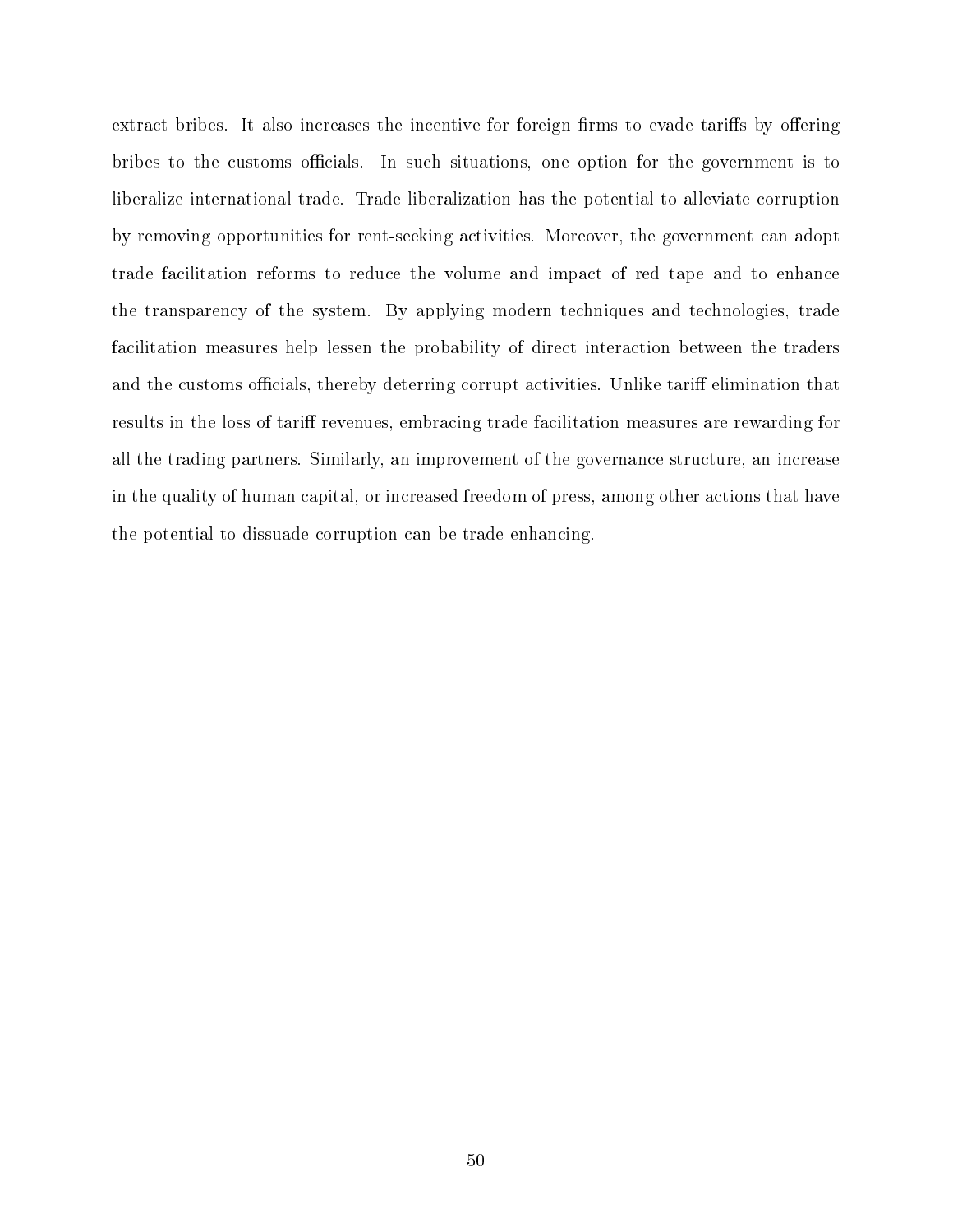| Dependent variable: $log(Expert)_{ei}$      | $\left( 1\right)$ | $\left( 2\right)$ | (3)                   | (4)                    | (5)                    |
|---------------------------------------------|-------------------|-------------------|-----------------------|------------------------|------------------------|
| Corruption CCI $_e$                         | 0.027             | $0.902***$        | $0.759***$            | $0.843***$             | $0.841***$             |
|                                             | (0.023)           | (0.050)           | (0.075)               | (0.092)                | (0.093)                |
| Corruption CCI $_i$                         | $0.068**$         | $0.113***$        | 0.055                 | $-0.055$               | $-0.057$               |
|                                             | (0.023)           | (0.034)           | (0.054)               | (0.069)                | (0.069)                |
| $log(GDP)_e$                                | $0.681***$        | $0.146**$         | $-0.018$              | $-0.023$               | $-0.018$               |
|                                             | (0.014)           | (0.055)           | (0.089)               | (0.089)                | (0.093)                |
| $log(GDP)_i$                                | $0.652***$        | $0.610***$        | $0.670***$            | $0.667***$             | $0.668***$             |
|                                             | (0.011)           | (0.023)           | (0.034)               | (0.034)                | (0.034)                |
| $log(Distance)_{ei}$                        | $-2.128***$       | $-2.772***$       | $-2.822***$           | $-2.808***$            | $-2.809***$            |
|                                             | (0.069)           | (0.074)           | (0.112)               | (0.112)                | (0.112)                |
| Island Economy $_{\,e}$                     | $-0.104$          | $-0.151*$         | $-0.395***$           | $-0.399***$            | $-0.399***$            |
|                                             | (0.063)           | (0.068)           | (0.098)               | (0.098)                | (0.098)                |
| Landlocked Economy $_e$                     | $-1.062***$       | $-1.097***$       | $-0.700***$           | $-0.699***$            | $-0.700***$            |
|                                             | (0.076)           | (0.084)           | (0.130)               | (0.130)                | (0.130)                |
| Common Colony $_{ei}$                       | $1.225***$        | $1.267***$        | 0.355                 | 0.360                  | 0.359                  |
|                                             | (0.204)           | (0.190)           | (0.406)               | (0.407)                | (0.408)                |
| Common Language <sub>ei</sub>               | $0.829***$        | $0.699***$        | $1.014***$            | $1.016***$             | $1.016***$             |
|                                             | (0.075)           | (0.077)           | (0.102)               | (0.102)                | (0.102)                |
| Common Border $_{ei}$                       | $1.671***$        | $1.127***$        | $0.911***$            | $0.890***$             | $0.890***$             |
|                                             | (0.154)           | (0.149)           | (0.235)               | (0.235)                | (0.235)                |
| log(Population) <sub>e</sub>                |                   | $0.597***$        | $0.668***$            | $0.673***$             | $0.668***$             |
|                                             |                   | (0.059)           | (0.099)               | (0.099)                | (0.104)                |
|                                             |                   | $0.073**$         | 0.019                 | 0.029                  | 0.028                  |
| $log(Population)_{i}$                       |                   | (0.026)           | (0.038)               |                        |                        |
|                                             |                   |                   | $-0.118***$           | (0.038)<br>$-0.118***$ | (0.038)<br>$-0.118***$ |
| $log(Tariff)_{ie}$                          |                   |                   |                       |                        |                        |
|                                             |                   |                   | (0.027)<br>$1.992***$ | (0.034)<br>$1.990***$  | (0.034)<br>$1.999***$  |
| $log(Real Exchange Rate)_e$                 |                   |                   |                       |                        |                        |
|                                             |                   |                   | (0.357)               | (0.356)                | (0.360)                |
| $log(Tariff)_{ie} \times CorruptionCCI_{e}$ |                   |                   |                       | $-0.039$               | $-0.039$               |
|                                             |                   |                   |                       | (0.022)                | (0.022)                |
| $log(Tariff)_{ie} \times CorruptionCCI_{i}$ |                   |                   |                       | $0.069^{\ast\ast}$     | $0.069**$              |
|                                             |                   |                   |                       | (0.025)                | (0.025)                |
| <b>Region Dummy</b>                         | $\rm No$          | Yes               | Yes                   | Yes                    | Yes                    |
| Income Dummy                                | $\rm No$          | Yes               | Yes                   | Yes                    | Yes                    |
| Year Fixed Effect                           | $\rm No$          | $\rm No$          | $\rm No$              | $\rm No$               | Yes                    |
| Observations                                | 42502             | 41171             | 14373                 | 14373                  | 14373                  |
| Adjusted $R^2$                              | 0.397             | 0.43              | 0.416                 | 0.417                  | 0.417                  |

Table 3.4: Corruption (CCI) & Agricultural Exports: Pooled OLS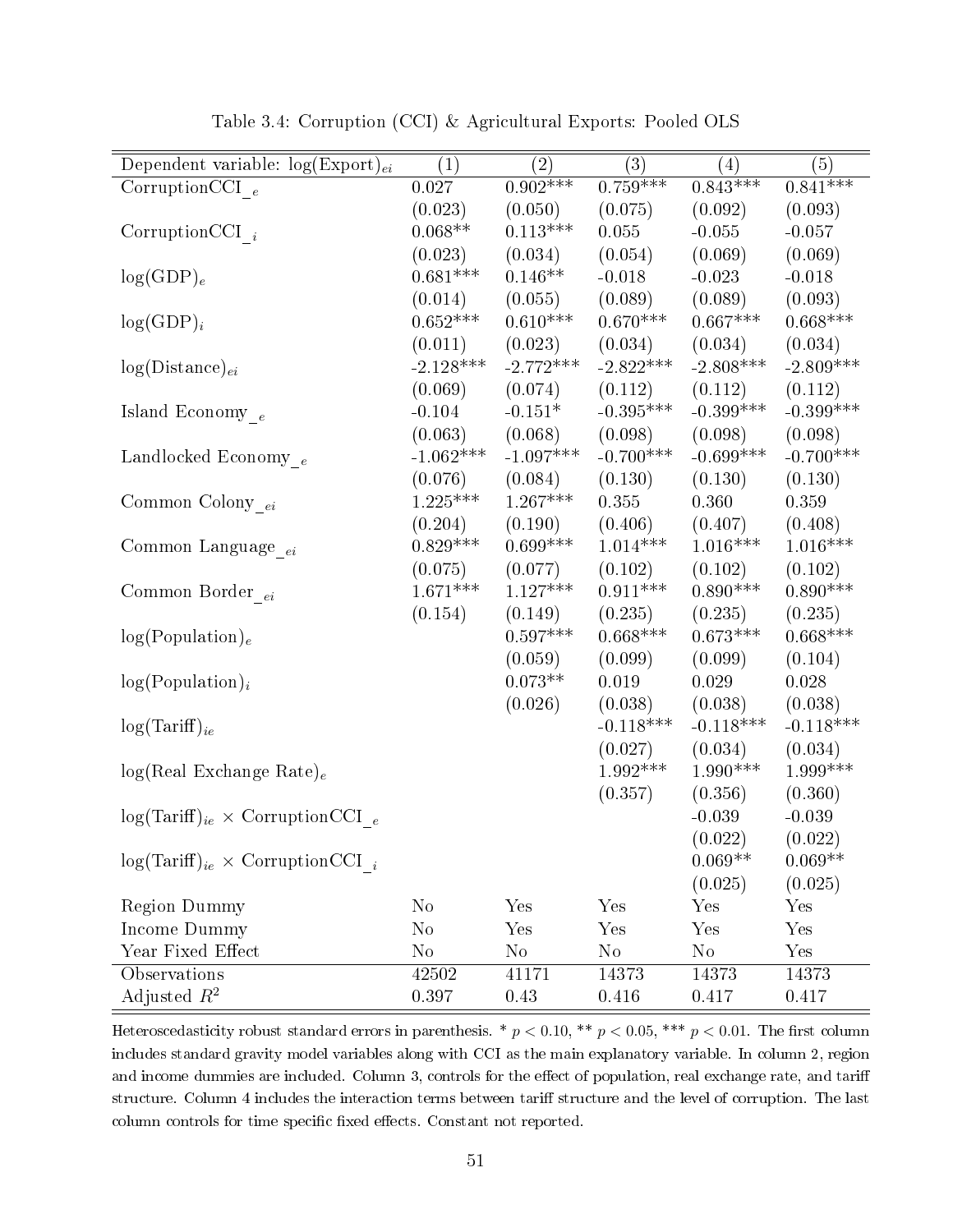| Dependent variable: $log(Expert)_{ei}$      | (1)            | $\left( 2\right)$ | (3)             | (4)             | (5)         |
|---------------------------------------------|----------------|-------------------|-----------------|-----------------|-------------|
| $\overline{\text{CorruptionCCI}}_{e}$       | 0.000          | $0.412***$        | $0.293***$      | $0.358***$      | $0.458***$  |
|                                             | (0.022)        | (0.038)           | (0.069)         | (0.081)         | (0.086)     |
| CorruptionCCI $_i$                          | 0.029          | 0.019             | 0.038           | $-0.009$        | 0.039       |
|                                             | (0.022)        | (0.028)           | (0.052)         | (0.065)         | (0.067)     |
| $log(GDP)_{e}$                              | $0.610***$     | $0.557***$        | $0.595***$      | $0.593***$      | $0.329***$  |
|                                             | (0.014)        | (0.036)           | (0.079)         | (0.079)         | (0.099)     |
| $log(GDP)_i$                                | $0.640***$     | $0.640***$        | $0.661***$      | $0.661***$      | $0.610***$  |
|                                             | (0.011)        | (0.019)           | (0.035)         | (0.035)         | (0.037)     |
| $log(Distance)_{ei}$                        | $-2.033***$    | $-2.579***$       | $-2.648***$     | $-2.641***$     | $-2.647***$ |
|                                             | (0.067)        | (0.073)           | (0.133)         | (0.133)         | (0.133)     |
| Island Economy $_{\,e}$                     | $-0.070$       | $-0.131$          | $-0.256*$       | $-0.260*$       | $-0.233$    |
|                                             | (0.066)        | (0.073)           | (0.122)         | (0.122)         | (0.122)     |
| Landlocked Economy $_{e}\,$                 | $-0.994***$    | $-1.087***$       | $-0.812***$     | $-0.812***$     | $-0.734***$ |
|                                             | (0.083)        | (0.092)           | (0.148)         | (0.148)         | (0.149)     |
| Common Language <sub>ei</sub>               | $0.786***$     | $0.676***$        | $1.086^{***}\;$ | $1.080^{***}\;$ | $1.062***$  |
|                                             | (0.076)        | (0.078)           | (0.121)         | (0.120)         | (0.120)     |
| Common Border $_{ei}$                       | $1.375***$     | $0.928***$        | $0.706**$       | $0.683**$       | $0.632*$    |
|                                             | (0.140)        | (0.138)           | (0.251)         | (0.251)         | (0.251)     |
| Common Colony $_{\ensuremath{ei}}$          | $0.960***$     | $1.007***$        | 0.463           | 0.470           | 0.523       |
|                                             | (0.212)        | (0.200)           | (0.428)         | (0.434)         | (0.423)     |
| log(Population) <sub>e</sub>                |                | 0.059             | $-0.008$        | $-0.006$        | $0.267*$    |
|                                             |                | (0.042)           | (0.088)         | (0.088)         | (0.107)     |
| $log(Population)_{i}$                       |                | 0.022             | 0.014           | 0.016           | 0.062       |
|                                             |                | (0.023)           | (0.039)         | (0.039)         | (0.041)     |
| $log(Tariff)_{ie}$                          |                |                   | $-0.122***$     | $-0.104***$     | $-0.106***$ |
|                                             |                |                   | (0.025)         | (0.031)         | (0.031)     |
| $log(Real Exchange Rate)_e$                 |                |                   | $-0.126$        | $-0.121$        | $-0.001$    |
|                                             |                |                   | (0.219)         | (0.219)         | (0.224)     |
| $log(Tariff)_{ie} \times CorruptionCCI_{e}$ |                |                   |                 | $-0.030$        | $-0.029$    |
|                                             |                |                   |                 | (0.019)         | (0.019)     |
| $log(Tariff)_{ie} \times CorruptionCCI_{i}$ |                |                   |                 | 0.031           | 0.030       |
|                                             |                |                   |                 | (0.022)         | (0.023)     |
| <b>Region Dummy</b>                         | N <sub>0</sub> | Yes               | Yes             | Yes             | Yes         |
| Income Dummy                                | $\rm No$       | Yes               | Yes             | Yes             | Yes         |
| Year Fixed Effect                           | $\rm No$       | $\rm No$          | $\rm No$        | No              | Yes         |
| Observations                                | 36243          | 35099             | 9542            | 9542            | 9542        |

Table 3.5: Corruption (CCI) & Agricultural Exports: Pooled FGLS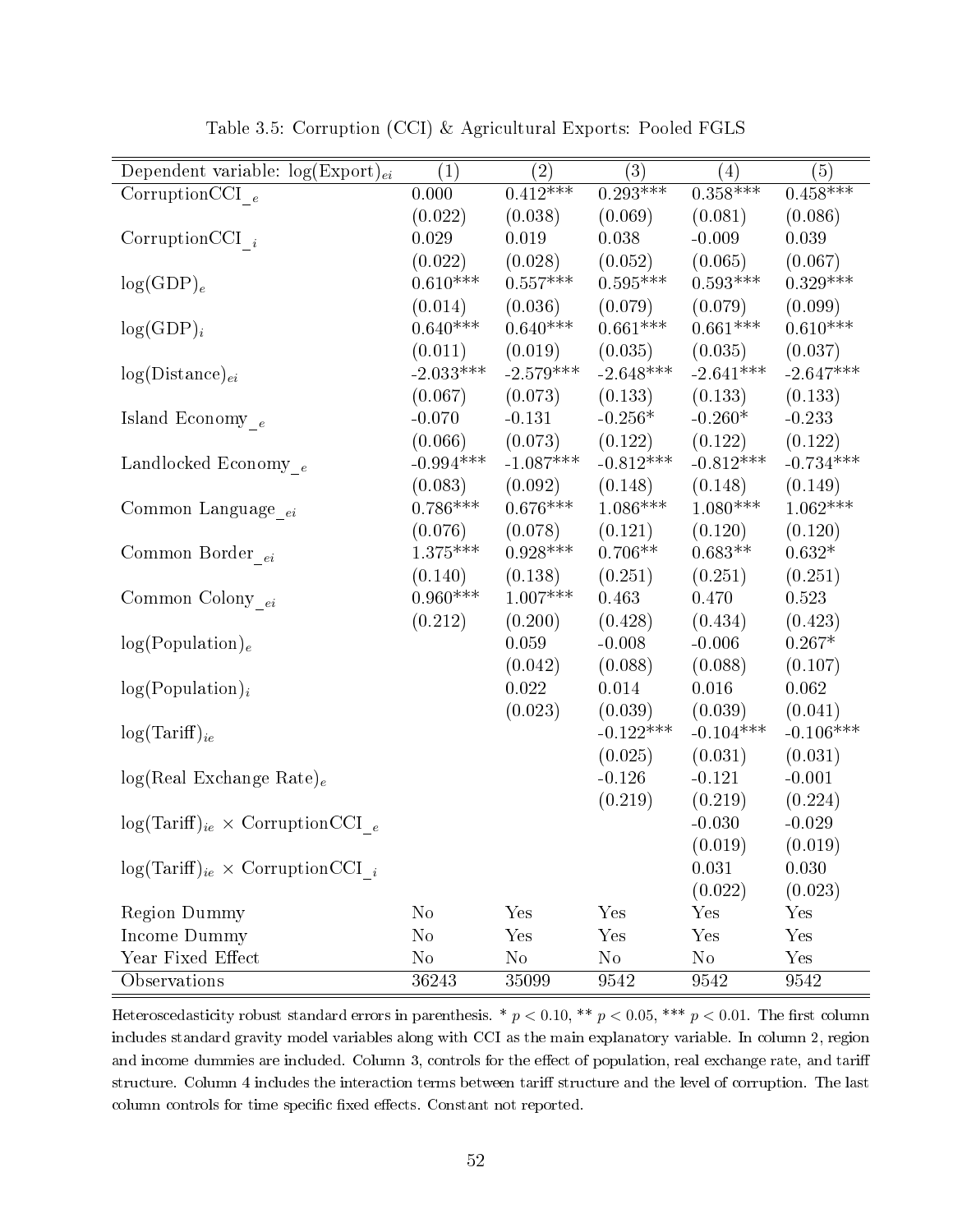| Dependent variable: $log(Expert)_{ei}$      | $\left( 1\right)$ | $\left( 2\right)$ | (3)         | $\left( 4\right)$ | (5)         |
|---------------------------------------------|-------------------|-------------------|-------------|-------------------|-------------|
| CorruptionCCI $_e$                          | $0.449***$        | $0.987***$        | $1.198***$  | $1.463***$        | $1.463***$  |
|                                             | (0.077)           | (0.182)           | (0.231)     | (0.248)           | (0.252)     |
| Corruption<br>CCI $\,$ $_{i}$               | $-0.099$          | $-0.176$          | $-0.008$    | 0.099             | 0.104       |
|                                             | (0.075)           | (0.111)           | (0.144)     | (0.191)           | (0.194)     |
| $log(GDP)_e$                                | $0.687***$        | 0.278             | 0.123       | 0.092             | 0.086       |
|                                             | (0.039)           | (0.154)           | (0.230)     | (0.232)           | (0.244)     |
| $log(GDP)_i$                                | $0.645***$        | $0.717***$        | $0.716***$  | $0.717***$        | $0.716***$  |
|                                             | (0.031)           | (0.069)           | (0.102)     | (0.101)           | (0.103)     |
| $log(Distance)_{ei}$                        | $-2.802***$       | $-2.836***$       | $-3.040***$ | $-2.974***$       | $-2.974***$ |
|                                             | (0.214)           | (0.230)           | (0.375)     | (0.383)           | (0.384)     |
| log(Population) <sub>e</sub>                |                   | $0.493**$         | 0.414       | 0.451             | 0.458       |
|                                             |                   | (0.182)           | (0.267)     | (0.269)           | (0.282)     |
| $log(Population)_{i}$                       |                   | $-0.083$          | $-0.033$    | $-0.025$          | $-0.023$    |
|                                             |                   | (0.078)           | (0.106)     | (0.105)           | (0.106)     |
| $log(Real Exchange Rate)_e$                 |                   |                   | 1.347       | $1.365\,$         | 1.321       |
|                                             |                   |                   | (0.715)     | (0.712)           | (0.730)     |
| $log(Tariff)_{ie}$                          |                   |                   | 0.067       | 0.140             | 0.142       |
|                                             |                   |                   | (0.074)     | (0.089)           | (0.089)     |
| $log(Tariff)_{ie} \times CorruptionCCI_{e}$ |                   |                   |             | $-0.122*$         | $-0.123*$   |
|                                             |                   |                   |             | (0.050)           | (0.050)     |
| $log(Tariff)_{ie} \times CorruptionCCI_{i}$ |                   |                   |             | $-0.048$          | $-0.049$    |
|                                             |                   |                   |             | (0.077)           | (0.074)     |
| Inverse Mills Ratio                         | $-1.555***$       | $-1.556***$       | $-1.253**$  | $-1.247**$        | $-1.249**$  |
|                                             | (0.250)           | (0.248)           | (0.469)     | (0.470)           | (0.470)     |
| <b>Region Dummy</b>                         | $\rm No$          | Yes               | Yes         | Yes               | Yes         |
| Income Dummy                                | $\rm No$          | Yes               | Yes         | Yes               | Yes         |
| Year Fixed Effect                           | $\rm No$          | No                | No          | No                | Yes         |
| Observations                                | 4695              | 4636              | 1944        | 1944              | 1944        |
| Adjusted $R^2$                              | 0.438             | 0.45              | $0.45\,$    | 0.452             | 0.452       |

Table 3.6: Corruption (CCI) & Agricultural Exports: Heckman's Two-step Model. Second-step Estimates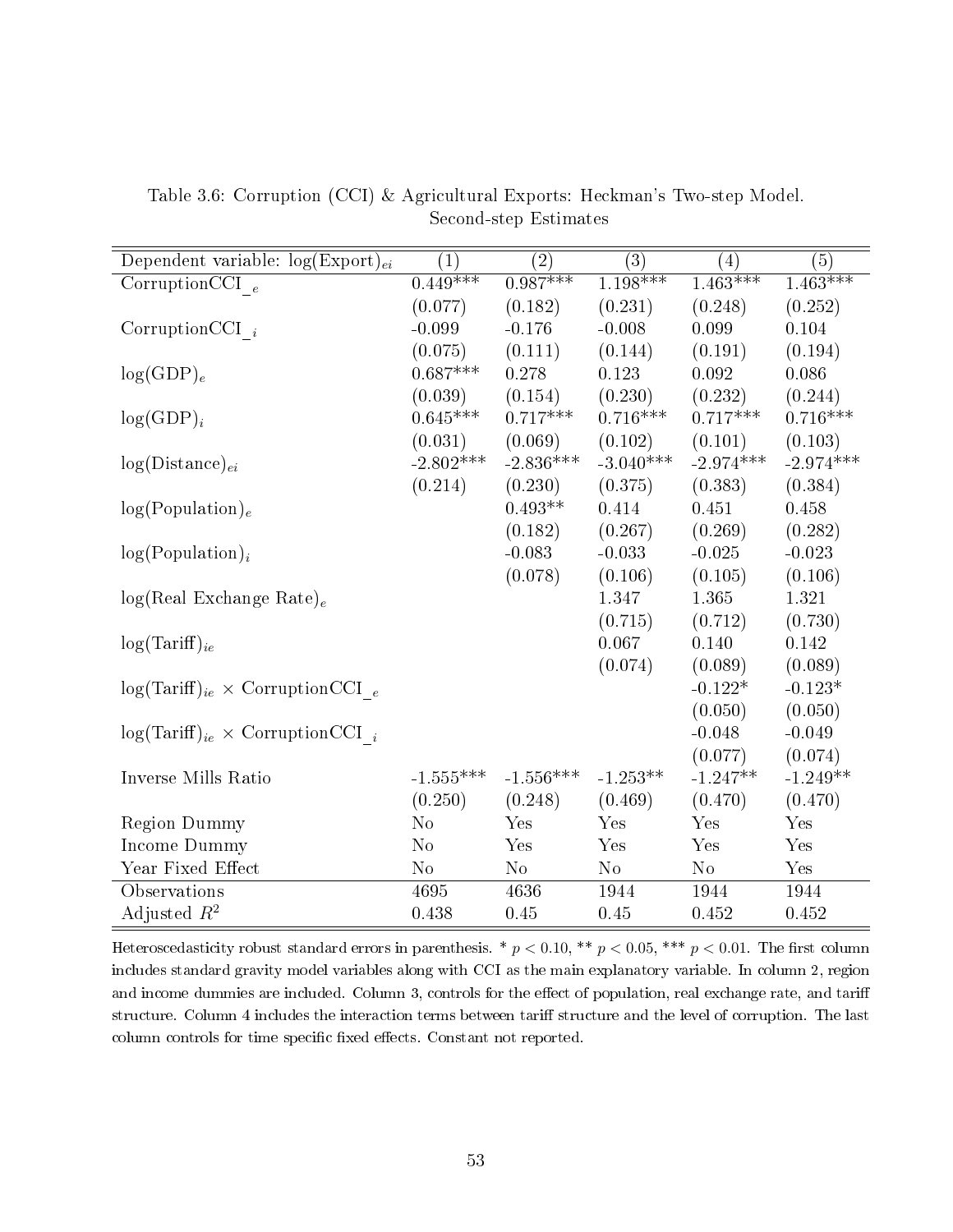| Dependent variable: $log(Expert)_{ei}$      | $\overline{(1)}$ | $\overline{(2)}$ | $\overline{(3)}$ | (4)         | $\overline{(5)}$ |
|---------------------------------------------|------------------|------------------|------------------|-------------|------------------|
| CorruptionCCI $_{e}$                        | $0.397***$       | $0.401***$       | $0.261***$       | $0.261***$  | $0.261***$       |
|                                             | (0.025)          | (0.025)          | (0.038)          | (0.038)     | 0(0.038)         |
| Corruption CCI $_i$                         | $0.413***$       | $0.434***$       | $0.399***$       | $0.399***$  | $0.399***$       |
|                                             | (0.028)          | (0.028)          | (0.050)          | (0.050)     | (0.050)          |
| $log(Distance)_{ei}$                        | $0.535***$       | $0.826***$       | $0.797***$       | $0.799***$  | $0.799***$       |
|                                             | (0.097)          | (0.077)          | (0.171)          | (0.169)     | (0.168)          |
| Common Colony $_{\ensuremath{ei}}$          | $-0.694***$      | $-0.272$         | $-0.236$         | $-0.267$    | $-0.266$         |
|                                             | (0.171)          | (0.147)          | (0.248)          | (0.252)     | (0.250)          |
| Island Economy $_e$                         | $0.124*$         | $-0.011$         | 0.052            | 0.075       | 0.076            |
|                                             | (0.062)          | (0.054)          | (0.117)          | (0.115)     | $-0.115$         |
| Landlocked Economy $_e$                     | 0.101            | $-0.07$          | $-0.122$         | $-0.103$    | $-0.100$         |
|                                             | (0.066)          | (0.058)          | (0.127)          | (0.131)     | (0.132)          |
| Common Language <sub>ei</sub>               | $-0.026$         | $-0.260***$      | $-0.481***$      | $-0.502***$ | $-0.500***$      |
|                                             | (0.080)          | (0.072)          | (0.129)          | (0.128)     | (0.128)          |
| Common Border $_{ei}$                       | $-0.714***$      | $-0.518***$      | $-0.489*$        | $-0.453*$   | $-0.452*$        |
|                                             | $-0.155$         | $-0.114$         | $-0.219$         | $-0.220$    | $-0.220$         |
| $log(GDP)_{e}$                              |                  | $-0.202***$      | $-0.106$         | $-0.101$    | $-0.097$         |
|                                             |                  | (0.025)          | (0.061)          | (0.061)     | (0.061)          |
| $log(GDP)_i$                                |                  | $-0.181***$      | $-0.320***$      | $-0.318***$ | $-0.316***$      |
|                                             |                  | (0.023)          | (0.043)          | (0.043)     | (0.043)          |
| log(Population) <sub>e</sub>                |                  | $-0.044$         | $-0.269***$      | $-0.280***$ | $-0.284***$      |
|                                             |                  | (0.027)          | (0.073)          | (0.073)     | (0.073)          |
| $log(Population)_{i}$                       |                  | $-0.102***$      | $-0.025$         | $-0.035$    | $-0.036$         |
|                                             |                  | (0.024)          | (0.046)          | (0.047)     | (0.047)          |
| $log(Real Exchange Rate)_e$                 |                  |                  | $-0.803$         | $-0.751$    | $-0.733$         |
|                                             |                  |                  | (0.421)          | (0.410)     | (0.424)          |
| $log(Tariff)_{ie}$                          |                  |                  | 0.015            | $-0.002$    | $-0.002$         |
|                                             |                  |                  | (0.033)          | (0.042)     | (0.042)          |
| $log(Tariff)_{ie} \times CorruptionCCI_{e}$ |                  |                  |                  | $0.056*$    | $0.056*$         |
|                                             |                  |                  |                  | (0.023)     | (0.024)          |
| $log(Tariff)_{ie} \times CorruptionCCI_{i}$ |                  |                  |                  | $-0.032$    | $-0.032$         |
|                                             |                  |                  |                  | (0.025)     | (0.026)          |
| <b>Region Dummy</b>                         | $\rm No$         | Yes              | Yes              | Yes         | Yes              |
| Income Dummy                                | $\rm No$         | Yes              | Yes              | Yes         | Yes              |
| Year Fixed Effect                           | $\rm No$         | $\rm No$         | $\rm No$         | $\rm No$    | Yes              |
| Rho                                         | 0.493            | 0.726            | 0.763            | 0.771       | 0.771            |
| Inverse Mills Ratio                         | 1.501            | 2.227            | 2.184            | 2.209       | 2.206            |
| Observations                                | 45292            | 43404            | 15049            | 15049       | 15049            |

Table 3.7: Corruption (CCI) & Agricultural Exports: Heckman's Selection Model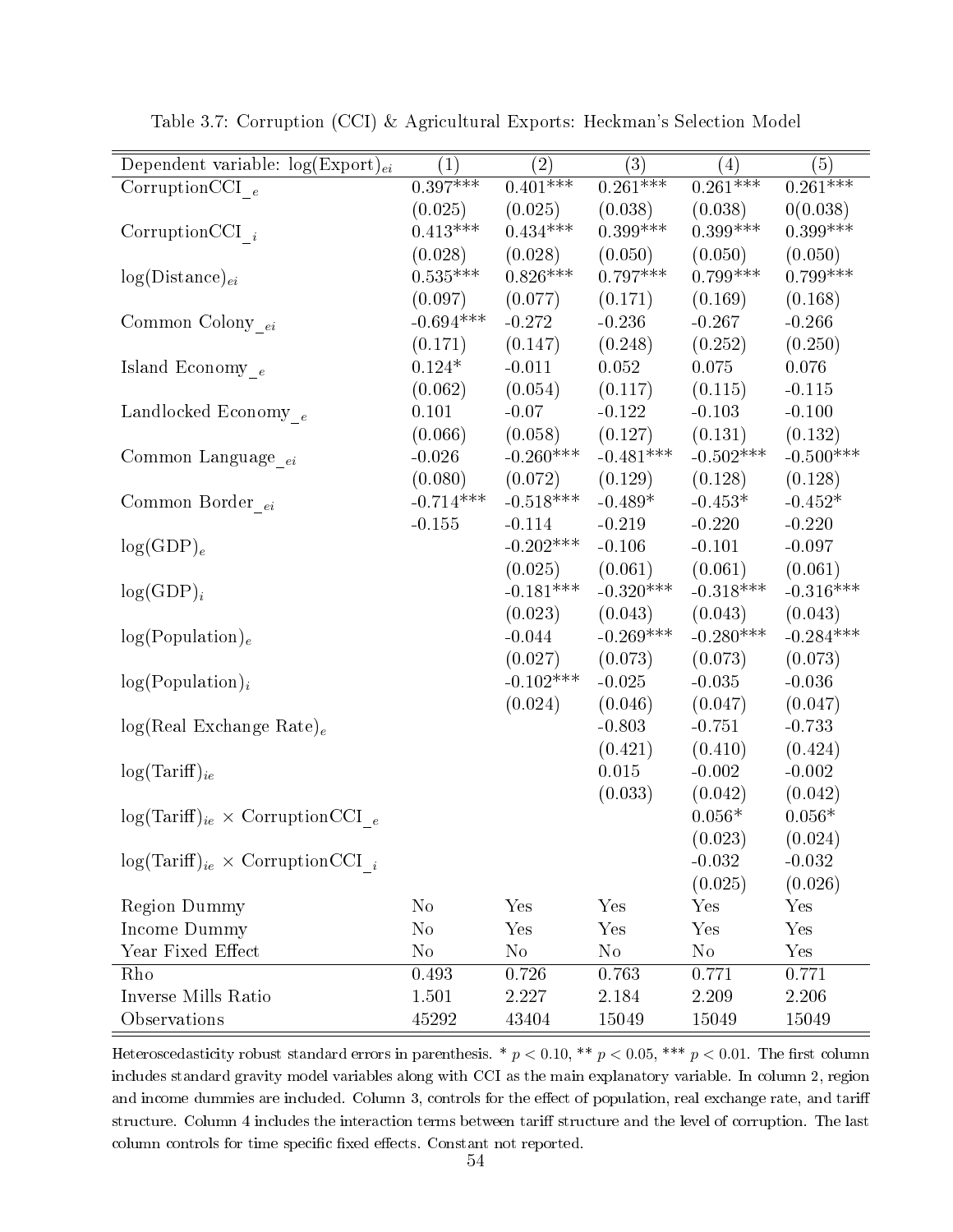| Dependent variable: $log(Expert)_{ei}$      | $\left( 1\right)$ | $\rm(2)$    | (3)         | (4)         | (5)                  |
|---------------------------------------------|-------------------|-------------|-------------|-------------|----------------------|
|                                             | $-0.552***$       | $3.378***$  | $2.720***$  | $4.360***$  | $4.498***$           |
| CorruptionCCI $_{e}$                        |                   |             |             |             |                      |
|                                             | (0.035)           | (1.206)     | (0.707)     | (1.206)     | (1.205)              |
| Corruption CCI $_i$                         | 0.0282            | 9.664       | $2.688**$   | $2.946**$   | $2.515**$            |
|                                             | (0.037)           | (7.496)     | (1.035)     | (0.997)     | (0.906)              |
| $log(GDP)_e$                                | $0.861***$        | $-0.846$    | $-1.203**$  | $-1.357**$  | $-1.543**$           |
|                                             | (0.012)           | (0.469)     | (0.427)     | (0.478)     | (0.515)              |
| $log(GDP)_i$                                | $0.655^{***}\,$   | $-4.382$    | $-0.421$    | 0.0668      | 0.158                |
|                                             | (0.010)           | (3.925)     | (0.441)     | (0.218)     | (0.202)              |
| $log(Distance)_{ei}$                        | $-2.401***$       | $-4.293***$ | $-3.796***$ | $-3.750***$ | $-3.722***$          |
|                                             | (0.044)           | (0.990)     | (0.266)     | (0.242)     | (0.228)              |
| Common Colony $_{ei}$                       | $1.299***$        | $-1.878$    | 1.022       | 0.843       | 0.786                |
|                                             | (0.128)           | (2.546)     | (0.578)     | (0.548)     | (0.530)              |
| Island Economy $_e$                         | $0.326***$        | $-0.224$    | $-0.147$    | $-0.154$    | $-0.113$             |
|                                             | (0.044)           | (0.151)     | (0.115)     | (0.115)     | (0.120)              |
| Landlocked Economy <sub>e</sub>             | $-0.814***$       | $-2.101**$  | $-1.181***$ | $-1.060***$ | $-1.061***$          |
|                                             | (0.048)           | (0.671)     | (0.183)     | (0.160)     | (0.155)              |
| Common Language $_{ei}$                     | $0.769***$        | $0.688***$  | $0.776***$  | $0.736***$  | $0.739***$           |
|                                             | (0.043)           | (0.122)     | (0.109)     | (0.111)     | (0.108)              |
| Common Border $_{ei}$                       | $1.232***$        | 0.241       | 0.158       | 0.043       | 0.0224               |
|                                             | (0.089)           | (0.558)     | (0.230)     | (0.252)     | (0.249)              |
| log(Population) <sub>e</sub>                |                   | $1.890**$   | $2.143***$  | $2.370***$  | $2.574***$           |
|                                             |                   | (0.592)     | (0.524)     | (0.593)     | (0.631)              |
| $log(Population)_{i}$                       |                   | 5.599       | $1.243*$    | $0.753**$   | $0.646**$            |
|                                             |                   | (4.341)     | (0.490)     | (0.252)     | (0.232)              |
|                                             |                   |             | $2.110***$  | $2.090***$  | $1.595***$           |
| $log(Real Exchange Rate)_e$                 |                   |             |             |             |                      |
|                                             |                   |             | (0.381)     | (0.385)     | (0.438)<br>$0.642**$ |
| $log(Tariff)_{ie}$                          |                   |             | 0.115       | $0.721**$   |                      |
|                                             |                   |             | (0.098)     | (0.264)     | (0.239)              |
| $log(Tariff)_{ie} \times CorruptionCCI_{e}$ |                   |             |             | $-0.595**$  | $-0.596***$          |
|                                             |                   |             |             | (0.184)     | (0.178)              |
| $log(Tariff)_{ie} \times CorruptionCCI_{i}$ |                   |             |             | $-0.680**$  | $-0.570**$           |
|                                             |                   |             |             | (0.244)     | (0.220)              |
| <b>Region Dummy</b>                         | $\rm No$          | Yes         | Yes         | Yes         | Yes                  |
| Income Dummy                                | $\rm No$          | Yes         | Yes         | Yes         | Yes                  |
| Year Fixed Effect                           | $\rm No$          | $\rm No$    | $\rm No$    | $\rm No$    | Yes                  |
| Observations                                | 32579             | 32378       | 11962       | 11962       | 11962                |
| Wald F statistics                           | 2761.3            | 0.951       | 10.02       | 13.76       | 15.42                |

Table 3.8: Corruption (CCI) & Agricultural Exports: IV Analysis (2SLS)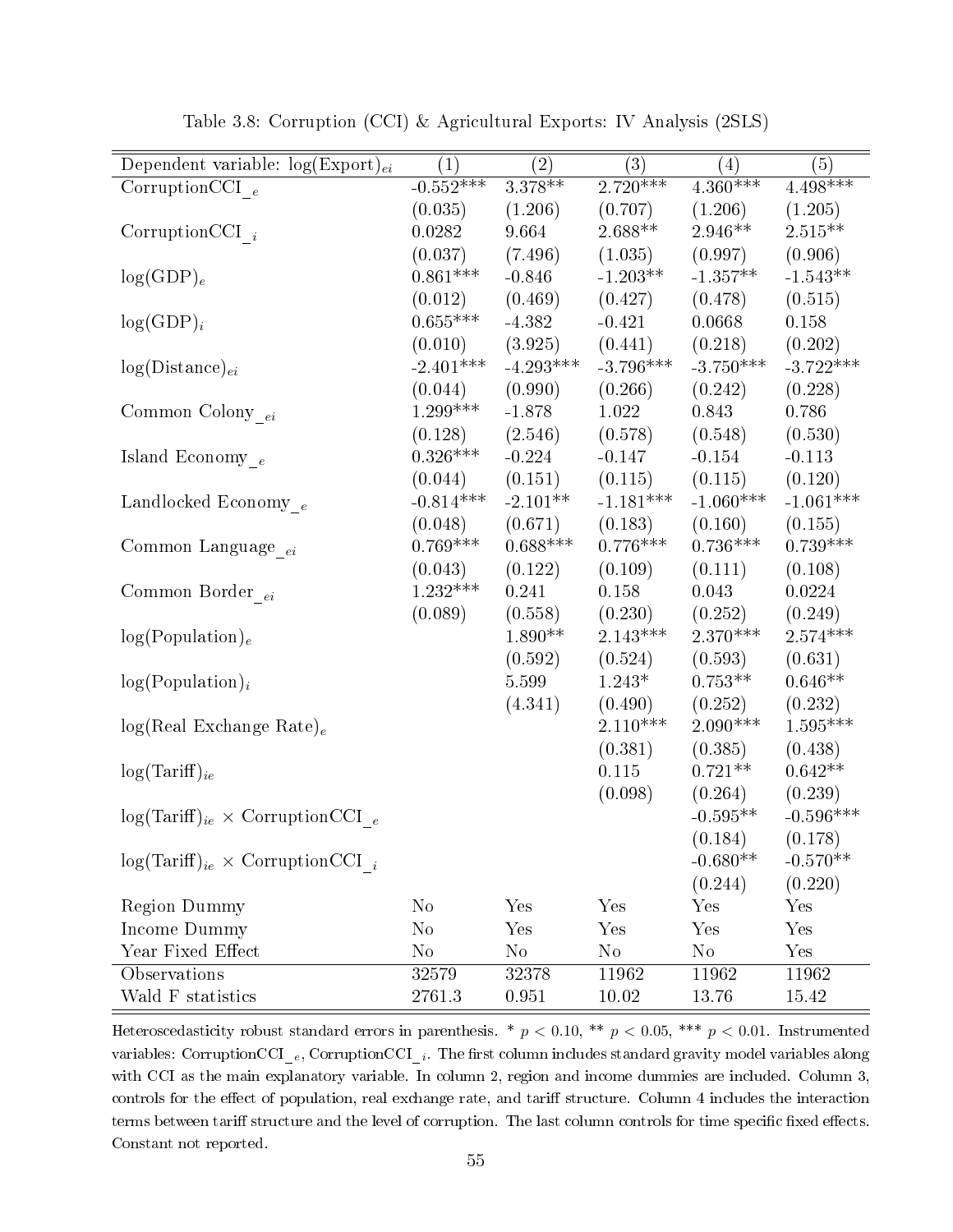| Dependent variable: $log(Expert)_{ei}$      | $\left( 1\right)$ | $\left( 2\right)$ | $\overline{(3)}$ | $\left( 4\right)$ | (5)         |
|---------------------------------------------|-------------------|-------------------|------------------|-------------------|-------------|
| Corruption CCI $_e$                         | $-0.552***$       | $3.378***$        | $2.720***$       | $4.360***$        | $4.498***$  |
|                                             | (0.035)           | (1.202)           | (0.710)          | (1.196)           | (1.192)     |
| Corruption CCI $_i$                         | 0.028             | 9.664             | $2.688**$        | $2.946**$         | $2.515**$   |
|                                             | (0.038)           | (7.346)           | (1.039)          | (1.008)           | (0.911)     |
| $log(GDP)_e$                                | $0.861***$        | $-0.846$          | $-1.203**$       | $-1.357**$        | $-1.543**$  |
|                                             | (0.011)           | (0.473)           | (0.432)          | (0.477)           | (0.512)     |
| $log(GDP)_i$                                | $0.655***$        | $-4.382$          | $-0.421$         | 0.067             | 0.158       |
|                                             | (0.011)           | (3.846)           | (0.441)          | (0.221)           | (0.204)     |
| $log(Distance)_{ei}$                        | $-2.401***$       | $-4.293***$       | $-3.796***$      | $-3.750***$       | $-3.722***$ |
|                                             | (0.042)           | (0.974)           | (0.269)          | (0.247)           | (0.232)     |
| Common Colony $_{\ensuremath{ei}}$          | $1.299***$        | $-1.878$          | $1.022*$         | $0.843*$          | $0.786*$    |
|                                             | (0.111)           | (2.489)           | (0.419)          | (0.380)           | (0.369)     |
| Island Economy $_{\it e}$                   | $0.326***$        | $-0.224$          | $-0.147$         | $-0.154$          | $-0.113$    |
|                                             | (0.043)           | (0.151)           | (0.114)          | (0.111)           | (0.117)     |
| Landlocked Economy $_e$                     | $-0.814***$       | $-2.101**$        | $-1.181***$      | $-1.060***$       | $-1.061***$ |
|                                             | (0.048)           | (0.665)           | (0.190)          | (0.166)           | (0.161)     |
| Common Language <sub>ei</sub>               | $0.769***$        | $0.688***$        | $0.776***$       | $0.736***$        | $0.739***$  |
|                                             | (0.044)           | (0.119)           | (0.108)          | ((0.105)          | (0.101)     |
| Common Border $_{ei}$                       | $1.232***$        | 0.241             | 0.158            | 0.043             | 0.0224      |
|                                             | (0.083)           | (0.554)           | (0.226)          | (0.245)           | (0.243)     |
| log(Population) <sub>e</sub>                |                   | $1.890**$         | $2.143***$       | $2.370***$        | $2.574***$  |
|                                             |                   | (0.595)           | (0.530)          | (0.591)           | (0.628)     |
| $log(Population)_{i}$                       |                   | 5.599             | $1.243*$         | $0.753**$         | $0.646**$   |
|                                             |                   | (4.254)           | (0.492)          | (0.257)           | (0.235)     |
| $log(Real Exchange Rate)_e$                 |                   |                   | $2.110***$       | $2.090***$        | $1.595***$  |
|                                             |                   |                   | (0.373)          | (0.385)           | (0.431)     |
| $log(Tariff)_{ie}$                          |                   |                   | 0.115            | $0.721**$         | $0.642**$   |
|                                             |                   |                   | (0.100)          | (0.270)           | (0.243)     |
| $log(Tariff)_{ie} \times CorruptionCCI_{e}$ |                   |                   |                  | $-0.595**$        | $-0.596***$ |
|                                             |                   |                   |                  | (0.184)           | (0.177)     |
| $log(Tariff)_{ie} \times CorruptionCCI_{i}$ |                   |                   |                  | $-0.680**$        | $-0.570**$  |
|                                             |                   |                   |                  | (0.247)           | (0.221)     |
| <b>Region Dummy</b>                         | $\rm No$          | Yes               | Yes              | Yes               | Yes         |
| Income Dummy                                | $\rm No$          | Yes               | Yes              | Yes               | Yes         |
| Year Fixed Effect                           | $\rm No$          | $\rm No$          | $\rm No$         | $\rm No$          | Yes         |
| Observations                                |                   |                   |                  |                   |             |
|                                             | 32579             | 32378             | 11962            | 11962             | 11962       |

Table 3.9: Corruption (CCI) & Agricultural Exports: IV Analysis (GMM)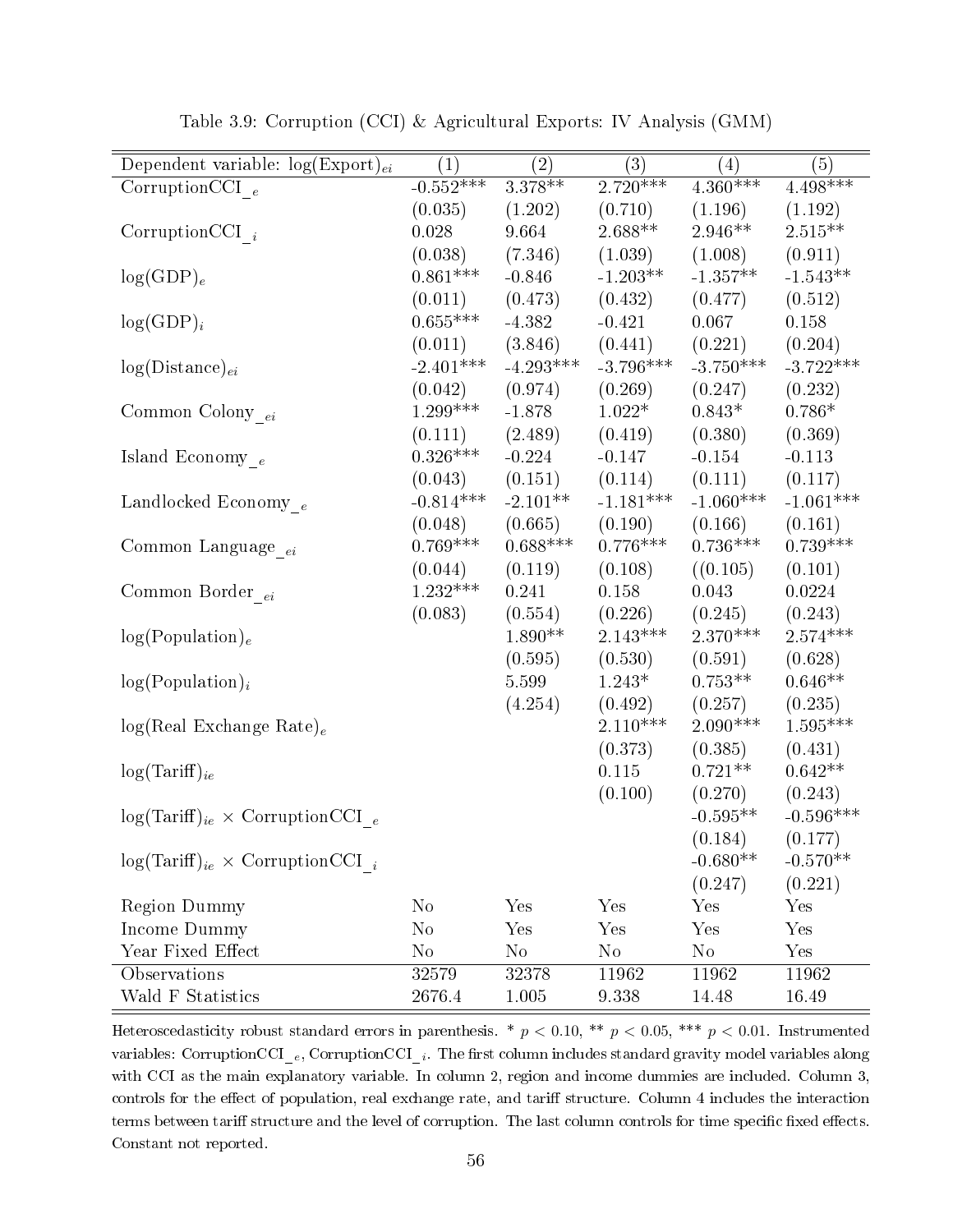| Dependent variable: $log(Expert)_{ei}$      | $\left( 1\right)$ | $\left( 2\right)$ | (3)         | (4)         | (5)         |
|---------------------------------------------|-------------------|-------------------|-------------|-------------|-------------|
| Corruption CPI $_e$                         | 0.002             | $0.288***$        | $0.284***$  | $0.321***$  | $0.320***$  |
|                                             | (0.011)           | (0.022)           | (0.033)     | (0.041)     | (0.041)     |
| Corruption CPI $_i$                         | $0.049***$        | $0.073***$        | $0.066**$   | 0.006       | 0.005       |
|                                             | (0.011)           | (0.016)           | (0.025)     | (0.032)     | (0.032)     |
| $log(GDP)_e$                                | $0.694***$        | $0.243***$        | $-0.046$    | $-0.051$    | $-0.044$    |
|                                             | (0.014)           | (0.059)           | (0.096)     | (0.095)     | (0.099)     |
| $log(GDP)_i$                                | $0.648***$        | $0.602***$        | $0.642***$  | $0.635***$  | $0.636***$  |
|                                             | (0.012)           | (0.024)           | (0.035)     | (0.035)     | (0.035)     |
| $log(Distance)_{ei}$                        | $-2.010***$       | $-2.662***$       | $-2.782***$ | $-2.762***$ | $-2.764***$ |
|                                             | (0.072)           | (0.079)           | (0.117)     | (0.118)     | (0.118)     |
| Island Economy $_{\,e}$                     | $-0.117$          | $-0.138$          | $-0.419***$ | $-0.422***$ | $-0.422***$ |
|                                             | (0.064)           | (0.071)           | (0.101)     | (0.101)     | (0.101)     |
| Landlocked Economy $_e$                     | $-1.103***$       | $-1.062***$       | $-0.730***$ | $-0.730***$ | $-0.732***$ |
|                                             | (0.081)           | (0.088)           | (0.135)     | (0.135)     | (0.135)     |
| Common Colony $_{ei}$                       | $1.209***$        | $1.248***$        | 0.394       | 0.405       | 0.402       |
|                                             | (0.199)           | (0.189)           | (0.419)     | (0.419)     | (0.420)     |
| Common Language <sub>ei</sub>               | $0.836***$        | $0.674***$        | $1.006***$  | $1.010***$  | $1.010***$  |
|                                             | (0.079)           | (0.081)           | (0.107)     | (0.107)     | (0.107)     |
| Common Border $_{ei}$                       | $1.766***$        | $1.229***$        | $0.903***$  | $0.882***$  | $0.882***$  |
|                                             | (0.157)           | (0.155)           | (0.245)     | (0.245)     | (0.245)     |
| log(Population) <sub>e</sub>                |                   | $0.465***$        | $0.677***$  | $0.681***$  | $0.674***$  |
|                                             |                   | (0.063)           | (0.105)     | (0.105)     | (0.108)     |
| $log(Population)_{i}$                       |                   | $0.073**$         | 0.045       | 0.057       | 0.056       |
|                                             |                   | (0.027)           | (0.039)     | (0.039)     | (0.039)     |
| $log(Tariff)_{ie}$                          |                   |                   | $-0.118***$ | $-0.215*$   | $-0.215*$   |
|                                             |                   |                   | (0.028)     | (0.097)     | (0.097)     |
| $log(Real Exchange Rate)_e$                 |                   |                   | $2.027***$  | $2.024***$  | $2.037***$  |
|                                             |                   |                   | (0.369)     | (0.368)     | (0.372)     |
| $log(Tariff)_{ie} \times CorruptionCPI_e$   |                   |                   |             | $-0.018$    | $-0.018$    |
|                                             |                   |                   |             | (0.011)     | (0.011)     |
| $log(Tariff)_{ie} \times CorruptionCPI_{i}$ |                   |                   |             | $0.040***$  | $0.040***$  |
|                                             |                   |                   |             | (0.012)     | (0.012)     |
| <b>Region Dummy</b>                         | $\rm No$          | Yes               | Yes         | Yes         | Yes         |
| Income Dummy                                | $\rm No$          | Yes               | Yes         | Yes         | Yes         |
| Year Fixed Effect                           | $\rm No$          | $\rm No$          | $\rm No$    | $\rm No$    | Yes         |
| Observations                                | 39157             | 37892             | 13469       | 13469       | 13469       |
| Adjusted $R^2$                              |                   |                   |             |             |             |
|                                             | 0.397             | 0.424             | 0.411       | 0.413       | 0.413       |

Table 3.10: Corruption (CPI) & Agricultural Exports: Pooled OLS.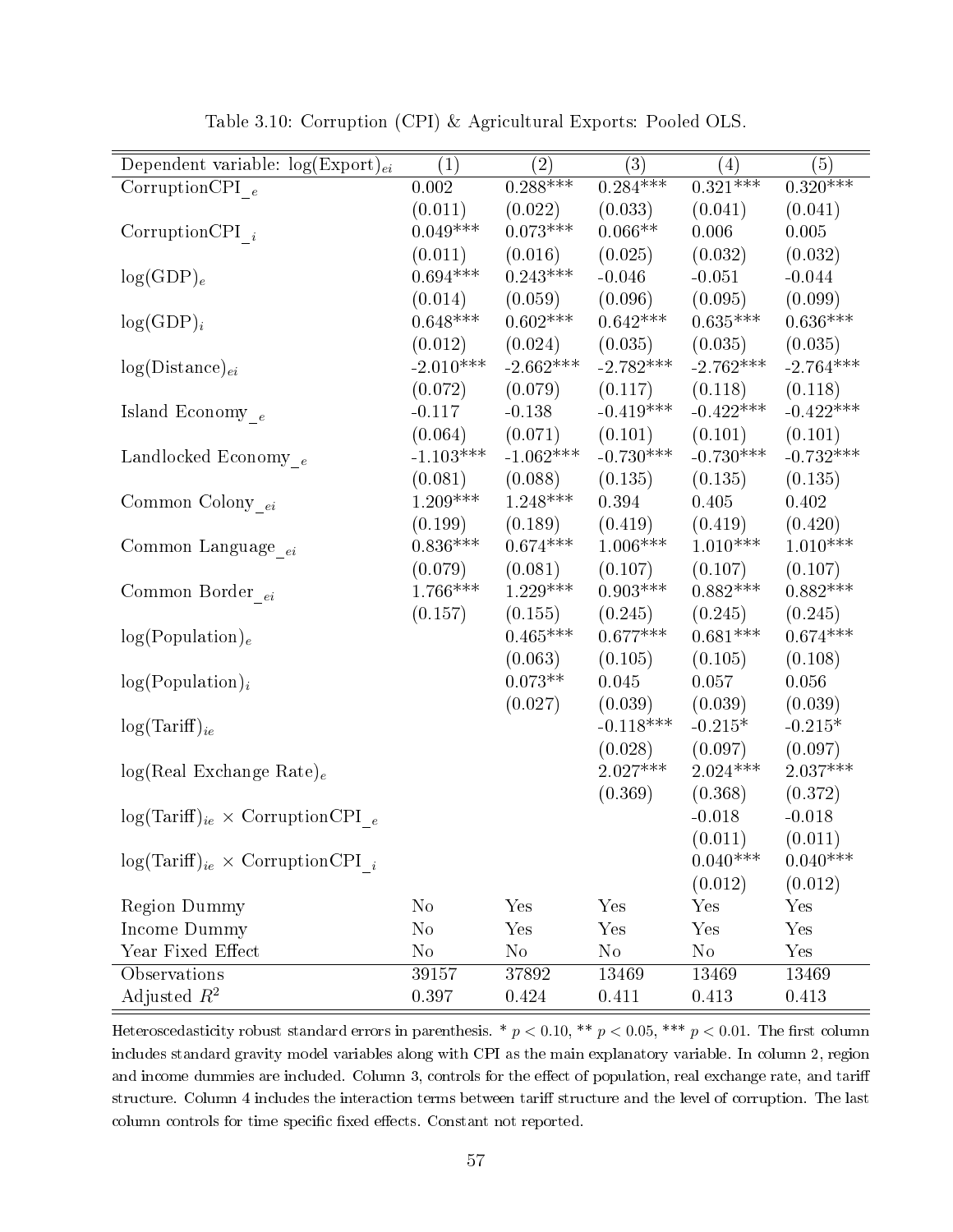| Dependent variable: $log(Expert)_{ei}$      | (1)         | (2)         | (3)             | $\left( 4\right)$ | (5)         |
|---------------------------------------------|-------------|-------------|-----------------|-------------------|-------------|
| Corruption CPI $_e$                         | $-0.018*$   | $0.048**$   | $0.029\,$       | 0.024             | $0.031\,$   |
|                                             | (0.009)     | (0.016)     | (0.029)         | (0.039)           | (0.040)     |
| Corruption CPI $_i$                         | $0.025**$   | $0.022*$    | 0.019           | $-0.021$          | $-0.014$    |
|                                             | (0.008)     | (0.009)     | (0.016)         | (0.027)           | (0.027)     |
| $log(GDP)_e$                                | $0.622***$  | $0.626***$  | $0.643***$      | $0.633***$        | $0.474***$  |
|                                             | (0.014)     | (0.038)     | (0.083)         | (0.082)           | (0.106)     |
| $log(GDP)_i$                                | $0.631***$  | $0.631***$  | $0.654***$      | $0.658***$        | $0.633***$  |
|                                             | (0.012)     | (0.018)     | (0.032)         | (0.033)           | (0.034)     |
| $log(Distance)_{ei}$                        | $-1.912***$ | $-2.449***$ | $-2.511***$     | $-2.494***$       | $-2.483***$ |
|                                             | (0.070)     | (0.078)     | (0.140)         | (0.140)           | (0.140)     |
| Island Economy $_{\,e}$                     | $-0.07$     | $-0.129$    | $-0.271*$       | $-0.271*$         | $-0.262*$   |
|                                             | (0.068)     | (0.076)     | (0.127)         | (0.126)           | (0.127)     |
| Landlocked Economy $_e$                     | $-1.021***$ | $-1.008***$ | $-0.796***$     | $-0.802***$       | $-0.763***$ |
|                                             | (0.089)     | (0.098)     | (0.160)         | (0.160)           | (0.160)     |
| Common Language $_{ei}$                     | $0.768***$  | $0.636***$  | $1.034^{***}\;$ | $1.038***$        | $1.027***$  |
|                                             | $-0.0797$   | (0.083)     | (0.126)         | (0.126)           | (0.125)     |
| Common Border $_{\,ei}$                     | $1.433***$  | $1.000***$  | $0.736**$       | $0.734**$         | $0.711**$   |
|                                             | (0.143)     | (0.143)     | (0.259)         | (0.259)           | (0.259)     |
| Common Colony $_{\ensuremath{ei}}$          | $1.007***$  | $1.058***$  | 0.556           | 0.561             | 0.595       |
|                                             | (0.202)     | (0.193)     | (0.447)         | (0.443)           | (0.441)     |
| log(Population) <sub>e</sub>                |             | $-0.046$    | $-0.101$        | $-0.092$          | 0.066       |
|                                             |             | (0.045)     | (0.093)         | (0.092)           | (0.114)     |
| $log(Population)_{i}$                       |             | 0.010       | $-0.014$        | $-0.018$          | 0.002       |
|                                             |             | (0.022)     | (0.038)         | (0.038)           | (0.039)     |
| $log(Tariff)_{ie}$                          |             |             | $-0.124***$     | $-0.235**$        | $-0.236**$  |
|                                             |             |             | (0.026)         | (0.086)           | (0.087)     |
| $log(Real Exchange Rate)_e$                 |             |             | $-0.157$        | $-0.152$          | $-0.087$    |
|                                             |             |             | (0.233)         | (0.233)           | (0.237)     |
| $log(Tariff)_{ie} \times CorruptionCPI_e$   |             |             |                 | 0.003             | 0.004       |
|                                             |             |             |                 | (0.009)           | (0.009)     |
| $log(Tariff)_{ie} \times CorruptionCPI_{i}$ |             |             |                 | 0.019             | 0.018       |
|                                             |             |             |                 | (0.011)           | (0.011)     |
| Region Dummy                                | $\rm No$    | Yes         | Yes             | Yes               | Yes         |
| Income Dummy                                | $\rm No$    | Yes         | Yes             | Yes               | Yes         |
| Year Fixed Effect                           | $\rm No$    | $\rm No$    | $\rm No$        | $\rm No$          | Yes         |
| Observations                                | 33212       | 32132       | 8879            | 8879              | 8879        |

Table 3.11: Corruption (CPI) & Agricultural Exports: Pooled FGLS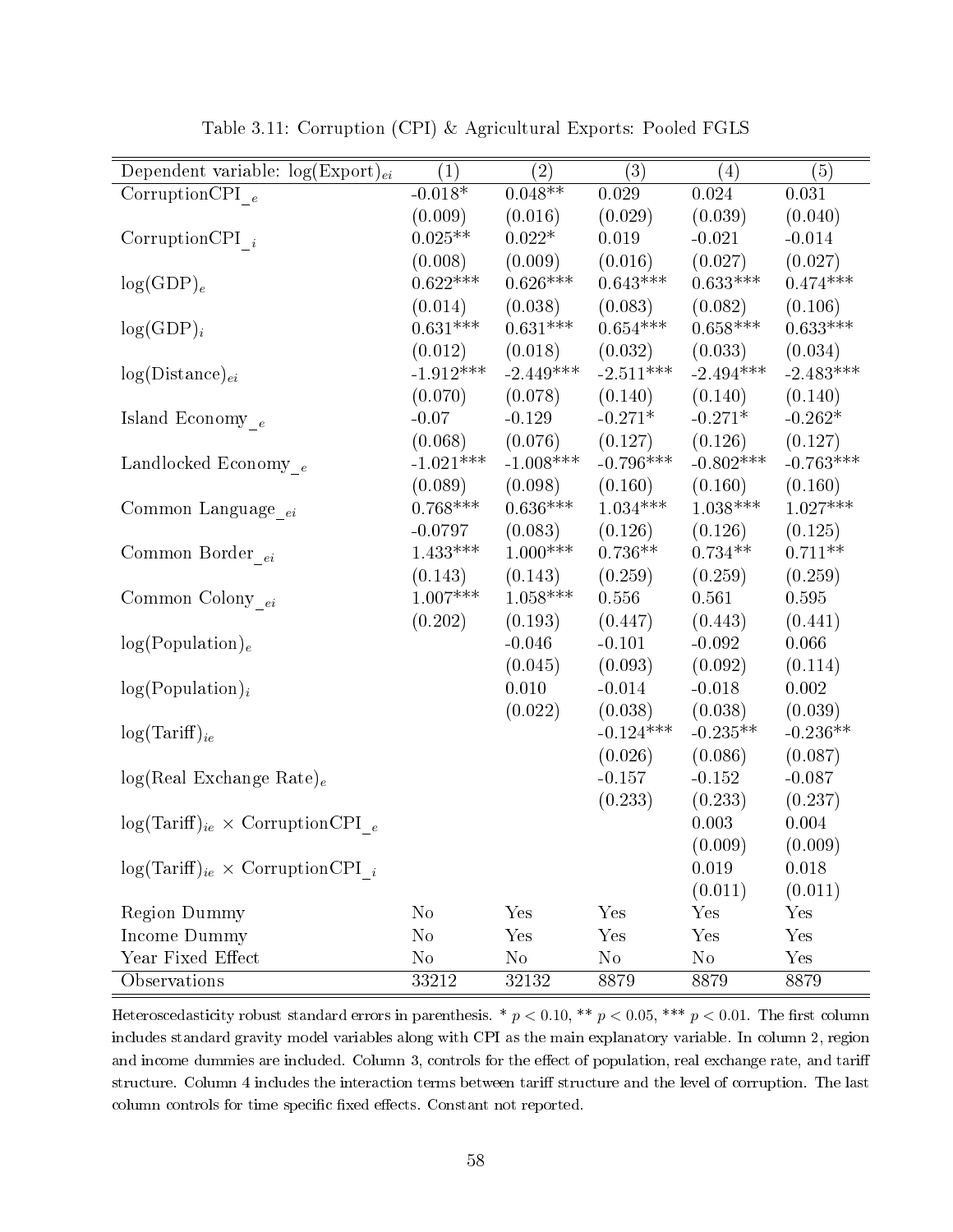| Dependent variable: $log(Expert)_{ei}$      | $\left( 1\right)$ | $\left( 2\right)$ | (3)         | $\left( 4\right)$ | (5)         |
|---------------------------------------------|-------------------|-------------------|-------------|-------------------|-------------|
| CorruptionCPI $_e$                          | $0.173***$        | $0.270**$         | $0.403***$  | $0.502***$        | $0.502***$  |
|                                             | (0.038)           | (0.083)           | (0.110)     | (0.124)           | (0.126)     |
| Corruption CPI $_i$                         | $-0.025$          | $-0.059$          | 0.029       | 0.067             | 0.066       |
|                                             | (0.038)           | (0.051)           | (0.063)     | (0.091)           | (0.091)     |
| $log(GDP)_e$                                | $0.730***$        | $0.337*$          | 0.125       | 0.103             | 0.119       |
|                                             | (0.040)           | (0.161)           | (0.247)     | (0.250)           | (0.262)     |
| $log(GDP)_i$                                | $0.635***$        | $0.717***$        | $0.706***$  | $0.705***$        | $0.708***$  |
|                                             | (0.034)           | (0.071)           | (0.104)     | (0.103)           | (0.105)     |
| $log(Distance)_{ei}$                        | $-2.786***$       | $-2.845***$       | $-2.862***$ | $-2.820***$       | $-2.830***$ |
|                                             | (0.233)           | (0.249)           | (0.416)     | (0.421)           | (0.424)     |
| $log(Population)_{e}$                       |                   | $0.435*$          | 0.398       | 0.423             | 0.406       |
|                                             |                   | (0.188)           | (0.282)     | (0.284)           | (0.296)     |
| log(Population) <sub>e</sub>                |                   | 0.099             | 0.046       | 0.033             | 0.034       |
|                                             |                   | (0.083)           | (0.113)     | (0.112)           | (0.113)     |
| $log(Real Exchange Rate)_e$                 |                   |                   | $1.640*$    | $1.662*$          | $1.637*$    |
|                                             |                   |                   | (0.762)     | (0.761)           | (0.780)     |
| $log(Tariff)_{ie}$                          |                   |                   | 0.088       | 0.420             | 0.422       |
|                                             |                   |                   | (0.080)     | (0.293)           | (0.294)     |
| $log(Tariff)_{ie} \times CorruptionCPI_e$   |                   |                   |             | $-0.048$          | $-0.049$    |
|                                             |                   |                   |             | (0.027)           | (0.027)     |
| $log(Tariff)_{ie} \times CorruptionCPI_{i}$ |                   |                   |             | $-0.017$          | $-0.017$    |
|                                             |                   |                   |             | (0.036)           | (0.036)     |
| Inverse Mills Ratio                         | $-1.685$          | $-1.660$          | $-1.458$    | $-1.445$          | $-1.435$    |
|                                             | (0.251)           | (0.254)           | (0.485)     | (0.486)           | (0.487)     |
| <b>Region Dummy</b>                         | $\rm No$          | Yes               | Yes         | Yes               | Yes         |
| Income Dummy                                | No                | Yes               | Yes         | Yes               | Yes         |
| Year Fixed Effect                           | $\rm No$          | No                | No          | No                | Yes         |
| Observations                                | 4282              | 4223              | 1787        | 1787              | 1787        |
| Adjusted $R^2$                              | 0.438             | 0.445             | 0.432       | 0.434             | 0.433       |

Table 3.12: Corruption (CPI) & Agricultural Exports: Heckman's Two-step Model. Second-step Estimates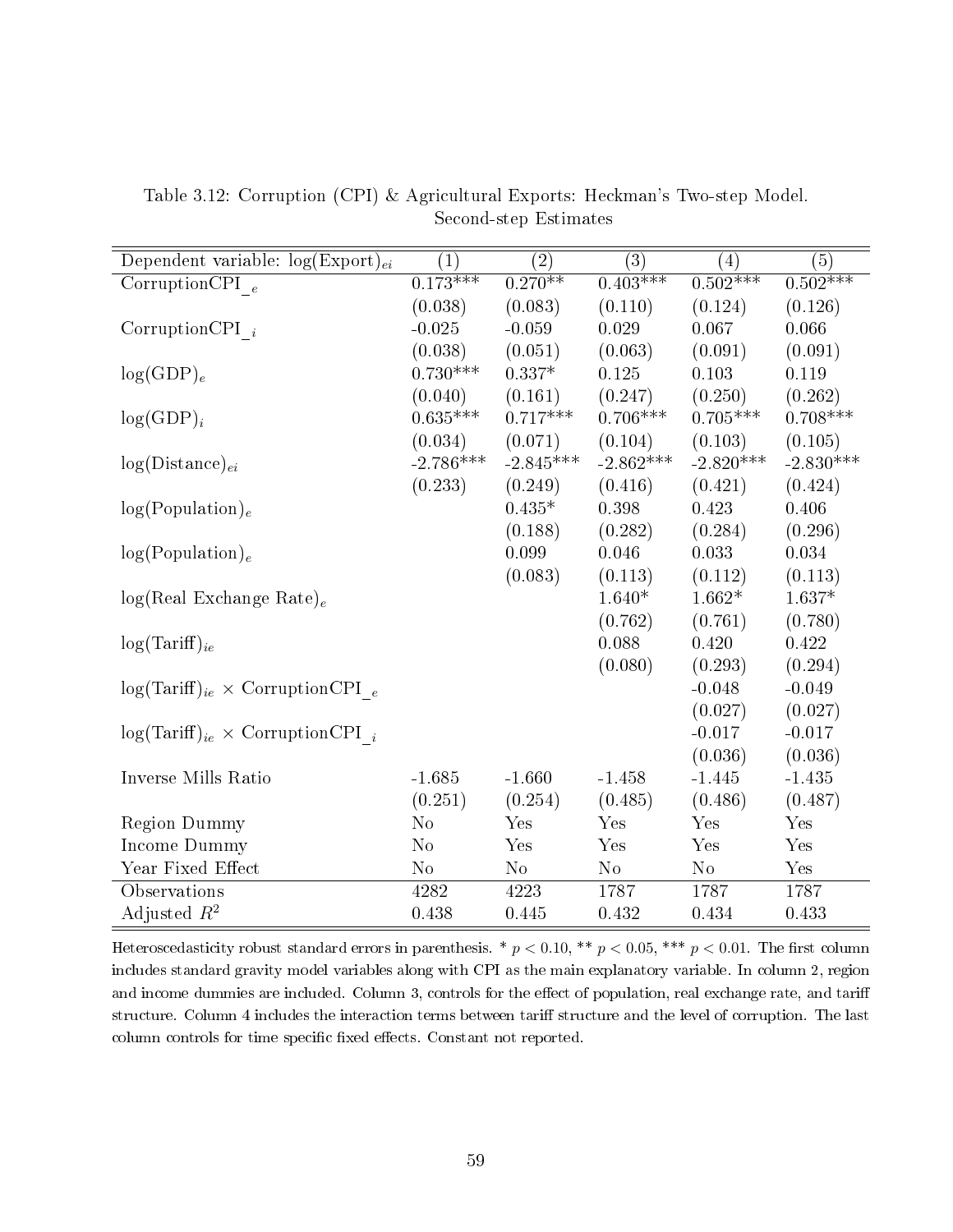| Dependent variable: $log(Expert)_{ei}$      | $\left( 1\right)$ | $\rm(2)$    | (3)         | (4)         | (5)         |
|---------------------------------------------|-------------------|-------------|-------------|-------------|-------------|
| Corruption CPI $_e$                         | $0.187***$        | $0.188***$  | $0.126***$  | $0.126***$  | $0.126***$  |
|                                             | (0.012)           | (0.012)     | (0.018)     | (0.018)     | (0.017)     |
| Corruption CPI $_i$                         | $0.231***$        | $0.240***$  | $0.252***$  | $0.252***$  | $0.252***$  |
|                                             | (0.013)           | (0.013)     | (0.024)     | (0.024)     | (0.024)     |
| $log(Distance)_{ei}$                        | $0.548***$        | $0.868***$  | $0.820***$  | $0.820***$  | $0.821***$  |
|                                             | (0.099)           | (0.078)     | (0.172)     | (0.170)     | (0.170)     |
| Common Colony $_{ei}$                       | $-0.646***$       | $-0.274$    | $-0.167$    | $-0.196$    | $-0.196$    |
|                                             | (0.172)           | (0.144)     | (0.258)     | (0.264)     | (0.263)     |
| Island Economy $_{\it e}$                   | $0.133*$          | $-0.014$    | 0.077       | 0.096       | 0.097       |
|                                             | (0.064)           | (0.055)     | (0.121)     | (0.119)     | (0.119)     |
| Landlocked Economy $_{e}\,$                 | 0.092             | $-0.130*$   | $-0.156$    | $-0.135$    | $-0.133$    |
|                                             | (0.069)           | (0.062)     | (0.136)     | (0.140)     | (0.140)     |
| Common Language $_{ei}$                     | $-0.016$          | $-0.228**$  | $-0.469***$ | $-0.481***$ | $-0.481***$ |
|                                             | (0.084)           | (0.073)     | (0.132)     | ((0.130))   | (0.130)     |
| Common Border $_{ei}$                       | $-0.674***$       | $-0.489***$ | $-0.480*$   | $-0.451*$   | $-0.450*$   |
|                                             | (0.161)           | (0.115)     | (0.220)     | (0.221)     | (0.221)     |
| $log(GDP)_e$                                |                   | $-0.243***$ | $-0.172**$  | $-0.171**$  | $-0.170**$  |
|                                             |                   | (0.025)     | (0.053)     | (0.053)     | (0.053)     |
| $log(GDP)_i$                                |                   | $-0.187***$ | $-0.294***$ | $-0.289***$ | $-0.289***$ |
|                                             |                   | (0.023)     | (0.043)     | (0.043)     | (0.043)     |
| log(Population) <sub>e</sub>                |                   | $-0.012$    | $-0.197***$ | $-0.203***$ | $-0.204***$ |
|                                             |                   | (0.025)     | (0.058)     | (0.058)     | (0.058)     |
| $log(Population)_{i}$                       |                   | $-0.107***$ | $-0.052$    | $-0.063$    | $-0.063$    |
|                                             |                   | (0.024)     | (0.046)     | (0.046)     | (0.046)     |
| $log(Real Exchange Rate)_e$                 |                   |             | $-0.849*$   | $-0.791$    | $-0.787$    |
|                                             |                   |             | (0.423)     | (0.412)     | (0.417)     |
| $log(Tariff)_{ie}$                          |                   |             | 0.009       | $-0.005$    | $-0.005$    |
|                                             |                   |             | (0.035)     | (0.114)     | (0.115)     |
| $log(Tariff)_{ie} \times CorruptionCPI_e$   |                   |             |             | $0.022*$    | $0.022*$    |
|                                             |                   |             |             | (0.011)     | (0.011)     |
| $log(Tariff)_{ie} \times CorruptionCPI_{i}$ |                   |             |             | $-0.021$    | $-0.020$    |
|                                             |                   |             |             | (0.012)     | (0.012)     |
| <b>Region Dummy</b>                         | $\rm No$          | Yes         | Yes         | Yes         | Yes         |
| Income Dummy                                | N <sub>o</sub>    | Yes         | Yes         | Yes         | Yes         |
| Year Fixed Effect                           | $\rm No$          | $\rm No$    | $\rm No$    | $\rm No$    | Yes         |
| Rho                                         | 0.476             | 0.723       | 0.748       | 0.756       | 0.756       |
| Inverse Mills Ratio                         | 1.446             | 2.214       | 2.129       | 2.154       | 2.154       |
| Observations                                | 41843             | 40041       | 14116       | 14116       | 14116       |

Table 3.13: Corruption (CPI) & Agricultural Exports: Heckman's Selection Model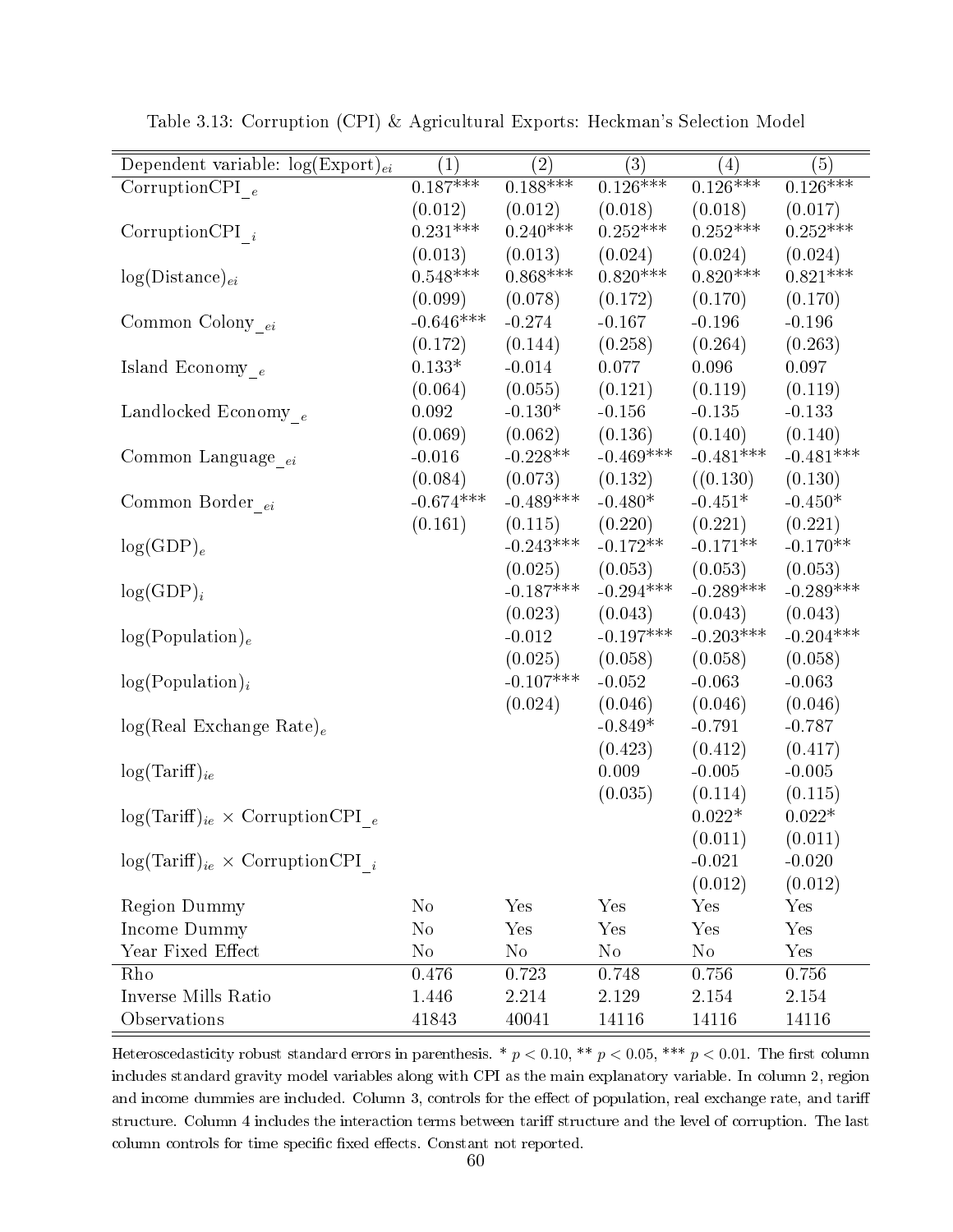| Dependent variable: $log(Expert)_{ei}$      | $\left( 1\right)$ | $\left( 2\right)$ | (3)         | $\left( 4\right)$ | (5)         |
|---------------------------------------------|-------------------|-------------------|-------------|-------------------|-------------|
| CorruptionCPI $_{e}\,$                      | $-0.266***$       | $1.185***$        | $1.347***$  | $2.250***$        | $2.309***$  |
|                                             | (0.017)           | (0.152)           | (0.307)     | (0.581)           | (0.582)     |
| Corruption CPI $_i$                         | $0.039*$          | $0.745*$          | $0.954**$   | $1.332**$         | $1.199**$   |
|                                             | (0.019)           | (0.322)           | (0.313)     | (0.407)           | (0.382)     |
| $log(GDP)_e$                                | $0.875***$        | $-0.723***$       | $-1.468***$ | $-1.627**$        | $-1.797***$ |
|                                             | (0.012)           | (0.178)           | (0.425)     | (0.509)           | (0.542)     |
| $log(GDP)_i$                                | $0.649***$        | $-0.152$          | $-0.151$    | 0.070             | 0.134       |
|                                             | (90.01)           | (90.36)           | (0.287)     | (0.194)           | (0.184)     |
| $log(Distance)_{ei}$                        | $-2.296***$       | $-3.188***$       | $-3.671***$ | $-3.765***$       | $-3.751***$ |
|                                             | (0.044)           | (0.126)           | (0.202)     | (0.239)           | (0.232)     |
| Common Colony $_{\ensuremath{ei}}$          | $1.276***$        | $0.871***$        | $0.753*$    | 0.662             | 0.619       |
|                                             | (0.109)           | (0.241)           | (0.354)     | (0.391)           | (0.392)     |
| Island Economy $_{\,e}$                     | $0.316***$        | 0.057             | 0.027       | $0.021\,$         | 0.061       |
|                                             | (0.044)           | (0.049)           | (0.137)     | (0.149)           | (0.155)     |
| Landlocked Economy $_e$                     | $-0.775***$       | $-1.420***$       | $-1.179***$ | $-1.037***$       | $-1.051***$ |
|                                             | (0.053)           | (0.102)           | (0.164)     | (0.152)           | (0.152)     |
| Common Language <sub>ei</sub>               | $0.762***$        | $0.586***$        | $0.800***$  | $0.705***$        | $0.703***$  |
|                                             | (0.045)           | (0.052)           | (0.095)     | (0.109)           | (0.108)     |
| Common Border $_{ei}$                       | $1.345***$        | $0.924***$        | 0.361       | 0.063             | 0.038       |
|                                             | (0.085)           | (0.105)           | (0.189)     | (0.249)           | (0.250)     |
| log(Population) <sub>e</sub>                |                   | $1.604***$        | $2.375***$  | $2.596***$        | $2.778***$  |
|                                             |                   | (0.201)           | (0.499)     | (0.604)           | (0.639)     |
| log(Population) <sub>e</sub>                |                   | $0.900*$          | $0.928**$   | $0.752***$        | $0.677**$   |
|                                             |                   | (0.396)           | (0.313)     | (0.221)           | (0.209)     |
| $log(Real Exchange Rate)_e$                 |                   |                   | $1.171**$   | $1.121*$          | 0.632       |
|                                             |                   |                   | (0.451)     | (0.519)           | (0.608)     |
| $log(Tariff)_{ie}$                          |                   |                   | 0.071       | $3.464^{***}\,$   | $3.283***$  |
|                                             |                   |                   | (0.076)     | (1.005)           | (0.946)     |
| $log(Tariff)_{ie} \times CorruptionCPI_e$   |                   |                   |             | $-0.340***$       | $-0.342***$ |
|                                             |                   |                   |             | (0.095)           | (0.095)     |
| $log(Tariff)_{ie} \times CorruptionCPI_{i}$ |                   |                   |             | $-0.292**$        | $-0.260**$  |
|                                             |                   |                   |             | (0.099)           | (0.092)     |
| <b>Region Dummy</b>                         | $\rm No$          | Yes               | Yes         | Yes               | Yes         |
| Income Dummy                                | $\rm No$          | Yes               | Yes         | Yes               | Yes         |
| Year Fixed Effect                           | $\rm No$          | $\rm No$          | $\rm No$    | $\rm No$          | Yes         |
| Observations                                | 30291             | 30093             | 11390       | 11390             | 11390       |
| Wald F Statistics                           | 2297.1            | 19.39             | 20.76       | 17.48             | 18.75       |

Table 3.14: Corruption (CPI) & Agricultural Exports: IV Analysis (2SLS)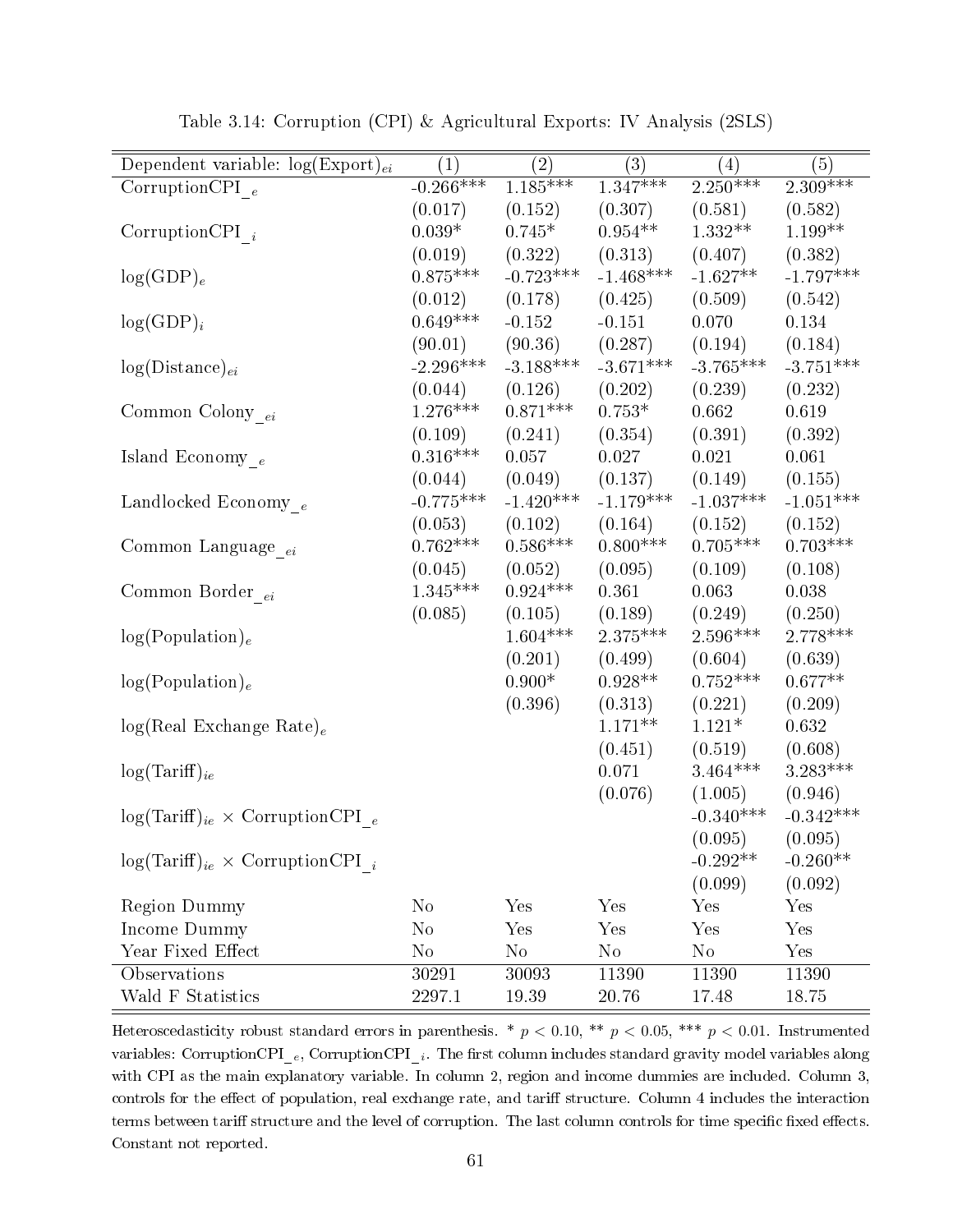| Dependent variable: $log(Expert)_{ei}$      | $\left( 1\right)$  | $\left( 2\right)$ | (3)         | $\left( 4\right)$ | (5)         |
|---------------------------------------------|--------------------|-------------------|-------------|-------------------|-------------|
| Corruption CPI $_e$                         | $-0.266***$        | $1.185***$        | $1.347***$  | $2.144***$        | $2.309***$  |
|                                             | (0.017)            | (0.152)           | (0.307)     | (0.548)           | (0.582)     |
| $CorruptionCPI_i$                           | $0.039*$           | $0.745*$          | $0.954**$   | $1.143**$         | $1.199**$   |
|                                             | (0.019)            | (0.322)           | (0.313)     | (0.353)           | (0.382)     |
| $log(GDP)_e$                                | $0.875***$         | $-0.723***$       | $-1.468***$ | $-1.627**$        | $-1.797***$ |
|                                             | (0.012)            | (0.178)           | (0.425)     | (0.509)           | (0.542)     |
| $log(GDP)_i$                                | $0.649***$         | $-0.152$          | $-0.151$    | 0.0701            | 0.134       |
|                                             | (90.01)            | (90.36)           | (0.287)     | (0.194)           | (0.184)     |
| $log(Distance)_{ei}$                        | $-2.296***$        | $-3.188***$       | $-3.671***$ | $-3.765***$       | $-3.751***$ |
|                                             | (0.044)            | (0.126)           | (0.202)     | (0.239)           | (0.232)     |
| Common Colony $_{\,ei}$                     | $1.276***$         | $0.871***$        | $0.753*$    | 0.662             | 0.619       |
|                                             | (0.109)            | (0.241)           | (0.354)     | (0.391)           | (0.392)     |
| Island Economy $_{\,e}$                     | $0.316***$         | 0.057             | 0.027       | 0.021             | 0.061       |
|                                             | (0.044)            | (0.049)           | (0.137)     | (0.149)           | (0.155)     |
| Landlocked Economy $_e$                     | $-0.775***$        | $-1.420***$       | $-1.179***$ | $-1.037***$       | $-1.051***$ |
|                                             | (0.053)            | (0.102)           | (0.164)     | (0.152)           | (0.152)     |
| Common Language <sub>ei</sub>               | $0.762***$         | $0.586***$        | $0.800***$  | $0.705***$        | $0.703***$  |
|                                             | (0.045)            | (0.052)           | (0.095)     | (0.109)           | (0.108)     |
| Common Border $_{ei}$                       | $1.345^{***}\;$    | $0.924***$        | 0.361       | 0.063             | 0.038       |
|                                             | (0.085)            | (0.105)           | (0.189)     | (0.249)           | (0.250)     |
| log(Population) <sub>e</sub>                |                    | $1.604***$        | $2.375***$  | $2.596***$        | $2.778***$  |
|                                             |                    | (0.201)           | (0.499)     | (0.604)           | (0.639)     |
| log(Population) <sub>e</sub>                |                    | $0.900*$          | $0.928**$   | $0.752***$        | $0.677**$   |
|                                             |                    | (0.396)           | (0.313)     | (0.221)           | (0.209)     |
| $log(Real Exchange Rate)_e$                 |                    |                   | $1.171**$   | $1.121*$          | 0.632       |
|                                             |                    |                   | (0.451)     | (0.519)           | (0.608)     |
| $log(Tariff)_{ie}$                          |                    |                   | 0.0711      | $3.464^{***}\,$   | $3.283***$  |
|                                             |                    |                   | (0.076)     | (1.005)           | (0.946)     |
| $log(Tariff)_{ie} \times CorruptionCPI_e$   |                    |                   |             | $-0.340***$       | $-0.342***$ |
|                                             |                    |                   |             | (0.095)           | (0.095)     |
| $log(Tariff)_{ie} \times CorruptionCPI_{i}$ |                    |                   |             | $-0.292**$        | $-0.260**$  |
|                                             |                    |                   |             | (0.099)           | (0.092)     |
| <b>Region Dummy</b>                         | N <sub>o</sub>     | Yes               | Yes         | Yes               | Yes         |
| Income Dummy                                | N <sub>o</sub>     | Yes               | Yes         | Yes               | Yes         |
| Year Fixed Effect                           | $\rm No$           | $\rm No$          | No          | $\rm No$          | Yes         |
| Observations                                | $30\overline{291}$ | 30093             | 11390       | 11390             | 11390       |
| Wald F Statistics                           | 2297.1             | 19.39             | 20.76       | 17.87             | 18.75       |

Table 3.15: Corruption (CPI) & Agricultural Exports: IV Analysis (GMM)

Heteroscedasticity robust standard errors in parenthesis. \*  $p < 0.10$ , \*\*  $p < 0.05$ , \*\*\*  $p < 0.01$ . Instrumented variables: CorruptionCPI<sub>\_e</sub>, CorruptionCPI<sub>\_i</sub>. The first column in each table includes standard gravity model variables along with CPI as the main explanatory variable. In column 2, region and income dummies are included. Column 3, controls for the effect of population, real exchange rate, and tariff structure. Column 4 includes the interaction terms between tariff structure and the level of corruption in the exporting and importing countries respectively. Finally, the last column controls for time specific fixed effects. Constant not reported.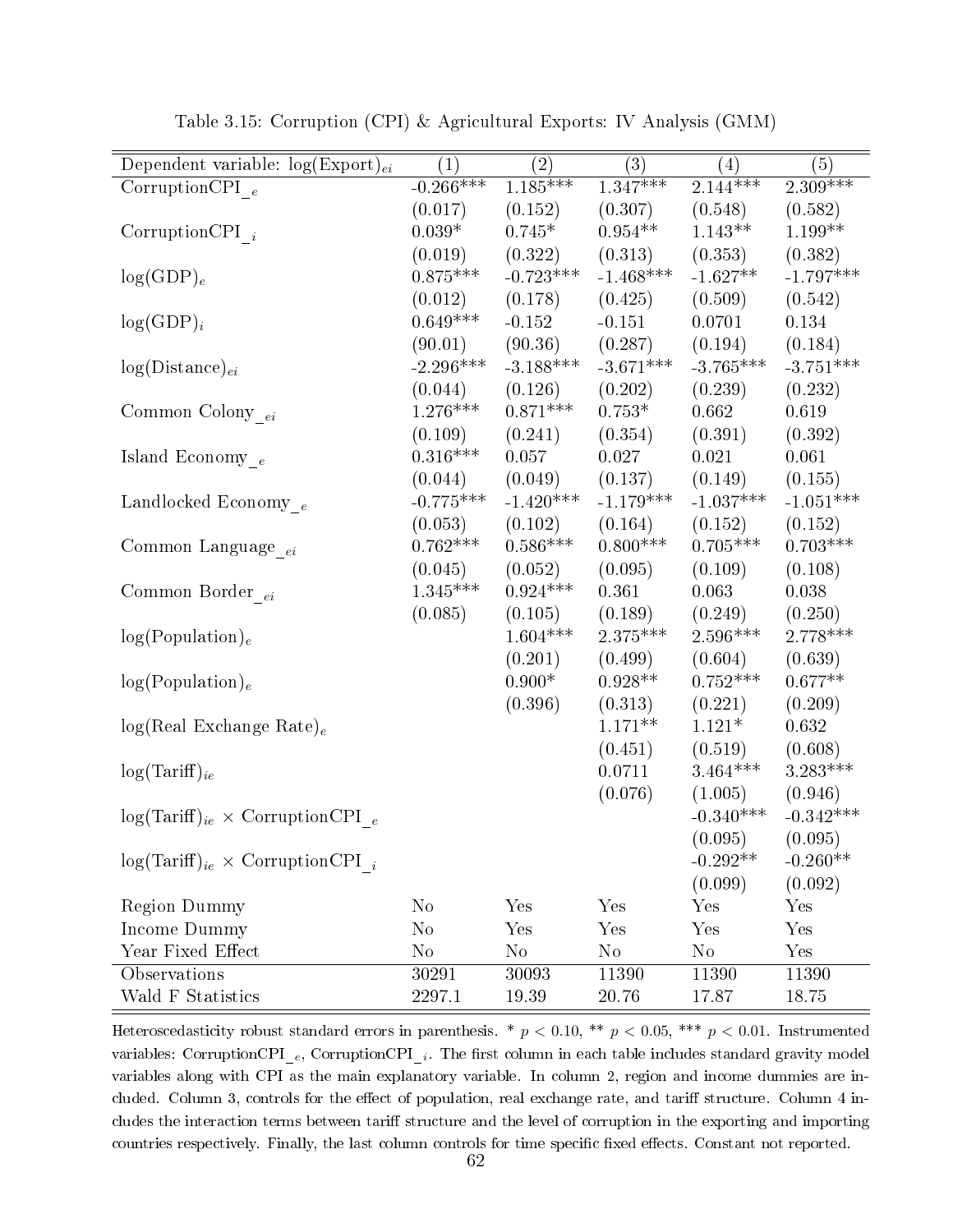## Chapter 4. The Role of the Internet on Bilateral Agricultural Trade

## 4.1 Introduction

The Internet, a comparatively new mode of contact, has changed forever the way people communicate around the globe. The Internet plays a pivotal role in matching buyers and sellers and thereby reducing search costs. It acts as a new medium of advertising and helps in providing information to the potential buyers. It plays a significant role in exchanging information or ideas among agents. The Internet offers a platform for technological advancement and improves infrastructure, thereby reducing fixed costs. Lower fixed costs can help existing players as well as encourage new entrants in the markets (Freund and Weinhold, 2004). Another crucial impact of the Internet is its growing role in improving human capital by giving better and more diverse access to information. The Internet is also believed to play a signicant role in enabling innovation and productivity. By reducing transaction costs, it enables businesses to better utilize existing resources. Therefore, the Internet helps integrate the global economy by allowing countries to acquire and share ideas, knowledge, expertise, services, and technologies (Unwin, 2009).

The past few years have experienced an unprecedented growth in the use of the Internet. While, in 1995, only 0.4% of the world population had access to the Internet, by the end of  $2014$  $2014$  $2014$  this figure reached  $42.4\%$ <sup>1</sup>. With the growing popularity of the Internet in the past few decades, exploring the impact of the Internet has become necessary from the perspective of the policymakers. Given the benefits of using the Internet as a medium of communication, it can be argued that the Internet has an enormous potential in facilitating trade. By lowering fixed costs, the Internet can facilitate trade for existing players as well as encourage new

<span id="page-69-0"></span><sup>1</sup>Visit: http://www.internetworldstats.com/emarketing.htm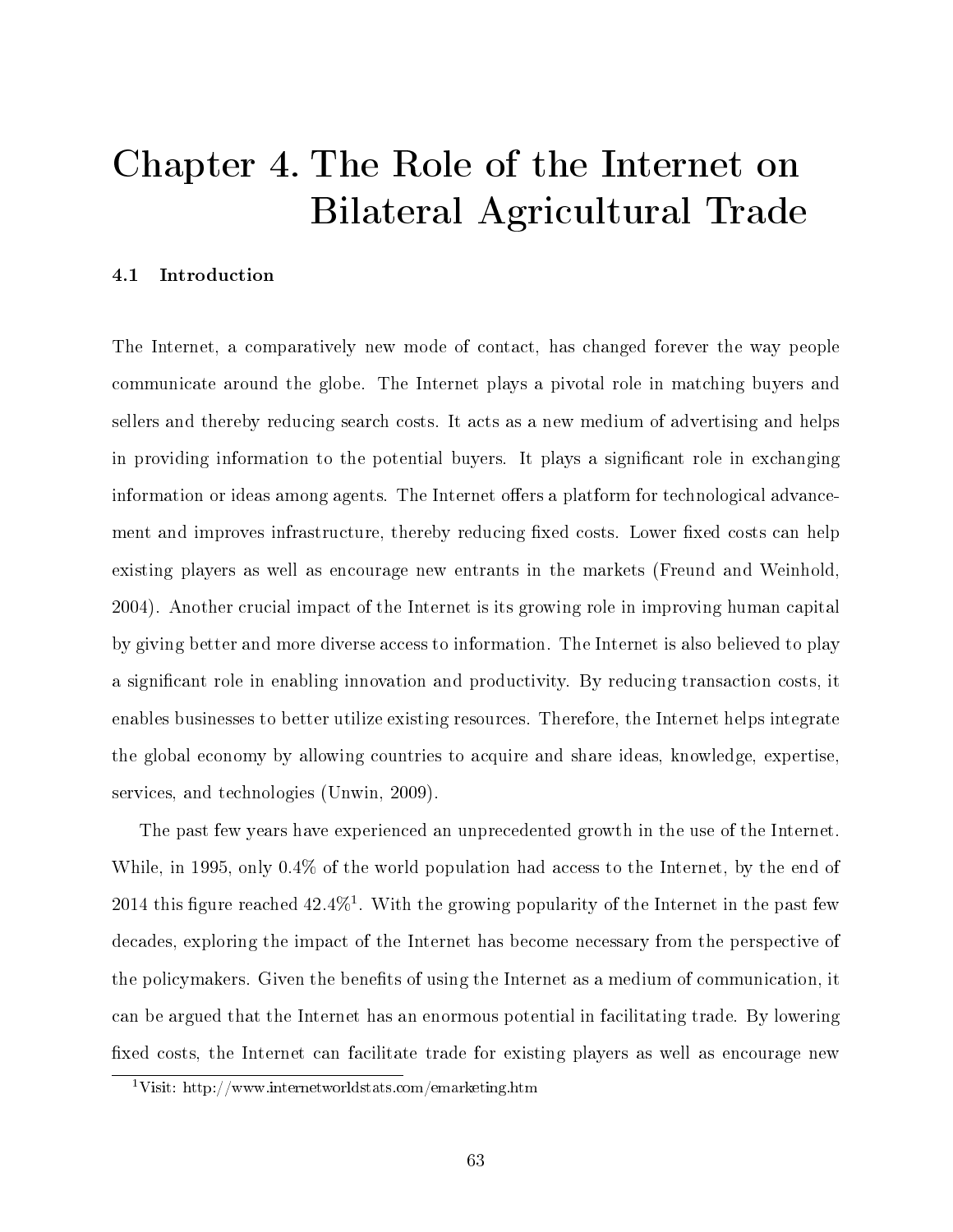traders in the markets. Also, by making communication faster and information more easily available, the Internet can influence the transit time between the origin and the destination. Though important, studies analyzing the impact of Internet access on bilateral trade are rare. The central idea of this paper is to fill this void in the trade literature by quantifying the probable effect of the Internet on bilateral trade, both in agricultural commodities and non-agricultural goods. Using an augmented gravity model, this paper combines different estimation techniques to empirically investigate the impact of Internet penetration on bilateral trade for a broad set of countries, spanning five years from 2006 to 2010.

Table 4.1 lists five countries with the highest Internet users and five countries with the lowest Internet users per 100 population in descending order, based on 2010 World Bank data. The table also lists the number of Internet users during 2003 and 1996 for those ten countries.

|                                                |                    | World      |       | Internet Internet | Internet |  |  |  |
|------------------------------------------------|--------------------|------------|-------|-------------------|----------|--|--|--|
| Rank                                           | Country            | Bank       | Users | Users             | Users    |  |  |  |
|                                                |                    | Code       | 1996  | 2003              | 2010     |  |  |  |
| Countries with highest Internet adoption, 2010 |                    |            |       |                   |          |  |  |  |
| 1.                                             | <b>Iceland</b>     | <b>ISL</b> | 14.1  | 83.1              | 93.39    |  |  |  |
| 2.                                             | Norway             | <b>NOR</b> | 18.25 | 78.13             | 93.39    |  |  |  |
| 3.                                             | <b>Netherlands</b> | <b>NLD</b> | 9.649 | 64.35             | 90.72    |  |  |  |
| 4.                                             | Luembourg          | LUX.       | 5.552 | 54.55             | 90.62    |  |  |  |
| 5.                                             | Sweden             | <b>SWE</b> | 9.004 | 79.13             | 90.00    |  |  |  |
| Countries with lowest Internet adoption, 2010  |                    |            |       |                   |          |  |  |  |
| 5.                                             | Guinea             | GIN        | 0.002 | 0.451             | 1.000    |  |  |  |
| 4.                                             | Niger              | <b>NER</b> | 0.001 | 0.156             | 0.830    |  |  |  |
| 3.                                             | Ethiopia           | <b>ETH</b> | 0.002 | 0.106             | 0.750    |  |  |  |
| 2.                                             | Congo, Dem. Rep.   | COD        | 0.000 | 0.135             | 0.720    |  |  |  |
| 1.                                             | Sierra Leone       | SLE        | 0.003 | 0.190             | 0.580    |  |  |  |

Table 4.1: Internet Users in the World

Internet adoption is measured by the number of Internet users/100 population. The data is collected from World Bank's World Development Indicators data-set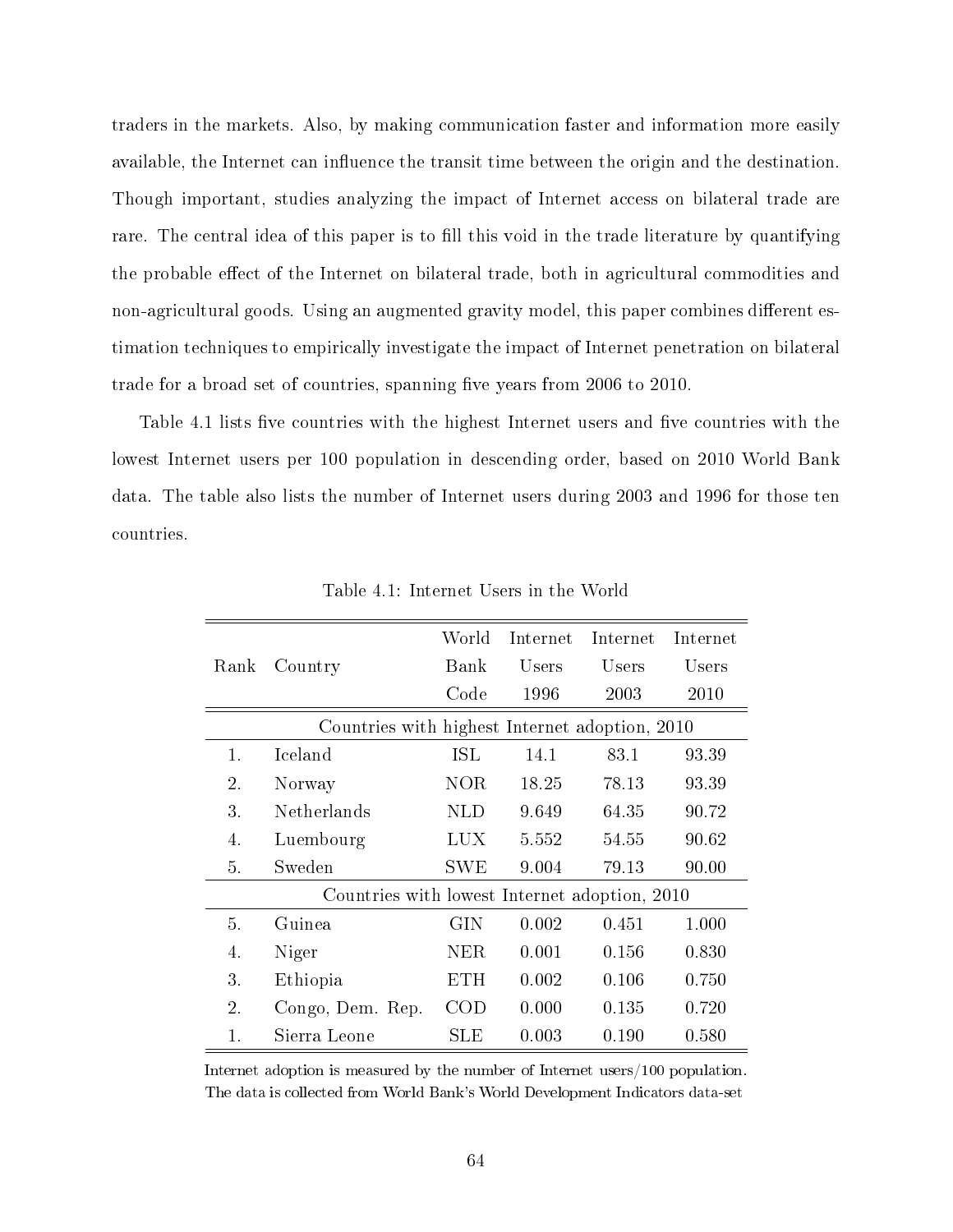## 4.2 Bilateral Trade and the Internet

The Internet has become a crucial platform for trade between buyers and sellers located in different parts of the world (Meltzer, 2013). Several studies have found a trade promoting role of the Internet. Most of the previous studies have analyzed the impact of Internet adoption on the total volume of trade without differentiating agricultural goods from manufactured commodities. Researchers also established the trade stimulating role of the Internet in the service sector. Studies by Freund and Weinhold (2002, 2004); Clarke and Wallsten, (2006); and Timmis (2012) suggest that the use of the Internet can stimulate trade. For example, Freund and Weinhold (2002) found that the Internet adoption by the trading partner abroad facilitates exports of services to the United States. Freund and Weinhold (2004) use a gravity model to examine the effect of the internet on trade among 56 countries. They found no evidence of Internet effect on total trade flows in 1995 and only weak evidence of an effect in 1996. However, they found an increasing and signicant impact from 1997 to 1999. Their results suggest that the impact of the internet on trade is stronger for poor countries than for rich countries.

Clarke and Wallsten, (2006) found that access to the Internet improves export performance in developing countries, but not in developed countries. They also found that this direction of trade goes from developing countries with high Internet penetration to highincome developed countries, but not towards developing countries with a lower degree of Internet adoption.

Using a gravity model framework, Timmis  $(2012)$  examined the effect of internet adoption on trade for OECD countries for the period 1990-2010. The results suggest that the country pairs with relatively higher Internet adoption rates trade more with each other as compared to country pairs with lower adoption rates.

Fink et al. (2005) and Tang (2006) explored the role of communication costs in trade. They used different means of communication and found that adopting the Internet as a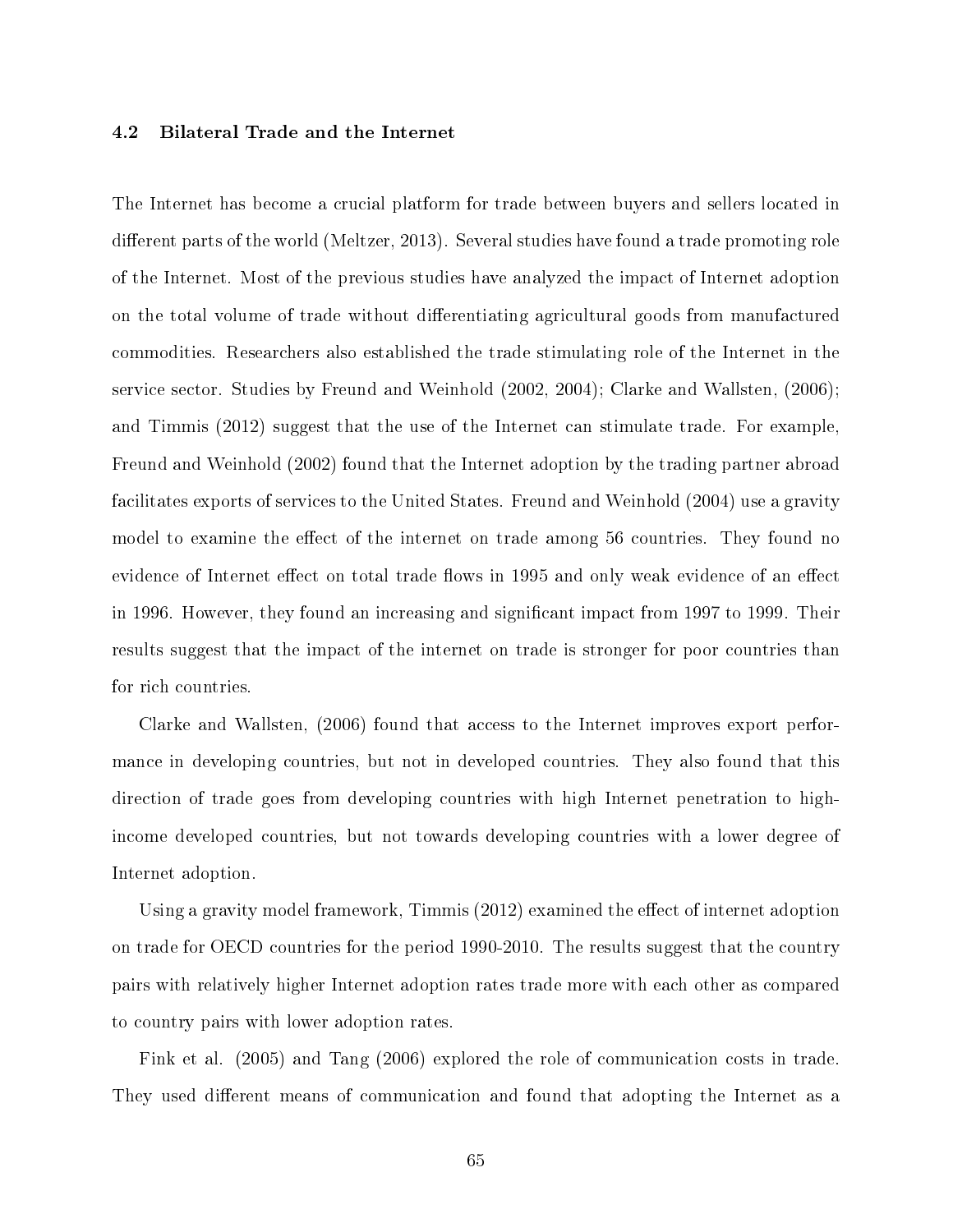medium of communication helps in reducing trade costs and therefore increases the volume of trade. In other words, they found a positive relationship between the Internet as a means of communication and the trade performance of a country. Fink et al. (2005) further found that, along with lowering the fixed cost, the internet tends to reduce the variable cost of trade and thereby augments the trade volume.

Rauch and Trindade (2003) also support the above-mentioned findings. They argue that the Internet makes substitution among buyers or among sellers easier by providing information quickly and promptly. They note that "Improved information allows home firms to rule out more potential foreign trade partners in advance of attempting to form a match (Rauch and Trindade, 2003).

Compared to the existing literature analyzing the role of the Internet on manufactured goods and services, literature showing a link between agricultural trade and the Internet is rare. One exception is a study by Wheatly and Roe (2005) who examine the effect of the Internet on US bilateral trade for the years 1995 to 2003. Their work differentiates between agricultural and horticultural commodities and examines the impact of Internet penetration on trade. Their results suggest a negative relationship between the degree of Internet penetration and trade costs. They also found this relationship to be more signicant for imports rather than exports.

This study also seeks to determine the effect of Internet penetration on agricultural exports. The study differs from Wheatly and Roe (2005) and supports the finding by Park  $(2005)$ . Park  $(2005)$  estimated the effect of the Internet as a measure of telecommunication on bilateral trade in agricultural and non-agricultural goods among the OECD countries between 1997 to 2001. According to the findings of the study, improved telecommunication had a significant effect on trade in non-agricultural commodities than in agricultural goods.

Similarly, this study argues that the effect of the Internet as a medium of communication on agricultural exports is limited; Whereas, the Internet is more capable of enhancing trade in the non-agricultural sector. In this paper, the following is hypothesized: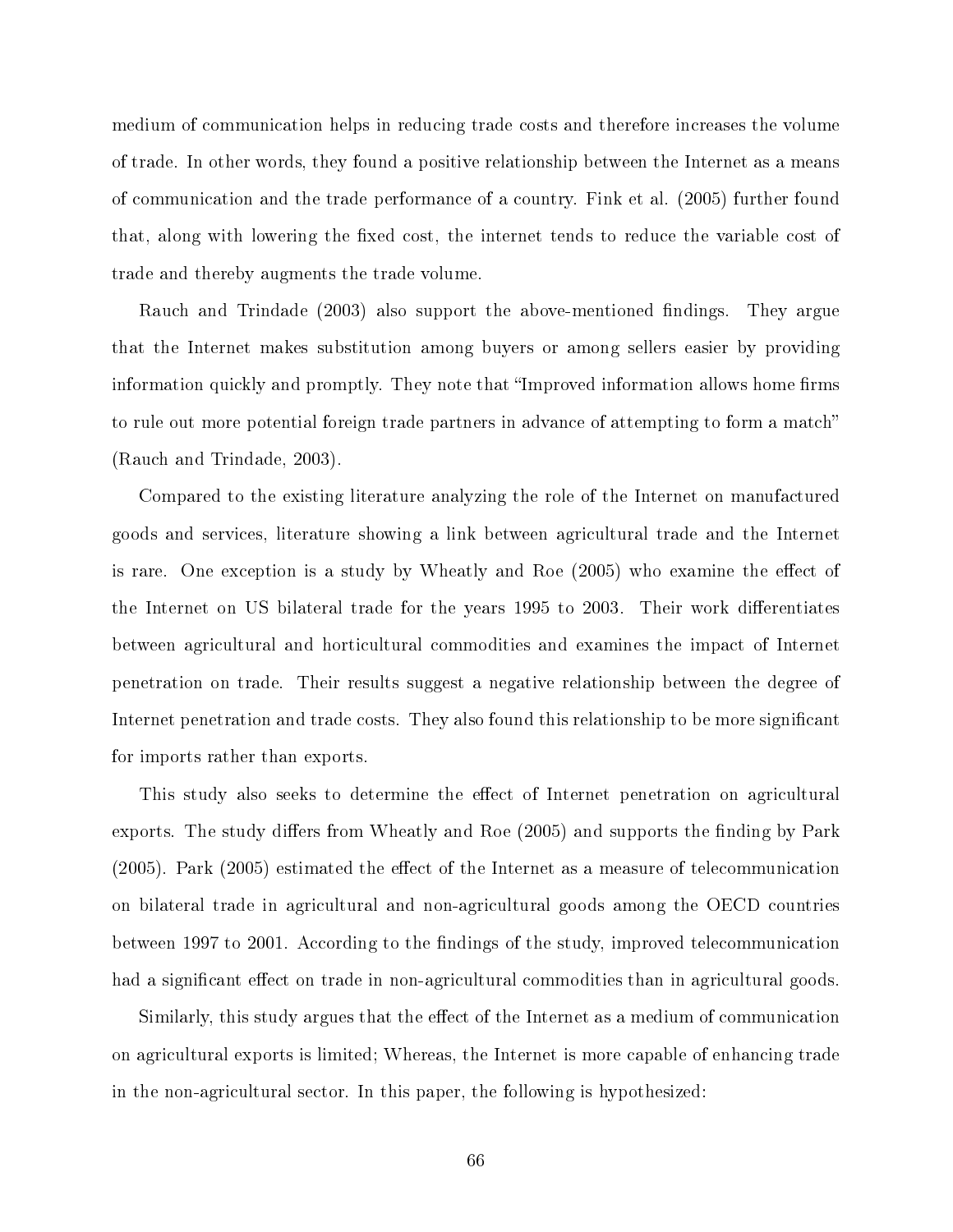Hypothesis 1: The Internet as a medium of communication, is a more efficient predictor of trade in non-agricultural exports than in agricultural commodities.

Agriculture is considered to be a more important component in the developing economies than in developed nations. Most of the developing countries are net exporters of agricultural commodities. Yet, the agricultural sector in developing countries is discouraged not only by agricultural protection policies in high-income countries but also by domestic policies favoring manufacturing and service sectors (Hertel et al., 2000). The agricultural sector tends to be neglected as an accelerator of growth because investment in the industry provides higher economic stimulus. The agricultural sector also suffers from a lack of infrastructure that can boost production and improve terms of trade. To come out of this trap, massive investment and a minimum threshold level of technological infrastructure is necessary so that the agricultural sector can integrate with non-agricultural industry and take advantage of available technologies. Until that threshold level is reached, the trade promoting role of the Internet will be restricted to developed sectors like manufacturing and services. However, once that threshold level is reached, the Internet as a medium of communication can boost agricultural exports by providing nations with the ability to gain competitive and comparative advantages.

This paper uses an augmented gravity model to examine whether Internet penetration, as measured by the number of Internet users per hundred population, can significantly affect bilateral trade. To analyze the commodity specific impact of the Internet on bilateral trade, the study is conducted separately on total agricultural and non-agricultural exports for the years 2006 to 2010. To analyze the data, multiple regressions are used and results are tested for robustness. To reduce omitted variable bias, a broad range of theoretically plausible determinants of trade are also included in the model. Furthermore, Hekman's two-step method and Heckman's selection model are used to correct for the sample-selection bias present in the trade data. Also, to deal with the endogeneity issue the instrumental variable approach is used. This paper contributes to the trade literature in two ways. Firstly,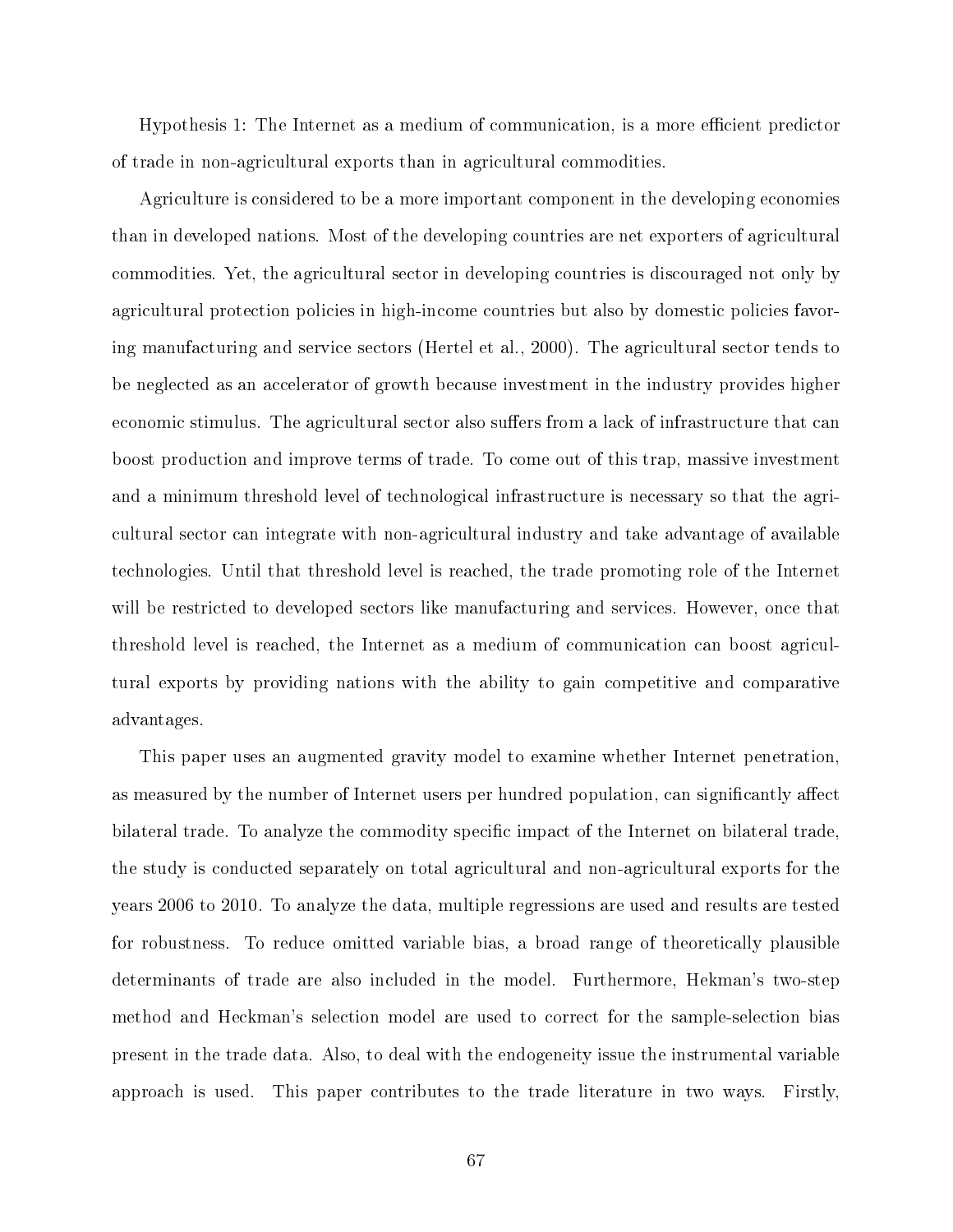according to a review of the literature, this is the first systematic cross-country empirical analysis that relates the Internet to agricultural exports. Secondly, the paper proposes a novel instrument to deal with the issue of endogeneity.

#### 4.3 Empirical Strategy

In order to assess the relationship between internet penetration and international trade, this paper adopts the gravity model technique. The gravity model, pioneered by Tinbergen  $(1962)$ , is an essential tool for measuring the size and impact of tariff and non-tariff barriers on bilateral trade. In its original form the gravity model is expressed by the following:

$$
Y_{ei} = G \frac{(M_e M_i)}{D_{ei}} \tag{4.1}
$$

A standard gravity model assumes that the volume of trade between two countries is positively related to the size of the economies and inversely related to the trade costs. Here,  $Y_{ij}$  measures the volume of trade between country e and i,  $M_e$  and  $M_i$  represents the size of economies.  $D$  is the geographical distance between the countries, capturing trade costs.  $G$ is the gravitational constant.

In the augmented gravity model adopted to analyze the relationship between Internet penetration and the volume of exports, GDP is included to capture the market size of the economy. Population is also included as a measure of country size. Geographical distance between the countries captures trade costs. To capture trade factors, a number of additional dummy variables, such as island economy, landlocked economy, common language, the common border, colonial heritage, income level or geographical region, are included in the model. For the gravity model, Internet penetration measured by number of Internet users per 100 population, is included as a main variable of interest. To reduce the omitted variable bias,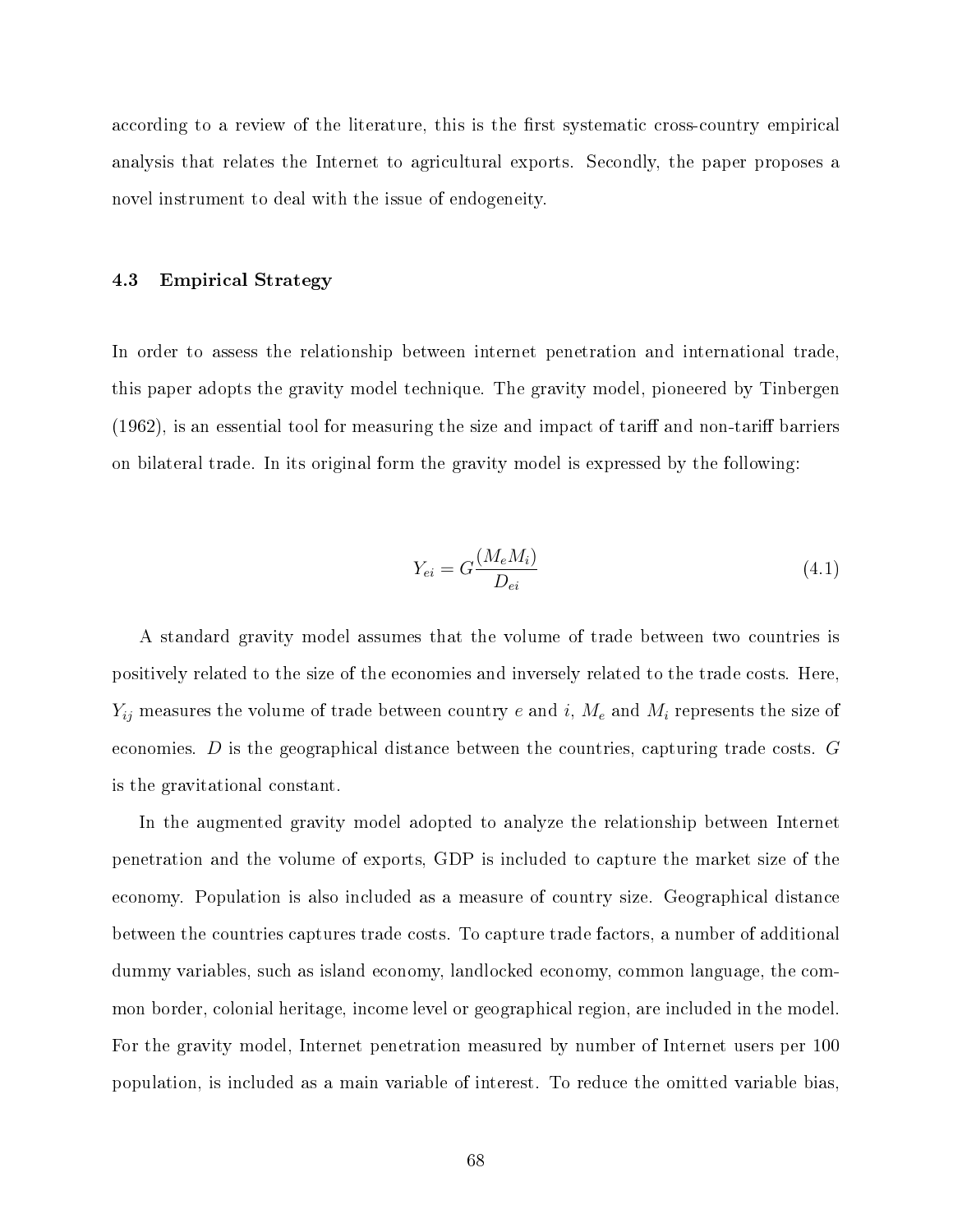this model controls for other variables that can facilitate trade. Since bilateral trade involves two countries, the quality of extent of Internet penetration in both the countries can affect the volume of trade. Therefore, a variable measuring the number of internet users in the partner country is also included in the model. The augmented gravity model includes variables such as the bilateral tariff rate and the exchange rate, that have the potential to influence the volume of agricultural trade. The model also controls for the average trade-cost incurred by exporters and importers in each country.

The log-linearized augmented gravity model is given by the following equation:

$$
log(Export)_{eit} = \alpha + \beta_1 log(Internet)_{et} + \beta_2 log(Internet)_{it} + \gamma_1 log(GDP)_{et} + \gamma_2 log(GDP)_{it}
$$
  
+  $\gamma_3 log(Population)_{et} + \gamma_4 log(Population)_{it} + \gamma_5 log(Distance)_{ei} + \gamma_6 Landlocked_e$   
+  $\gamma_7 Language_{ei} + \gamma_8 Colony_{ei} + \gamma_9 Border_{ei} + \gamma_{10} Island_e + \gamma_{11} Income_e + \gamma_{12} Region_e$   
+  $\gamma_{13} log(ExchangeRate)_{et} + \gamma_{14} log(Tariff)_{iet} + \gamma_{15} log(Exporto)_{eit}$   
+  $\gamma_{16} log(Import_C)_{iet} + \delta_{ei} + \epsilon_{eit}$  (4.2)

Here,  $e$  and  $i$  represents the exporting and importing countries respectively, and  $t$  denotes time.  $Export_{eit}$  denotes volume of agricultural export from country  $e$  to country  $i$  at time period t. Internet<sub>et</sub> and Internet<sub>it</sub> gives the number of Internet users per 100 population in country e and i, respectively, at period t.  $GDP_{et}$  and  $GDP_{it}$  are the real GDP of country e and i respectively at time period t. Population<sub>et</sub> and Population<sub>it</sub> denote population of country e and i, respectively, at time period t. Distance<sub>ei</sub> gives the distance between the capital cities of country  $e$  and  $i$ . Land is a binary dummy variable that takes a value of unity if country e is landlocked. Language<sub>ei</sub> is a binary dummy variable which is unity if country e and country i have a common language and zero otherwise.  $Colony_{ei}$  is a binary dummy which is unity if e and i had the same colonizer. Border<sub>ei</sub> is a binary dummy variable which is unity if e and i share a common border. Island<sub>e</sub> is a binary dummy taking a value of unity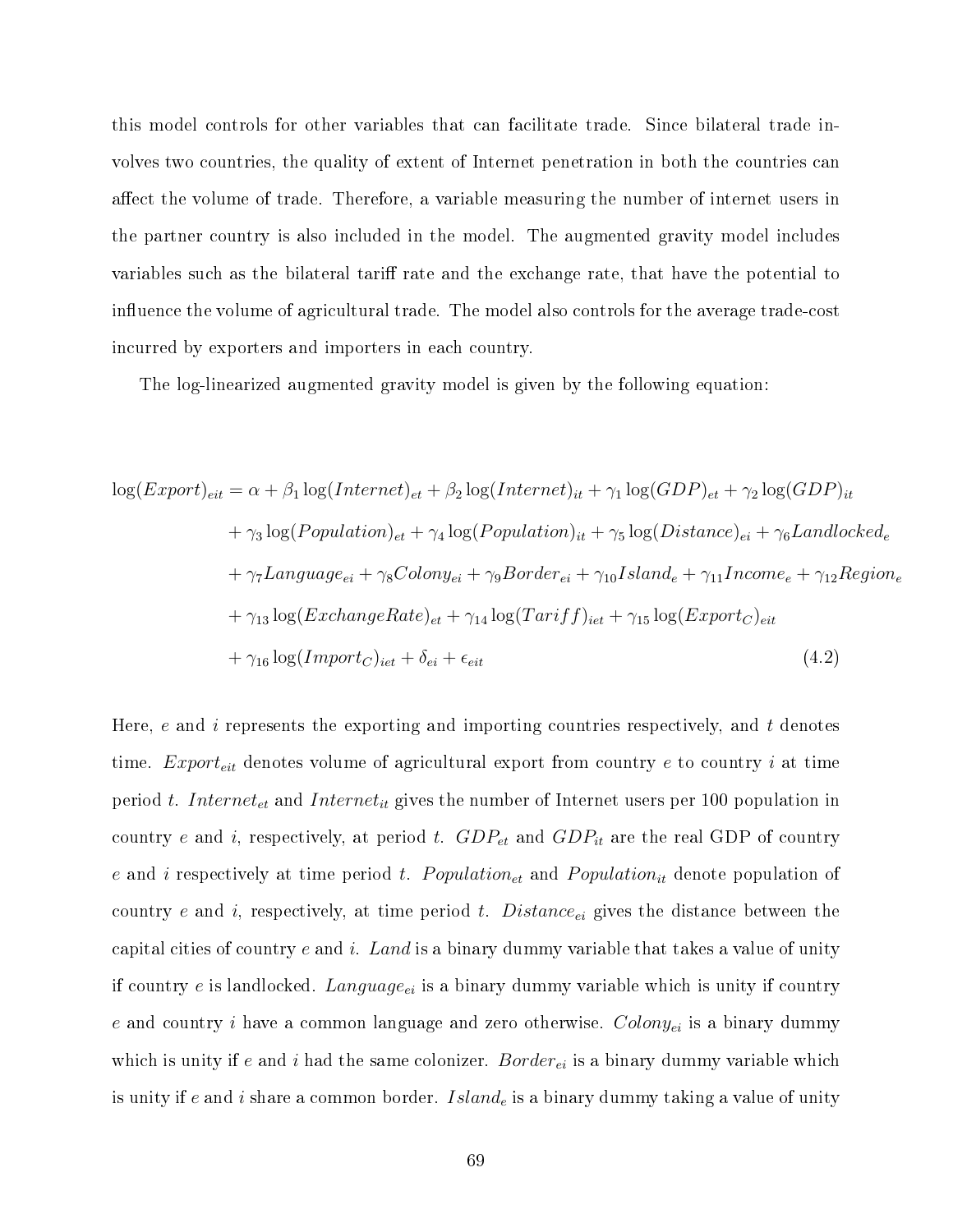if country e is an island economy. Income<sub>e</sub> represents the set of dummies representing the income group to which country e belongs. Region<sub>e</sub> represents the set of dummies representing the geographical region to which country  $e$  belongs.  $Tariff_{iet}$  is a weighted average tariff applied by country i on country e's exports at period t.  $ExchangeRate_{et}$  represents the real exchange rate of country e quoted in US dollars.  $Export_C$  gives the trade-cost associated with exporting a commodity from country e to country i at period t. Similarly, Import<sub>C</sub> gives the trade-cost associated with importing a commodity from country  $e$  to country  $i$  at period t.  $\delta_{ei}$  is a set of time fixed effects.  $\epsilon_{eit}$  is the error term that is assumed to be normally distributed with mean zero.

The model is estimated using three-year panel data from 2006 to 2010. GDP is used as a proxy for the size of the economy. The larger the size of the economy, the higher will be the volume of agricultural trade between country pairs. Therefore, the coefficient of  $log(GDP)$  is expected to be positive. The coefficient for the log value of distance, which is used as a proxy for trade cost is expected to be negative as higher distance increases the trade cost, thereby reducing the volume of trade between the countries. As transportation costs are higher for islands or landlocked economies compared to the countries sharing a common border, the volume of trade is expected to be higher in the last case than in the other two instances. It is also assumed that the volume of trade will be higher between the countries sharing similar cultural or colonial heritage. The same goes for the country pairs belonging to the same income group or the same geographical region. Again, the higher the population of the countries, the higher will be the demand for the commodities. As a result, the coefficient of  $log(population)$  of the importing country is expected to have a positive sign. The same will be true for the coefficient of  $log(population)$  of the exporting country. As complex tariff barriers discourage trade, the coefficient of the tariff parameter is expected to take a negative sign. The coefficient of the exchange rate is also expected to take a negative sign. A Higher value of this variable implies the value of the exporting country's currency appreciates in terms of the US dollar. With an appreciation of exporting country's currency, the price of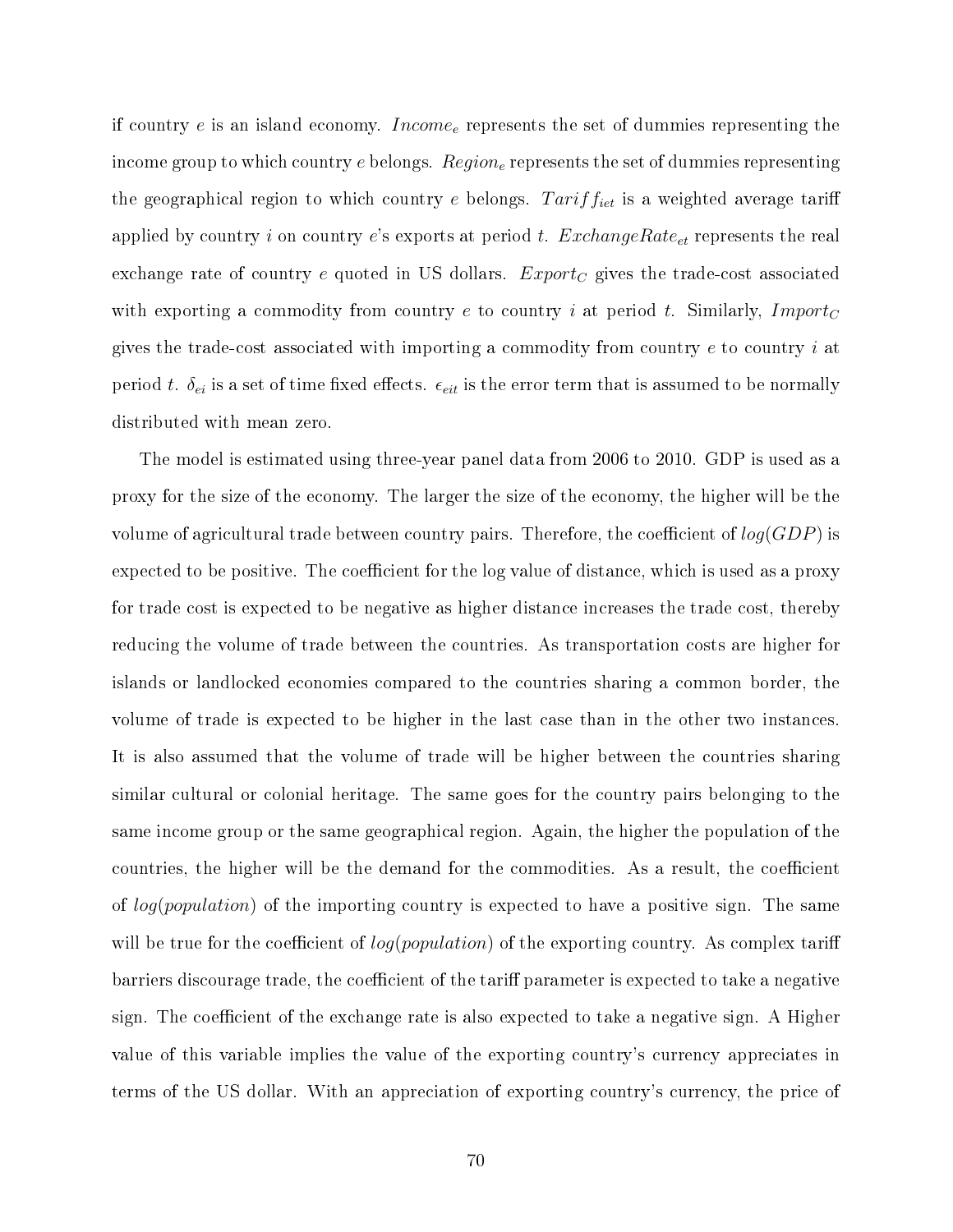its exports increases, which decreases the volume of exports. Both the coefficients of export and import costs are expected to take a negative size as higher cost should inversely affect the volume of trade.

In this paper, initially the log-linearized augmented gravity model is analyzed using the benchmark Ordinary Least Square (OLS) method. Panel estimation methods like population averaged Feasible Generalized Least Square (Pooled FGLS), and Random Effect models are also used to study the relationship between the Internet and bilateral trade. Sample selection bias is corrected using Heckman's two-step model and Heckman's selection model. To alleviate potential endogeneity present in the data, instrumental variable analysis is conducted.

#### 4.3.1 Sample-selection Bias

In trade data, missing trade values are common as zero trade flows may result from a country's decision not to trade with another economy. The missing trade value creates a problem when the log-linearized augmented gravity model is estimated using OLS. As the log of zero is undefined, zero trade flows will be automatically dropped from the equation, giving rise to sample-selection bias.[2](#page-77-0)

To deal with the problem of sample-selection bias, this study follows Heckman's two-step procedure to reduce the bias (Heckman, 1979). In the first stage, a Probit Model (Selection equation) is estimated to determine the probability of a country engaging in trade. In the second stage, the expected values of the trade flow from the first stage, conditional on whether country pairs are trading (Outcome equation), are estimated using ordinary least squares. For identification of the second-stage trade-flow equation, an identification variable is required. For the validity of this identification variable two conditions must be satisfied:

<span id="page-77-0"></span><sup>&</sup>lt;sup>2</sup>Alternative approaches to handle the presence of zero trade includes: i) Truncating the sample by discarding the observations with zero trade values; and ii) Adding a small constant to each observation on the dependent variable before taking logarithms. This method works properly if the zeros are randomly distributed. Otherwise, this method gives rise to sample selection bias.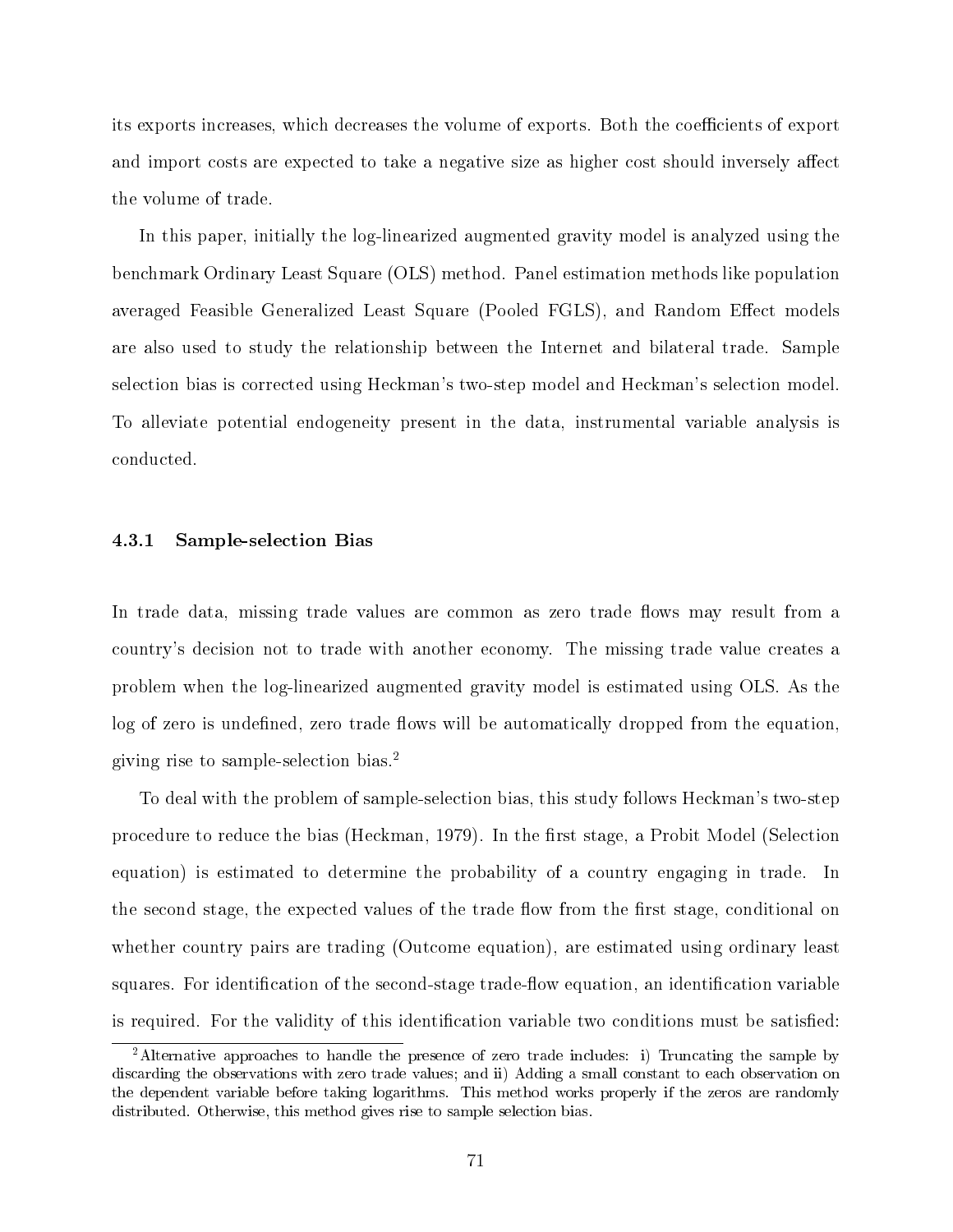i) This variable should hold the property that it influences a country's propensity to engage in trade; and ii) This variable should not have any direct effect on the volume of trade. Previous literature suggests that variables like common religion, common border, common language, etc., satisfy this condition (Helpman et al., 2006).

Another way to deal with the sample-selection bias is to use Heckman's selection model where the selection and the outcome equations are estimated simultaneously using Maximum Likelihood Estimation. Heckman's selection model depends strongly on the model being correctly specified. Heckman's selection model can produce biased estimates if the model is not properly specified or if a specific data-set violates the model's assumptions. When the underlying goal is to predict an actual response, Hekman's two-step model is preferred. If the goal is to predict the value of the dependent variable that would be observed in the absence of selection, however, Heckman's selection model is more appropriate.

#### 4.3.2 Endogeneity

The cross-country correlation suggests a possible causal relationship between the internet penetration and the volume of export. Access to the Internet and the volume of export might be determined simultaneously. Several recent studies have suggested that trade stimulates internet use. Economists suggest that countries with greater contact with the outside world, either via trade, tourism or because of geographical location, are more likely to be developed with respect to digital technology than other countries (Onyeiwu, 2002). Internet access might also influence export behavior. If access to the Internet makes it economical for buyers and sellers to come together then, everything else being constant, exports could be higher in countries with greater internet penetration. The internet penetration can also be endogenous because of the possibility of omitted variable bias. It is well known that, in the presence of endogeneity, OLS estimation will give biased estimates as the orthogonality assumption of OLS will be violated.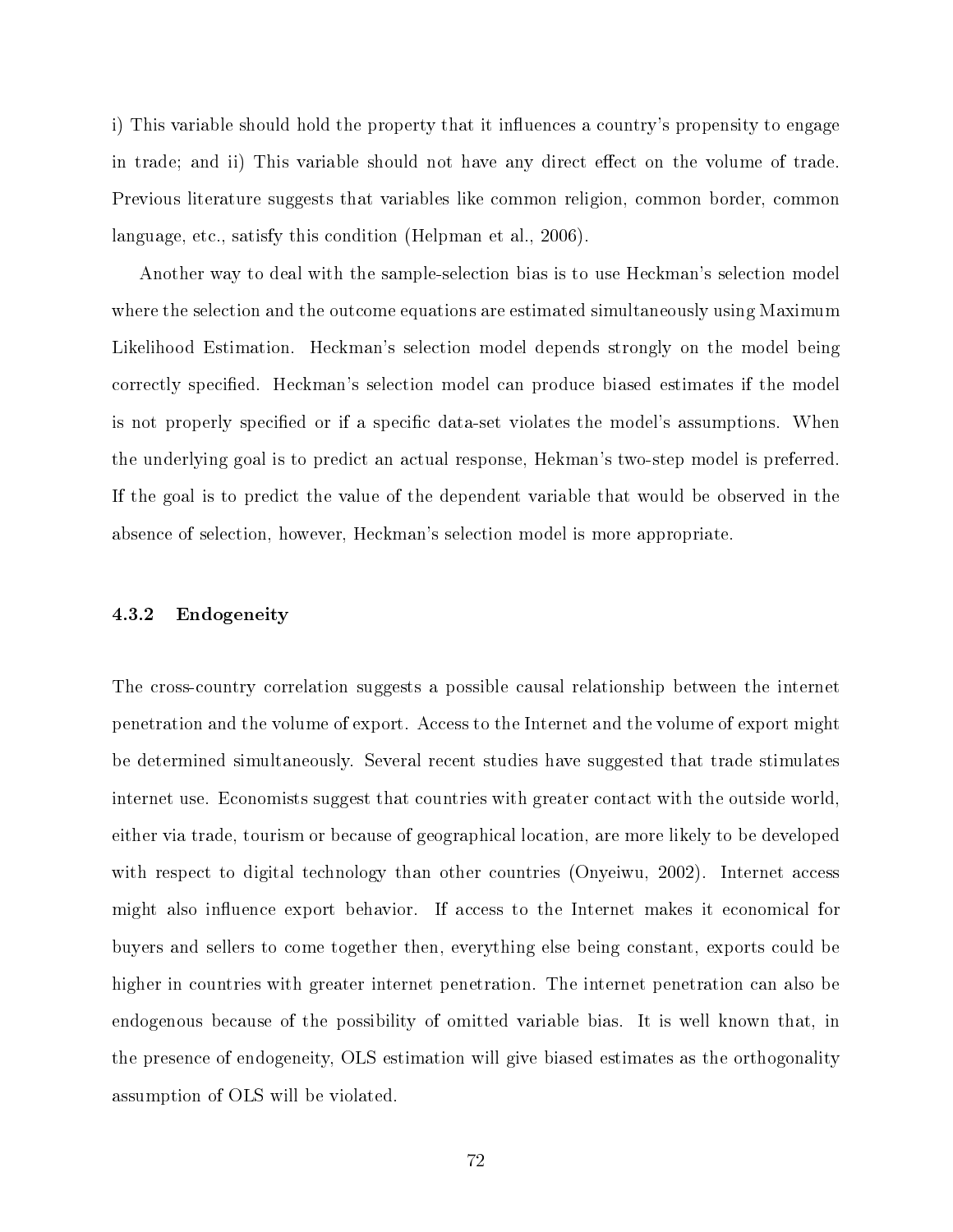To reduce potential endogeneity, the study adopts instrumental variable (IV) regression. A newly constructed variable on historical, technological adoption from the Cross-country Historical Adoption of Technology or CHAT data-set (Comin and Hobijn; 2009) is used as an instrument for technology adoption today (Internet penetration). Comin et al. (2010) compute indices for technology adoption prior to the era of colonization and extensive European contacts. They compute indices for technology adoption in 1000 BC, 0 AD, and 1500 AD and found that there is a positive and significant correlation between the technology adoption indices in 1500 AD and technology adoption today. This relationship was found to be robust at the sector level even after controlling for geographical and institutional factors. Also, there was a considerable degree of cross-country variation in technology adoption in 1500 AD. They note 1500 AD data to be more precise as there were a large number of sources documenting the technology adoption patterns during that period. This measure of historical, technological adoption was computed in five different sectors, namely agriculture, transportation, military, industry and communication. In our model, we include technology adoption in communication in 1500 AD as an instrument for the modern day mode of communication (Internet penetration). To satisfy the condition for a valid instrument, communication adoption in 1500AD should be correlated with the potential endogenous variable internet penetration, but should not affect the volume of agricultural and non-agricultural exports directly.

In this paper, conventional Two-stage Least Square (2SLS) and Generalized Methods of Moment (GMM) techniques are used for IV analysis.

#### 4.4 Data

Bilateral trade flow data for agricultural and non-agricultural commodities are collected from the Commodity and Trade Database (COMTRADE) of the United Nations Statistics Division for 2003 to 2005. Agricultural goods (Food and live animals) are defined as commodities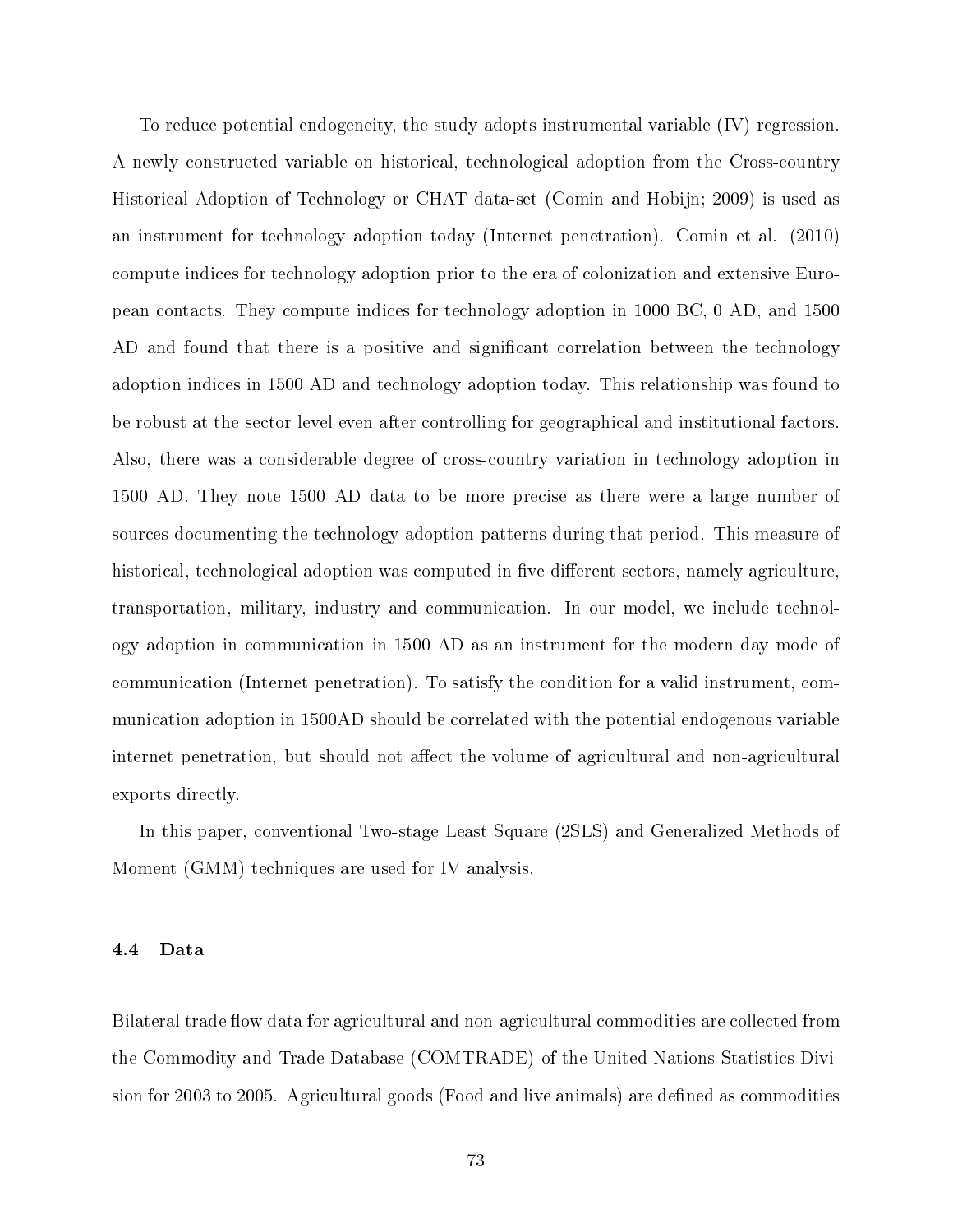in Category 0 at the one-digit level of the Standard International Trade Classification (SITC Revision 1). Non-agricultural goods (Machinery and transport equipment) are defined as commodities in Category 7 at the one-digit level of the Standard International Trade Classi cation (SITC Revision 1). Table 4.2 and 4.3 summarizes the relevant variables used in this paper.

| Variable                            | Mean  | Std. Dev. | Obs.  |
|-------------------------------------|-------|-----------|-------|
| $log(Expert)_{ei}$                  | 13.98 | 3.138     | 61595 |
| $log(Internet)_e$                   | 3.198 | 1.171     | 62726 |
| $log(Internet)_i$                   | 2.913 | 1.384     | 61729 |
| $log(GDP)_e$                        | 25.55 | 2.072     | 61752 |
| $log(GDP)_i$                        | 24.82 | 2.345     | 60667 |
| $log(Distance)_{ei}$                | 3.691 | 0.392     | 56777 |
| log(Population) <sub>e</sub>        | 16.62 | 1.747     | 62292 |
| $log(Population)_{i}$               | 16.07 | 1.964     | 61890 |
| $log(Real Exchange Rate)_e$         | 4.589 | 0.076     | 39172 |
| $log(Tariff)_{ie}$                  | 2.097 | 1.294     | 29365 |
| $log(Expert Cost)_{ei}$             | 6.880 | 0.424     | 61563 |
| $log(Import \; Cost)_{ie}$          | 7.088 | 0.51      | 58680 |
| 1500 Technology Adoption Index $_e$ | 0.534 | 0.414     | 47552 |
| 1500 Technology Adoption Index $_i$ | 0.502 | 0.407     | 41667 |

Table 4.2: The Internet & Agricultural Exports: Summary Statistics

Summary statistics are presented together for the years 2006 to 2010.

Data for the main variable of interest comes from the World Development Indicators database available on the World Bank website. This variable determines the number of internet users per 1000 people and is used as a proxy for Internet penetration. Gross Domestic Product (GDP) is used as a measure of country size. The data for real GDP (in constant US dollars) has been taken from the World Development Indicators published by the World Bank. Population data also comes from the World Bank data-set.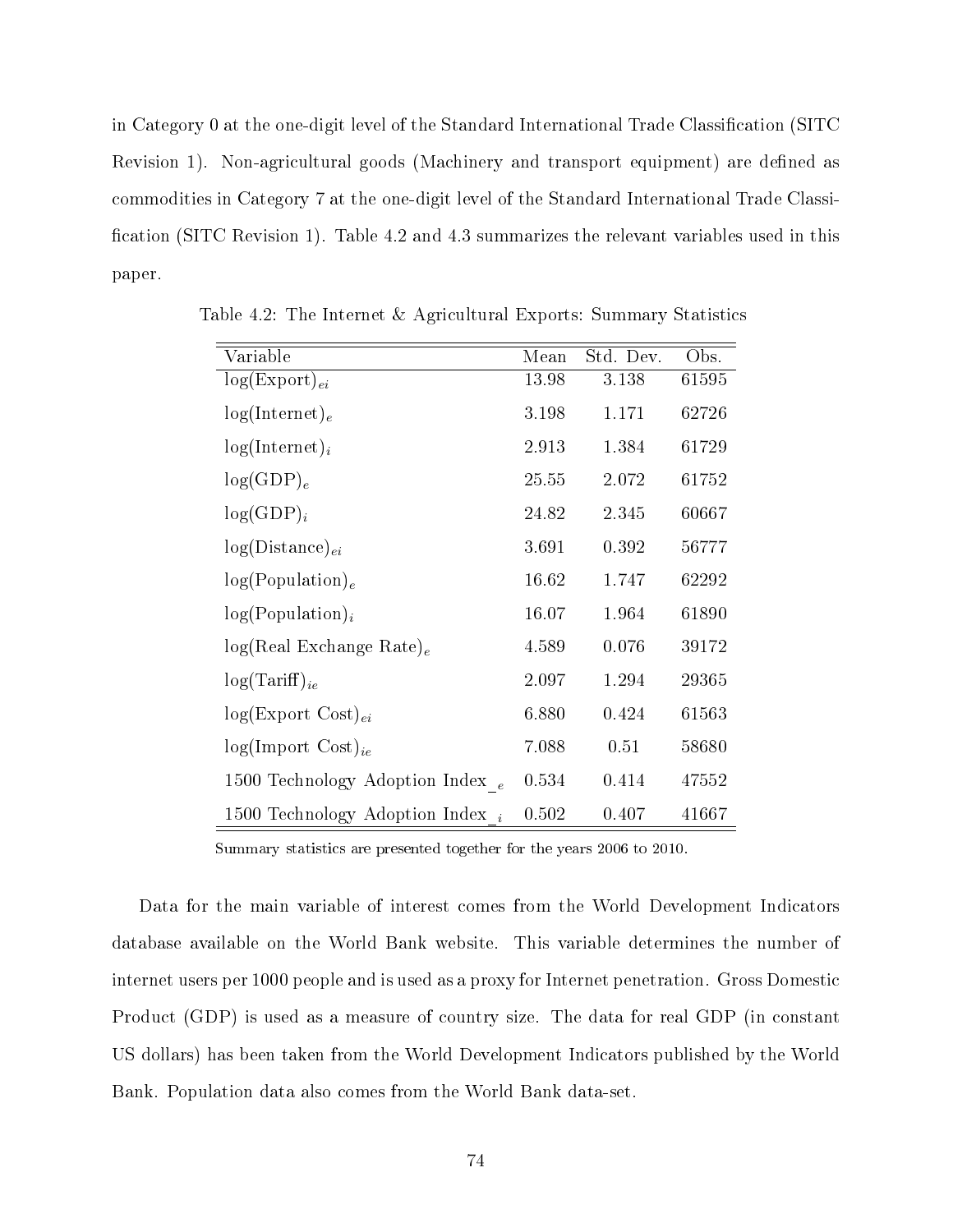A weighted average of applied tariff rates weighted by the values of bilateral agricultural trade is used in this paper. The tariff data were derived from the Trade Analysis and Information System (TRAINS) of the United Nations Conference on Trade and Development (UNCTAD). Real exchange rate data expressed in local currency units relative to the US dollar, comes from the World Bank. The data on 'cost to export' and 'cost to import' comes from the "Doing Business" database constructed by the World Bank. Gravity model variables such as distance, common language, common border, colonial pasts, etc that captures the variation in trade costs between country pairs are collected from the UNCTAD database.

| Variable                            | Mean  | Std. Dev. | Obs.  |
|-------------------------------------|-------|-----------|-------|
| $log(Expert)_{ei}$                  | 13.93 | 3.801     | 71824 |
| $log(Internet)_e$                   | 3.302 | 1.151     | 72878 |
| $log(Internet)_i$                   | 2.804 | 1.431     | 70743 |
| $log(GDP)_{e}$                      | 25.58 | 2.022     | 71851 |
| $log(GDP)_i$                        | 24.64 | 2.373     | 70089 |
| $log(Distance)_{ei}$                | 3.700 | 0.380     | 64945 |
| log(Population) <sub>e</sub>        | 16.47 | 1.778     | 72381 |
| $log(Population)_{i}$               | 16.01 | 1.999     | 71600 |
| $log(Tariff)_{ie}$                  | 1.308 | 1.277     | 49715 |
| $log(Real Exchange Rate)_e$         | 4.590 | 0.077     | 46468 |
| $log(Expert Cost)_{ei}$             | 6.889 | 0.428     | 71047 |
| $log(Import \; Cost)_{ie}$          | 7.121 | 0.530     | 67752 |
| 1500 Technology Adoption Index $_e$ | 0.578 | 0.413     | 52133 |
| 1500 Technology Adoption Index $_i$ | 0.471 | 0.403     | 48458 |

Table 4.3: The Internet & Non-agricultural Exports: Summary Statistics

Summary statistics are presented together for the years 2006 to 2010.

The data source for the instrument is Comin et al. (2010). As previously mentioned, a number of historical information sources are used to compute an index of cross-country technology adoption in 1000 BC, 0 AD, and 1500 AD. Technology adoption in 1500 AD was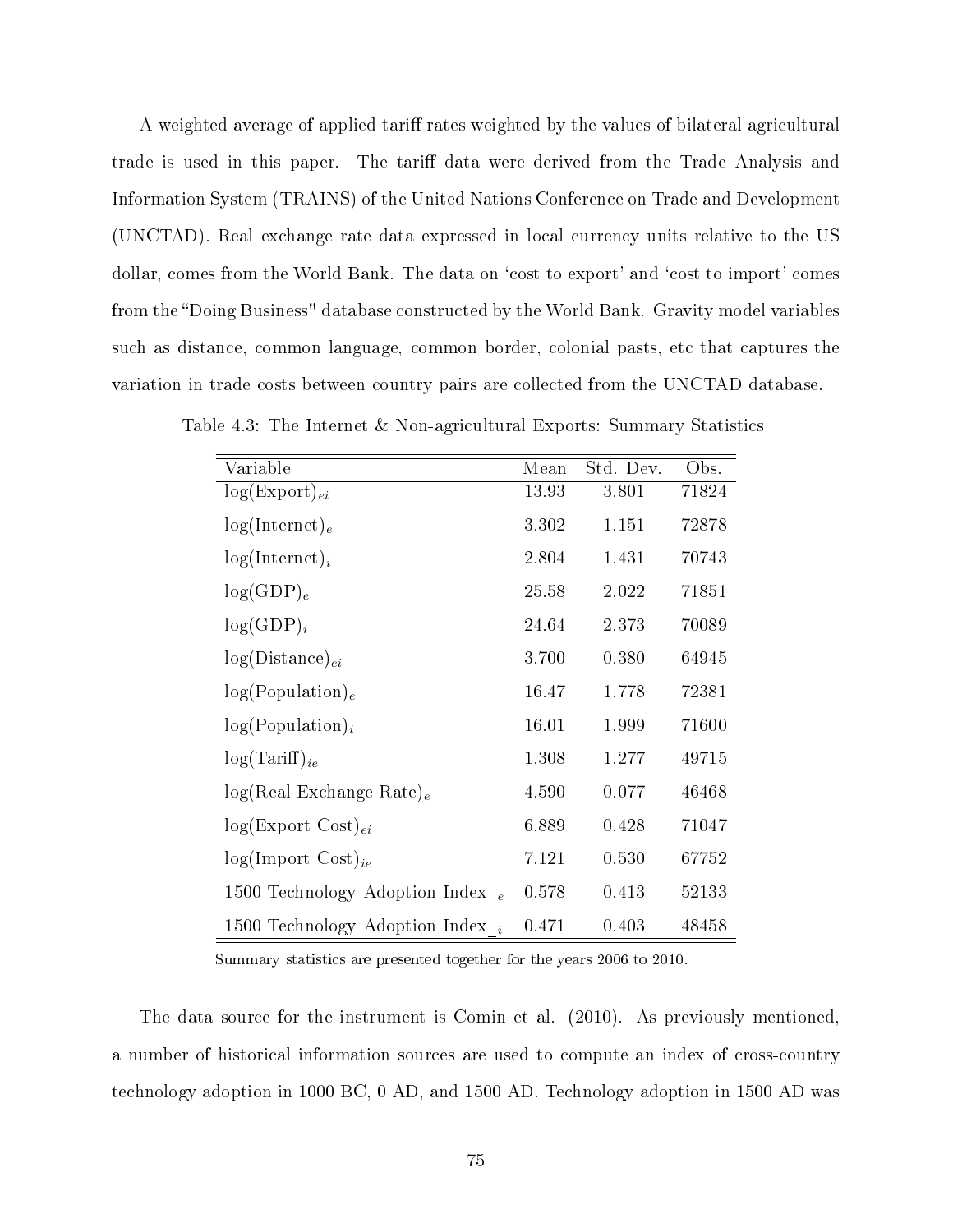found to be an accurate predictor of technology adoption today. This measure of historical technological adoption was computed in five different sectors, namely agriculture, transportation, military, industry, and communication. In this paper, the technology adoption in communication is used as an instrument for Internet penetration. The communication index is constructed using four variables: the use of movable block printing, the use of woodblock printing, the use of books, and the use of paper and takes a value between 0 and 1. A value closer to zero implies a lower degree of technology adoption in 1500 AD and a value closer to one suggests that the degree of technology adoption was high during 1500 AD for a particular country.

#### 4.5 Results

This section presents the estimation results of the empirical model given by equation 4.1. The regressions are based on an unbalanced panel data set for a broad set of countries during the period 2006 to 2010. Tables 4.4 to 4.10 represents the full regression results quantifying the effect of Internet penetration on bilateral exports. While estimating, the  $1\%$  tails of log value of agricultural and non-agricultural exports across countries were trimmed. That is, all countries were pooled and the top and bottom 1% of log value of bilateral exports in each of the pools were trimmed. Column 1 and 2 in each table presents the results for agricultural commodities. The last two columns provides the results for non-agricultural products. Each column includes standard gravity model variables along with internet penetration as main explanatory variable. The model also controls for a number of variables to minimize the omitted variable bias. Region and income dummies are included in the model to rule out the possibility that these results are driven by the omission of region and income fixed factors. Also time specific fixed effects were added to the model to account for all sources of unobserved heterogeneity that are constant for a given year across all countries. To deal with this issue of heteroscedasticity, robust clustered standard errors are used. Standard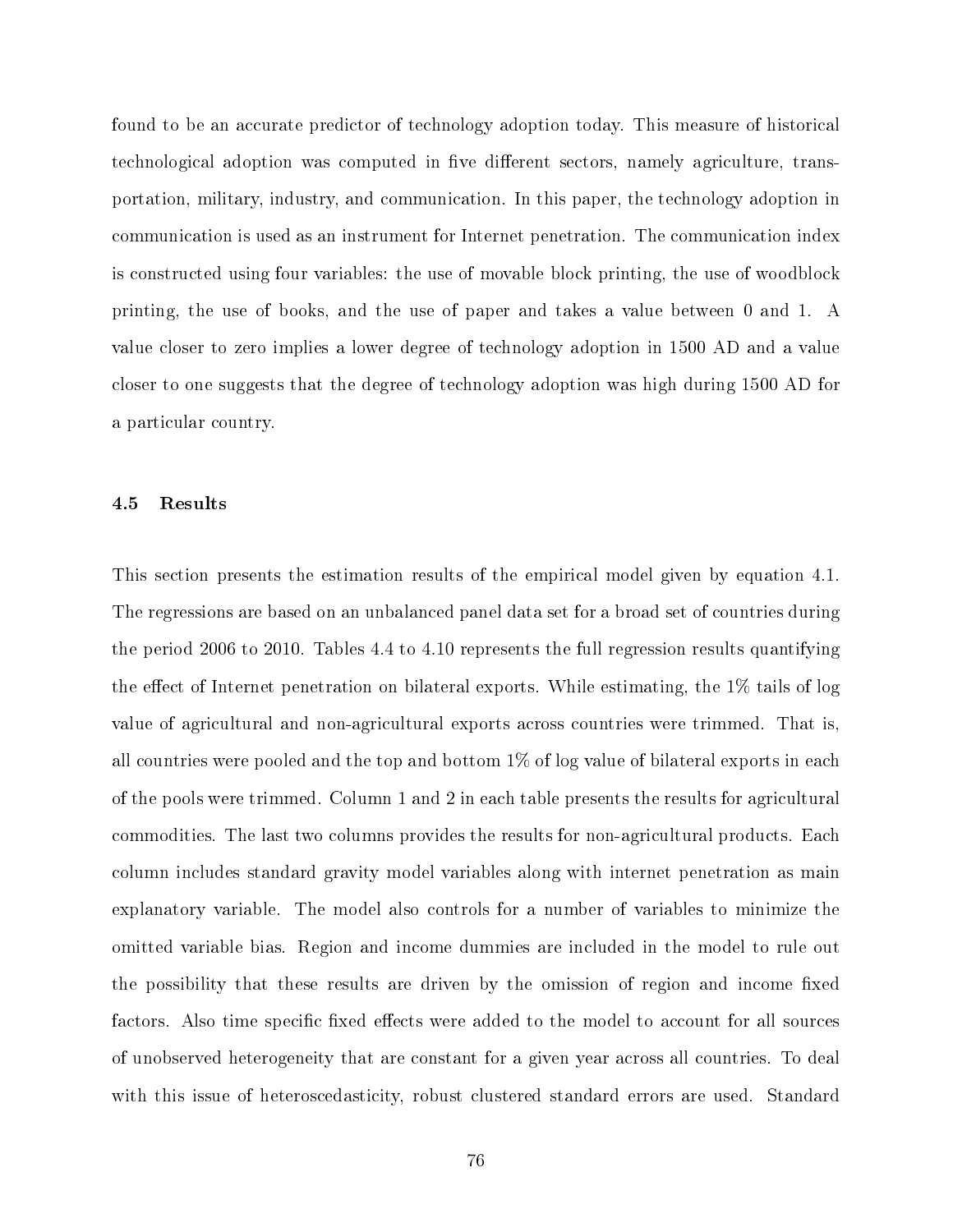errors are clustered by distance, which is unique to each country pair but is identical for both trading partners.

#### 4.5.1 Conventional Panel Data Techniques

As a benchmark, initially the gravity model is estimated using the Ordinary Least Square (OLS) Method. Consistency of OLS requires that the error term to be uncorrelated with the explanatory variables. Therefore, Pooled Ordinary Least Square (POLS) is consistent in the Random Effect  $(RE)$  model but is inconsistent in the Fixed Effect  $(FE)$  model. In this paper, due to the presence of time-invariant factors, the RE model is more appropriate than the FE model. Thus, the estimates from the POLS model are assumed to be consistent in this study.

The results from POLS model are presented in Table 4.5. From the first two columns of Table 4.5, we can see that there is no effect of the Internet on agricultural exports. However for non-agricultural exports, the coefficient of Internet penetration in the exporting country is highly signicant and takes the expected positive sign. The results suggest that a higher degree of Internet penetration in the the exporting country will increase the volume of nonagricultural exports. For example, in column 4, the coefficient of Internet penetration in the exporting country suggests that a  $1\%$  improvement in e-governance measures in the exporting country will increase the volume of non-agricultural exports by almost 0.39%. However, in all the specifications, the coefficient of the Internet penetration in the importing country remains insignificant with a negative sign for both agricultural and non-agricultural goods. The standard gravity model variables also take the expected sign, and the results are statistically signicant in almost all the cases.

The results from The Pooled Feasible Generalized Least Square (PFGLS) model are presented in Table 4.6. PFGLS estimation can lead to estimators of the parameters of the pooled model that are more efficient than POLS estimation in the presence of heteroscedasticity and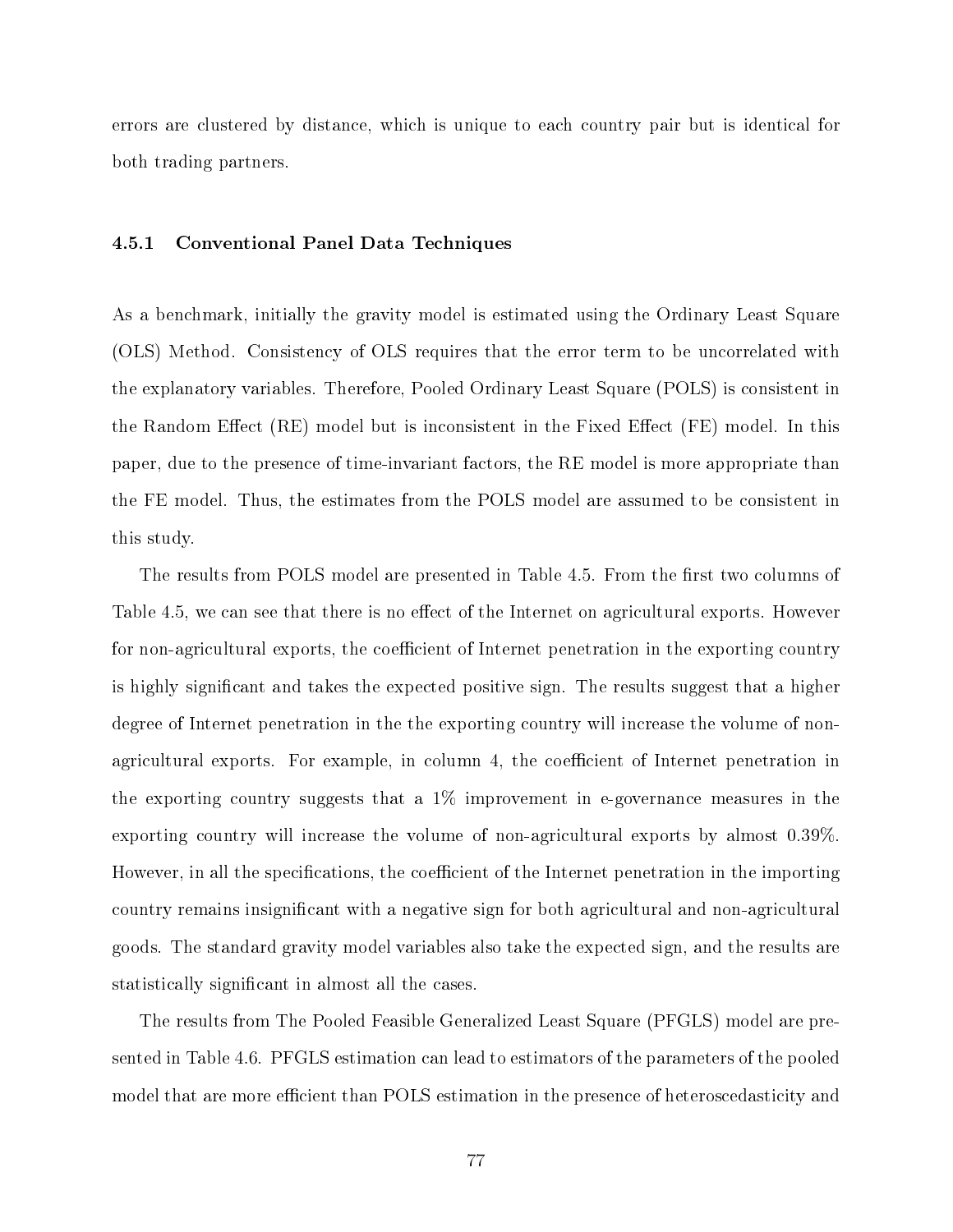auto-correlation. Also, this model works well for an infinite sample. Under the assumption that any individual-level unobserved effects are uncorrelated with regressors, PFGLS is consistent. In the study the estimates from the PFGLS model are similar to the estimates from POLS model.

The result presented in column 4 suggests that a 1% increase in internet penetration in the exporting country will increase the volume of non-agricultural exports by almost 0.39%. For agricultural commodities the impact of internet penetration becomes insignificant after controlling for year fixed effects. Also, the impact of importing country's Internet adoption remains insignicant for both the commodity groups. The standard gravity model variables also take the expected sign, and the results are statistically significant in almost all the cases.

#### 4.5.2 Heckman Model Estimates

Results of the first-step Heckman procedure are presented in Table 4.4. The result shows the identification variable, the probability that two randomly drawn people from a country pair speak in the same language, to be an important determining factor for the country pairs to engage in trade. Econometrically, this provides the necessary exclusion restriction for identification of the second stage trade flow equation. Therefore the variable "Common Language" is used as an exclusion variable in the construction of the Inverse Mills Ratio for the second stage Heckman procedure.

Table 4.7 shows the second-stage results from Heckman's Two-step model. The model shows a negative relationship between Internet penetration and the volume of exports. The findings are similar for both agricultural and non-agricultural commodities.

Table 4.8 presents the results from Heckman's selection model. The results from this model suggest that, once the sample-selection bias is corrected, a higher degree of internet penetration in the exporting country will increase the volume of exports. The results are highly significant for both commodity groups. The results further suggest that the degree of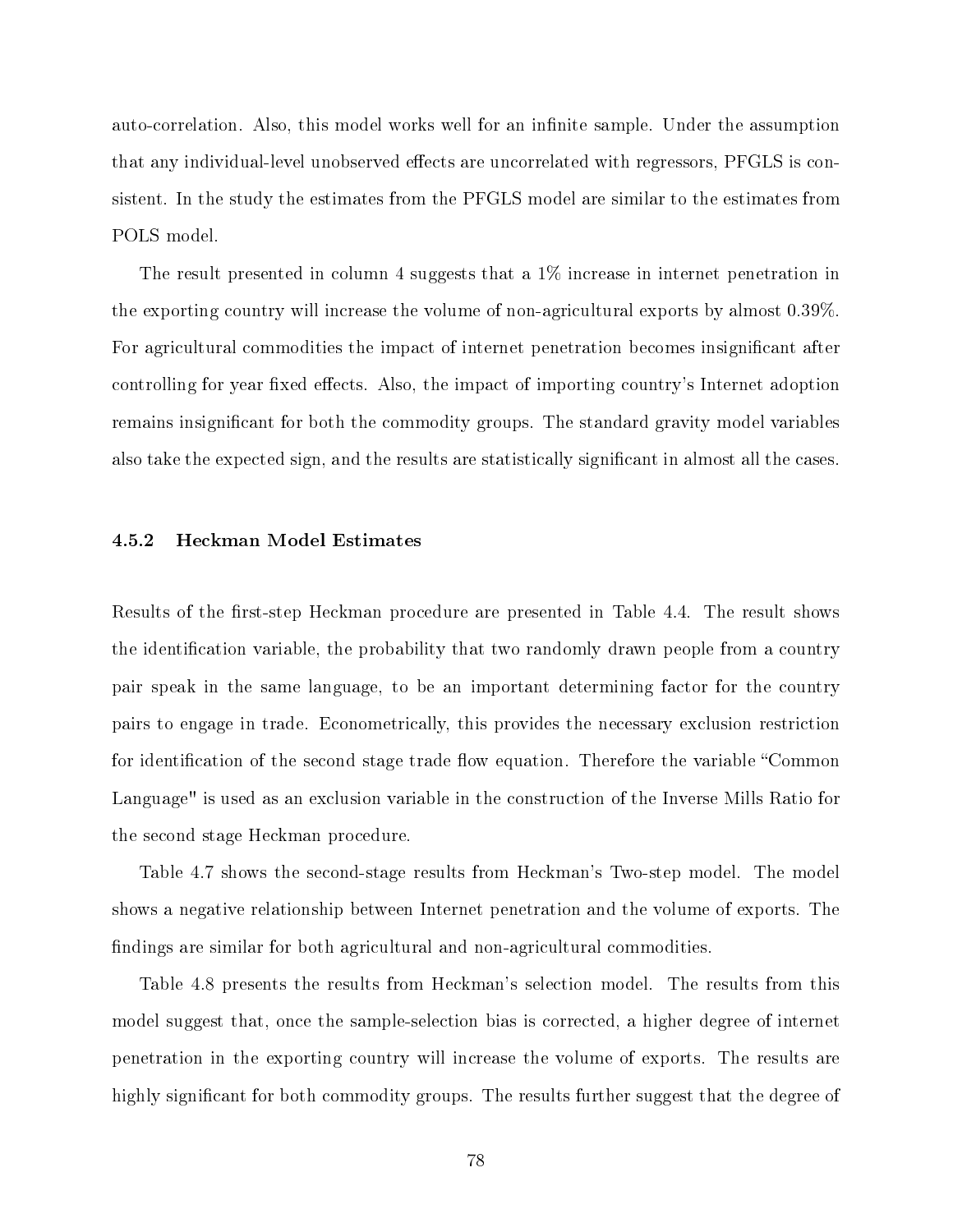internet penetration in the importing country will also positively influence agricultural and non-agricultural exports.

|                      | -Island          | Landlocked Common Common Constant |       |                                   |          |
|----------------------|------------------|-----------------------------------|-------|-----------------------------------|----------|
|                      |                  | Economy Economy Border            |       | – Colony                          |          |
| Coefficient          | $0.231***$ 0.091 |                                   |       | $1.016***$ $1.250***$ $-1.332***$ |          |
| Standard Error 0.018 |                  | 0.022                             | 0.035 | 0.056 -                           | $-0.009$ |

Table 4.4: The Internet & Bilateral Exports: Heckman's Two Step Model. First-step Estimates; Identification Variable: Common Language

\*  $p < 0.10,$  \*\*  $p < 0.05,$  \*\*\*  $p < 0.01$ 

For example, from column 2, we can see that a 1% increase in the degree of Internet penetration in the exporting country will increase the volume of agricultural exports by almost 0.33%. At the same time, a 1% increase in the degree of Internet penetration in the importing country will increase the volume of agricultural exports by almost 0.5%. For non-agricultural exports, a 1% increase in the degree of Internet penetration in the exporting country will increase the volume of exports by almost 1.4%. Similarly, a 1% increase in the degree of Internet penetration in the importing country will increase the volume of nonagricultural exports by almost 0.5%. Therefore, the results suggest that a higher degree of internet adoption will be more effective for non-agricultural exports than agricultural goods.

#### 4.5.3 IV Estimates

Table 4.9 reports the results from 2SLS analysis using the 1500 communication technology as an instrument for technology adoption (Internet penetration) today. For agricultural commodities, after controlling for year fixed effects, the coefficient for internet penetration in the exporting country appears with the expected positive sign. The result is also highly significant. The coefficient of internet penetration in the importing country still remains insignicant and takes a negative sign. However, the F-statistic presented at the bottom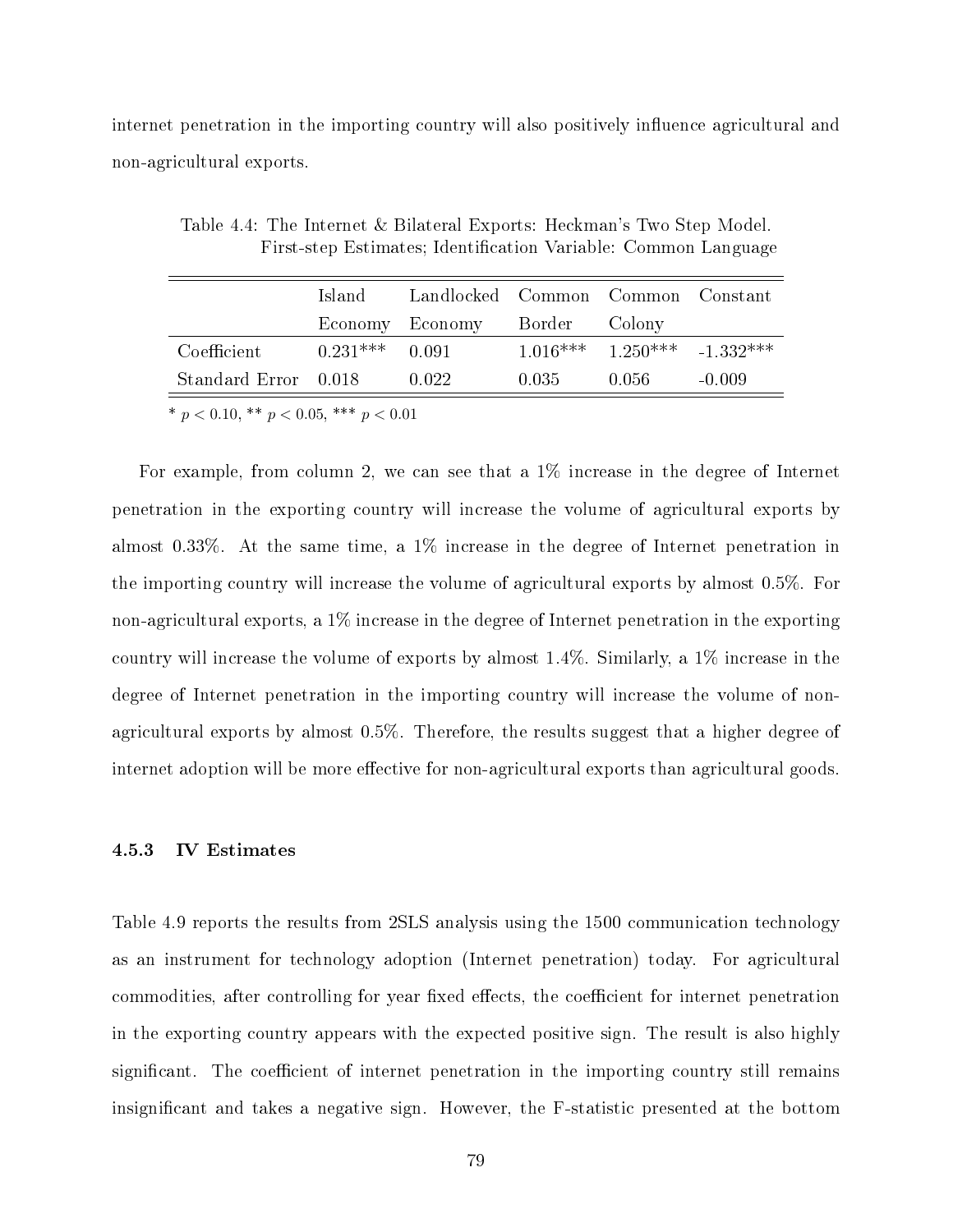of Table 4.9 suggests the instrument to be weak. For non-agricultural commodities, the coefficient for internet penetration in the exporting country becomes insignificant after controlling for year fixed effects. However, the coefficient of internet penetration in the importing country becomes highly signicant and takes a positive sign. Furthermore, the F-statistic presented in column 4, suggests that the instrument is strong (F-statistics  $= 10.418 > 10$ ) i.e. communication technology in 1500 AD is a signicant predictor of technology adoption (Internet penetration) today.

Table 4.10 reports the results from GMM analysis. The point estimates obtained from using GMM are very similar to the 2SLS estimates.

#### 4.6 Conclusion

The purpose of this paper was to quantify the potential effect of Internet adoption on export performance. In this study, an augmented gravity model was used and different estimation techniques were combined to empirically investigate the effects of the Internet on the volume of trade. Separate analyses were done on trade related to agricultural commodities and nonagricultural goods. The sample-selection bias present in the trade data was corrected using Heckman's procedures. Instrumental Variable analysis was also done to reduce endogeneity. According to the findings of the study, the trade promoting role of the Internet was more prominent for non-agricultural commodities. The study found weak evidence of a tradestimulating effect of the Internet on agricultural exports. If we compare these results with the findings from Chapter 2, we can conclude that the effect of the Internet as a medium of communication is very limited. However, if the Internet is used as a platform to improve e-governance, it shows more potential in improving the terms of trade.

For trade and institutional reforms, this study gives quite important results. The Internet helps integrate the global economy by allowing the cross-border flow of ideas, knowledge, expertise, and innovations. It provides a relatively cost-effective method for communications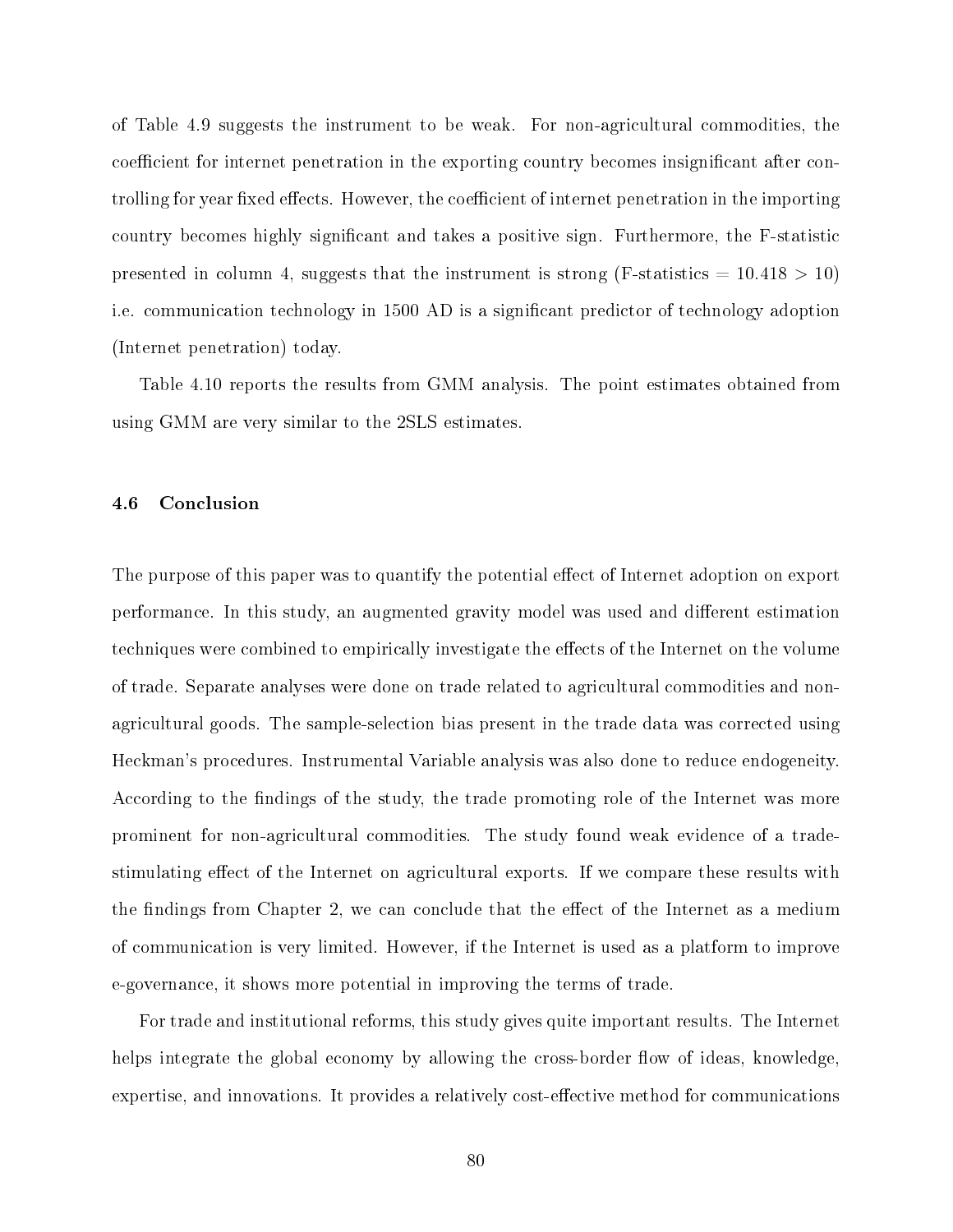for buyers and sellers residing in different parts of the world. However, according to the findings of this study, if the Internet is only used as a medium of communication, the trade benefits from Internet access is relatively modest both for agricultural and non-agricultural commodities. This is true because the reduction in communication cost is a comparatively smaller portion of the total trade cost, especially for agricultural trade. At the same time, most of the developing countries suffer from a lack of infrastructure that can boost production and improve terms of trade. The situation is even more serious in the agricultural sector than the manufacturing and service sectors. Regarding access to Internet infrastructure such as servers, networks, and computers there is also a huge disparity between developed and developing nations. Moreover, in developing nations a larger proportion of the population lacks the skills necessary to use the Internet. To eliminate this alleged "digital divide" massive investment in physical and human capital should be central to the economic growth policies of the government. Furthermore, if used as a platform to reach global markets and to overcome some of the domestic impediments related to poor infrastructure and inefficient customs procedures, the Internet has the potential to produce substantial gains from trade. Therefore, building Internet infrastructure and adopting information and communication technology (ICT) for trimming down unnecessary trade impediments, should also be the priority for the policymakers.

One limitation of this study was the lack of cross-country data on one of the most important determinants of Internet penetration: the "cost of using the Internet". Better availability of this type of data would improve future analyses on this topic.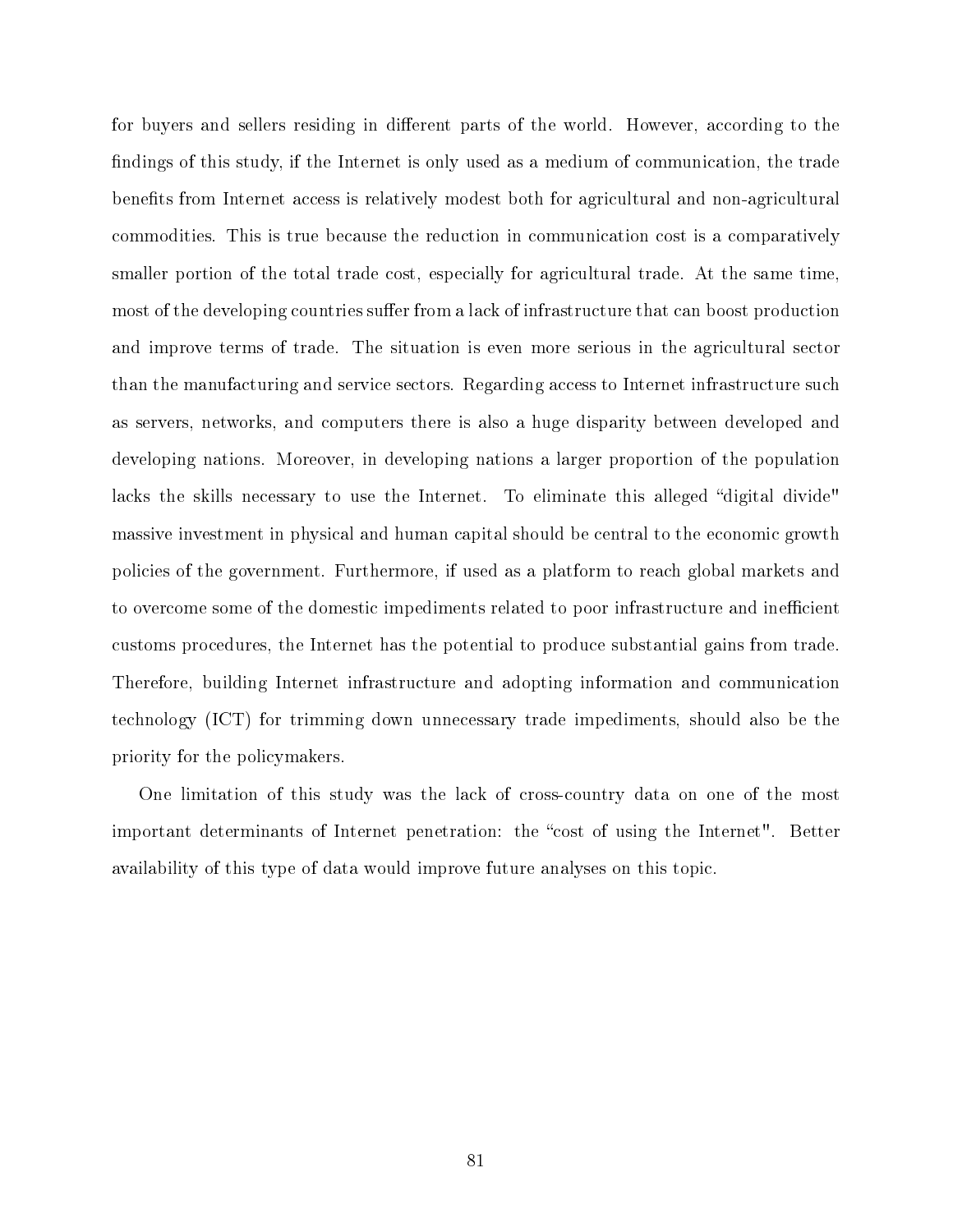| Dependent variable: $log(Expert)_{ei}$ | (A1)        | (A2)                 | (N1)        | (N2)                  |
|----------------------------------------|-------------|----------------------|-------------|-----------------------|
| $log(Internet)_e$                      | 0.142       | 0.189                | $0.325***$  | $0.\overline{392***}$ |
|                                        | (0.096)     | (0.107)              | (0.077)     | (0.08)                |
| $log(Internet)_i$                      | $-0.054$    | $-0.039$             | $-0.061$    | $-0.034$              |
|                                        | (0.046)     | (0.048)              | (0.033)     | (0.035)               |
| $log(GDP)_e$                           | $0.663***$  | $0.646***$           | $1.622***$  | $1.599***$            |
|                                        | (0.070)     | (0.075)              | (0.051)     | (0.055)               |
| $log(GDP)_i$                           | $0.665***$  | $0.659***$           | $0.839***$  | $0.827***$            |
|                                        | (0.044)     | (0.045)              | (0.031)     | (0.032)               |
| $log(Distance)_{ei}$                   | $-2.759***$ | $-2.767***$          | $-2.937***$ | $-2.938***$           |
|                                        | (0.115)     | (0.115)              | (0.101)     | (0.101)               |
| Common Colony $_{ei}$                  | 0.446       | 0.450                | 0.278       | 0.264                 |
|                                        | (0.525)     | (0.528)              | (0.277)     | (0.277)               |
| Island Economy $_e$                    | $-0.549***$ | $-0.561***$          | $-0.817***$ | $-0.836***$           |
|                                        | (0.108)     | (0.109)              | (0.079)     | (0.079)               |
| Landlocked Economy $_e$                | $-0.865***$ | $-0.867***$          | $0.731***$  | $0.727***$            |
|                                        | (0.118)     | (0.119)              | (0.080)     | (0.081)               |
| Common Language $_{ei}$                | $1.008***$  | $1.011***$           | $1.308***$  | $1.310***$            |
|                                        | (0.109)     | (0.109)              | (0.097)     | (0.097)               |
| Common Border $_{ei}$                  | $0.951***$  | $0.951***$           | $1.379***$  | $1.386***$            |
|                                        | (0.243)     | (0.243)              | (0.260)     | (0.260)               |
| log(Population) <sub>e</sub>           | $-0.151*$   | $-0.134$             | $-0.294***$ | $-0.273***$           |
|                                        | (0.076)     | (0.079)              | (0.053)     | (0.056)               |
| $log(Population)_{i}$                  | $-0.013$    | $-0.006$             | 0.033       | 0.046                 |
|                                        | (0.045)     | (0.046)              | (0.031)     | (0.032)               |
| $log(Real Exchange Rate)_e$            | $1.766***$  | $1.939***$           | 0.355       | $0.635*$              |
|                                        | (0.374)     | (0.381)              | (0.268)     | (0.272)               |
| $log(Tariff)_{ie}$                     | $-0.107***$ | $-0.108***$          | 0.001       | 0.003                 |
|                                        | (0.027)     | (0.027)              | (0.022)     | (0.022)               |
| $log(Expert Cost)_{ei}$                | $0.382**$   | $0.405**$            | $-1.487***$ | $-1.447***$           |
|                                        | (0.120)     | (0.127)              | (0.084)     | (0.089)               |
| $log(Import Cost)_{ie}$                | $-0.580***$ | $-0.565***$          | $-0.441***$ | $-0.415***$           |
|                                        | (0.066)     | (0.068)              | (0.048)     | (0.049)               |
| <b>Region Dummy</b>                    | Yes         | Yes                  | Yes         | Yes                   |
| Income Dummy                           | Yes         | Yes                  | Yes         | Yes                   |
| Year Fixed Effect                      | $\rm No$    | $\operatorname{Yes}$ | $\rm No$    | Yes                   |
| Observations                           | 13628       | 13628                | 21155       | 21155                 |
| Adjusted $R^2$                         | 0.407       | 0.408                | 0.685       | 0.687                 |

Table 4.5: The Internet & Bilateral Exports: Pooled OLS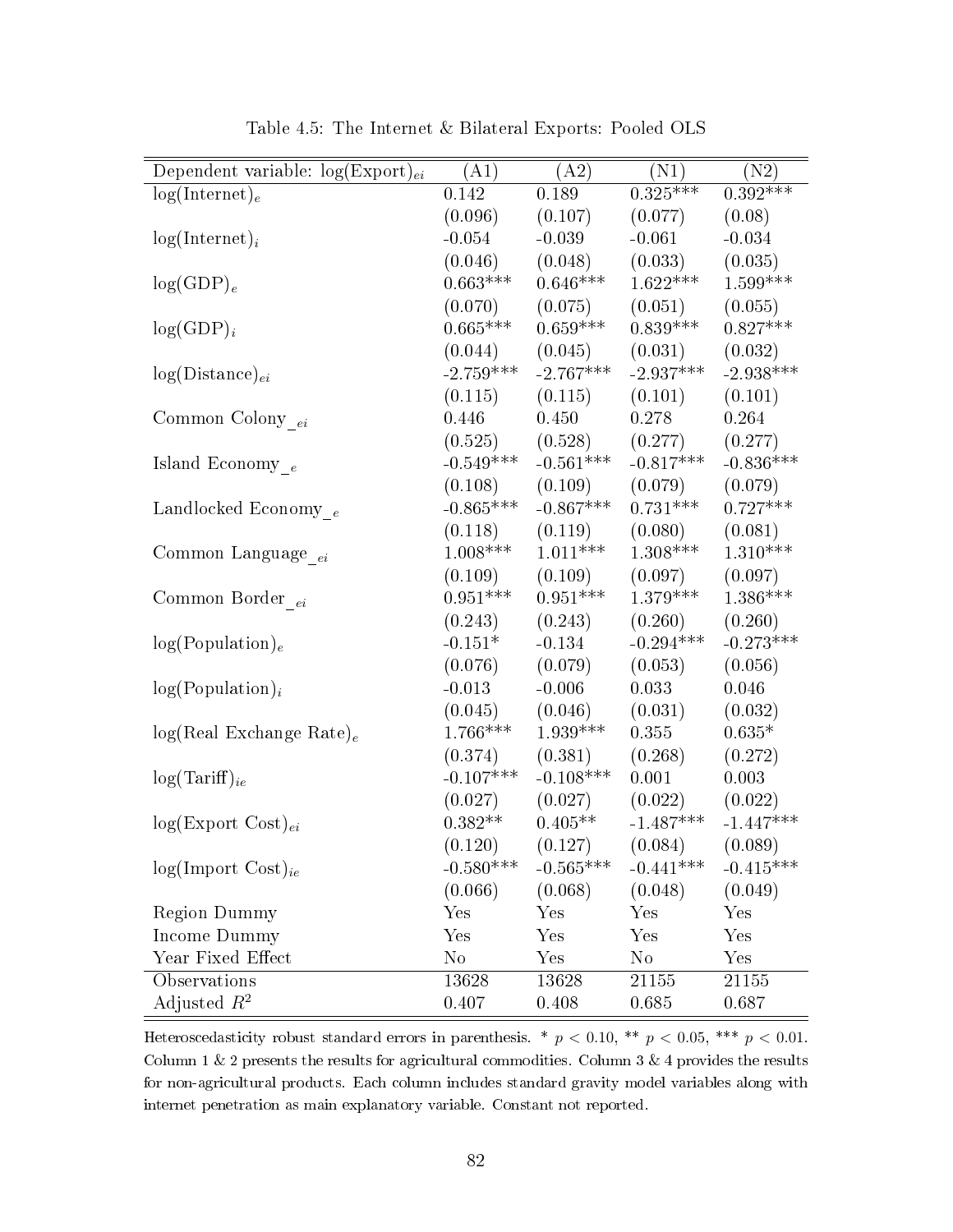| Dependent variable: $log(Expert)_{ei}$ | (A1)        | (A2)        | (N1)        | (N2)        |
|----------------------------------------|-------------|-------------|-------------|-------------|
| $log(Internet)_e$                      | $0.139*$    | 0.108       | $0.165**$   | $0.253***$  |
|                                        | (0.066)     | (0.074)     | (0.058)     | (0.063)     |
| $log(Internet)_i$                      | $-0.070$    | $-0.092*$   | $-0.037$    | 0.024       |
|                                        | (0.039)     | (0.043)     | (0.030)     | (0.033)     |
| $log(GDP)_e$                           | $0.621***$  | $0.592***$  | $1.483***$  | $1.515***$  |
|                                        | (0.063)     | (0.067)     | (0.046)     | (0.049)     |
| $log(GDP)_i$                           | $0.713***$  | $0.705***$  | $0.785***$  | $0.781***$  |
|                                        | (0.042)     | (0.043)     | (0.031)     | (0.032)     |
| $log(Distance)_{ei}$                   | $-2.675***$ | $-2.652***$ | $-2.689***$ | $-2.719***$ |
|                                        | (0.133)     | (0.134)     | (0.104)     | (0.105)     |
| Common Colony $_{ei}$                  | 0.517       | 0.540       | 0.178       | 0.121       |
|                                        | (0.441)     | (0.436)     | (0.278)     | (0.277)     |
| Island Economy $_{\,e}$                | $-0.283*$   | $-0.287*$   | $-1.021***$ | $-1.027***$ |
|                                        | (0.130)     | (0.130)     | (0.091)     | (0.092)     |
| Landlocked Economy $_e$                | $-0.774***$ | $-0.810***$ | $0.268**$   | $0.308***$  |
|                                        | (0.136)     | (0.137)     | (0.090)     | (0.092)     |
| Common Language $_{\_ei}$              | $1.032***$  | $1.016***$  | $1.166***$  | $1.210***$  |
|                                        | (0.127)     | (0.127)     | (0.108)     | (0.109)     |
| Common Border <sub>ei</sub>            | $0.704**$   | $0.680**$   | $1.320***$  | $1.373***$  |
|                                        | (0.251)     | (0.250)     | (0.271)     | (0.275)     |
| log(Population) <sub>e</sub>           | $-0.104$    | $-0.085$    | $-0.212***$ | $-0.226***$ |
|                                        | (0.067)     | (0.071)     | (0.047)     | (0.049)     |
| $log(Population)_{i}$                  | $-0.062$    | $-0.058$    | $0.087**$   | $0.099**$   |
|                                        | (0.045)     | (0.046)     | (0.032)     | (0.032)     |
| $log(Real Exchange Rate)_e$            | $-0.161$    | $-0.239$    | $-1.295***$ | $-1.141***$ |
|                                        | (0.206)     | (0.206)     | (0.171)     | (0.174)     |
| $log(Tariff)_{ie}$                     | $-0.113***$ | $-0.114***$ | $-0.035*$   | $-0.034*$   |
|                                        | (0.025)     | (0.025)     | (0.017)     | (0.017)     |
| $log(Expert Cost)_{ei}$                | $0.212*$    | $0.260*$    | $-0.617***$ | $-0.658***$ |
|                                        | (0.091)     | (0.101)     | (0.085)     | (0.099)     |
| $log(Import Cost)_{ie}$                | $-0.220***$ | $-0.232***$ | $-0.410***$ | $-0.367***$ |
|                                        | (0.057)     | (0.060)     | (0.045)     | (0.046)     |
| <b>Region Dummy</b>                    | Yes         | Yes         | Yes         | Yes         |
| Income Dummy                           | Yes         | Yes         | Yes         | Yes         |
| Year Fixed Effect                      | $\rm No$    | Yes         | $\rm No$    | Yes         |
| <b>Observations</b>                    | 8931        | 8931        | 16520       | 16520       |

Table 4.6: The Internet & Bilateral Exports: Pooled FGLS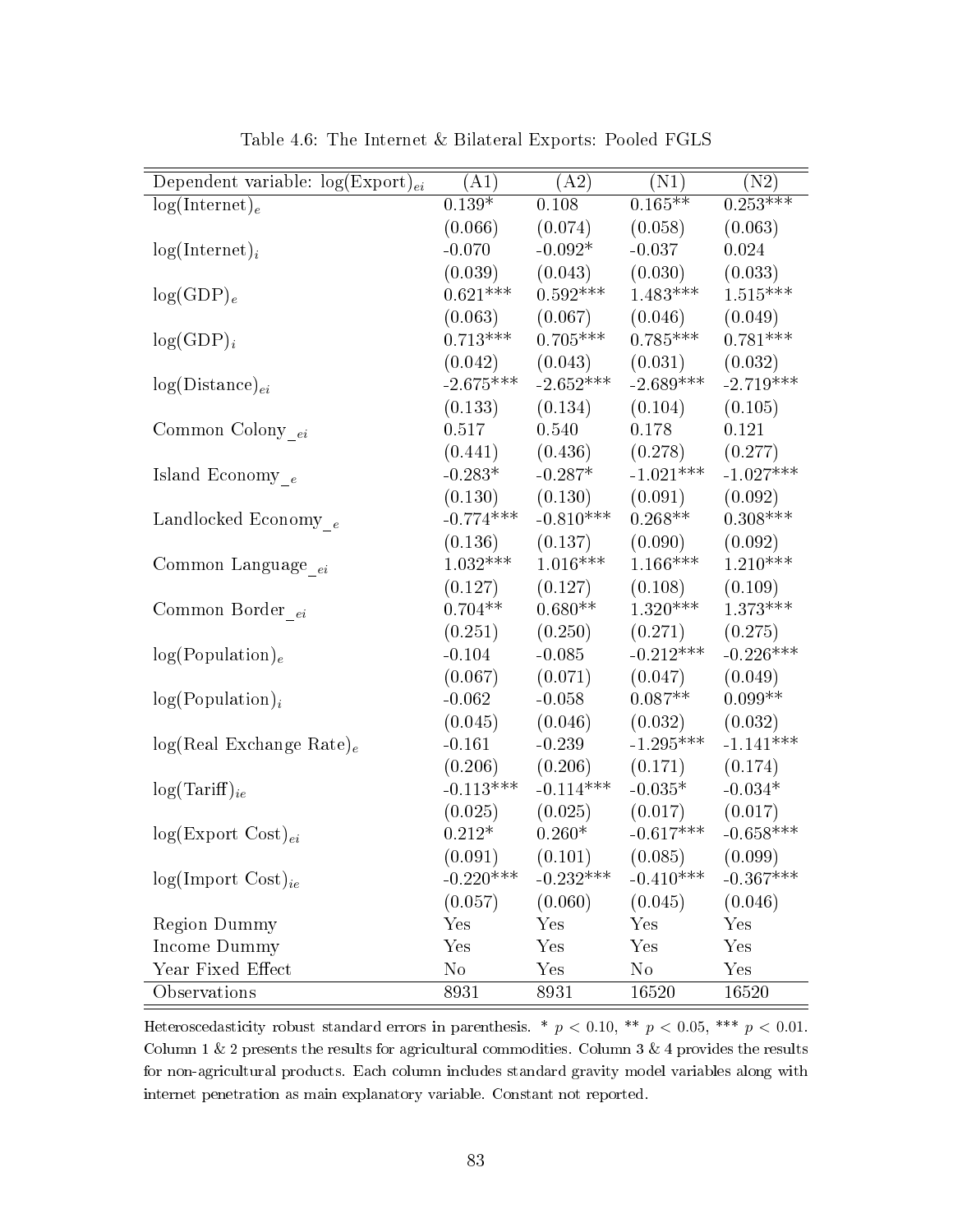| Dependent variable: $log(Expert)_{ei}$ | (A1)        | (A2)        | (N1)        | (N2)                   |
|----------------------------------------|-------------|-------------|-------------|------------------------|
| $log(Internet)_e$                      | $-0.444*$   | $-0.603**$  | $-0.108$    | $-0.017$               |
|                                        | (0.183)     | (0.208)     | (0.121)     | (0.129)                |
| $log(Internet)_i$                      | $-0.149$    | $-0.211$    | $-0.227**$  | $-0.189*$              |
|                                        | (0.147)     | (0.156)     | (0.073)     | (0.076)                |
| $log(GDP)_e$                           | $1.396***$  | $1.499***$  | $1.617***$  | $1.573***$             |
|                                        | (0.172)     | (0.180)     | (0.089)     | (0.092)                |
| $log(GDP)_i$                           | $0.794***$  | $0.837***$  | $1.017***$  | $0.996***$             |
|                                        | (0.126)     | (0.130)     | (0.063)     | (0.064)                |
| $log(Distance)_{ei}$                   | $-2.579***$ | $-2.572***$ | $-3.185***$ | $-3.215***$            |
|                                        | (0.399)     | (0.402)     | (0.179)     | (0.179)                |
| Common Colony $_{ei}$                  | $2.564***$  | $2.517***$  | $34.76***$  | $34.67***$             |
|                                        | (0.424)     | (0.423)     | (9.003)     | (8.997)                |
| Island Economy $_e$                    | $-1.021**$  | $-1.023**$  | $6.720***$  | $6.703***$             |
|                                        | (0.339)     | (0.343)     | (1.825)     | (1.823)                |
| Landlocked Economy $_e$                | 0.821       | $0.920*$    | $1.758*$    | $1.713*$               |
|                                        | (0.422)     | (0.424)     | (0.710)     | (0.711)                |
| Common Border $_{ei}$                  | $1.353**$   | $1.349**$   | $30.67***$  | $30.58^{\ast\ast\ast}$ |
|                                        | (0.416)     | (0.414)     | (7.558)     | (7.552)                |
| log(Population) <sub>e</sub>           | $-1.066***$ | $-1.160***$ | $-0.441***$ | $-0.404***$            |
|                                        | (0.188)     | (0.195)     | (0.097)     | (0.099)                |
| $log(Population)_{i}$                  | $-0.113$    | $-0.160$    | $-0.181**$  | $-0.161*$              |
|                                        | (0.131)     | (0.135)     | (0.065)     | (0.066)                |
| $log(Real Exchange Rate)_e$            | $2.404**$   | $2.186**$   | $-0.377$    | $-0.190$               |
|                                        | (0.788)     | (0.804)     | (0.602)     | (0.599)                |
| $log(Tariff)_{ie}$                     | 0.129       | 0.138       | $0.187***$  | $0.190***$             |
|                                        | (0.075)     | (0.075)     | (0.042)     | (0.042)                |
| $log(Expert Cost)_{ei}$                | $-0.788**$  | $-0.934**$  | $-0.372*$   | $-0.286$               |
|                                        | (0.305)     | (0.317)     | (0.167)     | (0.172)                |
| $log(Import \; Cost)_{ie}$             | $-0.557**$  | $-0.622**$  | $-0.287**$  | $-0.258**$             |
|                                        | (0.200)     | (0.205)     | (0.096)     | (0.096)                |
| Inverse Mills Ratio                    |             |             | 36.99***    | $36.90***$             |
|                                        |             |             | $-9.627$    | $-9.619$               |
| <b>Region Dummy</b>                    | Yes         | Yes         | Yes         | Yes                    |
| Income Dummy                           | Yes         | Yes         | Yes         | Yes                    |
| Year Fixed Effect                      | $\rm No$    | Yes         | $\rm No$    | $\operatorname{Yes}$   |
| Observations                           | 1807        | 1807        | 2573        | 2573                   |
| Adjusted $R^2$                         | 0.433       | 0.435       | 0.652       | 0.653                  |

Table 4.7: The Internet & Bilateral Exports: Heckman's Two-step Model. Second-step Estimates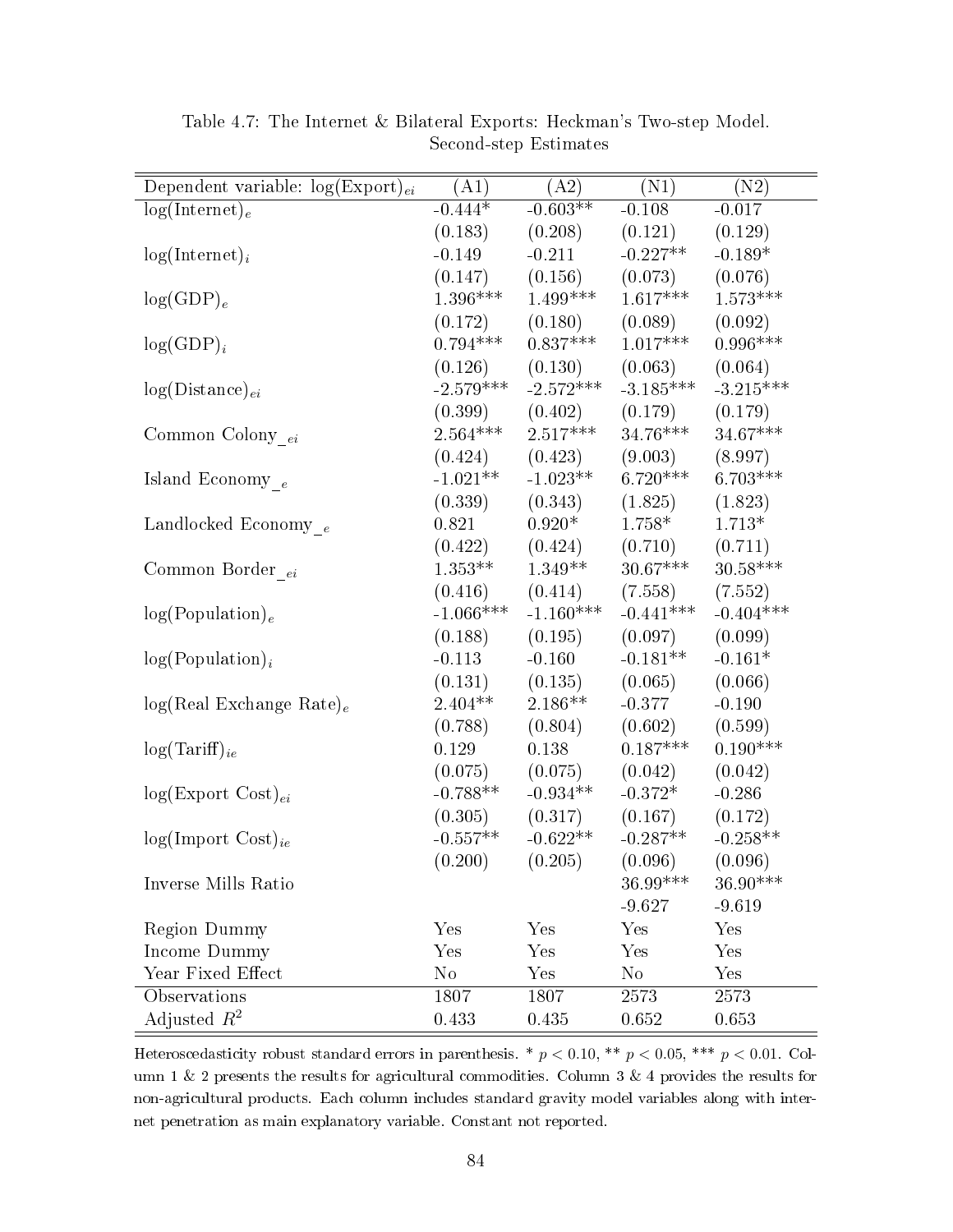| $0.338***$<br>$0.338***$<br>$1.\overline{453***}$<br>$1.\overline{453***}$<br>$log(Internet)_e$<br>(0.039)<br>(0.045)<br>(0.045)<br>(0.039)<br>$0.495***$<br>$0.495***$<br>$0.419***$<br>$0.419***$<br>$log(Internet)_i$<br>(0.031)<br>(0.031)<br>(0.030)<br>(0.030)<br>$-0.306***$<br>$-0.315***$<br>$-0.578***$<br>$-0.548***$<br>$log(GDP)_e$<br>(0.086)<br>(0.093)<br>(0.079)<br>(0.083)<br>$-0.394***$<br>$-0.400***$<br>$-0.297***$<br>$-0.317***$<br>$log(GDP)_i$<br>(0.042)<br>(0.064)<br>(0.064)<br>(0.043)<br>$0.756***$<br>$0.761***$<br>$0.681***$<br>$0.687***$<br>$log(Distance)_{ei}$<br>(0.178)<br>(0.177)<br>(0.105)<br>(0.104)<br>$-0.041$<br>$-0.040$<br>0.150<br>0.191<br>Common Colony ei<br>(0.290)<br>(0.292)<br>(0.242)<br>(0.267)<br>$-0.183*$<br>$-0.167*$<br>$-0.022$<br>$-0.023$<br>Island Economy $_e$<br>(0.126)<br>(0.126)<br>(0.083)<br>(0.084)<br>$-0.793***$<br>$-0.787***$<br>$-0.171$<br>Landlocked Economy $_e$<br>$-0.164$<br>(0.149)<br>(0.112)<br>(0.151)<br>(0.112)<br>$-0.455**$<br>$-0.458**$<br>$-0.080$<br>$-0.071$<br>Common Language <sub>ei</sub><br>(0.146)<br>(0.147)<br>(0.150)<br>(0.157)<br>$-0.479*$<br>$-0.479*$<br>$-0.292$<br>$-0.293$<br>Common Border <sub>ei</sub><br>(0.221)<br>(0.220)<br>(0.168)<br>(0.164)<br>$-0.040$<br>$-0.033$<br>0.092<br>0.059<br>log(Population) <sub>e</sub><br>(0.074)<br>(0.081)<br>(0.076)<br>(0.081)<br>0.059<br>$-0.050$<br>$-0.071$<br>$log(Population)_{i}$<br>0.053<br>(0.063)<br>(0.064)<br>(0.043)<br>(0.044)<br>$-1.128***$<br>$-0.997*$<br>$-1.012*$<br>$-1.065***$<br>$log(Real Exchange Rate)_e$<br>(0.405)<br>(0.404)<br>(0.305)<br>(0.276)<br>0.014<br>0.014<br>0.012<br>0.010<br>$log(Tariff)_{ie}$<br>(0.037)<br>(0.023)<br>(0.023)<br>(0.037)<br>$0.729***$<br>$0.686***$<br>$-0.001$<br>0.013<br>$log(Expert Cost)_{ei}$<br>(0.119)<br>(0.127)<br>(0.102)<br>(0.103) | Dependent variable: $log(Expert)_{ei}$ | (A1) | (A2) | (N1) | (N2) |
|----------------------------------------------------------------------------------------------------------------------------------------------------------------------------------------------------------------------------------------------------------------------------------------------------------------------------------------------------------------------------------------------------------------------------------------------------------------------------------------------------------------------------------------------------------------------------------------------------------------------------------------------------------------------------------------------------------------------------------------------------------------------------------------------------------------------------------------------------------------------------------------------------------------------------------------------------------------------------------------------------------------------------------------------------------------------------------------------------------------------------------------------------------------------------------------------------------------------------------------------------------------------------------------------------------------------------------------------------------------------------------------------------------------------------------------------------------------------------------------------------------------------------------------------------------------------------------------------------------------------------------------------------------------------------------------------------------------------------------------------------------------------------------------------------------------------------------------------------------------------------------|----------------------------------------|------|------|------|------|
|                                                                                                                                                                                                                                                                                                                                                                                                                                                                                                                                                                                                                                                                                                                                                                                                                                                                                                                                                                                                                                                                                                                                                                                                                                                                                                                                                                                                                                                                                                                                                                                                                                                                                                                                                                                                                                                                                  |                                        |      |      |      |      |
|                                                                                                                                                                                                                                                                                                                                                                                                                                                                                                                                                                                                                                                                                                                                                                                                                                                                                                                                                                                                                                                                                                                                                                                                                                                                                                                                                                                                                                                                                                                                                                                                                                                                                                                                                                                                                                                                                  |                                        |      |      |      |      |
|                                                                                                                                                                                                                                                                                                                                                                                                                                                                                                                                                                                                                                                                                                                                                                                                                                                                                                                                                                                                                                                                                                                                                                                                                                                                                                                                                                                                                                                                                                                                                                                                                                                                                                                                                                                                                                                                                  |                                        |      |      |      |      |
|                                                                                                                                                                                                                                                                                                                                                                                                                                                                                                                                                                                                                                                                                                                                                                                                                                                                                                                                                                                                                                                                                                                                                                                                                                                                                                                                                                                                                                                                                                                                                                                                                                                                                                                                                                                                                                                                                  |                                        |      |      |      |      |
|                                                                                                                                                                                                                                                                                                                                                                                                                                                                                                                                                                                                                                                                                                                                                                                                                                                                                                                                                                                                                                                                                                                                                                                                                                                                                                                                                                                                                                                                                                                                                                                                                                                                                                                                                                                                                                                                                  |                                        |      |      |      |      |
|                                                                                                                                                                                                                                                                                                                                                                                                                                                                                                                                                                                                                                                                                                                                                                                                                                                                                                                                                                                                                                                                                                                                                                                                                                                                                                                                                                                                                                                                                                                                                                                                                                                                                                                                                                                                                                                                                  |                                        |      |      |      |      |
|                                                                                                                                                                                                                                                                                                                                                                                                                                                                                                                                                                                                                                                                                                                                                                                                                                                                                                                                                                                                                                                                                                                                                                                                                                                                                                                                                                                                                                                                                                                                                                                                                                                                                                                                                                                                                                                                                  |                                        |      |      |      |      |
|                                                                                                                                                                                                                                                                                                                                                                                                                                                                                                                                                                                                                                                                                                                                                                                                                                                                                                                                                                                                                                                                                                                                                                                                                                                                                                                                                                                                                                                                                                                                                                                                                                                                                                                                                                                                                                                                                  |                                        |      |      |      |      |
|                                                                                                                                                                                                                                                                                                                                                                                                                                                                                                                                                                                                                                                                                                                                                                                                                                                                                                                                                                                                                                                                                                                                                                                                                                                                                                                                                                                                                                                                                                                                                                                                                                                                                                                                                                                                                                                                                  |                                        |      |      |      |      |
|                                                                                                                                                                                                                                                                                                                                                                                                                                                                                                                                                                                                                                                                                                                                                                                                                                                                                                                                                                                                                                                                                                                                                                                                                                                                                                                                                                                                                                                                                                                                                                                                                                                                                                                                                                                                                                                                                  |                                        |      |      |      |      |
|                                                                                                                                                                                                                                                                                                                                                                                                                                                                                                                                                                                                                                                                                                                                                                                                                                                                                                                                                                                                                                                                                                                                                                                                                                                                                                                                                                                                                                                                                                                                                                                                                                                                                                                                                                                                                                                                                  |                                        |      |      |      |      |
|                                                                                                                                                                                                                                                                                                                                                                                                                                                                                                                                                                                                                                                                                                                                                                                                                                                                                                                                                                                                                                                                                                                                                                                                                                                                                                                                                                                                                                                                                                                                                                                                                                                                                                                                                                                                                                                                                  |                                        |      |      |      |      |
|                                                                                                                                                                                                                                                                                                                                                                                                                                                                                                                                                                                                                                                                                                                                                                                                                                                                                                                                                                                                                                                                                                                                                                                                                                                                                                                                                                                                                                                                                                                                                                                                                                                                                                                                                                                                                                                                                  |                                        |      |      |      |      |
|                                                                                                                                                                                                                                                                                                                                                                                                                                                                                                                                                                                                                                                                                                                                                                                                                                                                                                                                                                                                                                                                                                                                                                                                                                                                                                                                                                                                                                                                                                                                                                                                                                                                                                                                                                                                                                                                                  |                                        |      |      |      |      |
|                                                                                                                                                                                                                                                                                                                                                                                                                                                                                                                                                                                                                                                                                                                                                                                                                                                                                                                                                                                                                                                                                                                                                                                                                                                                                                                                                                                                                                                                                                                                                                                                                                                                                                                                                                                                                                                                                  |                                        |      |      |      |      |
|                                                                                                                                                                                                                                                                                                                                                                                                                                                                                                                                                                                                                                                                                                                                                                                                                                                                                                                                                                                                                                                                                                                                                                                                                                                                                                                                                                                                                                                                                                                                                                                                                                                                                                                                                                                                                                                                                  |                                        |      |      |      |      |
|                                                                                                                                                                                                                                                                                                                                                                                                                                                                                                                                                                                                                                                                                                                                                                                                                                                                                                                                                                                                                                                                                                                                                                                                                                                                                                                                                                                                                                                                                                                                                                                                                                                                                                                                                                                                                                                                                  |                                        |      |      |      |      |
|                                                                                                                                                                                                                                                                                                                                                                                                                                                                                                                                                                                                                                                                                                                                                                                                                                                                                                                                                                                                                                                                                                                                                                                                                                                                                                                                                                                                                                                                                                                                                                                                                                                                                                                                                                                                                                                                                  |                                        |      |      |      |      |
|                                                                                                                                                                                                                                                                                                                                                                                                                                                                                                                                                                                                                                                                                                                                                                                                                                                                                                                                                                                                                                                                                                                                                                                                                                                                                                                                                                                                                                                                                                                                                                                                                                                                                                                                                                                                                                                                                  |                                        |      |      |      |      |
|                                                                                                                                                                                                                                                                                                                                                                                                                                                                                                                                                                                                                                                                                                                                                                                                                                                                                                                                                                                                                                                                                                                                                                                                                                                                                                                                                                                                                                                                                                                                                                                                                                                                                                                                                                                                                                                                                  |                                        |      |      |      |      |
|                                                                                                                                                                                                                                                                                                                                                                                                                                                                                                                                                                                                                                                                                                                                                                                                                                                                                                                                                                                                                                                                                                                                                                                                                                                                                                                                                                                                                                                                                                                                                                                                                                                                                                                                                                                                                                                                                  |                                        |      |      |      |      |
|                                                                                                                                                                                                                                                                                                                                                                                                                                                                                                                                                                                                                                                                                                                                                                                                                                                                                                                                                                                                                                                                                                                                                                                                                                                                                                                                                                                                                                                                                                                                                                                                                                                                                                                                                                                                                                                                                  |                                        |      |      |      |      |
|                                                                                                                                                                                                                                                                                                                                                                                                                                                                                                                                                                                                                                                                                                                                                                                                                                                                                                                                                                                                                                                                                                                                                                                                                                                                                                                                                                                                                                                                                                                                                                                                                                                                                                                                                                                                                                                                                  |                                        |      |      |      |      |
|                                                                                                                                                                                                                                                                                                                                                                                                                                                                                                                                                                                                                                                                                                                                                                                                                                                                                                                                                                                                                                                                                                                                                                                                                                                                                                                                                                                                                                                                                                                                                                                                                                                                                                                                                                                                                                                                                  |                                        |      |      |      |      |
|                                                                                                                                                                                                                                                                                                                                                                                                                                                                                                                                                                                                                                                                                                                                                                                                                                                                                                                                                                                                                                                                                                                                                                                                                                                                                                                                                                                                                                                                                                                                                                                                                                                                                                                                                                                                                                                                                  |                                        |      |      |      |      |
|                                                                                                                                                                                                                                                                                                                                                                                                                                                                                                                                                                                                                                                                                                                                                                                                                                                                                                                                                                                                                                                                                                                                                                                                                                                                                                                                                                                                                                                                                                                                                                                                                                                                                                                                                                                                                                                                                  |                                        |      |      |      |      |
|                                                                                                                                                                                                                                                                                                                                                                                                                                                                                                                                                                                                                                                                                                                                                                                                                                                                                                                                                                                                                                                                                                                                                                                                                                                                                                                                                                                                                                                                                                                                                                                                                                                                                                                                                                                                                                                                                  |                                        |      |      |      |      |
|                                                                                                                                                                                                                                                                                                                                                                                                                                                                                                                                                                                                                                                                                                                                                                                                                                                                                                                                                                                                                                                                                                                                                                                                                                                                                                                                                                                                                                                                                                                                                                                                                                                                                                                                                                                                                                                                                  |                                        |      |      |      |      |
|                                                                                                                                                                                                                                                                                                                                                                                                                                                                                                                                                                                                                                                                                                                                                                                                                                                                                                                                                                                                                                                                                                                                                                                                                                                                                                                                                                                                                                                                                                                                                                                                                                                                                                                                                                                                                                                                                  |                                        |      |      |      |      |
|                                                                                                                                                                                                                                                                                                                                                                                                                                                                                                                                                                                                                                                                                                                                                                                                                                                                                                                                                                                                                                                                                                                                                                                                                                                                                                                                                                                                                                                                                                                                                                                                                                                                                                                                                                                                                                                                                  |                                        |      |      |      |      |
| $0.207***$<br>$0.179**$<br>$-0.064$<br>$log(Import Cost)_{ie}$<br>$-0.068$                                                                                                                                                                                                                                                                                                                                                                                                                                                                                                                                                                                                                                                                                                                                                                                                                                                                                                                                                                                                                                                                                                                                                                                                                                                                                                                                                                                                                                                                                                                                                                                                                                                                                                                                                                                                       |                                        |      |      |      |      |
| (0.088)<br>(0.093)<br>(0.063)<br>(0.065)                                                                                                                                                                                                                                                                                                                                                                                                                                                                                                                                                                                                                                                                                                                                                                                                                                                                                                                                                                                                                                                                                                                                                                                                                                                                                                                                                                                                                                                                                                                                                                                                                                                                                                                                                                                                                                         |                                        |      |      |      |      |
| Region Dummy<br>Yes<br>Yes<br>Yes<br>Yes                                                                                                                                                                                                                                                                                                                                                                                                                                                                                                                                                                                                                                                                                                                                                                                                                                                                                                                                                                                                                                                                                                                                                                                                                                                                                                                                                                                                                                                                                                                                                                                                                                                                                                                                                                                                                                         |                                        |      |      |      |      |
| Income Dummy<br>Yes<br>Yes<br>Yes<br>Yes                                                                                                                                                                                                                                                                                                                                                                                                                                                                                                                                                                                                                                                                                                                                                                                                                                                                                                                                                                                                                                                                                                                                                                                                                                                                                                                                                                                                                                                                                                                                                                                                                                                                                                                                                                                                                                         |                                        |      |      |      |      |
| Year Fixed Effect<br>$\rm No$<br>Yes<br>$\rm No$<br>Yes                                                                                                                                                                                                                                                                                                                                                                                                                                                                                                                                                                                                                                                                                                                                                                                                                                                                                                                                                                                                                                                                                                                                                                                                                                                                                                                                                                                                                                                                                                                                                                                                                                                                                                                                                                                                                          |                                        |      |      |      |      |
| 0.719<br>0.893<br>Rho<br>0.718<br>0.898                                                                                                                                                                                                                                                                                                                                                                                                                                                                                                                                                                                                                                                                                                                                                                                                                                                                                                                                                                                                                                                                                                                                                                                                                                                                                                                                                                                                                                                                                                                                                                                                                                                                                                                                                                                                                                          |                                        |      |      |      |      |
| Inverse Mills Ratio<br>2.002<br>2.006<br>2.884<br>2.903                                                                                                                                                                                                                                                                                                                                                                                                                                                                                                                                                                                                                                                                                                                                                                                                                                                                                                                                                                                                                                                                                                                                                                                                                                                                                                                                                                                                                                                                                                                                                                                                                                                                                                                                                                                                                          |                                        |      |      |      |      |
| Observations<br>14285<br>14285<br>22095<br>22095                                                                                                                                                                                                                                                                                                                                                                                                                                                                                                                                                                                                                                                                                                                                                                                                                                                                                                                                                                                                                                                                                                                                                                                                                                                                                                                                                                                                                                                                                                                                                                                                                                                                                                                                                                                                                                 |                                        |      |      |      |      |

Table 4.8: The Internet & Bilateral Exports: Heckman's Selection Model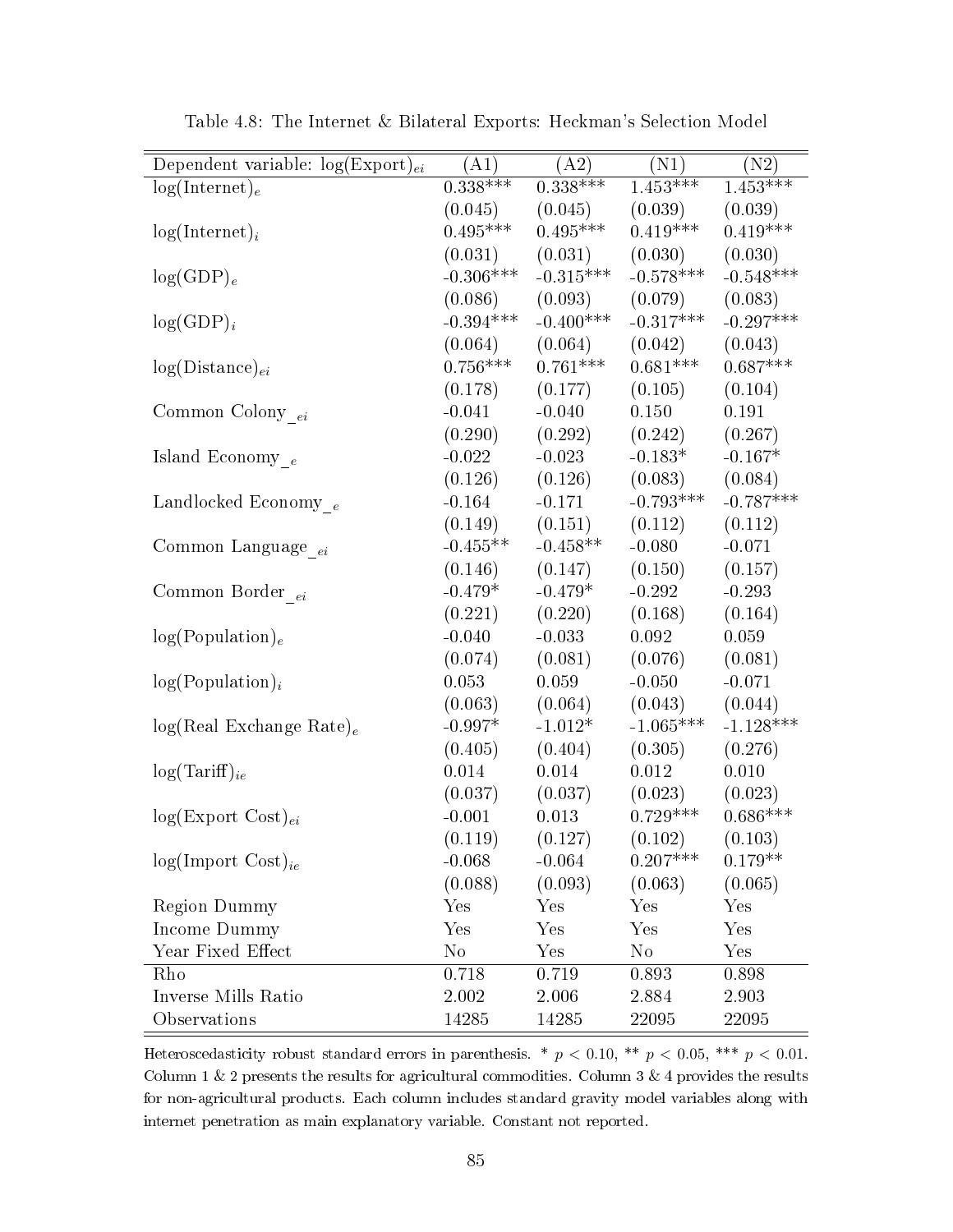| Dependent variable: $log(Expert)_{ei}$ | (A1)        | (A2)                | (N1)                    | (N2)        |
|----------------------------------------|-------------|---------------------|-------------------------|-------------|
| $log(Internet)_e$                      | 22.77       | $16.98***$          | $8.829*$                | $-1.448$    |
|                                        | (12.67)     | (4.085)             | (4.075)                 | (2.455)     |
| $log(Internet)_i$                      | $-7.405$    | $-2.792$            | $12.18***$              | $15.10***$  |
|                                        | (4.557)     | (6.577)             | (2.628)                 | (3.413)     |
| $log(GDP)_e$                           | $-12.62$    | $-9.148***$         | $-3.571$                | 2.561       |
|                                        | (7.493)     | (2.398)             | (2.411)                 | (1.424)     |
| $log(GDP)_i$                           | 6.419       | 2.982               | $-8.633***$             | $-10.68***$ |
|                                        | (3.620)     |                     | $(5.059)$ $(2.037)$     | (2.597)     |
| $log(Distance)_{ei}$                   | $-3.760***$ |                     | $-3.581***$ $-3.257***$ | $-2.523***$ |
|                                        | (0.947)     | (0.507)             | (0.384)                 | (0.342)     |
| Common Colony $_{ei}$                  | 0.548       | 0.758               | $3.163***$              | $2.689***$  |
|                                        | (2.449)     | (2.133)             | (0.842)                 | (0.640)     |
| Island Economy $_{\,e}$                | 0.385       | $-0.423$            | 0.891                   | $-1.125***$ |
|                                        | (1.349)     | (0.415)             | (0.599)                 | (0.317)     |
| Landlocked Economy $_{\,e}$            | $-4.222*$   | $-3.816***$         | $-0.573$                | 0.987       |
|                                        | (1.962)     | (0.949)             | (0.894)                 | (0.726)     |
| Common Language <sub>ei</sub>          | 1.825       | 1.252               | $-1.030$                | $-1.242$    |
|                                        | (1.020)     | (1.128)             | (0.626)                 | (0.696)     |
| Common Border <sub>ei</sub>            | 1.148       | 1.043               | $1.234*$                | $1.045*$    |
|                                        | (1.155)     | (0.846)             | (0.560)                 | (0.509)     |
| log(Population) <sub>e</sub>           | 12.96       | $9.474***$          | $4.715*$                | $-1.279$    |
|                                        | (7.451)     | (2.344)             | (2.317)                 | (1.360)     |
| $log(Population)_{i}$                  | $-5.266$    | $-2.092$            | $8.538***$              | $10.39***$  |
|                                        | (3.309)     | (4.647)             | (1.828)                 | (2.335)     |
| $log(Real Exchange Rate)_e$            | $-3.18$     | 1.322               | $-7.804**$              | $4.307**$   |
|                                        | (5.992)     | (1.364)             | (2.776)                 | (1.312)     |
| $log(Tariff)_{ie}$                     | 0.324       | 0.041               | 0.071                   | $-0.148$    |
|                                        | (0.278)     | $(0.368)$ $(0.078)$ |                         | (0.083)     |
| $log(Expert Cost)_{ei}$                | $5.822*$    | $5.561***$          | $-1.422$                | $-1.309$    |
|                                        | (2.477)     | (1.467)             | (0.806)                 | (0.890)     |
| $log(Import Cost)_{ie}$                | $-4.430**$  | $-1.770$            | $4.127***$              | $6.550***$  |
|                                        | (1.676)     | (2.920)             | (1.004)                 | (1.580)     |
| <b>Region Dummy</b>                    | Yes         | Yes                 | Yes                     | Yes         |
| Income Dummy                           | Yes         | Yes                 | Yes                     | Yes         |
| Year Fixed Effect                      | $\rm No$    | Yes                 | $\rm No$                | Yes         |
| Observations                           | 9074        | 9074                | 13765                   | 13765       |
| Wald F-statistics                      | 6.466       | 3.261               | 9.411                   | 10.418      |

Table 4.9: The Internet & Bilateral Exports: IV Analysis (2SLS)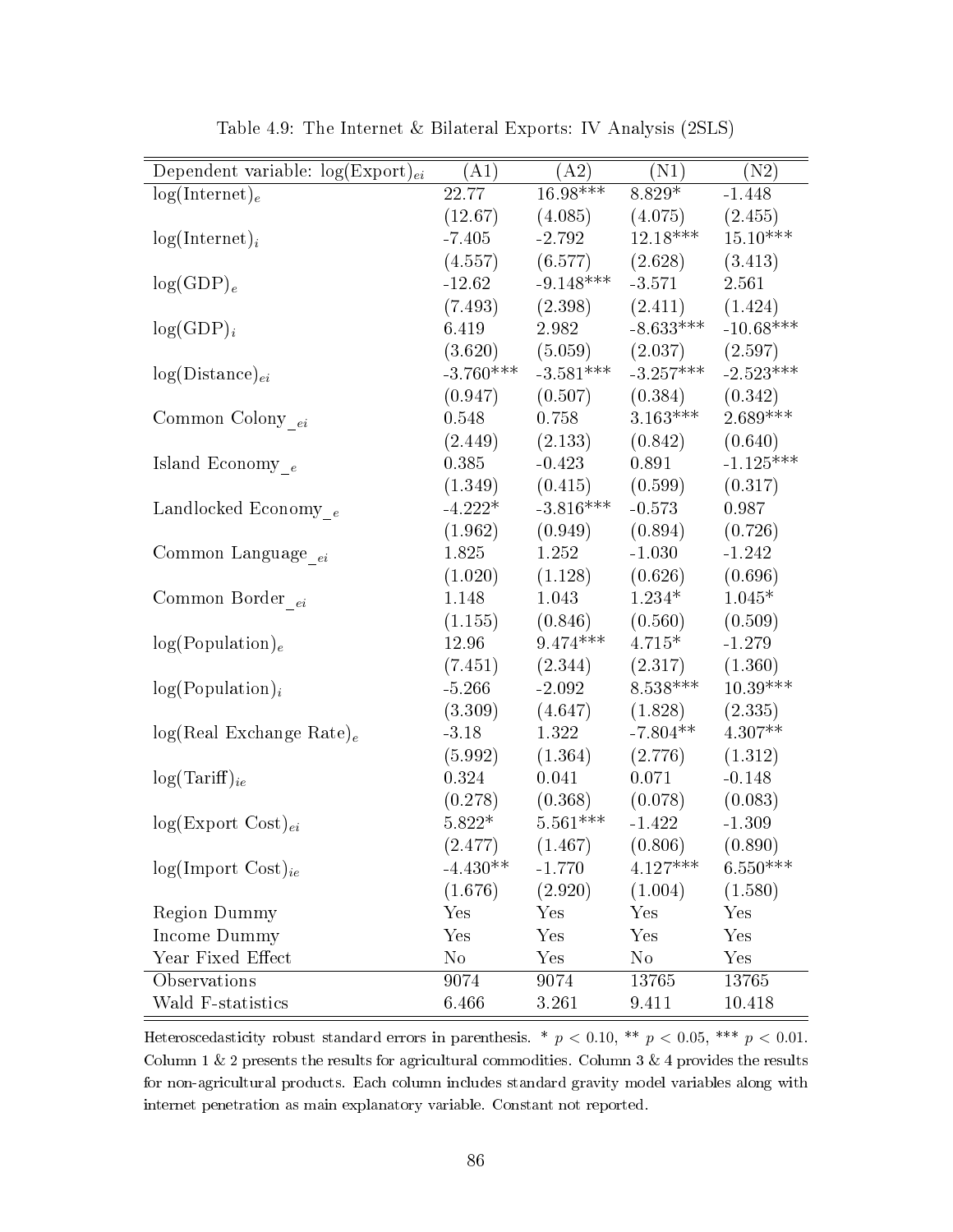| Dependent variable: $log(Expert)_{ei}$ | (A1)        | (A2)        | (N1)                    | (N2)        |  |
|----------------------------------------|-------------|-------------|-------------------------|-------------|--|
| $log(Internet)_e$                      | 22.77       | $16.98***$  | $8.829*$                | $-1.448$    |  |
|                                        | (12.67)     | (4.085)     | (4.075)                 | (2.455)     |  |
| $log(Internet)_i$                      | $-7.405$    | $-2.792$    | $12.18***$              | $15.10***$  |  |
|                                        | (4.557)     | (6.577)     | (2.628)                 | (3.413)     |  |
| $log(GDP)_e$                           | $-12.62$    | $-9.148***$ | $-3.571$                | 2.561       |  |
|                                        | (7.493)     | (2.398)     | (2.411)                 | (1.424)     |  |
| $log(GDP)_i$                           | 6.419       | 2.982       | $-8.633***$             | $-10.68***$ |  |
|                                        | (3.620)     |             | $(5.059)$ $(2.037)$     | (2.597)     |  |
| $log(Distance)_{ei}$                   | $-3.760***$ |             | $-3.581***$ $-3.257***$ | $-2.523***$ |  |
|                                        | (0.947)     | (0.507)     | (0.384)                 | (0.342)     |  |
| Common Colony $_{ei}$                  | 0.548       | 0.758       | $3.163***$              | $2.689***$  |  |
|                                        | (2.449)     | (2.133)     | (0.842)                 | (0.640)     |  |
| Island Economy $_{\,e}$                | 0.385       | $-0.423$    | 0.891                   | $-1.125***$ |  |
|                                        | (1.349)     | (0.415)     | (0.599)                 | (0.317)     |  |
| Landlocked Economy $_e$                | $-4.222*$   | $-3.816***$ | $-0.573$                | 0.987       |  |
|                                        | (1.962)     | (0.949)     | (0.894)                 | (0.726)     |  |
| Common Language <sub>ei</sub>          | 1.825       | 1.252       | $-1.030$                | $-1.242$    |  |
|                                        | (1.020)     | (1.128)     | (0.626)                 | (0.696)     |  |
| Common Border <sub>ei</sub>            | 1.148       | 1.043       | $1.234*$                | $1.045*$    |  |
|                                        | (1.155)     | (0.846)     | (0.560)                 | (0.509)     |  |
| log(Population) <sub>e</sub>           | 12.96       | $9.474***$  | $4.715*$                | $-1.279$    |  |
|                                        | (7.451)     | (2.344)     | (2.317)                 | (1.360)     |  |
| $log(Population)_{i}$                  | $-5.266$    | $-2.092$    | $8.538***$              | $10.39***$  |  |
|                                        | (3.309)     | (4.647)     | (1.828)                 | (2.335)     |  |
| $log(Real Exchange Rate)_e$            | $-3.18$     | 1.322       | $-7.804**$              | $4.307**$   |  |
|                                        | (5.992)     | (1.364)     | (2.776)                 | (1.312)     |  |
| $log(Tariff)_{ie}$                     | 0.324       | 0.0412      | 0.0711                  | $-0.148$    |  |
|                                        | (0.278)     | (0.368)     | (0.078)                 | (0.083)     |  |
| $log(Expert Cost)_{ei}$                | $5.822*$    | $5.561***$  | $-1.422$                | $-1.309$    |  |
|                                        | (2.477)     | (1.467)     | (0.806)                 | (0.890)     |  |
| $log(Import Cost)_{ie}$                | $-4.430**$  | $-1.770$    | $4.127***$              | $6.550***$  |  |
|                                        | (1.676)     | (2.920)     | (1.004)                 | (1.580)     |  |
| <b>Region Dummy</b>                    | Yes         | Yes         | Yes                     | Yes         |  |
| Income Dummy                           | Yes         | Yes         | Yes                     | Yes         |  |
| Year Fixed Effect                      | $\rm No$    | Yes         | $\rm No$                | Yes         |  |
| Observations                           | 9074        | 9074        | 13765                   | 13765       |  |
| Wald F-statistics                      | 6.466       | 3.261       | 9.411                   | 10.418      |  |

Table 4.10: The Internet & Bilateral Exports: IV Analysis (GMM)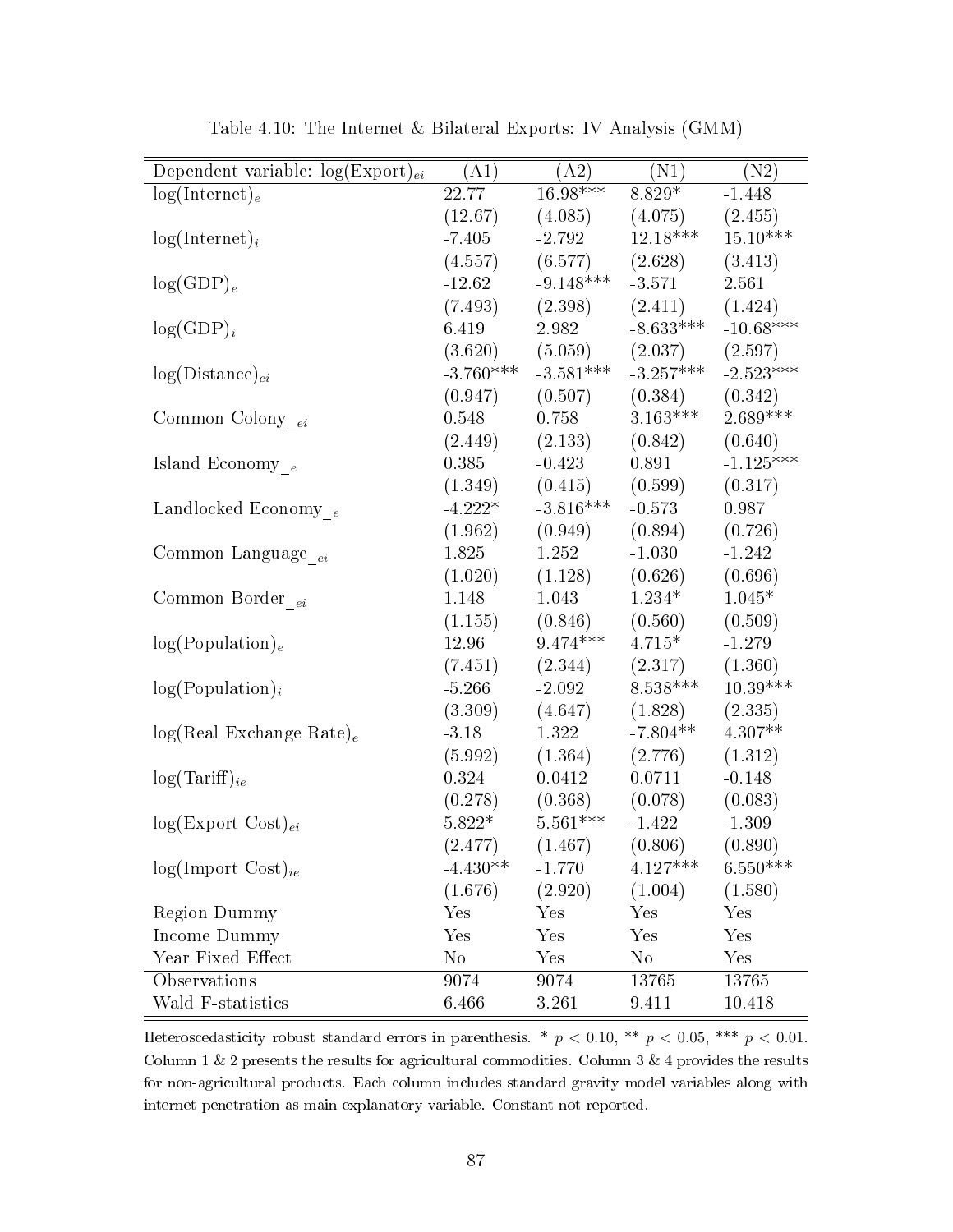## Chapter 5. Summary and Conclusion

Trade facilitation is defined as a measure that makes trade across the border easier. It is a tool that simplies customs procedures, eliminates administrative delays, increases transparency, and improves security by incorporating new technologies in trade  $(Zaki, 2015)$ . This "journal*article style*" dissertation evaluates the effect of different aspects of trade facilitation that can considerably influence the transit time between the origin and the destination. In doing so, this study adopts the gravity model technique that has been an elemental tool for determining the size and impact of tariff and non-tariff barriers to trade. Three topics related to trade facilitation are addressed here in this dissertation.

In the second chapter of this dissertation, the relationship between e-governance and agricultural exports are examined. This is the first cross-country study in trade literature that examines the effect of e-governance on bilateral agricultural trade. The paper also proposes a novel instrument to deal with the issue of endogeneity. The results suggest that the quality of e-governance has a positive and signicant impact on the volume of agricultural exports. The effect is much more significant for the quality of e-governance in the exporting country than in the importing country. The results are robust to a variety of estimation techniques.

The third chapter quantifies the effect of corruption on bilateral agricultural exports. This is the first cross-country study that establishes a relationship between agricultural commodities and the level of corruption prevailing in a country. The study found a tradetaxing extortion effect of corruption which suggests that the higher level of corruption will reduce the volume of agricultural exports. The study found evidence of a trade enhancing evasion effect. A trade-enhancing evasion effect suggests that corruption can boost trade when the amount of the tariff rises above a certain threshold level. The effects were much more prominent for the degree of corruption in the exporting country than for the importing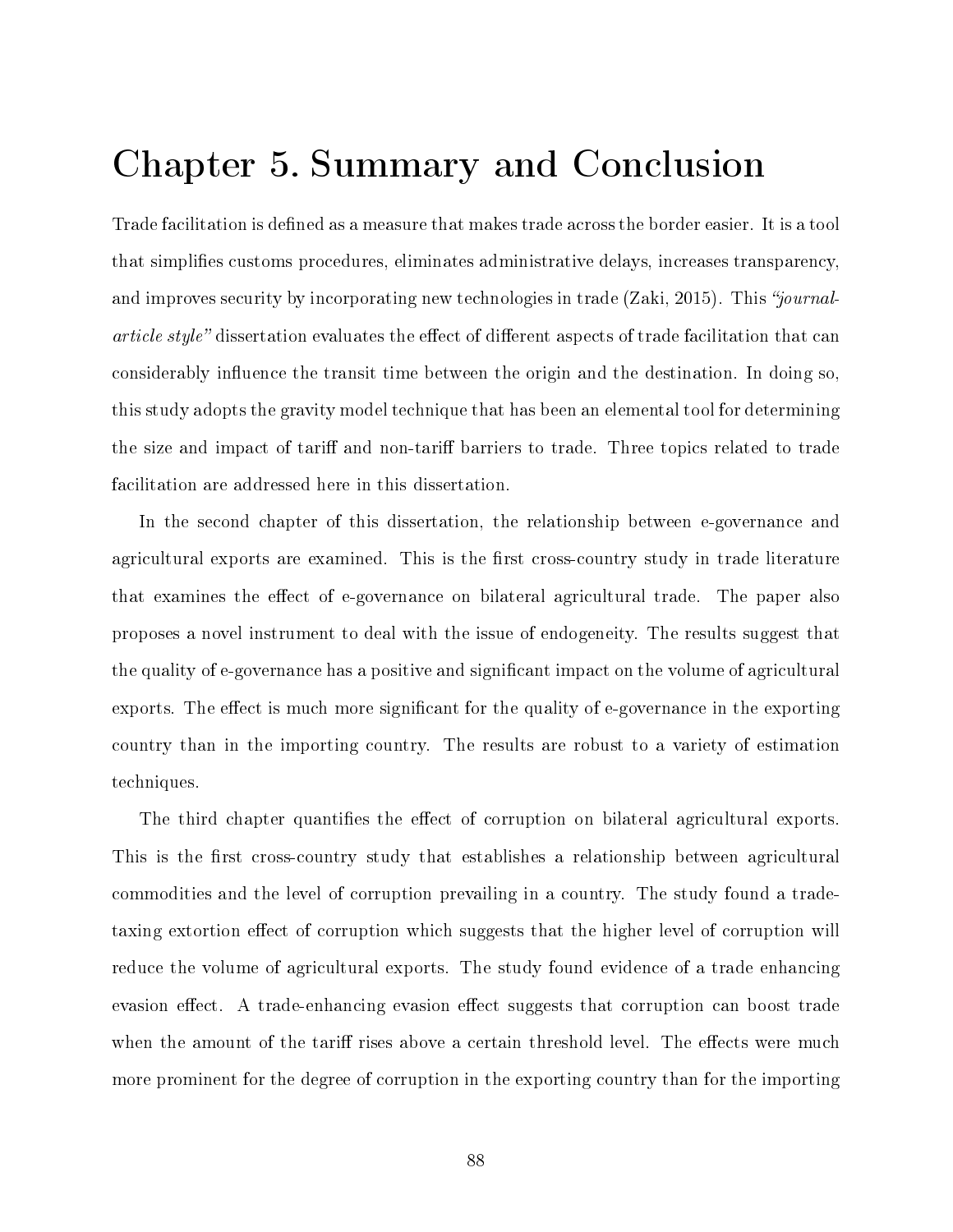country. The empirical estimates are robust to different model specification and the use of various corruption indices.

The fourth chapter of the dissertation examines the role of the Internet on international trade. In this paper, separate analyses were conducted to assess the impact of Internet penetration on non-agricultural commodities. The paper also proposed a novel instrument to correct for the problem of endogeneity. The study found weak evidence of a trade-stimulating effect of the Internet on agricultural exports. However, the results were comparatively more significant for non-agricultural commodities.

Overall this dissertation lends support to the existing literature that suggests trade facilitation can simplify and harmonize trade procedures and help in reducing the transaction costs associated with the enforcement, regulation and administration of trade policies. The main findings of this dissertation show that e-governance and corruption can significantly affect the volume of exports. However, the study found the direct effect of the Internet as a medium of communication to be limited. From a policy point of view, these findings are quite important. Firstly, unlike tariff reductions that result in the loss of tariff revenues, eliminating non-tariff barriers are rewarding to both trading partners. Secondly, embracing new technologies, such as the Internet and Information & Communication Technology (ICT), to provide e-services to the citizen can enhance trade. These technologies help in improving the quality of service by reducing human error and increasing convenience. Using technology increases the efficiency of the system and also saves time and costs. At the same time, adopting technology to provide service reduces the probability of direct interaction between the traders and the customs officials, thereby reducing the incidence of bribery and discriminatory treatments. Reduction in the incidence of bribery implies a lower degree of corruption in the economy and, therefore, an increase in the volume of trade. However, the results also suggested that for countries that are highly protected, corruption can be trade enhancing. For those countries, along with the elimination of non-tariff barriers, the most effective policy to stimulate trade is to reduce the level of tariffs. Otherwise, the attempts to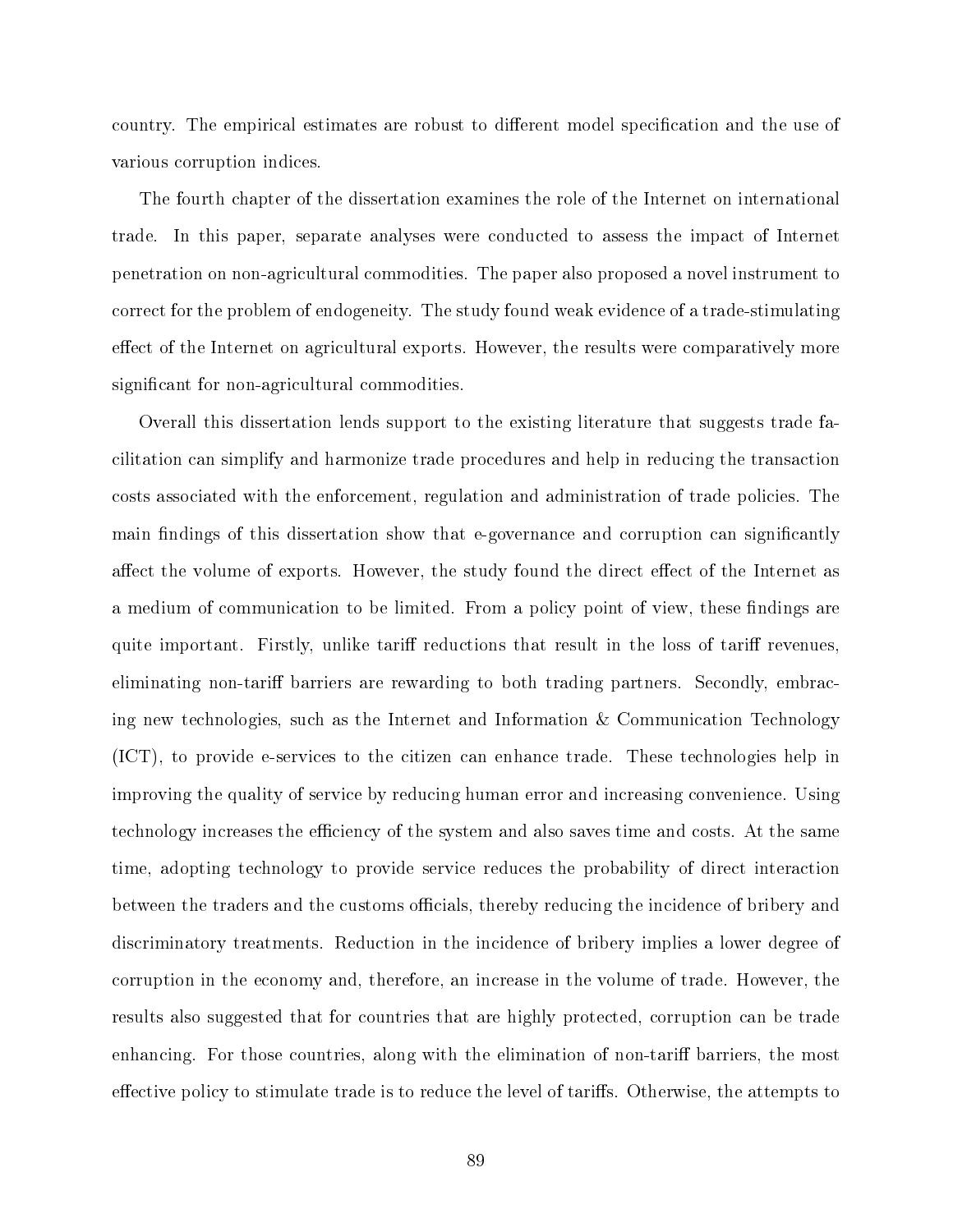reduce corruption might have an adverse effect on trade. The limitations of this dissertation are related to data availability. For example, the corruption indices used in this paper give a perception about the general level of corruption in the economy. A better predictor of the effect of corruption on bilateral trade would have been cross-country data on bribery at the border, which was unavailable. Similarly, cross-country data on one of the most important determinants of Internet penetration, the "cost of using the Internet", was unavailable. Future research aims to test the effect of these trade facilitation measures on the commodities at a more disaggregated level. This will help to further test for the difference in the responsiveness of commodities due to differences in quality and degree of perishability.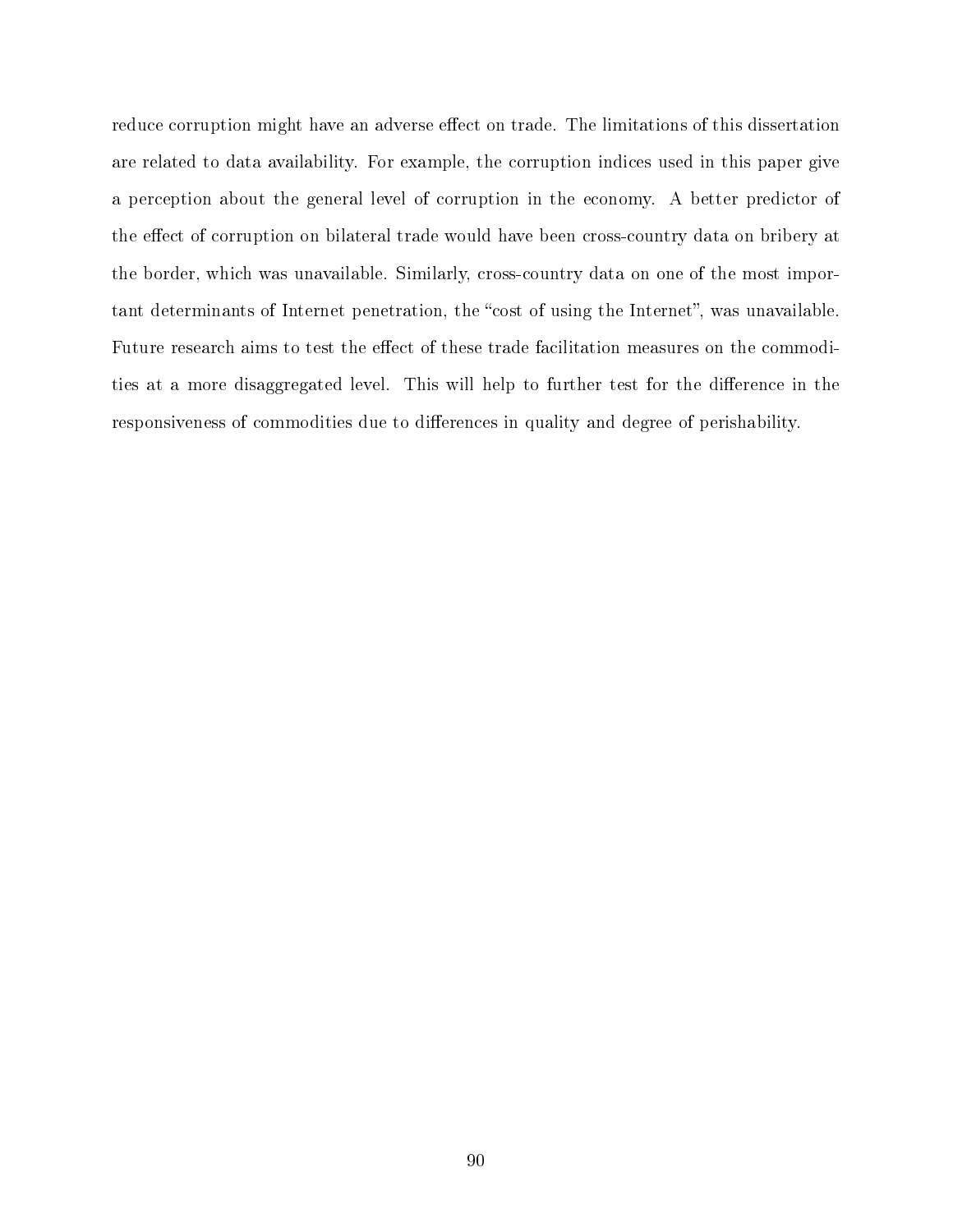## References

- 1. Ades, Alberto and Rafael Di Tella. 1999. "Rents, competition, and corruption". American Economic Review, 982-993.
- 2. Aidt, Toke S. 2003. "Economic analysis of corruption: a survey". The Economic Journal 113.491, F632-F652.
- 3. Anderson, James E and Douglas Marcouiller. 2002. "Insecurity and the pattern of trade: an empirical investigation". Review of Economics and statistics 84.2, 342–352.
- 4. Anderson, James E and Eric Van Wincoop. 2003. "Gravity with Gravitas". American  $economic$  review 93.1, 170-192.
- 5. . 2004. Trade costs. Tech. rep. National Bureau of Economic Research.
- 6. Bardhan, Pranab. 1997. "Corruption and development: a review of issues". *Journal of*  $economic$  literature,  $1320-1346$ .
- 7. Business, Doing and Dothan By Design. 2012. "Doing Business". The World Bank.  $2012a.$  http://www.doingbusiness.org/aboutâ $ATus$ .
- 8. Cameron, A Colin and Pravin K Trivedi. 2005. Microeconometrics: methods and applications. Cambridge university press.
- 9. Clarke, George RG. 2008. "Has the internet increased exports for firms from low and middle-income countries?" Information Economics and Policy 20.1, 16-37.
- 10. Clarke, George RG and Scott J Wallsten. 2006. Has the internet increased trade? Developed and developing country evidence". *Economic Inquiry* 44.3, 465–484.
- 11. Comin, Diego, William Easterly, and Erick Gong. 2006. Was the Wealth of Nations determined in 1000 BC? Tech. rep. National Bureau of Economic Research.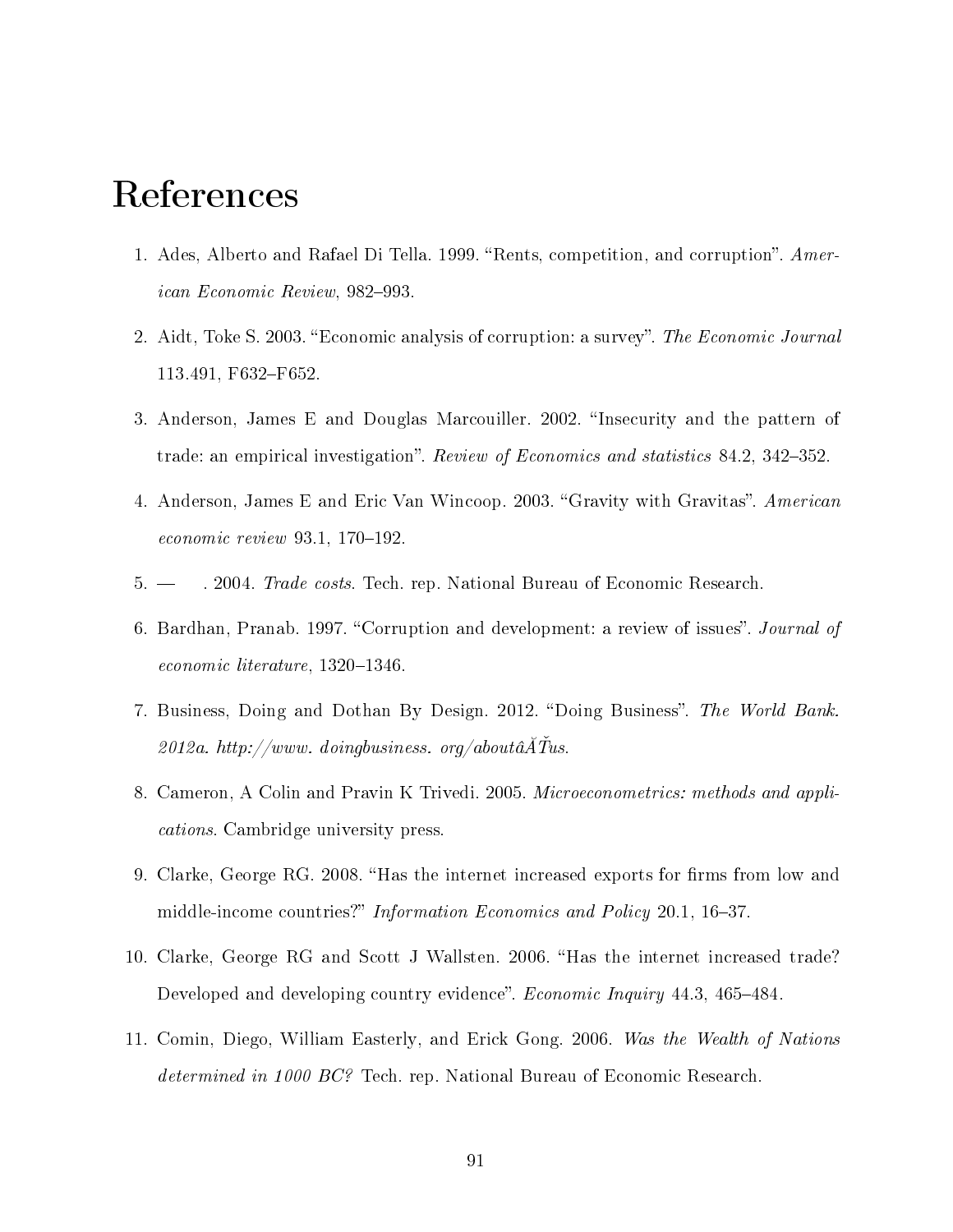- 12. Comin, Diego A and Bart Hobijn. 2009. The CHAT dataset. Tech. rep. National Bureau of Economic Research.
- 13. Dutt, Pushan. 2009. "Trade protection and bureaucratic corruption: an empirical investigation". Canadian Journal of Economics/Revue canadienne d'économique 42.1, 155-183.
- 14. Dutt, Pushan and Daniel Traça. 2009. Corruption and its impact on trade: Extortion or evasion?
- 15. Fink, Carsten, Aaditya Mattoo, and Ileana Cristina Neagu. 2005. "Assessing the impact of communication costs on international trade". Journal of International Economics 67.2, 428-445.
- 16. Francois, Joseph and Miriam Manchin. 2013. "Institutions, infrastructure, and trade". World Development  $46, 165-175$ .
- 17. Freund, Caroline L and Diana Weinhold. 2004. "The effect of the Internet on international trade". Journal of international economics  $62.1, 171-189$ .
- 18. Gómez-Herrera, Estrella. 2013. "Comparing alternative methods to estimate gravity models of bilateral trade". *Empirical Economics* 44.3, 1087–1111.
- 19. Grainger, Andrew. 2011. "Trade facilitation: a conceptual review". Journal of World  $Trade 45.1, 39-62.$
- 20. Greene, William H. 2000. Econometric Analysis (International Edition).
- 21. Heckman, James J. 1979. "Sample selection bias as a specification error". *Econometrica:* Journal of the econometric society,  $153-161$ .
- 22. Helpman, Elhanan, Marc Melitz, and Yona Rubinstein. 2006. "Trading partners and trading volumes". *document interne*, *Harvard University*.
- 23. Hummels, David and Georg Schaur. 2012. Time as a trade barrier. Tech. rep. National Bureau of Economic Research.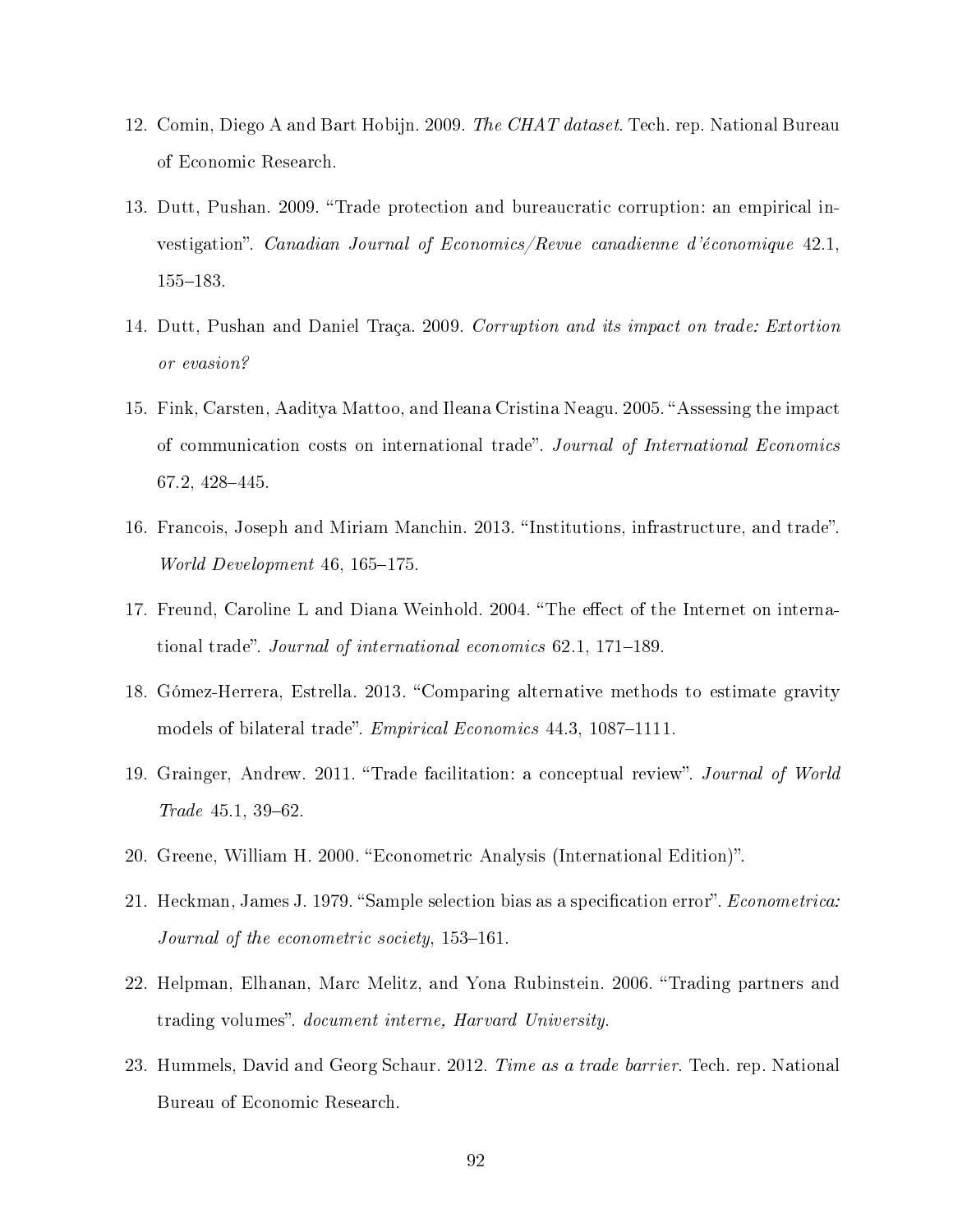- 24. Iwanow, Tomasz and Colin Kirkpatrick. 2007. "Trade facilitation, regulatory quality and export performance". Journal of International Development 19.6, 735–753.
- 25. Jha, Chandan Kumar and Sudipta Sarangi. 2014. "Social Media, Internet and Corruption". Internet and Corruption (March 2014).
- 26. Jong, Eelke de and Christian Bogmans. 2011. Does corruption discourage international trade?" European Journal of Political Economy 27.2, 385–398.
- 27. Kaufman, Daniel, Aart Kraay, and Massimo Mastruzzi. 2005. Governance matters IV: governance indicators for 1996-2004". Policy Research Working Paper 3630.
- 28. Kaufmann, Daniel and Shang-Jin Wei. 1999. Does" grease money" speed up the wheels of commerce? Tech. rep. National bureau of economic research.
- 29. Kaufmann, Daniel, Aart Kraay, and Massimo Mastruzzi. 2010. "The worldwide governance indicators: a summary of methodology, data and analytical issues". World Bank Policy Research Working Paper 5430.
- 30. Khalil, Mohsen, Philippe Dongier, Christine Zhen-Wei Qiang, et al. 2009. 2009 Information and communications for development: extending reach and increasing impact. World Bank.
- 31. Krueger, Anne O. 1993. "Virtuous and vicious circles in economic development". The American Economic Review, 351-355.
- 32. La Porta, Rafael, Florencio Lopez-de Silanes, Andrei Shleifer, and Robert W Vishny. 1998. "Law and Finance". Journal of Political Economy 106.6, 1113–1155.
- 33. Lambsdorff, Johann G. 2004. "How corruption affects economic development". Global  $Corruption$  Report, 310-212.
- 34. Lambsdorff, Johann Graf. 1998. "An empirical investigation of bribery in international trade". The European Journal of development research 10.1, 40–59.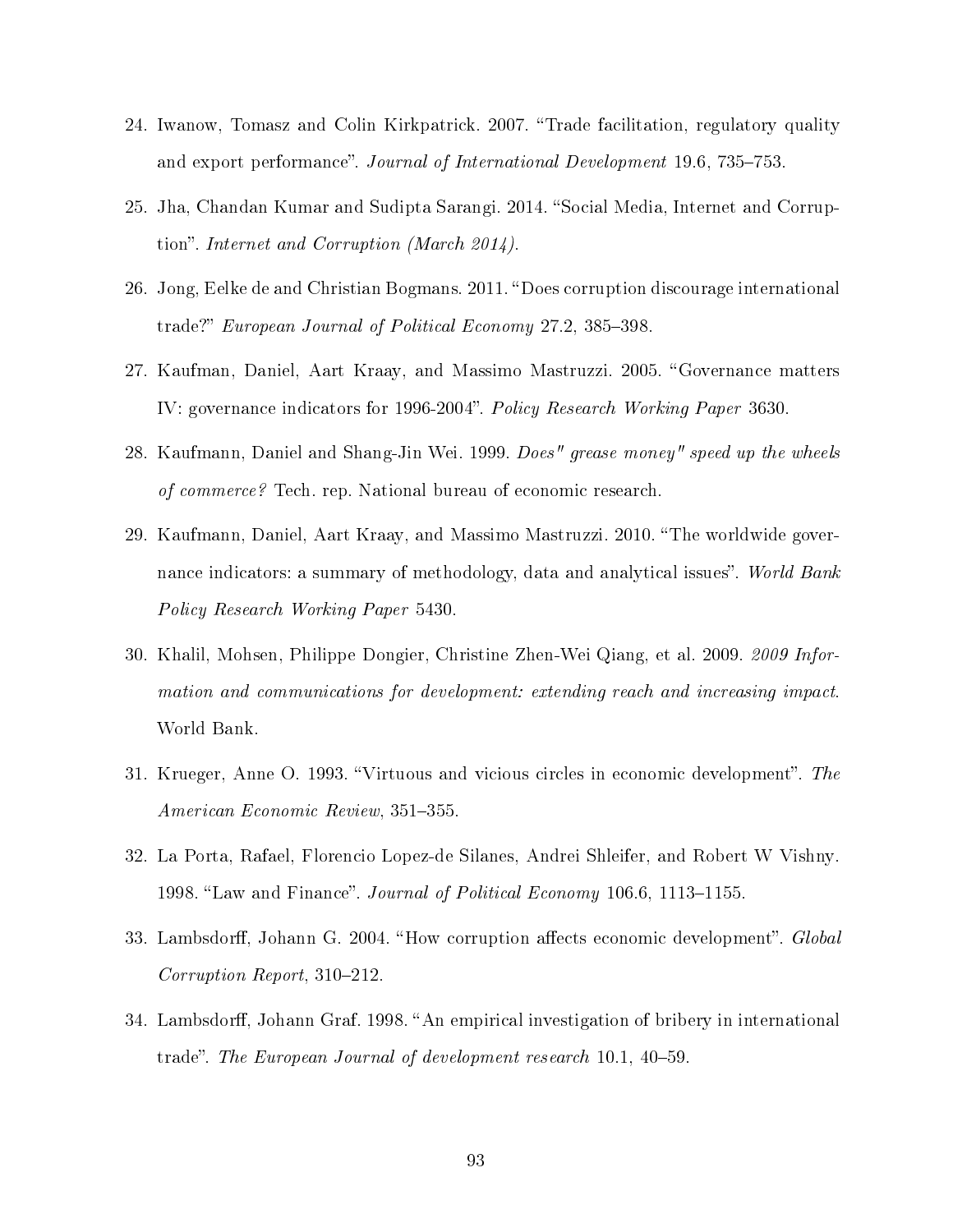- 35. Lambsdorff, Johann Graf. 1999. "Corruption in empirical research: A review". Transparency International, processed 6.
- 36. . 2003a. How corruption aects persistent capital ows. Economics of Governance  $4.3, 229 - 243.$
- $37.$   $\rightarrow$  2003b. "How corruption affects productivity". Kyklos 56.4, 457–474.
- 38. Leff, Nathaniel H. 1964. "Economic development through bureaucratic corruption". American behavioral scientist 8.3, 8–14.
- 39. Liu, Lan and Chengyan Yue. 2013. "Investigating the impacts of time delays on trade".  $Food Policy 39, 108–114.$
- 40. Martincus, Christian Volpe, Jerónimo Carballo, and Andrés Gallo. 2011. The impact of export promotion institutions on trade: is it the intensive or the extensive margin? Applied Economics Letters  $18.2, 127-132$ .
- 41. Mauro, Paolo. 1995. "Corruption and growth". *Qarterly Journal of Economics* 110.3, 681-712.
- 42. Meltzer, Joshua Paul. 2015. "The Internet, Cross-Border Data Flows and International Trade". Asia & the Pacific Policy Studies 2.1, 90-102.
- 43. Méon, Pierre-Guillaume and Laurent Weill. 2010. "Is corruption an efficient grease?" World development  $38.3, 244-259$ .
- 44. Murphy, Kevin M, Andrei Shleifer, and Robert W Vishny. 1993. Why is rent-seeking so costly to growth?" The American Economic Review, 409-414.
- 45. Murray, Michael P. 2006. "Avoiding invalid instruments and coping with weak instruments". Journal of Economic Perspectives 20.4, 111–132.
- 46. Onyeiwu, Steve. 2002. Inter-country variations in digital technology in Africa: Evidence, determinants, and policy implications. 2002/72. WIDER Discussion Papers//World Institute for Development Economics (UNU-WIDER).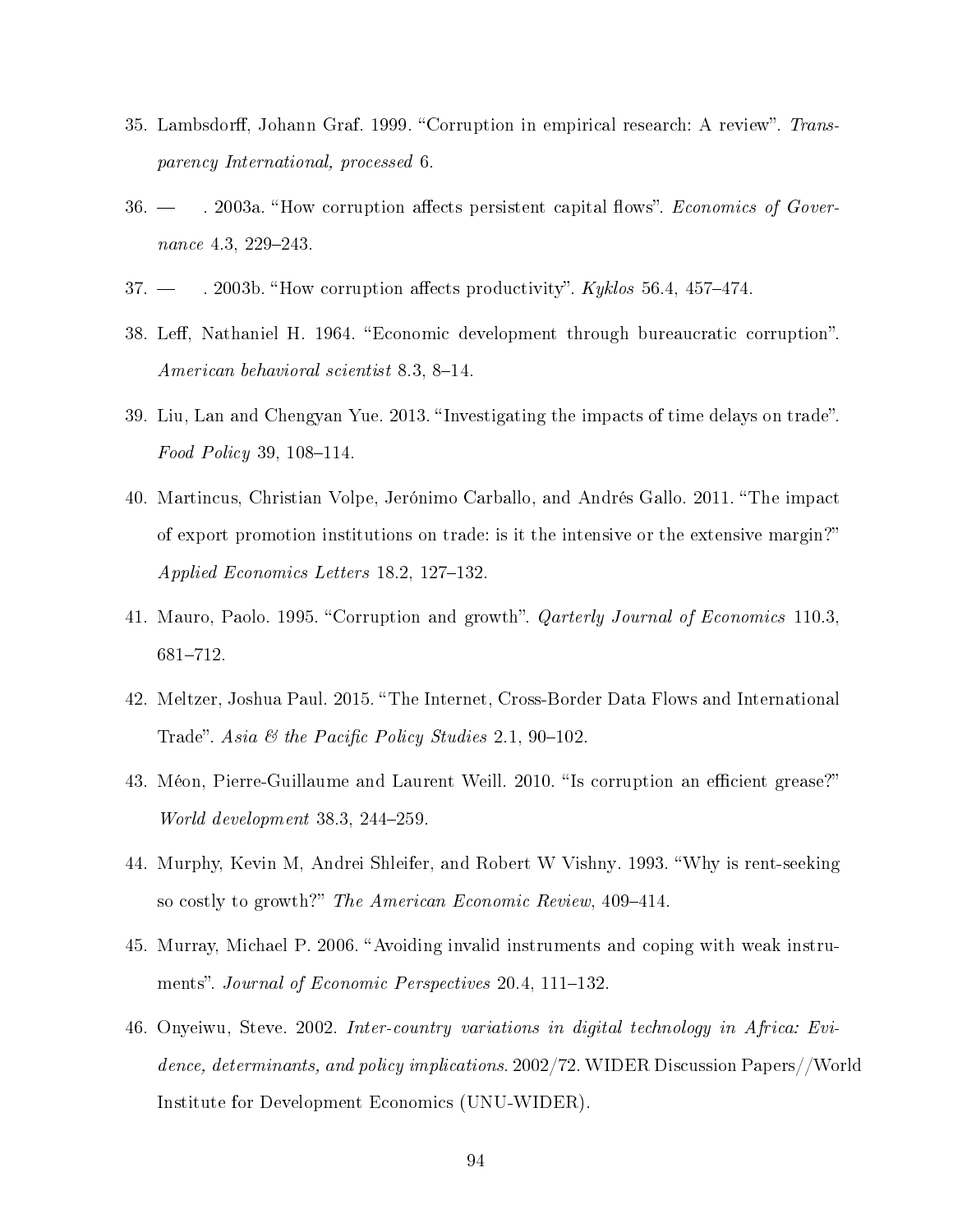- 47. Park, Mi-Hee. 2005. "Recent Development in Infrastructure and its Impact on Agricultural and Non-agricultural Trade". PhD thesis. North Dakota State University.
- 48. Rauch, James E and Vitor Trindade. 2003. "Information, international substitutability, and globalization". American Economic Review, 775-791.
- 49. Rodrik, Dani. 2006. Goodbye Washington consensus, hello Washington confusion? A review of the World Bank's economic growth in the 1990s: learning from a decade of reform". Journal of Economic literature 44.4, 973-987.
- 50. Roeder, Philip G. 2001. Ethnolinguistic fractionalization (ELF) indices, 1961 and 1985.
- 51. Samuel, P. "Huntington 1968. Political Order in Changing Societies". New Haven.
- 52. Schwab, Klaus et al. 2010. The global competitiveness report 2010-2011. In: World Economic Forum Geneva.
- 53. Shepotylo, Oleksandr. 2009. "Gravity with zeros: estimating trade potential of CIS countries". Available at SSRN 1347997.
- 54. Shleifer, Andrei and Robert W Vishny. 1993. "Corruption". Quarterly Journal of Eco $nonics$  108.03, 599-617.
- 55. Staples, Brian Rankin. 2002. "Trade facilitation: improving the invisible infrastructure". Hoekman, B., Matto, A. and English Ph.(Eds.) Development, Trade and the WTO: A Handbook, Washington, DC: The World Bank.
- 56. Sullivan, Michael J. 1991. Measuring global values: The ranking of 162 countries. Greenwood Press New York.
- 57. Tang, Linghui. 2006. "Communication costs and trade of differentiated goods". Review of International Economics 14.1, 54–68.
- 58. Timmis, Jonathan et al. 2012. The Internet and International Trade in Goods. Tech. rep.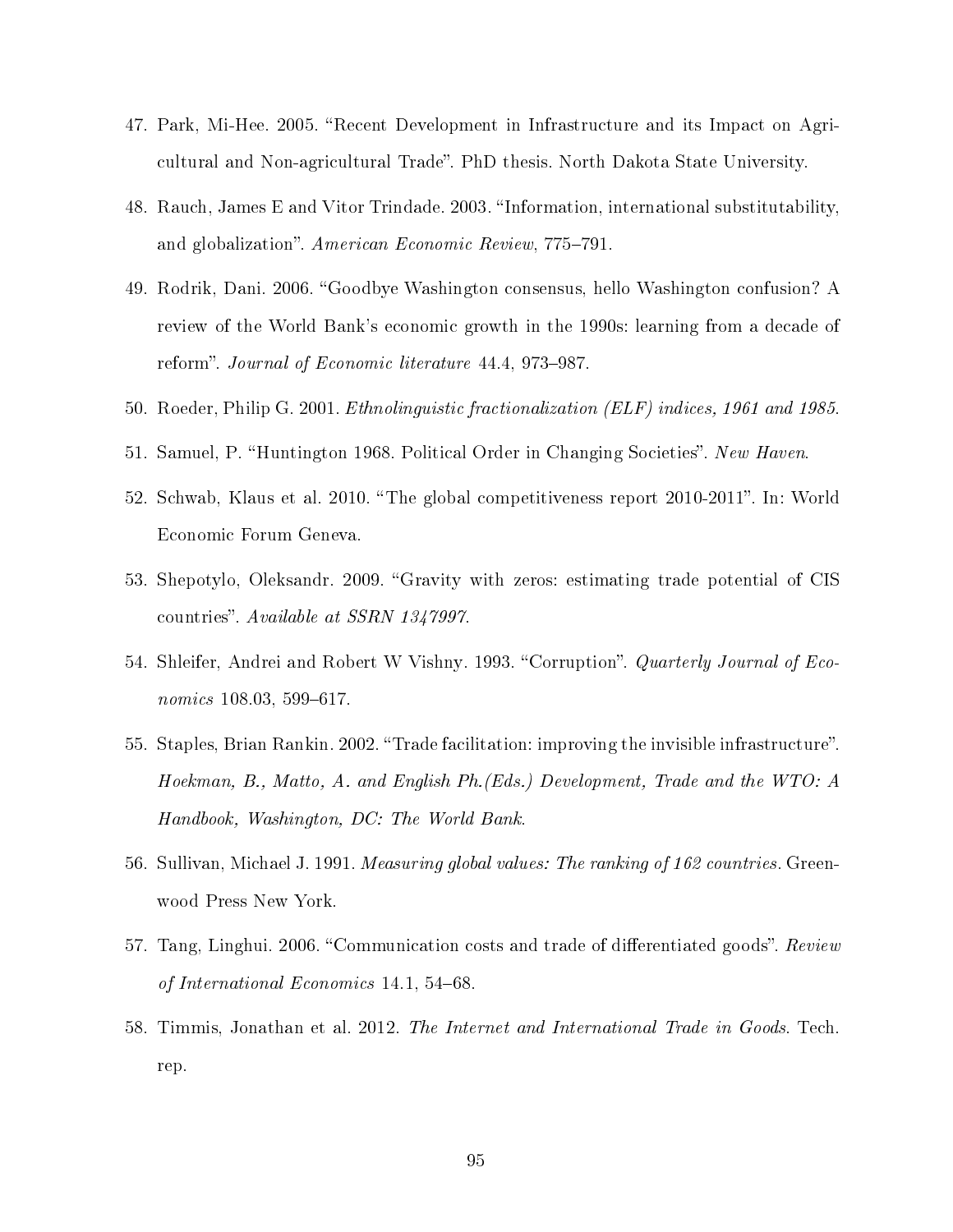- 59. Tinbergen, Jan. 1962. Shaping the world economy; suggestions for an international economic policy".
- 60. Treisman, Daniel. 2000. "The causes of corruption: a cross-national study". Journal of Public Economics  $76.3, 399-457.$
- $61.$   $-$  . 2007. "What have we learned about the causes of corruption from ten years of cross-national empirical research?" Annual Review of Polititical Science 10, 211-244.
- 62. Unwin, PTH. 2009. ICT4D: Information and communication technology for development. Cambridge University Press.
- 63. Wallsten, Scott. 2005. "Regulation and internet use in developing countries". *Economic* Development and Cultural Change  $53.2, 501-523$ .
- 64. Wei, Shang-Jin. 2000. "How taxing is corruption on international investors?" Review of economics and statistics  $82.1, 1-11.$
- 65. Wheatley, W Parker and Terry L Roe. 2005. "The effects of the Internet on US bilateral trade in agricultural and horticultural commodities". In: presentation at the American Agricultural Economics Association Annual Meeting, Providence, RI. Citeseer.
- 66. Wilson, John S, Catherine L Mann, and Tsunehiro Otsuki. 2003. Trade facilitation and economic development: A new approach to quantifying the impact". The World Bank Economic Review 17.3, 367–389.
- 67.  $\rightarrow$  2005. "Assessing the benefits of trade facilitation: A global perspective". The *World Economy* 28.6, 841-871.
- 68. World Bank. 2001. "World development report 2002: building institutions for markets".
- 69. Zaki, Chahir. 2013. "Trade facilitation and corruption: a CGE model of Egypt". The Journal of North African Studies  $18.1, 70-111$ .
- 70.  $-$  . 2015. "How Does Trade Facilitation Affect International Trade&quest". European Journal of Development Research 27.1, 156–185.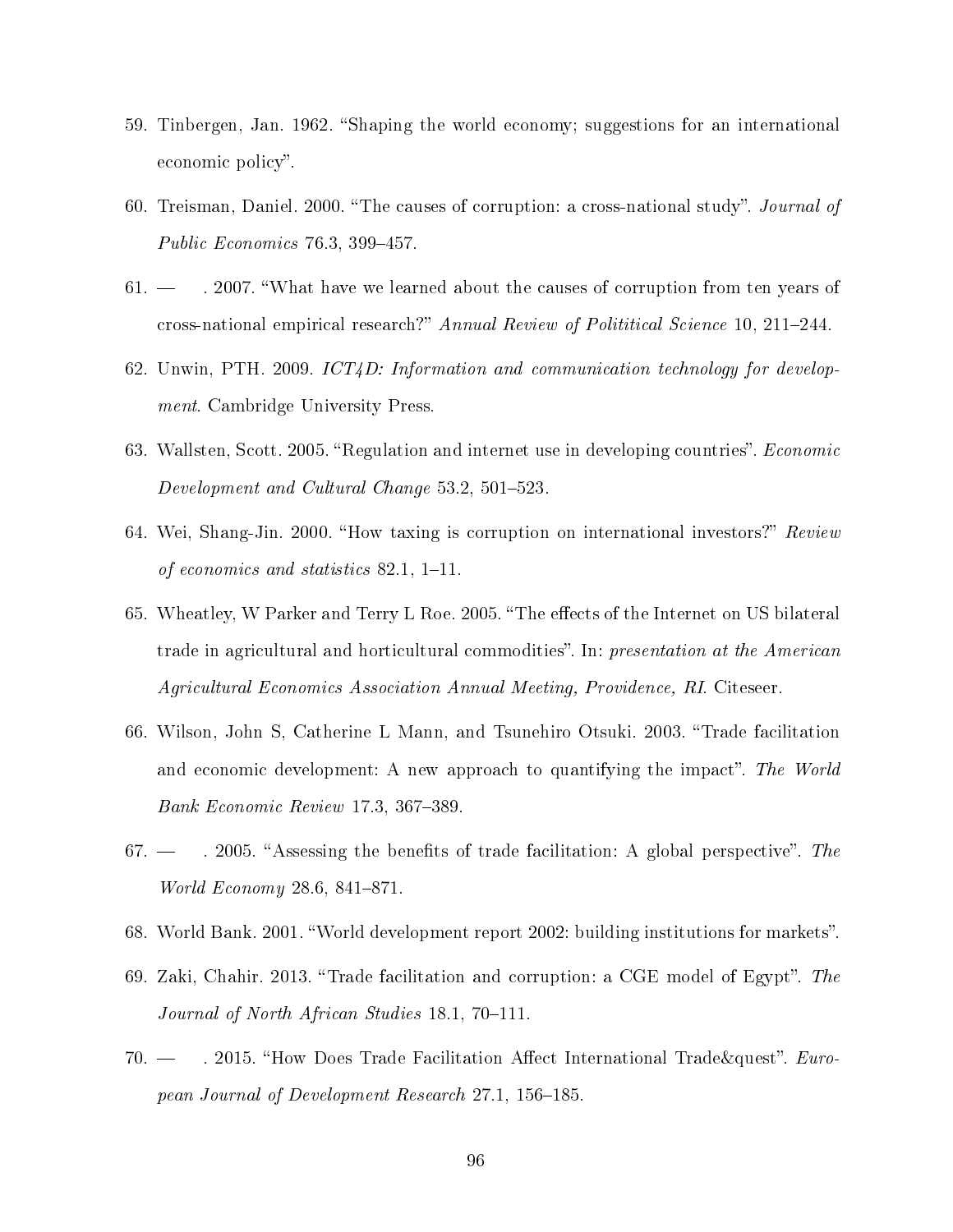# Appendix

### E-governance

| World Bank          |            |                        |         |         |  |  |  |
|---------------------|------------|------------------------|---------|---------|--|--|--|
|                     |            | $E-gov$                | $E-gov$ | $E-gov$ |  |  |  |
| Country/Territory   | Country    | Index                  | Index   | Index   |  |  |  |
|                     | Code       | 2003                   | 2004    | 2005    |  |  |  |
| Afghanistan         | <b>AFG</b> | 0.12                   | 0.13    | 0.15    |  |  |  |
| Albania             | <b>ALB</b> | 0.31                   | 0.34    | 0.37    |  |  |  |
| Algeria             | <b>DZA</b> | 0.37                   | 0.32    | 0.32    |  |  |  |
| Andorra             | <b>AND</b> | 0.17                   | 0.16    | 0.18    |  |  |  |
| Angola              | <b>AGO</b> | 0.19                   | 0.20    | 0.18    |  |  |  |
| Antigua and Barbuda | <b>ATG</b> | 0.36                   | 0.37    | 0.40    |  |  |  |
| Argentina           | ARG        | 0.58                   | 0.59    | 0.60    |  |  |  |
| Armenia             | <b>ARM</b> | 0.38                   | 0.39    | 0.36    |  |  |  |
| Australia           | <b>AUS</b> | 0.83                   | 0.84    | 0.87    |  |  |  |
| Austria             | <b>AUT</b> | 0.68                   | 0.75    | 0.76    |  |  |  |
| Azerbaijan          | <b>AZE</b> | 0.36                   | 0.39    | 0.38    |  |  |  |
| Bahamas             | <b>BHS</b> | 0.43                   | 0.46    | 0.47    |  |  |  |
| Bahrain             | <b>BHR</b> | 0.51                   | 0.53    | 0.53    |  |  |  |
| Bangladesh          | <b>BGD</b> | 0.17                   | 0.18    | 0.18    |  |  |  |
| <b>Barbados</b>     | <b>BRB</b> | 0.41                   | 0.46    | 0.49    |  |  |  |
| <b>Belarus</b>      | <b>BLR</b> | 0.40                   | 0.49    | 0.53    |  |  |  |
| Belgium             | <b>BEL</b> | 0.67                   | 0.75    | 0.74    |  |  |  |
| <b>Belize</b>       | <b>BLZ</b> | 0.42                   | 0.42    | 0.38    |  |  |  |
| Benin               | <b>BEN</b> | 0.24                   | 0.22    | 0.23    |  |  |  |
| Bhutan              | <b>BTN</b> | 0.16                   | 0.16    | 0.29    |  |  |  |
| <b>Bolivia</b>      | <b>BOL</b> | 0.41                   | 0.39    | 0.40    |  |  |  |
|                     |            | Continued on next page |         |         |  |  |  |

Table 5.1: World E-government Readiness Index.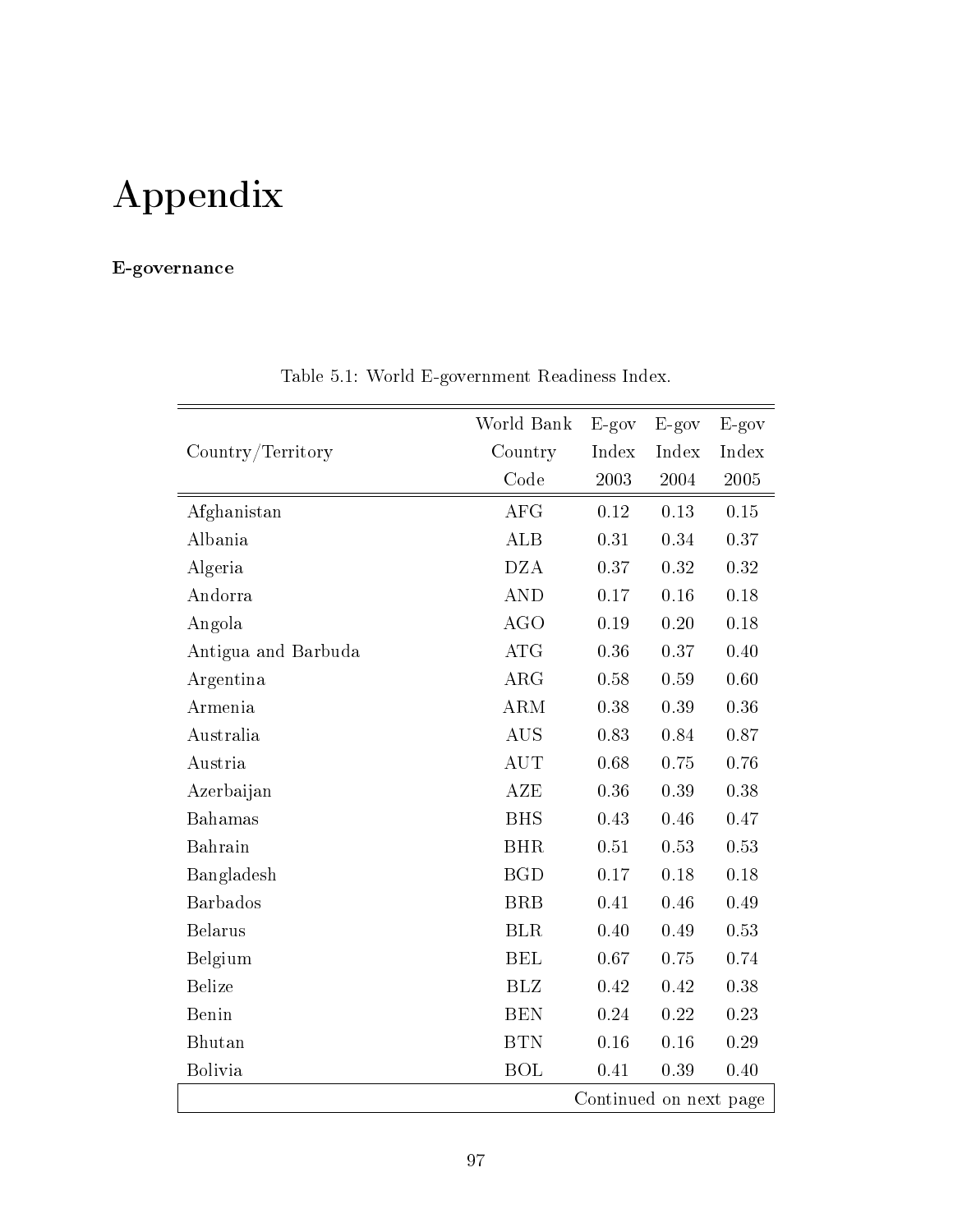|                        | World Bank      | $E-gov$  | $E-gov$                | $E-gov$    |
|------------------------|-----------------|----------|------------------------|------------|
| Country/Territory      | Country         | Index    | Index                  | Index      |
|                        | Code            | $2003\,$ | 2004                   | 2005       |
| Bosnia and Herzegovina | <b>BIH</b>      | 0.31     | 0.38                   | 0.40       |
| Botswana               | <b>BWA</b>      | 0.35     | 0.38                   | 0.40       |
| <b>Brazil</b>          | <b>BRA</b>      | 0.53     | 0.57                   | 0.60       |
| Brunei Darussalam      | <b>BRN</b>      | 0.46     | 0.46                   | 0.45       |
| Bulgaria               | <b>BGR</b>      | 0.55     | 0.54                   | 0.56       |
| Burkina Faso           | <b>BFA</b>      | 0.14     | 0.18                   | 0.13       |
| Burundi                | <b>BDI</b>      | 0.18     | $0.16\,$               | 0.16       |
| Cambodia               | <b>KHM</b>      | 0.26     | 0.29                   | $0.30\,$   |
| Cameroon               | CMR             | 0.27     | 0.26                   | 0.25       |
| Canada                 | <b>CAN</b>      | 0.81     | 0.84                   | 0.84       |
| Cape Verde             | <b>CPV</b>      | 0.32     | 0.34                   | 0.33       |
| Chad                   | <b>TCD</b>      |          | 0.14                   | 0.14       |
| Chile                  | <b>CHL</b>      | 0.67     | 0.68                   | 0.70       |
| China                  | <b>CHN</b>      | 0.42     | 0.44                   | 0.51       |
| Colombia               | COL             | 0.44     | 0.53                   | 0.52       |
| Comoros                | COM             | 0.18     | 0.18                   | 0.20       |
| Congo                  | COG             | 0.27     | 0.30                   | 0.29       |
| Costa Rica             | <b>CRI</b>      | 0.43     | 0.42                   | 0.46       |
| CÂtte d'Ivoire         | CIV <sub></sub> |          | 0.17                   | 0.18       |
| Croatia                | HRV             | 0.53     | 0.52                   | 0.55       |
| Cuba                   | <b>CUB</b>      | 0.37     | 0.35                   | 0.37       |
| Cyprus                 | <b>CYP</b>      | 0.47     | 0.52                   | 0.59       |
| Czech Republic         | CZE             | 0.54     | 0.62                   | 0.64       |
| Denmark                | <b>DNK</b>      | 0.82     | 0.90                   | $\rm 0.91$ |
| Djibouti               | DJI             | 0.18     | 0.20                   | 0.24       |
| Dominica               | DMA             |          | 0.37                   | 0.33       |
| Dominican Republic     | <b>DOM</b>      | 0.44     | 0.41                   | 0.41       |
| Ecuador                | ECU             | 0.38     | 0.39                   | 0.40       |
| Egypt                  | EGY             | 0.24     | 0.27                   | 0.38       |
| El Salvador            | <b>SLV</b>      | 0.41     | 0.40                   | 0.42       |
|                        |                 |          | Continued on next page |            |

Table  $5.1$  – continued from previous page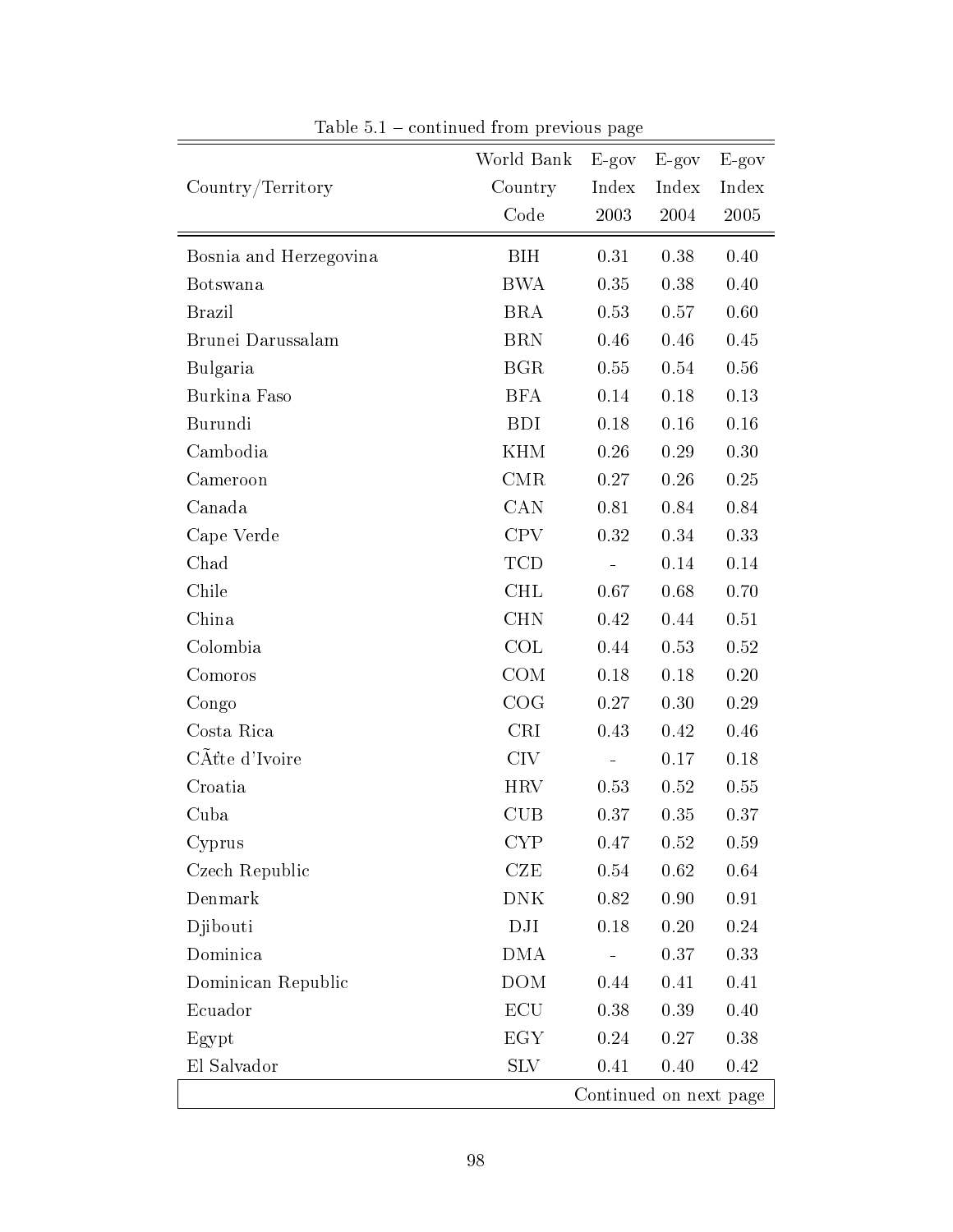| World Bank        |            | $E-gov$                | $E-gov$ | $E-gov$ |  |  |  |  |  |
|-------------------|------------|------------------------|---------|---------|--|--|--|--|--|
| Country/Territory | Country    | Index                  | Index   | Index   |  |  |  |  |  |
|                   | Code       | 2003                   | 2004    | 2005    |  |  |  |  |  |
| Eritrea           | ERI        |                        |         | 0.18    |  |  |  |  |  |
| Estonia           | <b>EST</b> | 0.70                   | 0.70    | 0.73    |  |  |  |  |  |
| Ethiopia          | <b>ETH</b> | 0.13                   | 0.14    | 0.14    |  |  |  |  |  |
| Fiji              | FJI        | 0.43                   | 0.39    | 0.41    |  |  |  |  |  |
| Finland           | <b>FIN</b> | 0.76                   | 0.82    | 0.82    |  |  |  |  |  |
| France            | <b>FRA</b> | 0.69                   | 0.67    | 0.69    |  |  |  |  |  |
| Gabon             | GAB        | 0.28                   | 0.30    | 0.29    |  |  |  |  |  |
| Gambia            | <b>GMB</b> | 0.17                   | 0.17    | 0.17    |  |  |  |  |  |
| Georgia           | <b>GEO</b> | 0.35                   | 0.38    | 0.40    |  |  |  |  |  |
| Germany           | <b>DEU</b> | 0.76                   | 0.79    | 0.81    |  |  |  |  |  |
| Ghana             | <b>GHA</b> | 0.24                   | 0.24    | 0.29    |  |  |  |  |  |
| Greece            | GRC        | 0.54                   | 0.56    | 0.59    |  |  |  |  |  |
| Grenada           | <b>GRD</b> | 0.35                   | 0.36    | 0.39    |  |  |  |  |  |
| Guatemala         | <b>GTM</b> | 0.33                   | 0.34    | 0.38    |  |  |  |  |  |
| Guinea            | <b>GIN</b> | 0.13                   | 0.14    | 0.14    |  |  |  |  |  |
| Guyana            | <b>GUY</b> | 0.42                   | 0.42    | 0.40    |  |  |  |  |  |
| Honduras          | <b>HND</b> | 0.28                   | 0.33    | 0.33    |  |  |  |  |  |
| Hungary           | <b>HUN</b> | 0.52                   | 0.59    | 0.65    |  |  |  |  |  |
| Iceland           | ISL        | 0.70                   | 0.77    | 0.78    |  |  |  |  |  |
| India             | <b>IND</b> | 0.37                   | 0.39    | 0.40    |  |  |  |  |  |
| Indonesia         | <b>IDN</b> | 0.42                   | 0.39    | 0.38    |  |  |  |  |  |
| Iran              | <b>IRN</b> | 0.33                   | 0.33    | 0.38    |  |  |  |  |  |
| Iraq              | <b>IRQ</b> |                        | 0.36    | 0.33    |  |  |  |  |  |
| Ireland           | IRL        | 0.70                   | 0.71    | 0.73    |  |  |  |  |  |
| Israel            | <b>ISR</b> | 0.66                   | 0.68    | 0.69    |  |  |  |  |  |
| Italy             | <b>ITA</b> | 0.69                   | 0.66    | 0.68    |  |  |  |  |  |
| Jamaica           | <b>JAM</b> | 0.43                   | 0.48    | 0.51    |  |  |  |  |  |
| Japan             | <b>JPN</b> | 0.69                   | 0.73    | 0.78    |  |  |  |  |  |
| Jordan            | JOR        | 0.43                   | 0.43    | 0.46    |  |  |  |  |  |
| Kazakhstan        | KAZ        | 0.39                   | 0.43    | 0.48    |  |  |  |  |  |
|                   |            | Continued on next page |         |         |  |  |  |  |  |

Table  $5.1$  – continued from previous page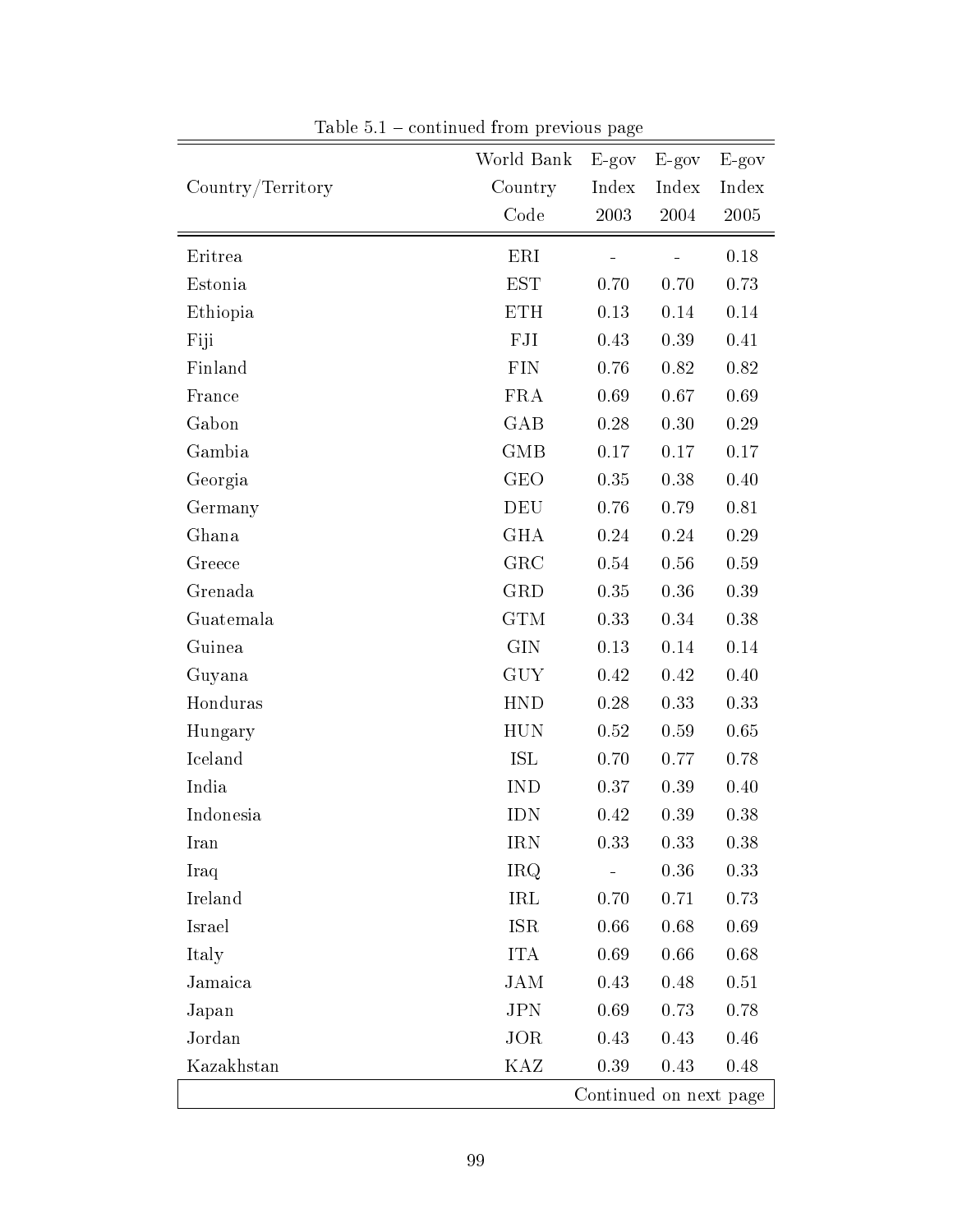|                   | World Bank  | $E-gov$                | $E-gov$ | $E-gov$  |
|-------------------|-------------|------------------------|---------|----------|
| Country/Territory | Country     | Index                  | Index   | Index    |
|                   | Code        | 2003                   | 2004    | 2005     |
| Kenya             | <b>KEN</b>  | 0.30                   | 0.30    | 0.33     |
| Kuwait            | <b>KWT</b>  | 0.37                   | 0.36    | 0.44     |
| Kyrgyzstan        | KGZ         | 0.33                   | 0.45    | 0.44     |
| Lao               | <b>LAO</b>  | 0.19                   | 0.23    | 0.24     |
| Latvia            | <b>LVA</b>  | $0.51\,$               | 0.55    | 0.61     |
| Lebanon           | <b>LBN</b>  | 0.42                   | 0.42    | 0.46     |
| Lesotho           | <b>LSO</b>  | 0.35                   | 0.33    | 0.34     |
| Liechtenstein     | <b>TIE</b>  | 0.18                   | 0.19    | 0.18     |
| Lithuania         | <b>LTU</b>  | 0.56                   | 0.54    | 0.58     |
| Luxembourg        | <b>LUX</b>  | 0.66                   | 0.66    | 0.65     |
| Macedonia         | <b>MKD</b>  | $0.36\,$               | 0.37    | 0.46     |
| Madagascar        | <b>MDG</b>  | 0.23                   | 0.22    | $0.26\,$ |
| Malawi            | <b>MWI</b>  | 0.23                   | 0.27    | 0.28     |
| Malaysia          | <b>MYS</b>  | 0.52                   | 0.54    | 0.57     |
| Maldives          | <b>MDV</b>  | 0.41                   | 0.41    | 0.43     |
| Mali              | MLI         | 0.14                   | 0.10    | 0.09     |
| Malta             | <b>MLT</b>  | 0.64                   | 0.69    | 0.70     |
| Marshall Islands  | MHL         | 0.04                   | 0.04    | 0.04     |
| Mauritania        | <b>MRT</b>  | 0.16                   | 0.17    | 0.17     |
| Mauritius         | <b>MUS</b>  | 0.47                   | 0.51    | 0.53     |
| Mexico            | MEX         | 0.59                   | 0.60    | 0.61     |
| Micronesia        | ${\rm FSM}$ | 0.53                   | 0.05    | 0.05     |
| Moldova           | <b>MDA</b>  | 0.36                   | 0.34    | 0.35     |
| Monaco            | <b>MCO</b>  | 0.19                   | 0.20    | 0.24     |
| Mongolia          | <b>MNG</b>  | 0.34                   | 0.42    | 0.40     |
| Morocco           | <b>MAR</b>  | 0.27                   | 0.26    | 0.28     |
| Mozambique        | <b>MOZ</b>  | 0.17                   | 0.20    | 0.24     |
| Myanmar           | MMR         | 0.28                   | 0.30    | 0.30     |
| Namibia           | <b>NAM</b>  | 0.34                   | 0.33    | 0.34     |
| Nauru             | <b>NRU</b>  | 0.29                   | 0.04    | 0.04     |
|                   |             | Continued on next page |         |          |

Table  $5.1$  – continued from previous page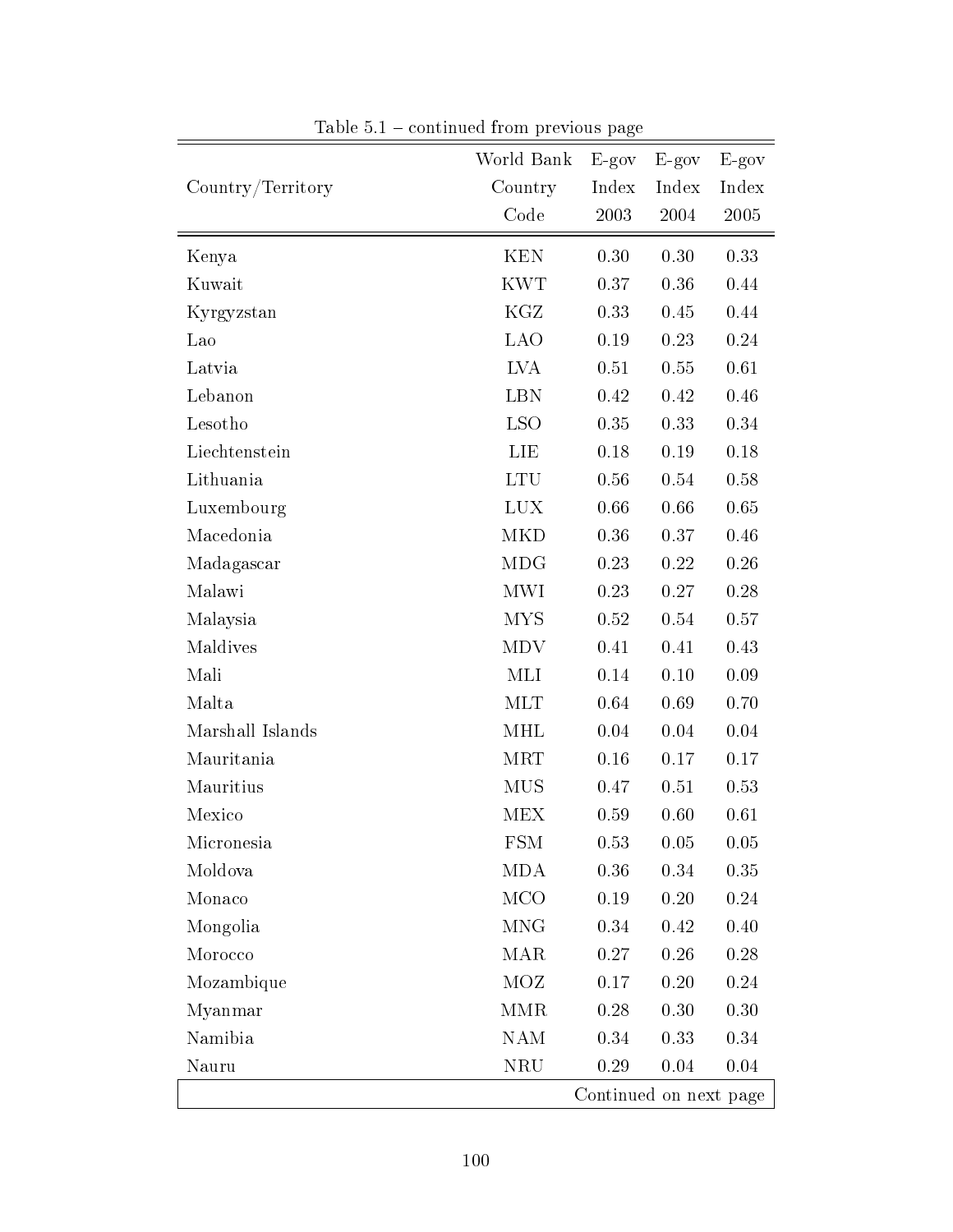|                                  | World Bank | $E-gov$ | $E-gov$                | $E-gov$  |
|----------------------------------|------------|---------|------------------------|----------|
| Country/Territory                | Country    | Index   | Index                  | Index    |
|                                  | Code       | 2003    | 2004                   | 2005     |
| Nepal                            | <b>NPL</b> | 0.27    | 0.28                   | 0.30     |
| Netherlands                      | <b>NLD</b> | 0.75    | 0.80                   | 0.80     |
| New Zealand                      | <b>NZL</b> | 0.72    | 0.78                   | 0.80     |
| Nicaragua                        | <b>NIC</b> | 0.32    | 0.32                   | 0.34     |
| Niger                            | <b>NER</b> | 0.06    | 0.06                   | 0.07     |
| Nigeria                          | <b>NGA</b> | 0.23    | 0.25                   | 0.28     |
| Norway                           | <b>NOR</b> | 0.78    | 0.82                   | 0.82     |
| Oman                             | <b>OMN</b> | 0.36    | 0.29                   | 0.34     |
| Pakistan                         | <b>PAK</b> | 0.25    | 0.30                   | $0.28\,$ |
| Palau                            | <b>PLW</b> | 0.01    | 0.04                   | 0.06     |
| Panama                           | PAN        | 0.43    | 0.49                   | 0.48     |
| Papua New Guinea                 | <b>PNG</b> | 0.25    | 0.24                   | 0.25     |
| Paraguay                         | <b>PRY</b> | 0.41    | 0.34                   | 0.36     |
| Peru                             | PER        | 0.46    | 0.50                   | $0.51\,$ |
| Philippines                      | PHL        | 0.57    | 0.53                   | 0.57     |
| Poland                           | POL        | 0.58    | 0.60                   | 0.59     |
| Portugal                         | <b>PRT</b> | 0.65    | 0.60                   | 0.61     |
| Qatar                            | QAT        | 0.41    | 0.40                   | 0.49     |
| Republic of Korea                | <b>REU</b> | 0.74    | 0.86                   | 0.87     |
| Romania                          | ROM        | 0.48    | 0.55                   | 0.57     |
| Russia                           | <b>RUS</b> | 0.44    | 0.50                   | 0.53     |
| Rwanda                           | <b>RWA</b> | 0.24    | 0.25                   | 0.25     |
| Saint Kitts and Nevis            | KNA        | 0.43    | 0.42                   | 0.45     |
| Saint Lucia                      | <b>LCA</b> | 0.44    | 0.46                   | 0.45     |
| Saint Vincent and the Grenadines | <b>VCT</b> | 0.36    | 0.32                   | 0.40     |
| Samoa                            | WSM        | 0.30    | 0.38                   | 0.40     |
| San Marino                       | <b>SMR</b> | 0.28    | 0.29                   | 0.31     |
| Sao Tome and Principe            | <b>STP</b> | 0.27    | 0.28                   | 0.28     |
| Saudi Arabia                     | SAU        | 0.34    | 0.39                   | 0.41     |
| Senegal                          | SEN        | 0.20    | 0.23                   | 0.22     |
|                                  |            |         | Continued on next page |          |

Table  $5.1$  – continued from previous page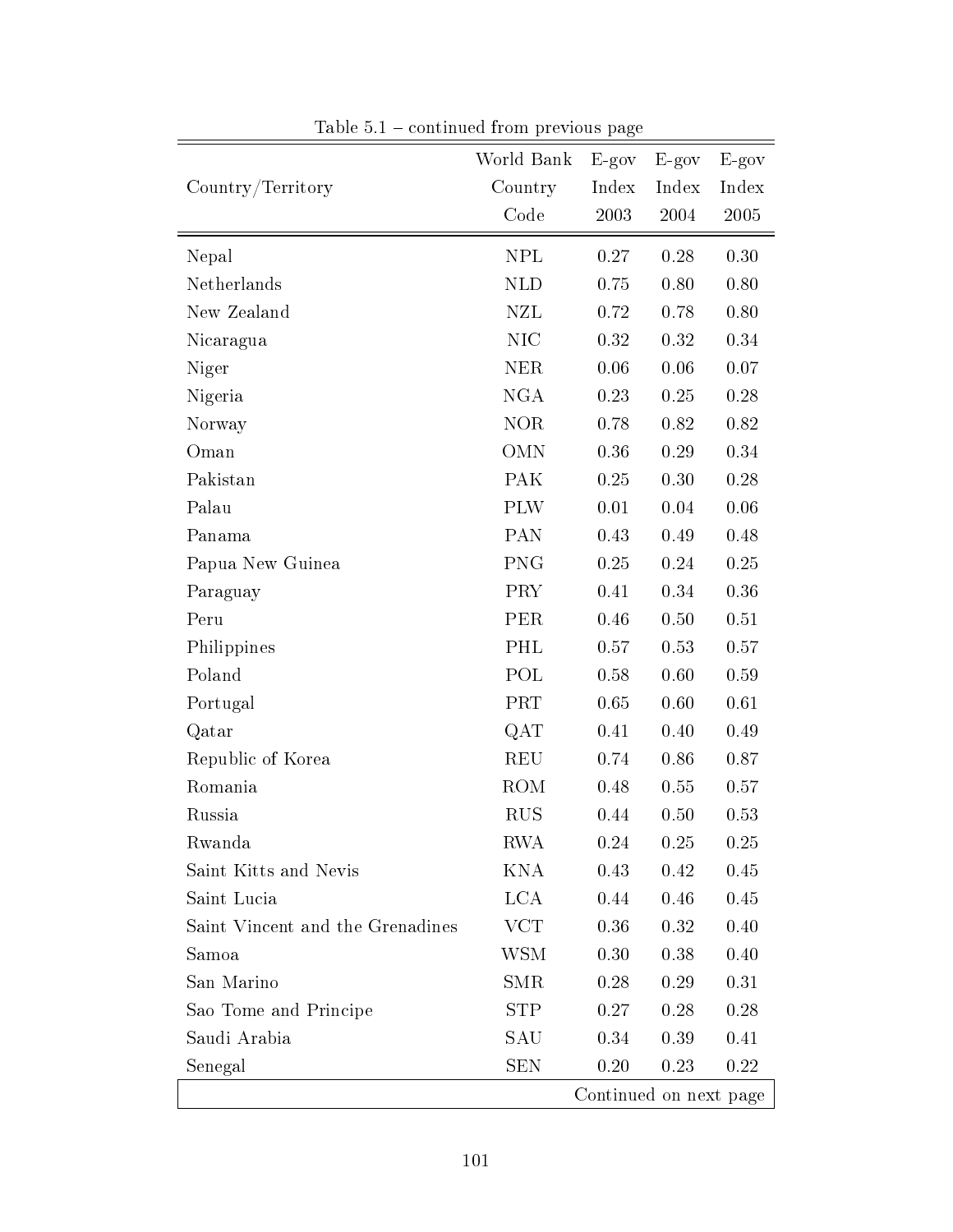|                       | World Bank | $E-gov$ | $E-gov$                | $E-gov$  |
|-----------------------|------------|---------|------------------------|----------|
| Country/Territory     | Country    | Index   | Index                  | Index    |
|                       | Code       | 2003    | 2004                   | 2005     |
| Serbia and Montenegro | <b>SRB</b> | 0.37    | 0.39                   | 0.20     |
| Seychelles            | <b>SYC</b> | 0.42    | 0.43                   | 0.49     |
| Sierra Leone          | <b>SLE</b> | 0.13    | 0.17                   | 0.16     |
| Singapore             | SGP        | 0.75    | 0.83                   | 0.85     |
| Slovakia              | <b>SVK</b> | 0.53    | 0.56                   | 0.59     |
| Slovenia              | <b>SVN</b> | 0.63    | 0.65                   | 0.68     |
| Solomon Islands       | SLB        | 0.28    | 0.27                   | 0.27     |
| Somalia               | SOM        | 0.05    |                        |          |
| South Africa          | ZAF        | 0.52    | 0.49                   | 0.51     |
| Spain                 | <b>ESP</b> | 0.60    | 0.58                   | 0.58     |
| Sri Lanka             | LKA        | 0.39    | 0.37                   | 0.40     |
| Sudan                 | <b>SDN</b> | 0.21    | 0.23                   | 0.24     |
| Suriname              | <b>SUR</b> |         | 0.35                   | 0.34     |
| Swaziland             | SWZ        | 0.30    | 0.36                   | 0.36     |
| Sweden                | <b>SWE</b> | 0.84    | 0.87                   | 0.90     |
| Switzerland           | <b>CHE</b> | 0.76    | 0.75                   | 0.75     |
| Syrian Arab Republic  | <b>SYR</b> | 0.26    | $0.26\,$               | 0.29     |
| Tajikistan            | TJK        |         |                        | 0.33     |
| Tanzania              | <b>TZA</b> | 0.25    | $0.28\,$               | 0.30     |
| Thailand              | <b>THA</b> | 0.45    | 0.55                   | 0.55     |
| Timor-Leste           | TMP        | 0.09    | 0.05                   | 0.25     |
| Togo                  | <b>TGO</b> | 0.23    | 0.23                   | 0.23     |
| Tonga                 | <b>TON</b> | 0.39    | $0.38\,$               | 0.37     |
| Trinidad and Tobago   | <b>TTO</b> | 0.43    | 0.47                   | 0.48     |
| Tunisia               | TUN        | 0.33    | 0.32                   | 0.33     |
| Turkey                | TUR        | 0.51    | 0.49                   | $0.50\,$ |
| Turkmenistan          | TKM        | 0.34    | 0.34                   |          |
| Tuvalu                | <b>TUV</b> |         |                        | 0.04     |
| Uganda                | UGA        | 0.30    | 0.33                   | 0.31     |
| Ukraine               | <b>UKR</b> | 0.46    | 0.53                   | $0.55\,$ |
|                       |            |         | Continued on next page |          |

Table  $5.1$  – continued from previous page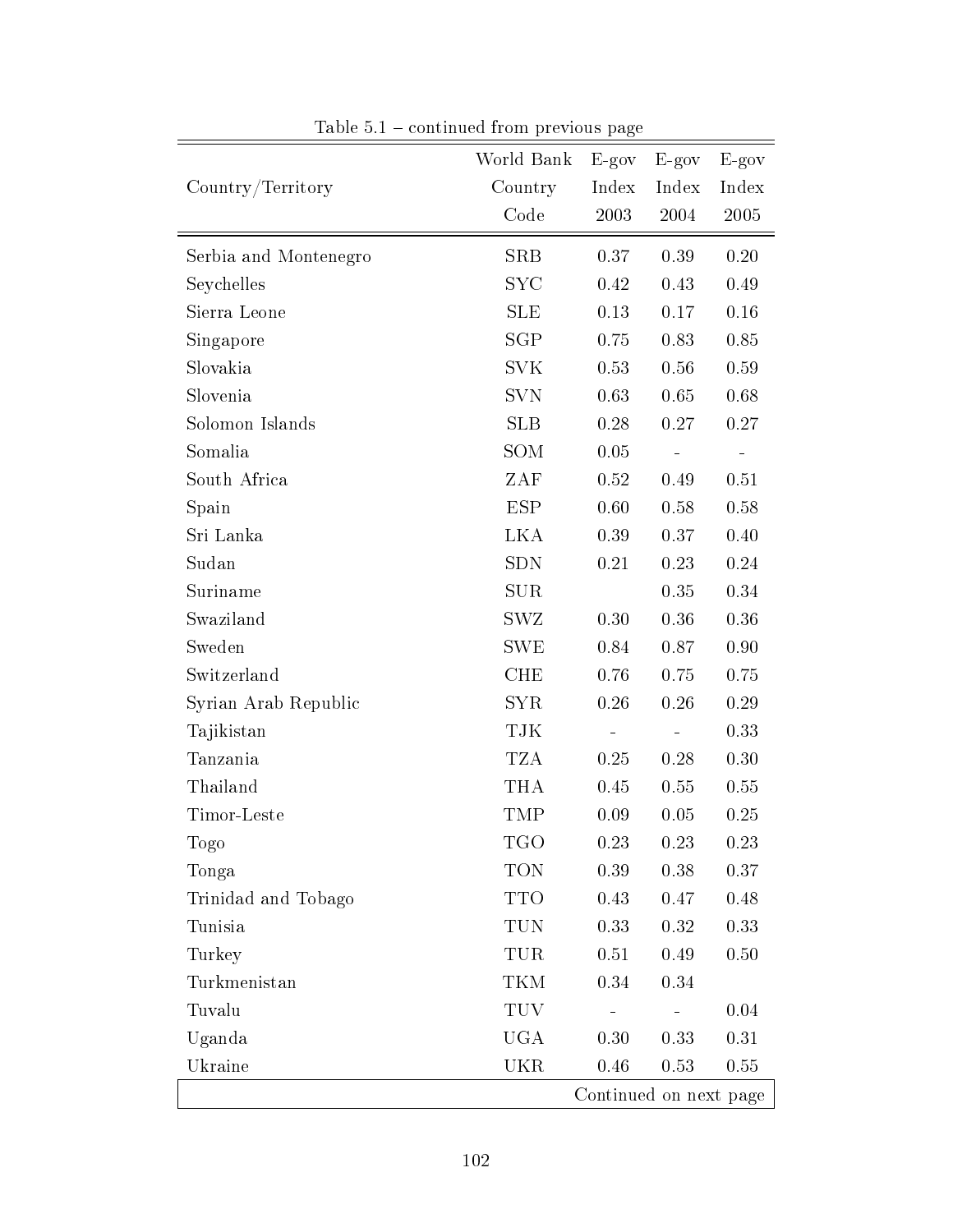|                      | World Bank | $E-gov$ | $E-gov$ | $E-gov$                  |
|----------------------|------------|---------|---------|--------------------------|
| Country/Territory    | Country    | Index   | Index   | Index                    |
|                      | Code       | 2003    | 2004    | 2005                     |
| United Arab Emirates | ARE        | 0.54    | 0.47    | 0.57                     |
| United Kingdom       | <b>GBR</b> | 0.81    | 0.89    | 0.88                     |
| United States        | USA        | 0.93    | 0.91    | 0.91                     |
| Uruguay              | URY        | 0.51    | 0.55    | 0.54                     |
| Uzbekistan           | UZB        | -       | 0.40    | 0.41                     |
| Vanuatu              | VUT        | 0.14    | 0.16    | 0.17                     |
| Venezuela            | <b>VEN</b> | 0.36    | 0.49    | 0.52                     |
| Viet Nam             | VNM        | 0.36    | 0.34    | 0.36                     |
| Yemen                | YEM        | 0.19    | 0.19    | 0.21                     |
| Zambia               | ZMB        | 0.28    | -       | $\overline{\phantom{0}}$ |
| Zimbabwe             | ZWE        | 0.30    | 0.28    | 0.33                     |

Table  $5.1$  – continued from previous page

The E-government Readiness Index takes a value between 0 to 1

Higher values of the index implies better quality of e-governance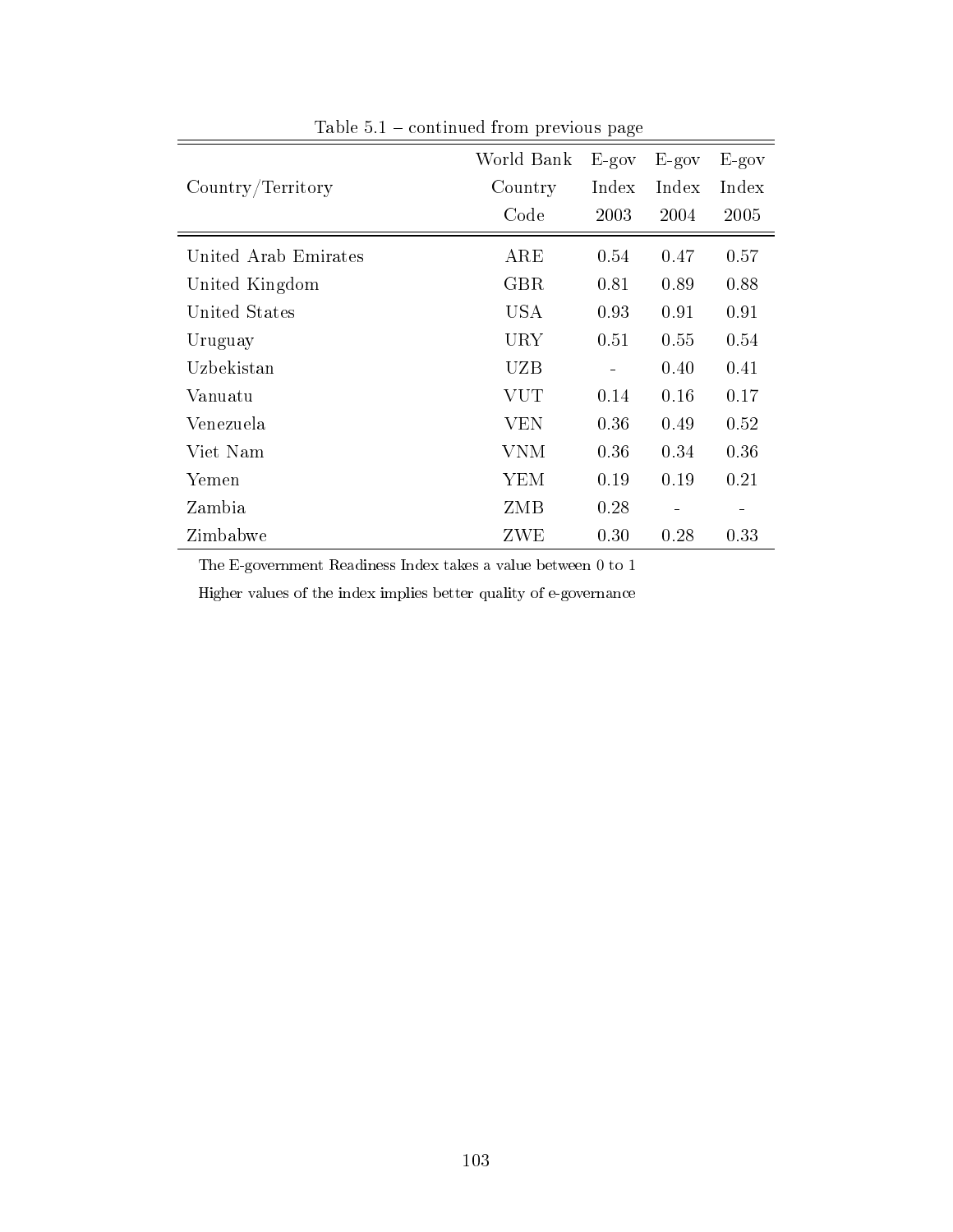| Dependent variable: $log(Expert)_{ei}$ | $\left( 1\right)$ | $\left( 2\right)$ | (3)         | (4)         | (5)             |
|----------------------------------------|-------------------|-------------------|-------------|-------------|-----------------|
| $log(E$ -governance) <sub>e</sub>      | 0.046             | 0.043             | $0.676**$   | $1.659***$  | $1.788***$      |
|                                        | (0.028)           | (0.028)           | (0.232)     | (0.464)     | (0.456)         |
| $log(E\text{-}govername{name})_i$      | 0.008             | $-0.001$          | $-0.014$    | $-0.215$    | $-0.161$        |
|                                        | (0.019)           | (0.019)           | (0.025)     | (0.308)     | (0.307)         |
| $log(GDP)_{e}$                         | $0.691***$        | $0.686***$        | 0.142       | $-0.047$    | 0.101           |
|                                        | (0.013)           | (0.018)           | (0.087)     | (0.138)     | (0.161)         |
| $log(GDP)_i$                           | $0.665***$        | $0.668***$        | $0.763***$  | $0.808***$  | $0.838^{***}\;$ |
|                                        | (0.012)           | (0.012)           | (0.030)     | (0.076)     | (0.078)         |
| $log(Distance)_{ei}$                   | $-2.108***$       | $-2.605***$       | $-2.735***$ | $-2.566***$ | $-2.527***$     |
|                                        | (0.073)           | (0.079)           | (0.127)     | (0.164)     | (0.166)         |
| Common Colony $_{ei}$                  | $1.389***$        | $1.437***$        | $1.150***$  | 0.529       | 0.509           |
|                                        | (0.230)           | (0.220)           | (0.280)     | (0.421)     | (0.416)         |
| Island Economy $_e$                    | 0.014             | $-0.053$          | $-0.658***$ | $-0.506**$  | $-0.530**$      |
|                                        | (0.069)           | (0.076)           | (0.130)     | (0.183)     | (0.185)         |
| Landlocked Economy $_e$                | $-0.910***$       | $-0.822***$       | $-0.676***$ | $-0.990***$ | $-1.062***$     |
|                                        | (0.086)           | (0.088)           | (0.143)     | (0.184)     | (0.185)         |
| Common Language $_{\,ei}$              | $0.902***$        | $0.737***$        | $1.080***$  | $1.562***$  | $1.580***$      |
|                                        | (0.083)           | (0.086)           | (0.135)     | (0.172)     | (0.173)         |
| Common Border $_{ei}$                  | $1.827***$        | $1.465***$        | $0.987***$  | 0.415       | 0.448           |
|                                        | (0.163)           | (0.162)           | (0.262)     | (0.388)     | (0.394)         |
| log(Population) <sub>e</sub>           |                   |                   | $0.467***$  | $0.504**$   | 0.34            |
|                                        |                   |                   | (0.088)     | (0.153)     | (0.178)         |
| $log(Population)_{i}$                  |                   |                   | $-0.0924**$ | $-0.062$    | $-0.0936$       |
|                                        |                   |                   | (0.033)     | (0.078)     | (0.080)         |
| $log(Real Exchange Rate)_e$            |                   |                   | $0.808**$   | $-0.368$    | $-0.528$        |
|                                        |                   |                   | (0.261)     | (0.417)     | (0.423)         |
| $log(Tariff)_{ie}$                     |                   |                   | $-0.018$    | $-0.014$    | $-0.009$        |
|                                        |                   |                   | (0.020)     | (0.030)     | (0.030)         |
| log(Regulatory Quality) <sub>e</sub>   |                   |                   |             | $0.252**$   | $0.197*$        |
|                                        |                   |                   |             | (0.082)     | (0.085)         |
| $log(Regulatory Quality)_{i}$          |                   |                   |             | $0.137***$  | $0.124***$      |
|                                        |                   |                   |             | (0.037)     | (0.037)         |
| Region Dummy                           | $\rm No$          | Yes               | Yes         | Yes         | $_{\rm Yes}$    |
| Income Dummy                           | $\rm No$          | Yes               | Yes         | Yes         | Yes             |
| Year Fixed Effect                      | $\rm No$          | $\rm No$          | $\rm No$    | No          | Yes             |
| Observations                           | 22259             | 21869             | 6437        | 2598        | 2598            |

Table 5.2: E-governance & Agricultural Exports: Random Effect Model

Heteroscedasticity robust standard errors in parenthesis. \*  $p < 0.10$ , \*\*  $p < 0.05$ , \*\*\*  $p < 0.01$ . The first column includes standard gravity model variables along with e-governance as main explanatory variable. In column 2, region and income dummies are included. Column 3, controls for the effect of population, real exchange rate, and tariff structure. Column 4, includes the quality of regulation in each country. The last column controls for time specific fixed effects. Constant not reported.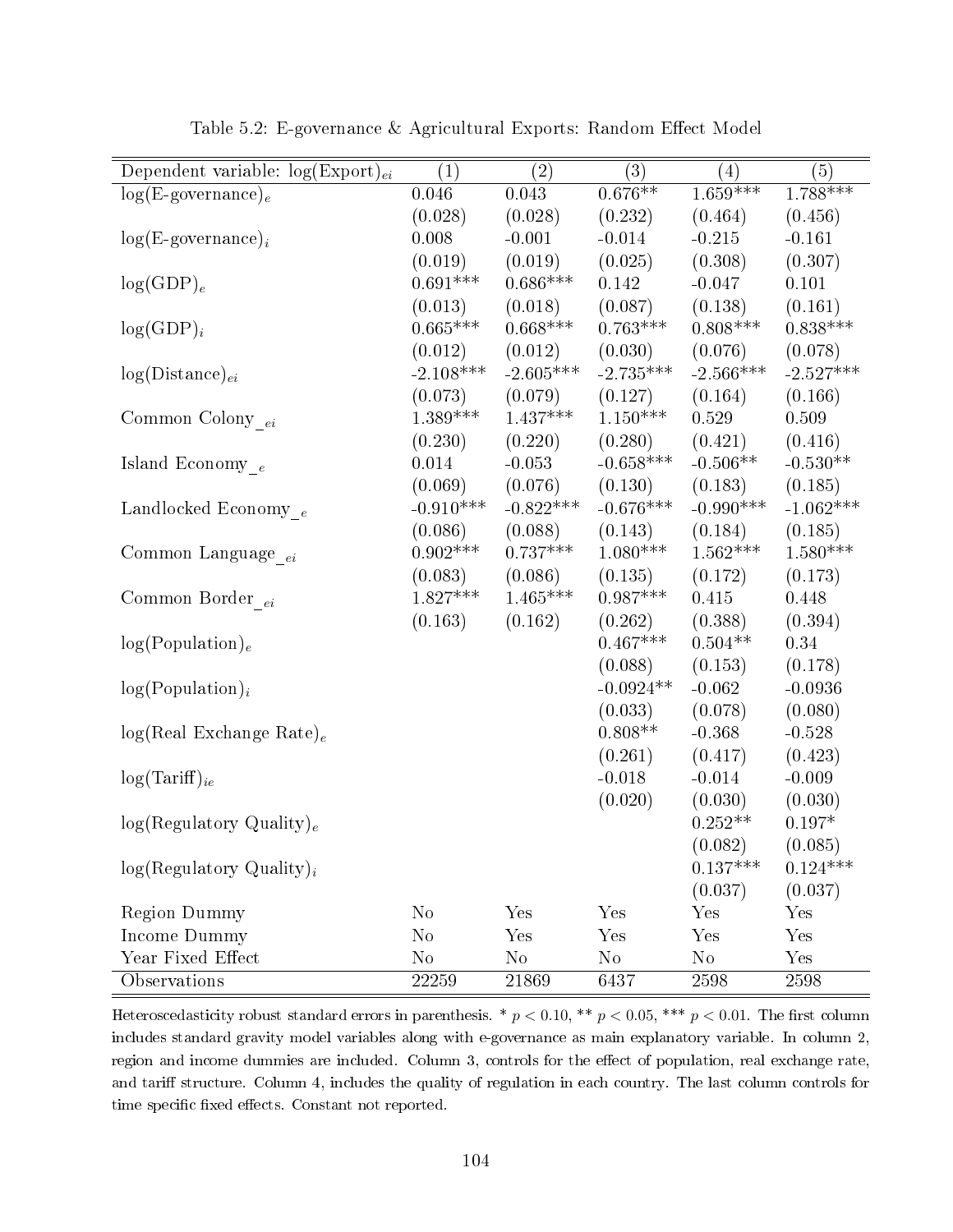## Corruption

## 5.0.1 Control of Corruption Index and Corruption Perception Index

In this paper Control of Corruption (CCI) index is used as a main explanatory variable. As mentioned in World Governance Indicators (WGI) reports - "Control of corruption captures perceptions of the extent to which public power is exercised for private gain, including both petty and grand forms of corruption, as well as `capture' of the state by elites and private interests." This corruption indicator is a composite index combining up to 22 different assessments and surveys from sources like the Country Policy and Institutional Assessments of the World Bank, the Asian Development Bank and the African Development Bank, the Afrobarometer Survey, the World Bankâ $\tilde{A}Z$ s Business Environment and Enterprise Performance Survey etc. While constructing Control of Corruption Index (CCI), a diverse group of people is surveyed, and their perception regarding corruption in the country is recorded. CCI includes assessment of a country's performance provided by business people and also assessments provided by a group of country/risk/expert analysts. Each of the surveys receives a different weight, depending on its estimated precision and country coverage. The larger weights are given to sources that have similar findings.

Some of the questions asked by data sources (surveys and expert opinions) that form a part of the CCI are as follows: "Is corruption in government widespread?" "How many elected leaders (parliamentarians) do you think are involved in corruption?" "How many judges and magistrates do you think are involved in corruption?" "How many government officials do you think are involved in corruption?" "How many border/tax officials do you think are involved in corruption?" "How common is for firms to have to pay irregular additional payments to get things done?" "How often do firms make extra payments in connection with taxes, customs, and judiciary?" "How problematic is corruption for the growth of your business?" To what extent does corruption exist in a way that detracts from the business environment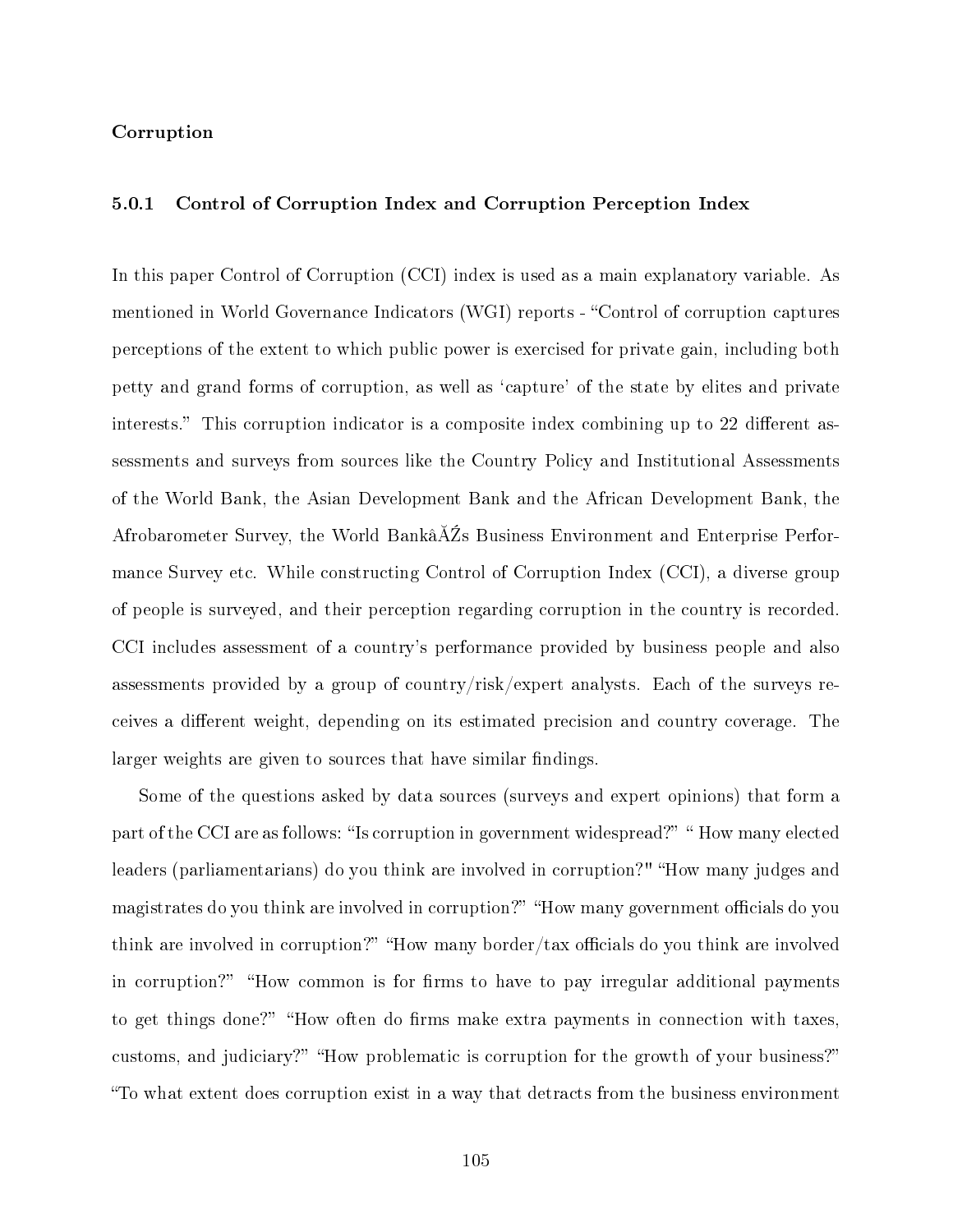for foreign companies?

For sensitivity analysis, the Corruption Perception Index (CPI) is used as a proxy for corruption. CPI is a composite index created using data from different surveys conducted by a number of reputed institutions like African Development Bank, World Bank, World Economic Forum, Freedom House, The Economist Intelligence Unit, etc. CPI ranks different countries and territories based on how corrupt a country's public sector is perceived to be. To ensure accuracy and robustness of the index, CPI ranks only those countries that are covered by a minimum of three different data sources. While compiling CPI, each data sources has been normalized to the same mean and standard deviation i.e. all the data sources are given equal weight while calculating CPI for each country. While conducting the surveys, respondents were asked a few questions and were asked to assign a number in a given range to each of their answers indicating the extent to which he or she agrees to the statement or the question.

Some of the questions reflected in the 2010 CPI scores are following: "To what extent are there legal or political penalties for officeholders who abuse their positions?" "To what extent can the government successfully contain corruption?" "Are there clear procedures and accountability governing the allocation and use of public funds?" "Are public funds misappropriated by ministers/public officials for private or party political purposes; are there special funds for which there is no accountability; are there general abuses of public resources?" Is there a professional civil service or are large numbers of officials directly appointed by the government?" "Is there an independent body auditing the management of the public finances?" "Is there an independent judiciary with the power to try ministers/public officials for abuses?" "Is there a tradition of a payment of bribes to secure contracts and gain favors?" "Is the country $\tilde{A}Z$ s economy free of excessive state involvement?" "Is the government free from excessive bureaucratic regulations, registration requirements, and other controls that increase opportunities for corruption?" "Are there significant limitations on the participation of government officials in economic life?" "Does the government advertise jobs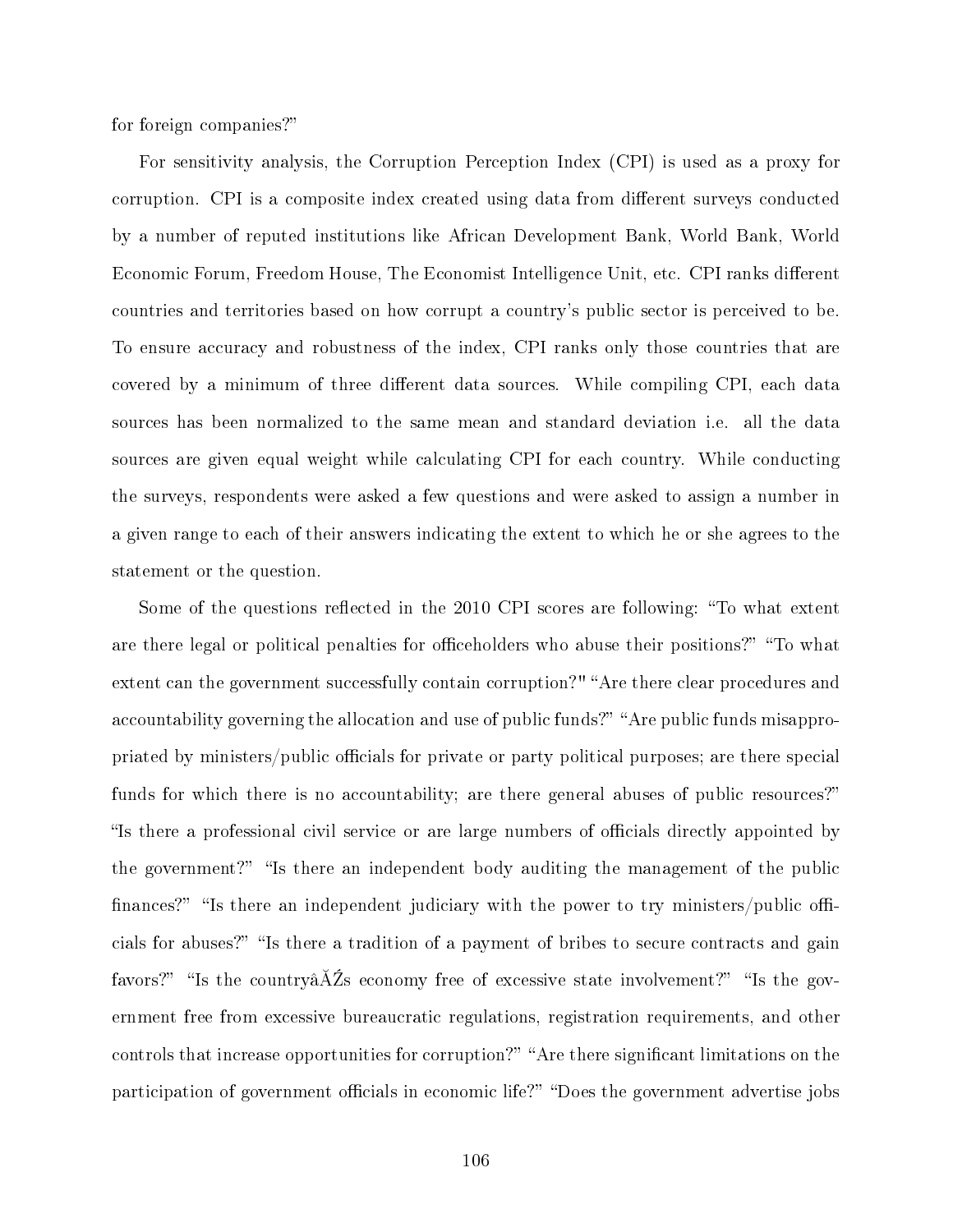and contracts?" "Do whistle-blowers, anti-corruption activists, investigators, and journalists enjoy legal protections that make them feel secure about reporting cases of bribery and corruption?" "Are allegations of corruption given wide and extensive airing in the media?" "In your country, how common is it for firms to make undocumented extra payments or bribes connected with the following: a) Imports and exports? b) Public utilities (e.g. telephone or electricity)? c) Annual tax payments? d) Awarding of public contracts and licenses? e) Obtaining favorable judicial decisions?

The correlation coefficient between CPI and CCI is almost closer to 0.97 for the sample of countries used in this paper. This high correlation between these two indices is not surprising because of the fact that there are several common data sources in the computation of the two corruption indices. For example, data sources like African Development Bank, Asian Development, Bertelsmann Foundation, Freedom House, Economist Intelligence Unit, Global Insight, Political & Economic Risk Consultancy, World Economic Forum Global Competitiveness Report, and World Bank are common for both the indices.

Figure [5.2](#page-125-0) shows the level of corruption around the world in 2009 as measured by CPI. Table [5.3](#page-115-0) represents the value of CCI and CPI in 2010 for all the countries.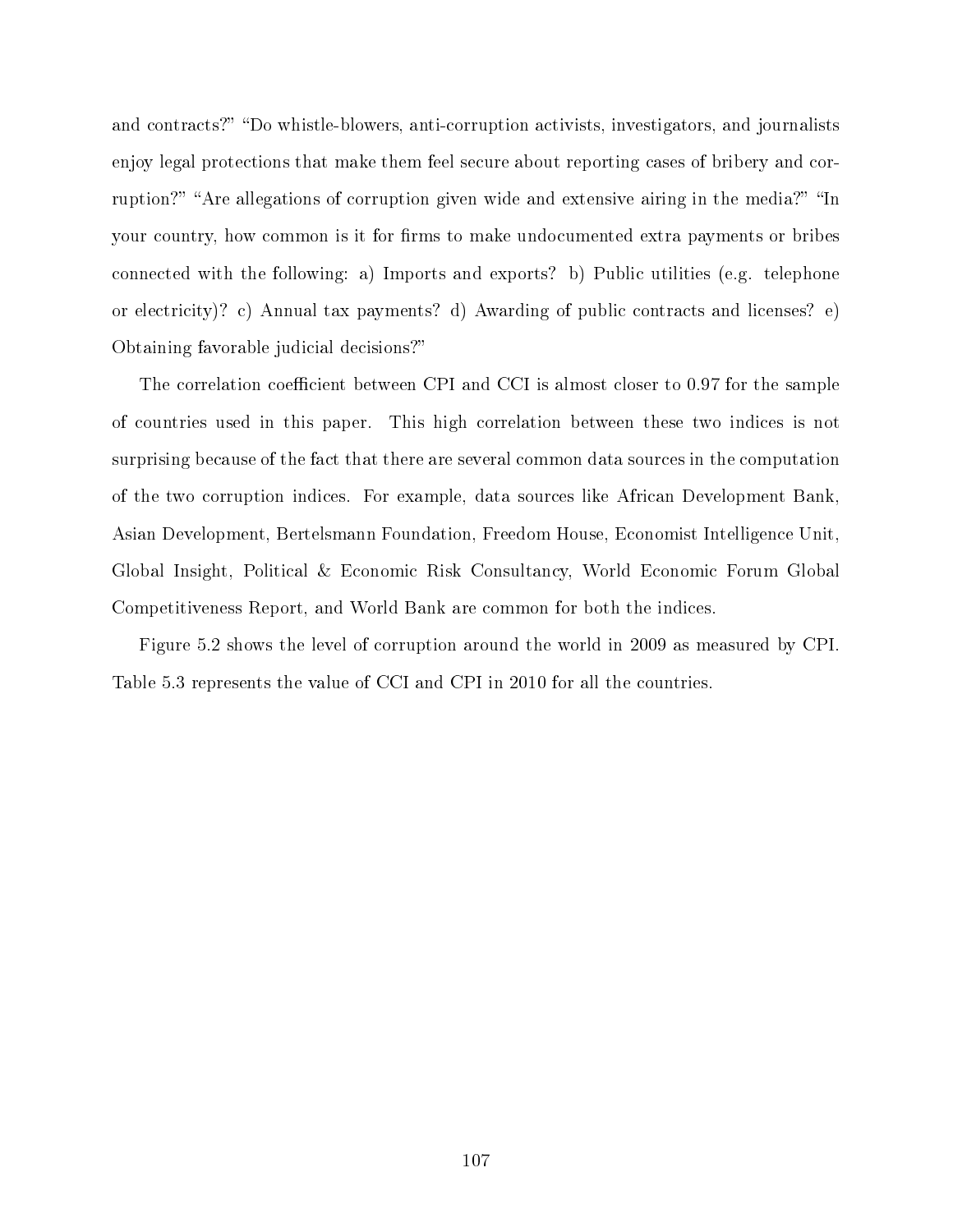

Figure 5.1: Corruption Perception Index, 2009 Figure 5.1: Corruption Perception Index, 2009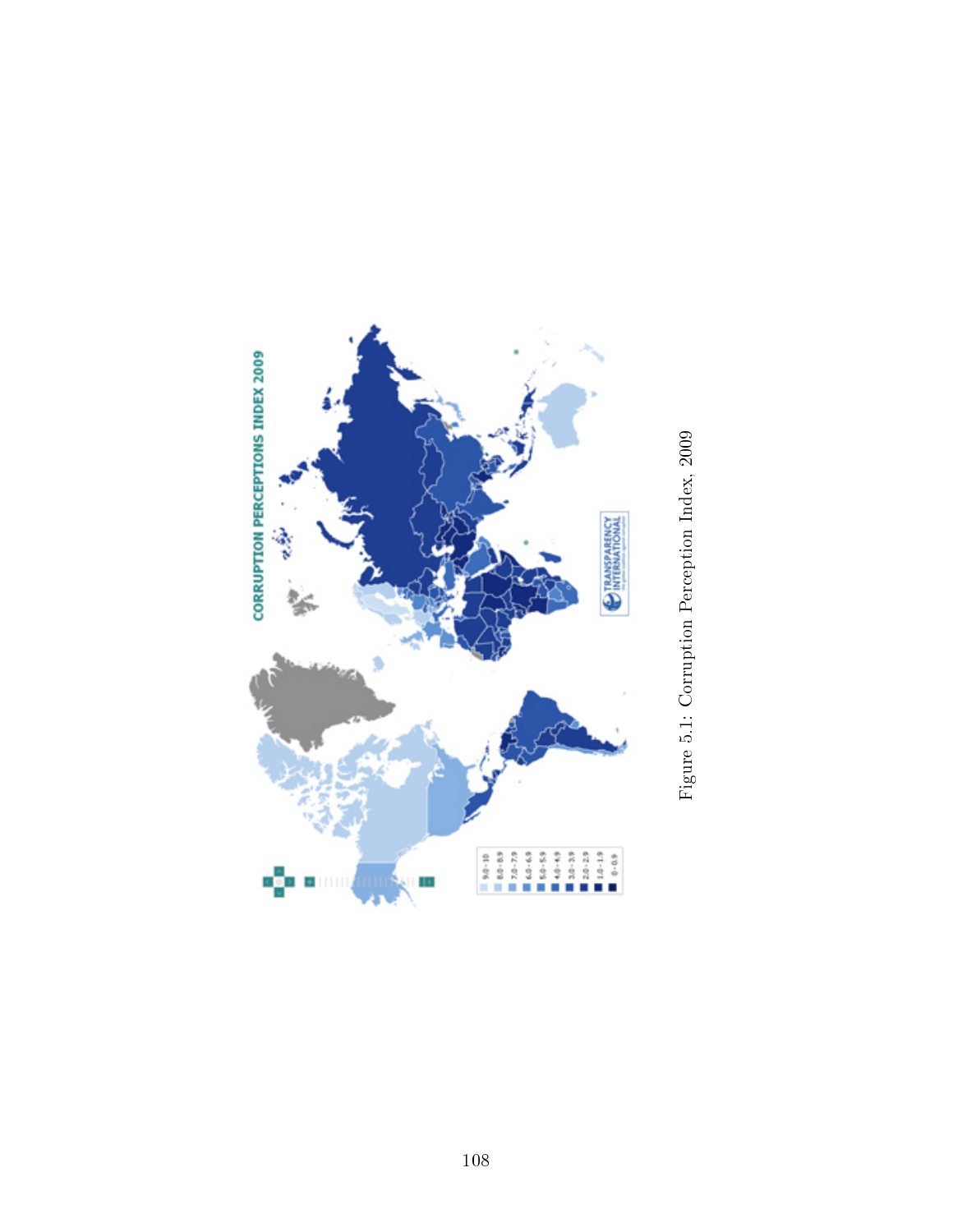<span id="page-115-0"></span>

|                        | World Bank | Control of | Corruption             |
|------------------------|------------|------------|------------------------|
| Country/Territory      | Country    | Corruption | Perception             |
|                        | Code       | Index      | Index                  |
| Afghanistan            | <b>AFG</b> | $-1.90$    | 1.40                   |
| Albania                | ALB        | $-0.44$    | 3.30                   |
| Algeria                | <b>DZA</b> | $-0.75$    | 2.90                   |
| American Samoa         | <b>ASM</b> | 1.16       |                        |
| Andora                 | <b>ADO</b> | 1.23       |                        |
| Angola                 | <b>AGO</b> | $-1.26$    | 1.90                   |
| Anguilla               | <b>AIA</b> | 1.42       |                        |
| Antigua and Barbuda    | <b>ATG</b> | 0.99       |                        |
| Argentina              | $\rm{ARG}$ | $-0.62$    | 2.90                   |
| Armenia                | <b>ARM</b> | $-0.47$    | 2.60                   |
| Aruba                  | <b>ABW</b> | 1.42       |                        |
| Australia              | <b>AUS</b> | 1.76       | 8.70                   |
| Austria                | <b>AUT</b> | 1.81       | 7.90                   |
| Azerbaijan             | AZE        | $-0.85$    | 2.40                   |
| Bahamas                | <b>BHS</b> | 0.69       |                        |
| Bahrain                | <b>BHR</b> | 0.48       | 4.90                   |
| Bangladesh             | <b>BGD</b> | $-0.79$    | 2.40                   |
| <b>Barbados</b>        | <b>BRB</b> | 1.04       | 7.80                   |
| <b>Belarus</b>         | <b>BLR</b> | $-1.04$    | 2.50                   |
| Belgium                | <b>BEL</b> | 1.37       | $7.10\,$               |
| <b>Belize</b>          | $\rm BLZ$  | $-0.36$    |                        |
| Benin                  | <b>BEN</b> | $-0.70$    | 2.80                   |
| Bermuda                | <b>BMU</b> | 1.16       |                        |
| Bhutan                 | <b>BTN</b> | 0.12       | 5.70                   |
| <b>Bolivia</b>         | <b>BOL</b> | $-1.05$    | 2.80                   |
| Bosnia and Herzegovina | <b>BIH</b> | $-0.37$    | 3.20                   |
| Botswana               | <b>BWA</b> | 0.67       | 5.80                   |
| <b>Brazil</b>          | <b>BRA</b> | 0.00       | 3.70                   |
| <b>Brunei</b>          | <b>BRN</b> | 0.79       | 5.50                   |
| Bulgaria               | <b>BGR</b> | $-0.10$    | 3.60                   |
|                        |            |            | Continued on next page |

Table 5.3: World Corruption Index, 2010.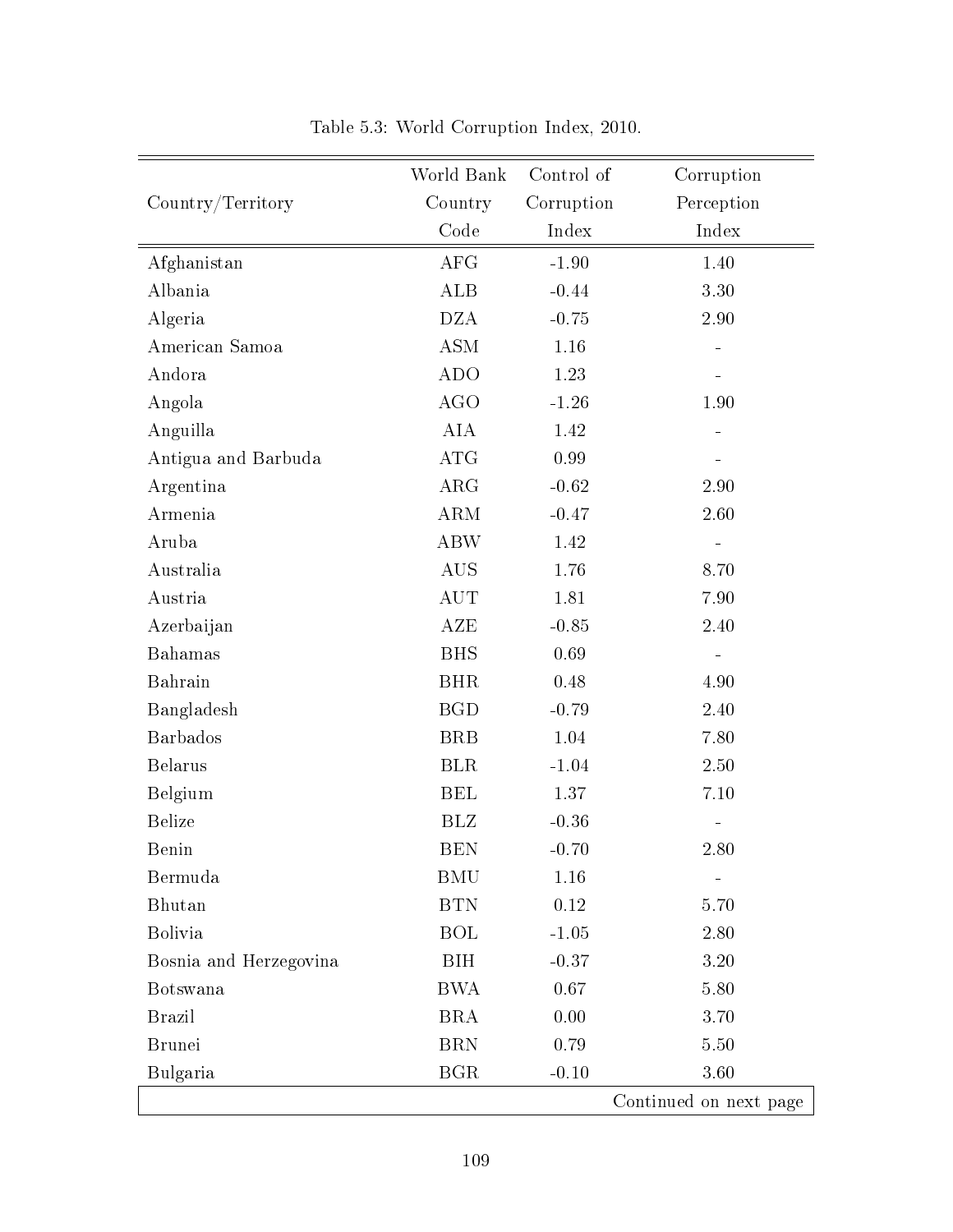|                              | World Bank | Control of | Corruption             |
|------------------------------|------------|------------|------------------------|
| Country                      | Country    | Corruption | Perception             |
|                              | Code       | Index      | Index                  |
| Burkina Faso                 | <b>BFA</b> | $-0.18$    | 3.10                   |
| Burundi                      | <b>BDI</b> | $-1.19$    | 1.80                   |
| Cambodia                     | <b>KHM</b> | $-1.09$    | 2.10                   |
| Cameroon                     | $\rm CMR$  | $-1.05$    | $2.20\,$               |
| Canada                       | CAN        | 1.81       | 8.90                   |
| Cape Verde                   | <b>CPV</b> | 0.42       | $5.10\,$               |
| Cayman Islands               | CYM        | 0.89       |                        |
| Central African Republic     | CAF        | $-1.29$    | 2.10                   |
| Chad                         | <b>TCD</b> | $-1.48$    | 1.70                   |
| Chile                        | <b>CHL</b> | 1.32       | 7.20                   |
| China                        | <b>CHN</b> | $-0.33$    | 3.50                   |
| Colombia                     | COL        | $-0.35$    | 3.50                   |
| Comoros                      | COM        | $-1.06$    | 2.10                   |
| Cook Islands                 | COK        | $-0.89$    |                        |
| Costa Rica                   | <b>CRI</b> | 0.49       | 5.30                   |
| Cote d'Ivoire                | <b>CIV</b> | $-1.24$    | 2.20                   |
| Croatia                      | <b>HRV</b> | 0.17       | 4.10                   |
| Cuba                         | <b>CUB</b> | $-0.66$    | 3.70                   |
| Cyprus                       | <b>CYP</b> | 1.20       | 6.30                   |
| Czech Republic               | CZE        | 0.93       | 4.60                   |
| Denmark                      | <b>DNK</b> | 1.90       | 9.30                   |
| Democratic Republic of Congo | ZAR        | $-1.61$    | 2.00                   |
| Djibouti                     | DJI        | $-0.71$    | 3.20                   |
| Dominica                     | <b>DMA</b> | 0.69       | $5.20\,$               |
| Dominican Republic           | <b>DOM</b> | $-0.80$    | 3.00                   |
| Ecuador                      | <b>ECU</b> | $-1.21$    | 2.50                   |
| Egypt                        | EGY        | $-0.12$    | 3.10                   |
| El Salvador                  | SLV        | $-0.87$    | 3.60                   |
| Equatorial Guinea            | GNQ        | $-1.27$    | 1.90                   |
| Eritrea                      | ERI        | $-1.29$    | 2.60                   |
|                              |            |            | Continued on next page |

Table  $5.3$  – continued from previous page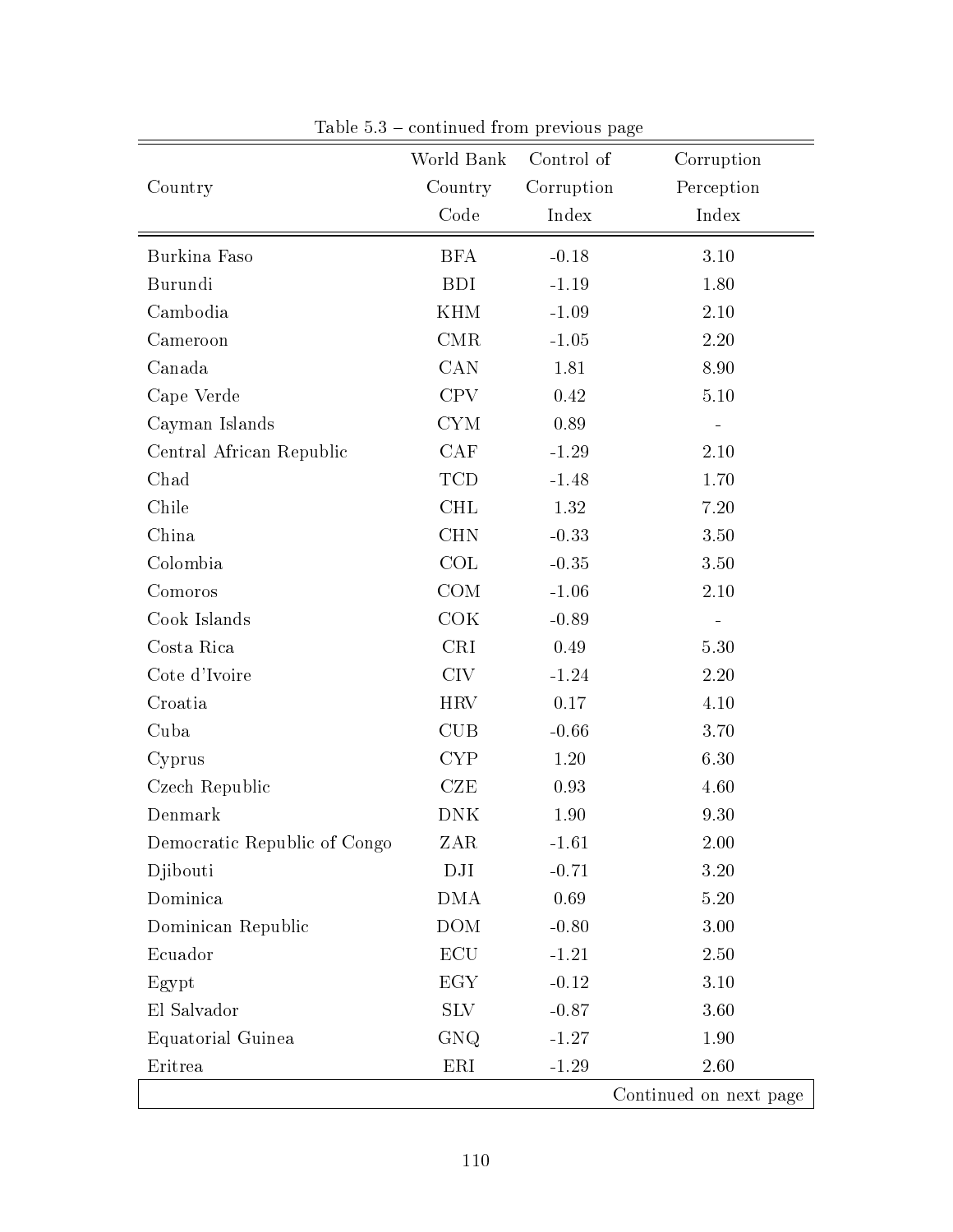| Country       | World Bank<br>Country | Control of<br>Corruption | Corruption<br>Perception |
|---------------|-----------------------|--------------------------|--------------------------|
|               | Code                  | Index                    | Index                    |
| Estonia       | <b>EST</b>            | 1.13                     | 6.50                     |
| Ethiopia      | <b>ETH</b>            | $-0.75$                  | 2.70                     |
| Fiji          | ${\rm FJI}$           | $-0.85$                  |                          |
| Finland       | <b>FIN</b>            | 1.98                     | 9.20                     |
| France        | <b>FRA</b>            | 1.51                     | 6.80                     |
| French Guina  | <b>GUF</b>            | 1.17                     | $\equiv$                 |
| Gabon         | GAB                   | $-0.51$                  | 2.80                     |
| Gambia        | GMB                   | $-0.51$                  | 3.20                     |
| Georgia       | $\rm{GEO}$            | $-0.21$                  | 3.80                     |
| Germany       | DEU                   | 1.62                     | 7.90                     |
| Ghana         | <b>GHA</b>            | $-0.06$                  | 4.10                     |
| Greece        | GRC                   | 0.61                     | 3.50                     |
| Greenland     | <b>GRL</b>            | 1.72                     |                          |
| Grenada       | GRD                   | 0.11                     |                          |
| Guam          | <b>GUM</b>            | 1.16                     |                          |
| Guatemala     | <b>GTM</b>            | $-1.00$                  | 3.20                     |
| Guinea        | <b>GIN</b>            | $-1.50$                  | 2.00                     |
| Guinea-Bissau | <b>GNB</b>            | $-1.35$                  | 2.10                     |
| Guyana        | <b>GUY</b>            | $-0.48$                  | 2.70                     |
| Haiti         | <b>HTI</b>            | $-1.39$                  | $2.20\,$                 |
| Honduras      | <b>HND</b>            | $-0.89$                  | 2.40                     |
| Hong Kong     | <b>HKG</b>            | 1.54                     |                          |
| Hungary       | <b>HUN</b>            | 0.75                     | 4.70                     |
| Iceland       | ISL                   | 1.70                     | 8.50                     |
| India         | <b>IND</b>            | $-0.04$                  | 3.30                     |
| Indonesia     | <b>IDN</b>            | $-0.64$                  | 2.80                     |
| Iran          | <b>IRN</b>            | $-0.98$                  | 2.20                     |
| Iraq          | <b>IRQ</b>            | $-1.62$                  | 1.50                     |
| Ireland       | IRL                   | 1.77                     | 8.00                     |
| Israel        | <b>ISR</b>            | 0.90                     | 6.10                     |
|               |                       |                          | Continued on next page   |

Table  $5.3$  – continued from previous page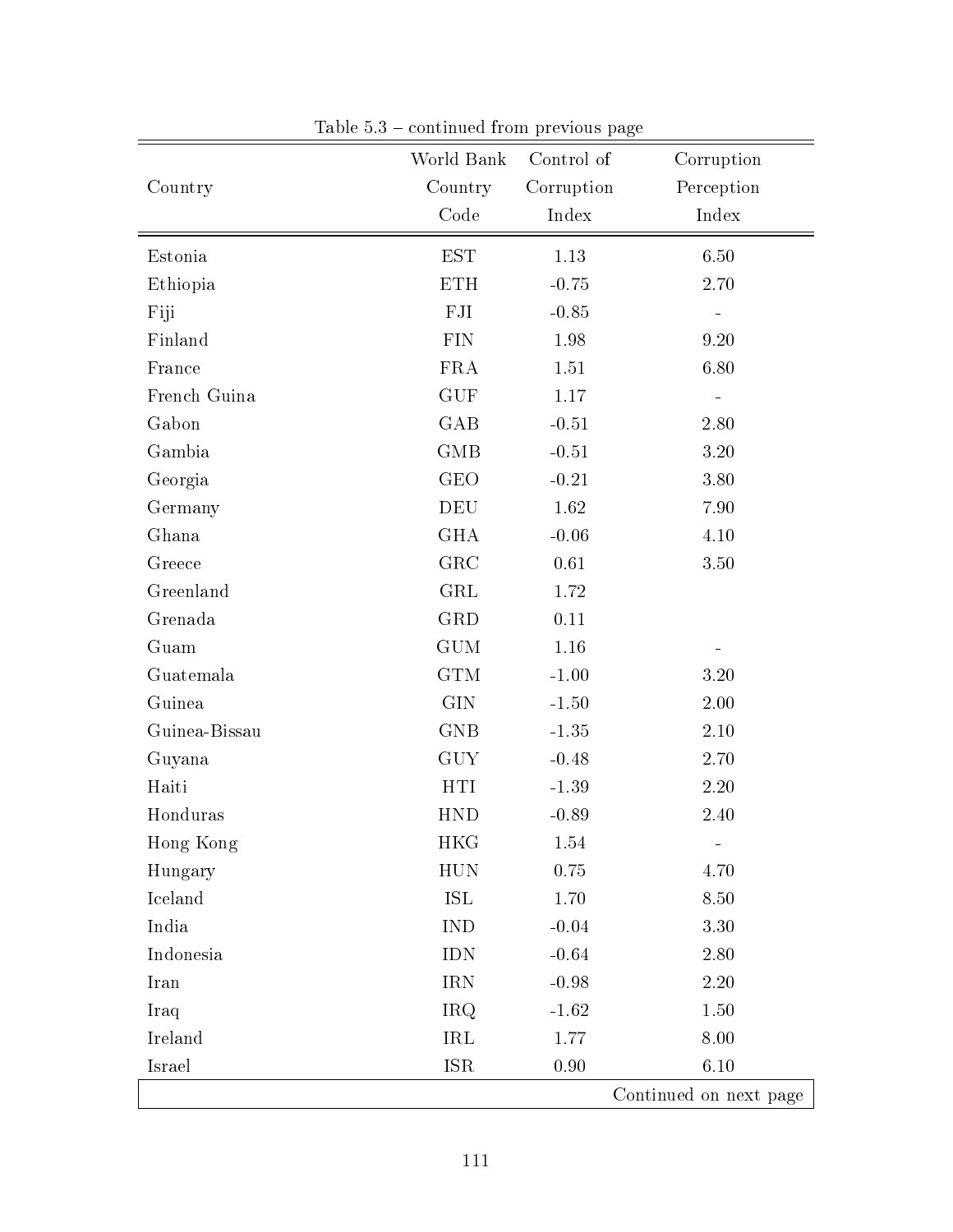|                 | World Bank | Control of | Corruption             |
|-----------------|------------|------------|------------------------|
| Country         | Country    | Corruption | Perception             |
|                 | Code       | Index      | Index                  |
| Italy           | <b>ITA</b> | 0.38       | 3.90                   |
| Jamaica         | <b>JAM</b> | $-0.50$    | 3.30                   |
| Japan           | <b>JPN</b> | 1.33       | 7.80                   |
| Jordan          | <b>JOR</b> | 0.20       | 4.70                   |
| Kazakhstan      | KAZ        | $-0.61$    | 2.90                   |
| Kenya           | <b>KEN</b> | $-0.99$    | $2.10\,$               |
| Kiribati        | <b>KIR</b> | 0.07       | 3.20                   |
| North Korea     | <b>PRK</b> | $-1.30$    |                        |
| South Korea     | <b>KOR</b> | 0.99       |                        |
| Kosovo          | <b>KSV</b> | $-0.64$    |                        |
| Kuwait          | <b>KWT</b> | 0.60       | 4.50                   |
| Kyrgyzstan      | KGZ        | $-1.28$    | $2.00\,$               |
| Laos            | <b>LAO</b> | $-0.92$    | $2.10\,$               |
| Latvia          | <b>LVA</b> | 0.78       | 4.30                   |
| Lebanon         | <b>LBN</b> | $-0.69$    | 2.50                   |
| Lesotho         | <b>LSO</b> | $-0.30$    | 3.50                   |
| Liberia         | LBR        | $-1.01$    | 3.30                   |
| Libya           | <b>LBY</b> | $-0.94$    | 2.20                   |
| Liechtenstein   | LIE        | 1.62       |                        |
| Lithuania       | <b>LTU</b> | 0.75       | $5.00\,$               |
| Luxembourg      | LUX        | 1.83       | 8.50                   |
| Macao           | MAC        | 0.70       |                        |
| Macedonia       | MKD        | $-0.29$    | 4.10                   |
| Madagascar      | MDG        | $-0.85$    | 2.60                   |
| Malawi          | MWI        | $-0.14$    | 3.40                   |
| Malaysia        | <b>MYS</b> | 0.53       | 4.40                   |
| Maldives        | MDV        | $-0.33$    | 2.30                   |
| Mali            | MLI        | $-0.44$    | 2.70                   |
| Malta           | MLT        | 1.44       | 5.60                   |
| Marshall Island | MHL        | $-0.27$    |                        |
|                 |            |            | Continued on next page |

Table  $5.3$  – continued from previous page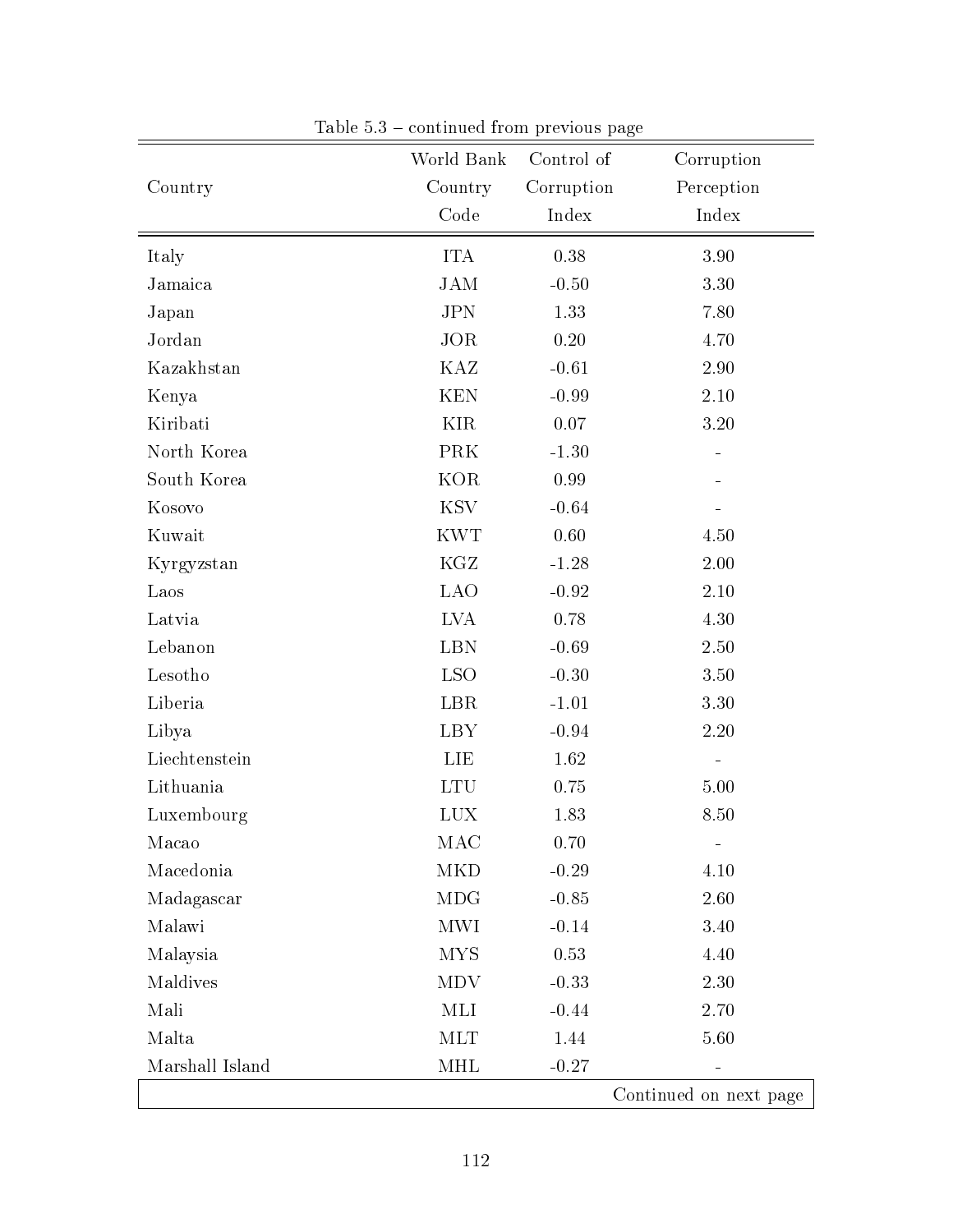|                      | World Bank           | Control of | Corruption               |
|----------------------|----------------------|------------|--------------------------|
| Country              | Country              | Corruption | Perception               |
|                      | Code                 | Index      | Index                    |
| Martiniue            | <b>MTQ</b>           | 0.89       |                          |
| Mauritania           | <b>MRT</b>           | $-0.87$    | 2.30                     |
| Mauritius            | <b>MUS</b>           | 0.86       | 5.40                     |
| Mexico               | <b>MEX</b>           | $-0.58$    | $3.10\,$                 |
| Micronesia           | <b>FSM</b>           | $-0.09$    |                          |
| Moldova              | <b>MDA</b>           | $-0.39$    | 2.90                     |
| Monaco               | <b>MCO</b>           | 0.90       |                          |
| Mongolia             | <b>MNG</b>           | $-0.39$    | 2.70                     |
| Montenegro           | <b>MNE</b>           | 0.00       | 3.70                     |
| Morocco              | <b>MAR</b>           | $-0.16$    | 3.40                     |
| Mozambique           | <b>MOZ</b>           | $-0.47$    | 2.70                     |
| Myanmar              | $\operatorname{MMR}$ | $-1.51$    | 1.40                     |
| Namibia              | <b>NAM</b>           | 0.19       | 4.40                     |
| Nauru                | <b>NRU</b>           | 0.42       |                          |
| Nepal                | <b>NPL</b>           | $-1.01$    | 2.20                     |
| Netherlands          | <b>NLD</b>           | 1.81       | 8.80                     |
| Netherlands Antilles | <b>ANT</b>           | 0.89       | $\overline{\phantom{0}}$ |
| New Zealand          | <b>NZL</b>           | 1.87       | 9.30                     |
| Nicaragua            | <b>NIC</b>           | $-0.84$    | 2.50                     |
| Niger                | <b>NER</b>           | $-0.52$    | 2.60                     |
| Nigeria              | <b>NGA</b>           | $-1.17$    | 2.40                     |
| Niue                 | NIŲ                  | $-0.72$    |                          |
| Norway               | $\rm{NOR}$           | 1.92       | 8.60                     |
| Oman                 | <b>OMN</b>           | 0.64       | 5.30                     |
| Pakistan             | <b>PAK</b>           | $-0.74$    | 2.30                     |
| Palau                | <b>PLW</b>           | 0.74       |                          |
| Panama               | <b>PAN</b>           | $-0.10$    | 3.60                     |
| Papua New Guinea     | <b>PNG</b>           | $-0.95$    | $2.10\,$                 |
| Paraguay             | <b>PRY</b>           | $-0.91$    | 2.20                     |
| Peru                 | <b>PER</b>           | $-0.60$    | 3.50                     |
|                      |                      |            | Continued on next page   |

Table  $5.3$  – continued from previous page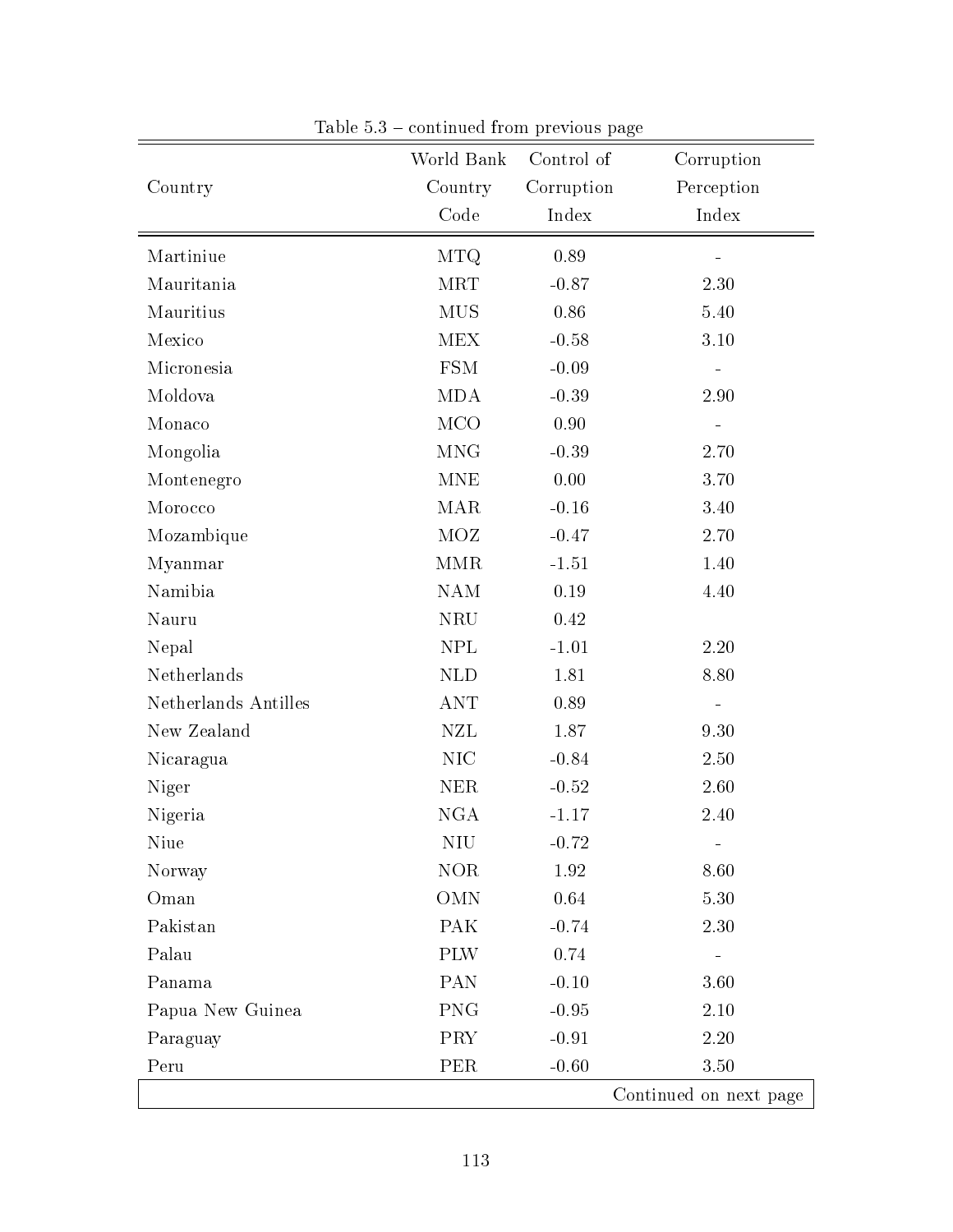|                       | World Bank | Control of | Corruption             |
|-----------------------|------------|------------|------------------------|
| Country               | Country    | Corruption | Perception             |
|                       | Code       | Index      | Index                  |
| Philippines           | PHL        | $-0.58$    | 2.40                   |
| Poland                | POL        | 0.66       | 5.30                   |
| Portugal              | PRT        | 1.04       | 6.00                   |
| Puerto Rico           | PRI        | 0.77       | 5.80                   |
| Qatar                 | QAT        | 0.95       | 7.70                   |
| Reunion               | <b>REU</b> | 0.89       |                        |
| Republic of Congo     | COG        | $-1.18$    |                        |
| Romania               | <b>ROM</b> | 0.04       | 3.70                   |
| Russia                | <b>RUS</b> | $-0.77$    | 2.10                   |
| Rwanda                | <b>RWA</b> | $-0.30$    | 4.00                   |
| Samoa                 | <b>WSM</b> | 0.65       | 4.10                   |
| San Marino            | <b>SMR</b> | 0.90       |                        |
| Sao Tome and Principe | <b>STP</b> | $-0.72$    | 3.00                   |
| Saudi Arabia          | SAU        | 0.26       | 4.70                   |
| Senegal               | <b>SEN</b> | $-0.40$    | 2.90                   |
| Serbia                | <b>SRB</b> | $-0.40$    | 3.50                   |
| Seychelles            | <b>SYC</b> | 0.02       | 4.80                   |
| Sierra Leone          | <b>SLE</b> | $-0.96$    | 2.40                   |
| Singapore             | <b>SGP</b> | 1.68       | 9.30                   |
| Slovakia              | <b>SVK</b> | 0.53       | 4.30                   |
| Slovenia              | <b>SVN</b> | 0.98       | 6.40                   |
| Solomon Islands       | <b>SLB</b> | $-0.70$    | 2.80                   |
| Somalia               | SOM        | $-2.45$    | 1.10                   |
| South Africa          | ZAF        | 0.11       | 5.40                   |
| South Korea           | <b>SSD</b> | $-4.50$    |                        |
| Spain                 | <b>ESP</b> | 1.16       | 6.10                   |
| Sri Lanka             | LKA        | $-0.08$    | 3.20                   |
| Saint Kitts and Nevis | <b>KNA</b> | 0.71       |                        |
| Saint Lucia           | <b>LCA</b> | 0.82       |                        |
| Sudan                 | <b>SDN</b> | $-1.30$    | 1.60                   |
|                       |            |            | Continued on next page |

Table  $5.3$  – continued from previous page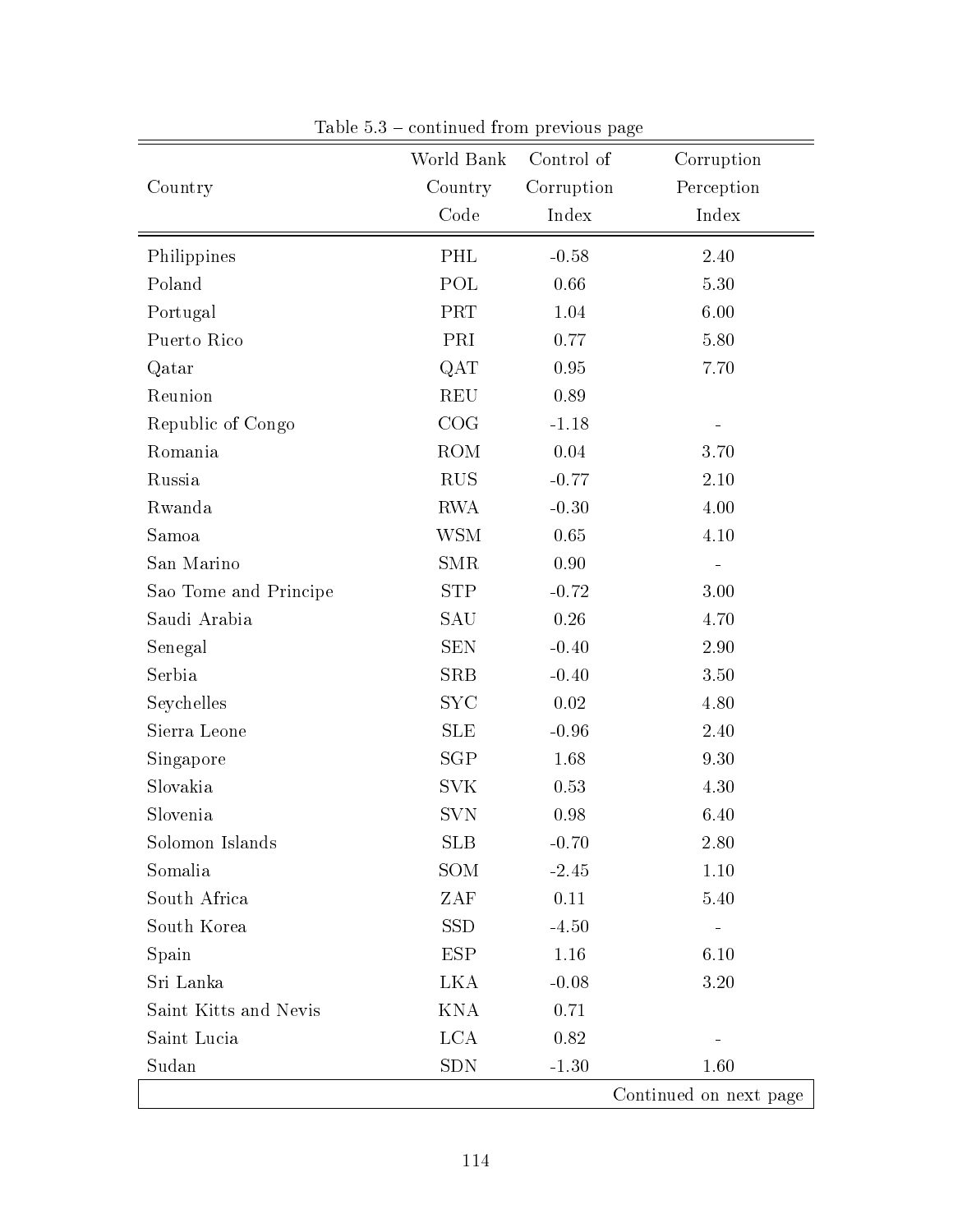|                      | World Bank   | Control of | Corruption             |
|----------------------|--------------|------------|------------------------|
| Country              | Country      | Corruption | Perception             |
|                      | Code         | Index      | Index                  |
| Suriname             | <b>SUR</b>   | $-0.10$    |                        |
| Swaziland            | SWZ          | $-0.49$    | 3.20                   |
| Sweden               | <b>SWE</b>   | 1.96       | 9.20                   |
| Switzerland          | <b>CHE</b>   | 1.77       | 8.70                   |
| Syria                | <b>SYR</b>   | $-0.50$    | 2.50                   |
| Taiwan               | TWN          | 1.02       | 5.80                   |
| Tajikistan           | TJK          | $-1.18$    | $2.10\,$               |
| Tanzania             | <b>TZA</b>   | $-0.49$    | 2.70                   |
| Thailand             | <b>THA</b>   | $-0.20$    | 3.50                   |
| Timor-Leste          | <b>TMP</b>   | $-1.22$    | 2.50                   |
| Togo                 | <b>TGO</b>   | $-0.91$    | 2.40                   |
| Tonga                | <b>TON</b>   | 0.08       | $3.00\,$               |
| Trinidad & Tobago    | <b>TTO</b>   | $-0.22$    | 3.60                   |
| Tunisia              | TUN          | $0.12\,$   | 4.30                   |
| Turkey               | TUR          | 0.12       | 4.40                   |
| Turkmenistan         | TKM          | $-1.45$    | 1.60                   |
| Tuvulu               | <b>TUV</b>   | 1.02       |                        |
| Uganda               | <b>UGA</b>   | $-0.39$    | 2.50                   |
| Ukraine              | <b>UKR</b>   | $-0.81$    | 2.40                   |
| United Arab Emirates | $_{\rm ARE}$ | 0.37       | 6.30                   |
| United Kingdom       | <b>GBR</b>   | 1.76       | 7.60                   |
| USA                  | USA          | 1.63       | 7.10                   |
| Uruguay              | <b>URY</b>   | 0.70       | 6.90                   |
| Uzbekistan           | UZB          | $-1.37$    | 1.60                   |
| Vanuatu              | VUT          | 0.24       | 3.60                   |
| Venezuela            | <b>VEN</b>   | $-1.64$    | 2.00                   |
| Vietnam              | VNM          | $-0.53$    | 2.70                   |
| US Virgin Islands    | <b>VIR</b>   | 0.89       |                        |
| West Bank and Gaza   | WBG          | $-0.21$    |                        |
| Yemen                | YEM          | $-1.07$    | 2.20                   |
|                      |              |            | Continued on next page |

Table  $5.3$  – continued from previous page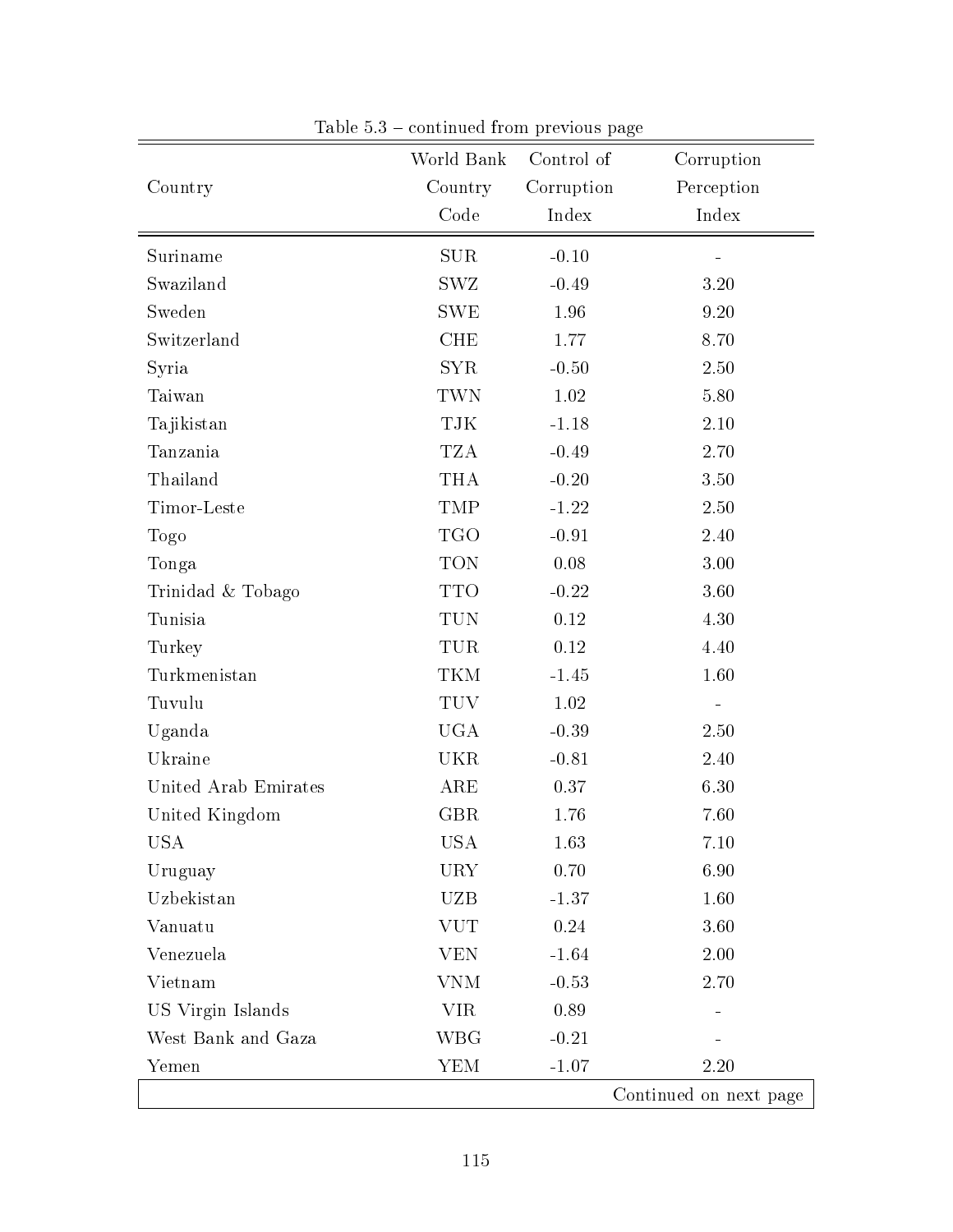|          |                       | $200 - 0.0$ $-0.0$ $-0.0$ $-0.0$ $-0.0$ $-0.0$ $-0.0$ $-0.0$ $-0.0$ |            |  |  |  |
|----------|-----------------------|---------------------------------------------------------------------|------------|--|--|--|
|          | World Bank Control of |                                                                     | Corruption |  |  |  |
| Country  | Country               | Corruption                                                          | Perception |  |  |  |
|          | Code                  | Index                                                               | Index      |  |  |  |
| Zambia   | ZMB                   | $-0.50$                                                             | 3.00       |  |  |  |
| Zimbabwe | ZWE                   | $-1.81$                                                             | 2.40       |  |  |  |

Table  $5.3$  – continued from previous page

The CCI takes values in the range of −2.5 to 2.5, and CPI takes values in the range of 0 to 10. Higher values of both the indices imply lower corruption. The CCI covers more countries than CPI and hence missing values for the CPI.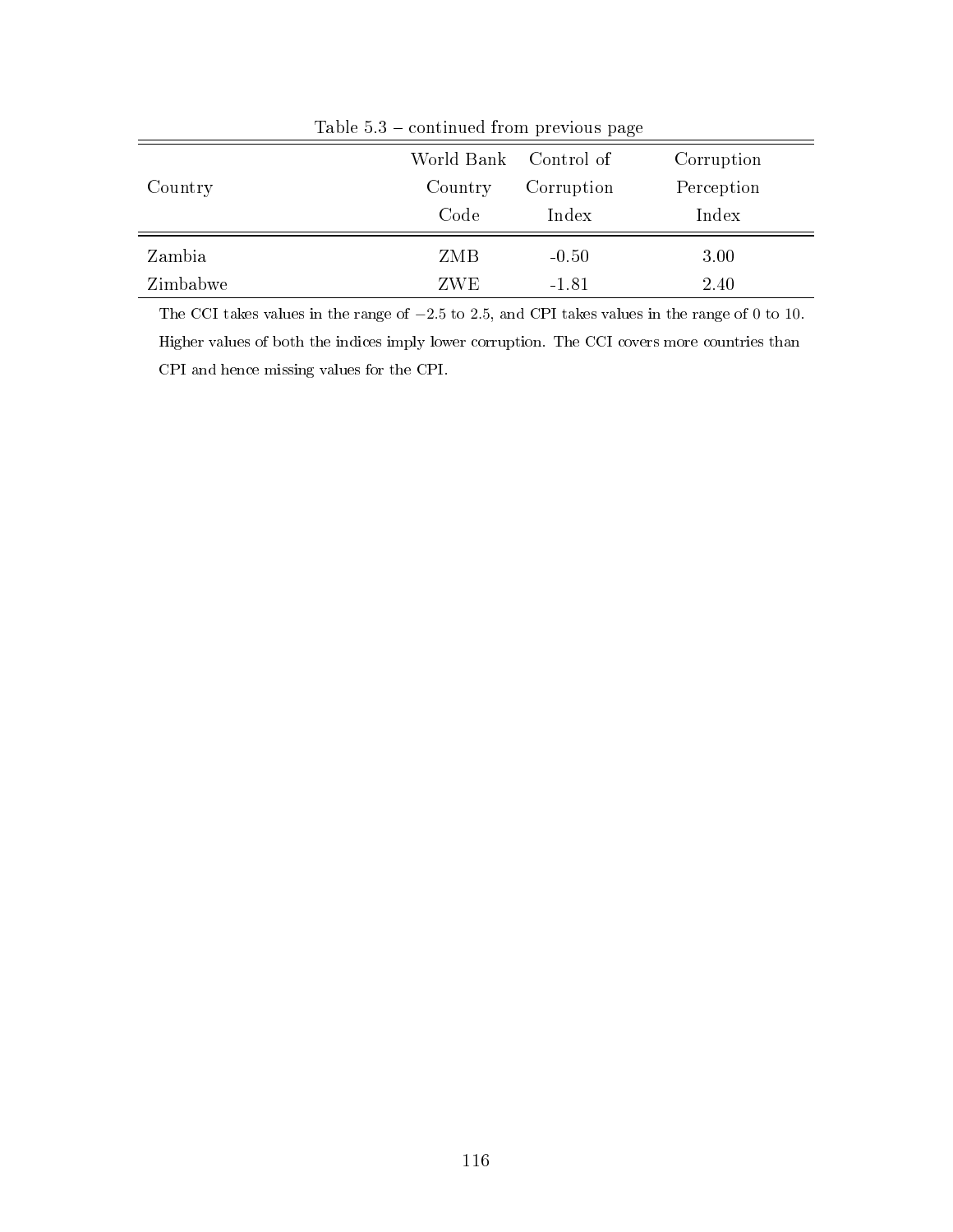| Dependent variable: $log(Expert)_{ei}$      | (1)         | (2)         | (3)             | (4)         | (5)         |
|---------------------------------------------|-------------|-------------|-----------------|-------------|-------------|
| CorruptionCCI $_e$                          | $0.077***$  | $0.540***$  | $0.352***$      | $0.376***$  | $0.436***$  |
|                                             | (0.023)     | (0.039)     | (0.059)         | (0.071)     | (0.075)     |
| Corruption CCI $_i$                         | $0.091***$  | 0.058       | 0.009           | $-0.058$    | $-0.0271$   |
|                                             | (0.023)     | (0.030)     | (0.048)         | (0.056)     | (0.057)     |
| $log(GDP)_e$                                | $0.749***$  | $0.577***$  | $0.591***$      | $0.589***$  | $0.445***$  |
|                                             | (0.013)     | (0.036)     | (0.073)         | (0.072)     | (0.086)     |
| $log(GDP)_i$                                | $0.674***$  | $0.700***$  | $0.715^{***}\;$ | $0.716***$  | $0.683***$  |
|                                             | (0.011)     | (0.020)     | (0.029)         | (0.029)     | (0.031)     |
| $log(Distance)_{ei}$                        | $-2.245***$ | $-2.860***$ | $-2.880***$     | $-2.870***$ | $-2.878***$ |
|                                             | (0.073)     | (0.079)     | (0.117)         | (0.117)     | (0.117)     |
| Island Economy $_e$                         | $-0.124$    | $-0.169*$   | $-0.418***$     | $-0.419***$ | $-0.406***$ |
|                                             | (0.067)     | (0.075)     | (0.105)         | (0.104)     | (0.104)     |
| Landlocked Economy $_e$                     | $-1.023***$ | $-0.973***$ | $-0.838***$     | $-0.838***$ | $-0.802***$ |
|                                             | (0.079)     | (0.086)     | (0.135)         | (0.134)     | (0.135)     |
| Common Language <sub>ei</sub>               | $0.867***$  | $0.759***$  | $0.919***$      | $0.920***$  | $0.915***$  |
|                                             | (0.082)     | (0.085)     | (0.114)         | (0.114)     | (0.114)     |
| Common Border $_{ei}$                       | $1.960***$  | $1.443***$  | $1.152***$      | $1.147***$  | $1.125***$  |
|                                             | (0.160)     | (0.159)     | (0.272)         | (0.273)     | (0.271)     |
| Common Colony $_{ei}$                       | $1.467***$  | $1.455***$  | 0.485           | 0.482       | 0.518       |
|                                             | (0.210)     | (0.202)     | (0.447)         | (0.450)     | (0.441)     |
| $log(Population)_{e}$                       |             | $0.242***$  | 0.058           | 0.059       | $0.206*$    |
|                                             |             | (0.042)     | (0.081)         | (0.081)     | (0.095)     |
| $log(Population)_{i}$                       |             | $-0.004$    | $-0.032$        | $-0.031$    | $-0.002$    |
|                                             |             | (0.024)     | (0.034)         | (0.034)     | (0.035)     |
| $log(Tariff)_{ie}$                          |             |             | $-0.132***$     | $-0.128***$ | $-0.129***$ |
|                                             |             |             | (0.021)         | (0.026)     | (0.026)     |
| $log(Real Exchange Rate)_e$                 |             |             | $-0.289$        | $-0.286$    | $-0.233$    |
|                                             |             |             | (0.212)         | (0.212)     | (0.214)     |
| $log(Tariff)_{ie} \times CorruptionCCI_{e}$ |             |             |                 | $-0.012$    | $-0.011$    |
|                                             |             |             |                 | (0.018)     | (0.018)     |
| $log(Tariff)_{ie} \times CorruptionCCI_{i}$ |             |             |                 | $0.041*$    | $0.041*$    |
|                                             |             |             |                 | (0.018)     | (0.019)     |
| Region Dummy                                | $\rm No$    | Yes         | Yes             | Yes         | Yes         |
| Income Dummy                                | $\rm No$    | Yes         | Yes             | Yes         | Yes         |
| Year Fixed Effect                           | $\rm No$    | $\rm No$    | $\rm No$        | No          | Yes         |
| Observations                                | 42502       | 41171       | 14373           | 14373       | 14373       |

Table 5.4: Corruption (CCI) & Agricultural Exports: Random Effect Model

Heteroscedasticity robust standard errors in parenthesis. \*  $p < 0.10$ , \*\*  $p < 0.05$ , \*\*\*  $p < 0.01$ . The first column includes standard gravity model variables along with CCI as the main explanatory variable. In column 2, region and income dummies are included. Column 3, controls for the effect of population, real exchange rate, and tariff structure. Column 4 includes the interaction terms between tariff structure and the level of corruption. The last column controls for time specific fixed effects. Constant not reported.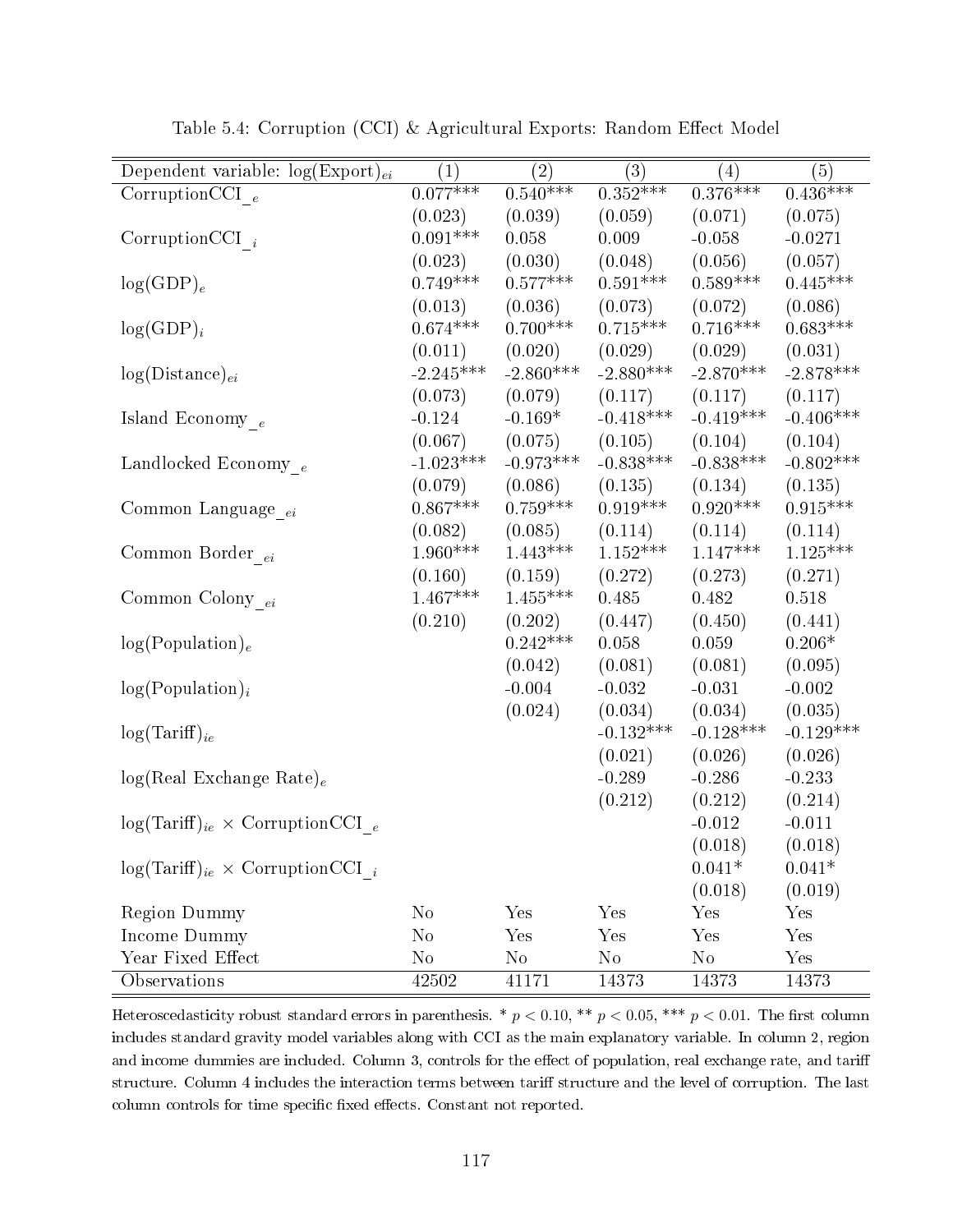| Dependent variable: $log(Expert)_{ei}$      | (1)         | (2)         | (3)         | (4)         | (5)         |
|---------------------------------------------|-------------|-------------|-------------|-------------|-------------|
| Corruption CPI $_e$                         | $-0.002$    | $0.071***$  | $0.062**$   | 0.059       | $0.069*$    |
|                                             | (0.009)     | (0.016)     | (0.024)     | (0.032)     | (0.033)     |
| Corruption CPI $_i$                         | $0.0417***$ | $0.0280**$  | 0.0121      | $-0.0305$   | $-0.0234$   |
|                                             | (0.009)     | (0.011)     | (90.017)    | (0.024)     | (0.024)     |
| $log(GDP)_e$                                | $0.770***$  | $0.612***$  | $0.600***$  | $0.590***$  | $0.499***$  |
|                                             | (0.013)     | (0.038)     | (0.075)     | (0.075)     | (0.090)     |
| $log(GDP)_i$                                | $0.673***$  | $0.701***$  | $0.709***$  | $0.714***$  | $0.693***$  |
|                                             | (0.012)     | (0.019)     | (0.028)     | (0.028)     | (0.029)     |
| $log(Distance)_{ei}$                        | $-2.172***$ | $-2.765***$ | $-2.791***$ | $-2.775***$ | $-2.775***$ |
|                                             | $-0.0767$   | (0.084)     | (0.123)     | (0.124)     | (0.123)     |
| Island Economy $_e$                         | $-0.0904$   | $-0.205**$  | $-0.469***$ | $-0.468***$ | $-0.462***$ |
|                                             | (0.068)     | (0.077)     | (0.108)     | (0.108)     | (0.108)     |
| Landlocked Economy $_e$                     | $-1.038***$ | $-0.904***$ | $-0.813***$ | $-0.816***$ | $-0.798***$ |
|                                             | (0.084)     | (0.092)     | (0.142)     | (0.142)     | (0.142)     |
| Common Language <sub>ei</sub>               | $0.838***$  | $0.728***$  | $0.914***$  | $0.919***$  | $0.915***$  |
|                                             | (0.086)     | (0.089)     | (0.118)     | (0.118)     | (0.118)     |
| Common Border $_{ei}$                       | $1.992***$  | $1.512***$  | $1.170***$  | $1.173***$  | $1.161***$  |
|                                             | (0.165)     | (0.167)     | (0.283)     | (0.283)     | (0.282)     |
| Common Colony $_{ei}$                       | $1.465***$  | $1.457***$  | 0.575       | 0.569       | 0.596       |
|                                             | (0.212)     | (0.207)     | (0.480)     | (0.480)     | (0.476)     |
| log(Population) <sub>e</sub>                |             | $0.152***$  | 0.028       | 0.037       | 0.127       |
|                                             |             | (0.044)     | (0.083)     | (0.083)     | (0.097)     |
| $log(Population)_{i}$                       |             | $-0.018$    | $-0.048$    | $-0.052$    | $-0.036$    |
|                                             |             | (0.023)     | (0.034)     | (0.034)     | (0.034)     |
| $log(Tariff)_{ie}$                          |             |             | $-0.132***$ | $-0.239***$ | $-0.241***$ |
|                                             |             |             | (0.021)     | (0.069)     | (0.069)     |
| $log(Real Exchange Rate)_e$                 |             |             | $-0.290$    | $-0.287$    | $-0.270$    |
|                                             |             |             | (0.223)     | (0.223)     | (0.225)     |
| $log(Tariff)_{ie} \times CorruptionCPI_{e}$ |             |             |             | $0.002\,$   | $0.002\,$   |
|                                             |             |             |             | (0.008)     | (0.008)     |
| $log(Tariff)_{ie} \times CorruptionCPI_{i}$ |             |             |             | $0.022*$    | $0.022*$    |
|                                             |             |             |             | (0.009)     | (0.009)     |
| <b>Region Dummy</b>                         | $\rm No$    | Yes         | Yes         | Yes         | Yes         |
| Income Dummy                                | $\rm No$    | Yes         | Yes         | Yes         | Yes         |
| Year Fixed Effect                           | $\rm No$    | $\rm No$    | $\rm No$    | $\rm No$    | Yes         |
| Observations                                | $39\,157$   | $3\,7892$   | 13469       | 13469       | 13469       |

Table 5.5: Corruption (CPI) & Agricultural Exports: Random Effect Model

Heteroscedasticity robust standard errors in parenthesis. \*  $p < 0.10$ , \*\*  $p < 0.05$ , \*\*\*  $p < 0.01$ .

The first column includes standard gravity model variables along with CPI as the main explanatory variable. In column 2, region and income dummies are included. Column 3, controls for the effect of population, real exchange rate, and tariff structure. Column 4 includes the interaction terms between tariff structure and the level of corruption. The last column controls for time specific fixed effects. Constant not reported.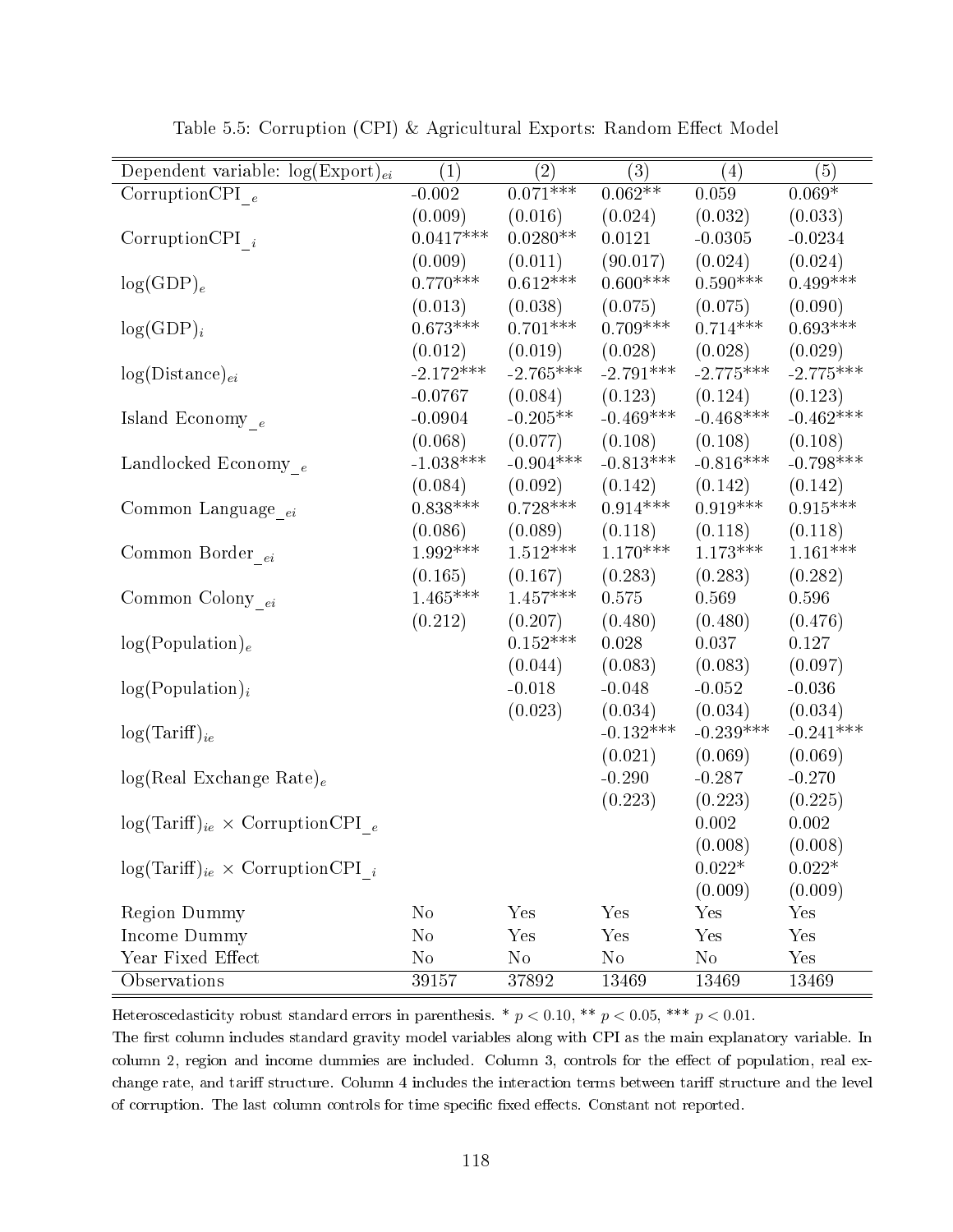|                      | Island.    | Landlocked Common Common Constant |       |                                   |          |
|----------------------|------------|-----------------------------------|-------|-----------------------------------|----------|
|                      |            | Economy Economy Border Colony     |       |                                   |          |
| Coefficient          | $0.228***$ | 0.0002                            |       | $1.032***$ $1.279***$ $-1.331***$ |          |
| Standard Error 0.019 |            | 0.025                             | 0.035 | 0.055                             | $-0.009$ |

Table 5.6: Corruption (CPI) & Agricultural Exports: Heckman's Two Step Model First-step Estimates; Identification Variable: Common Language

\*  $p < 0.10,$  \*\*  $p < 0.05,$  \*\*\*  $p < 0.01$ 

## Internet

<span id="page-125-0"></span>

Figure 5.2: Internet Users, 2013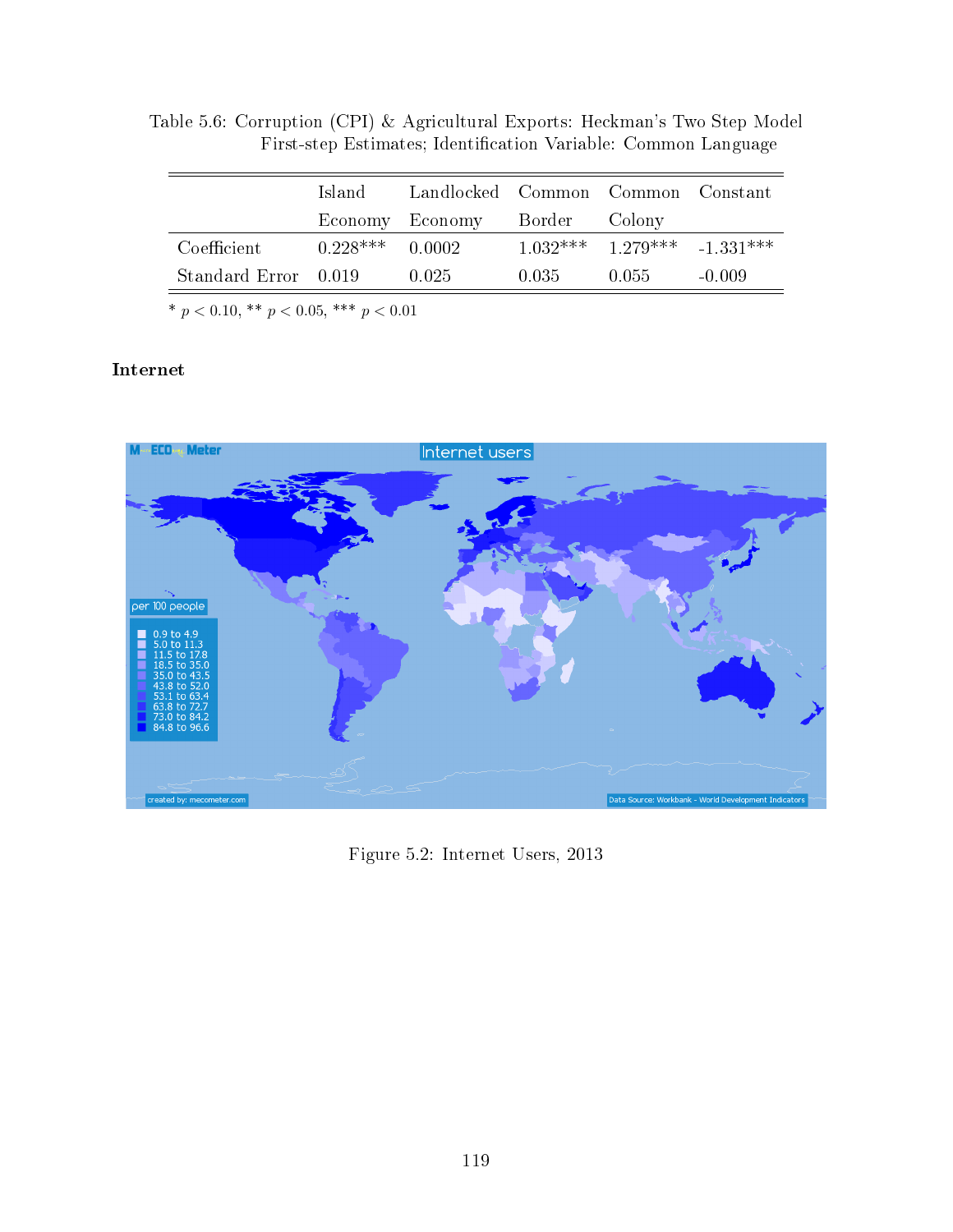| Dependent variable: $log(Expert)_{ei}$ | (A1)        | (A2)        | (N1)        | (N2)        |
|----------------------------------------|-------------|-------------|-------------|-------------|
| $log(Internet)_e$                      | $0.209***$  | $0.195***$  | $0.120*$    | $0.260***$  |
|                                        | (0.061)     | (0.067)     | (0.052)     | (0.056)     |
| $log(Internet)_i$                      | 0.019       | 0.009       | $-0.065*$   | 0.045       |
|                                        | (0.033)     | (0.036)     | (0.026)     | (0.029)     |
| $log(GDP)_e$                           | $0.650***$  | $0.654***$  | $1.562***$  | $1.555***$  |
|                                        | (0.054)     | (0.058)     | (0.042)     | (0.044)     |
| $log(GDP)_i$                           | $0.642***$  | $0.646***$  | $0.758***$  | $0.726***$  |
|                                        | (0.037))    | (0.038)     | (0.028)     | (0.029)     |
| $log(Distance)_{ei}$                   | $-2.846***$ | $-2.848***$ | $-2.992***$ | $-3.010***$ |
|                                        | (0.123)     | (0.123)     | (0.104)     | (0.105)     |
| Common Colony $_{ei}$                  | 0.62        | 0.626       | 0.523       | 0.431       |
|                                        | (0.481)     | (0.481)     | (0.292)     | (0.290)     |
| Island Economy $_e$                    | $-0.374***$ | $-0.372***$ | $-1.104***$ | $-1.133***$ |
|                                        | (0.112)     | (0.112)     | (0.079)     | (0.079)     |
| Landlocked Economy $_e$                | $-0.781***$ | $-0.780***$ | $0.350***$  | $0.348***$  |
|                                        | (0.126)     | (0.129)     | (0.083)     | (0.087)     |
| Common Language <sub>ei</sub>          | $0.931***$  | $0.930***$  | $1.232***$  | $1.255***$  |
|                                        | (0.119)     | (0.119)     | (0.098)     | (0.099)     |
| Common Border <sub>ei</sub>            | $1.121***$  | $1.117***$  | $1.412***$  | $1.440***$  |
|                                        | (0.281)     | (0.281)     | (0.245)     | (0.248)     |
| log(Population) <sub>e</sub>           | $-0.069$    | $-0.070$    | $-0.314***$ | $-0.298***$ |
|                                        | (0.060)     | (0.063)     | (0.044)     | (0.046)     |
| $log(Population)_{i}$                  | 0.013       | 0.009       | $0.068*$    | $0.113***$  |
|                                        | (0.039)     | (0.039)     | (0.028)     | (0.029)     |
| $log(Real Exchange Rate)_e$            | $-0.463*$   | $-0.487*$   | $-1.405***$ | $-1.251***$ |
|                                        | (0.191)     | (0.193)     | (0.155)     | (0.157)     |
| $log(Tariff)_{ie}$                     | $-0.129***$ | $-0.129***$ | $-0.054***$ | $-0.052***$ |
|                                        | (0.021)     | (0.021)     | (0.015)     | (0.015)     |
| $log(Expert Cost)_{ei}$                | 0.065       | 0.061       | $-0.668***$ | $-0.595***$ |
|                                        | 0.092)      | (0.106)     | (0.068)     | (0.075)     |
| $log(Import Cost)_{ie}$                | $-0.364***$ | $-0.378***$ | $-0.374***$ | $-0.290***$ |
|                                        | (0.049)     | (0.052)     | (0.043)     | (0.043)     |
| Region Dummy                           | $\rm Yes$   | Yes         | Yes         | Yes         |
| Income Dummy                           | Yes         | Yes         | Yes         | Yes         |
| Year Fixed Effect                      | $\rm No$    | Yes         | $\rm No$    | Yes         |
| Observations                           | 13628       | 13628       | 21155       | 21155       |

Table 5.7: The Internet & Bilateral Exports: Random Effect Model

Heteroscedasticity robust standard errors in parenthesis. \*  $p < 0.10$ , \*\*  $p < 0.05$ , \*\*\*  $p < 0.01$ . Column 1 & 2 presents the results for agricultural commodities. Column 3 & 4 provides the results for non-agricultural products. Each column includes standard gravity model variables along with internet penetration as main explanatory variable. Constant not reported.